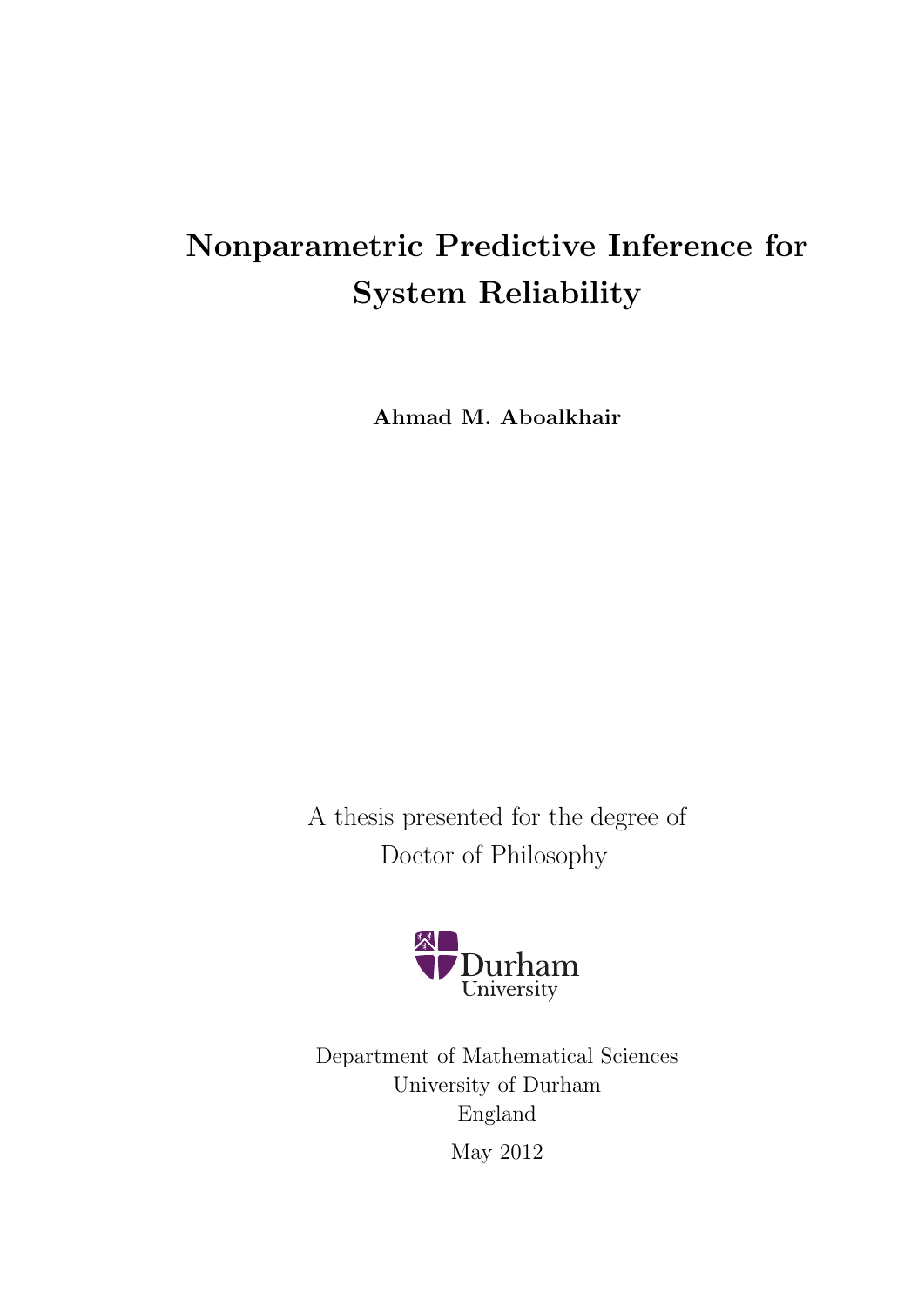# *Dedicated*

*To my father*

*Who has been a great source of motivation and endless support in my life Thank you for all your sacrifices for me to help me become what I am now*

*To the soul of my mother*

*For all unlimited love, sacrifices, inspiration, prayers and faith in me I wish I could kiss her hand and tell her how much I appreciate that*

## *To my wife*

*For her endless love, support, encouragement and belief in me Thank you for being there during the hardest of times*

> *To my lovely children for lighting up my life with their smile*

*To my brothers and sisters for all the love, prayers and best wishes throughout my life*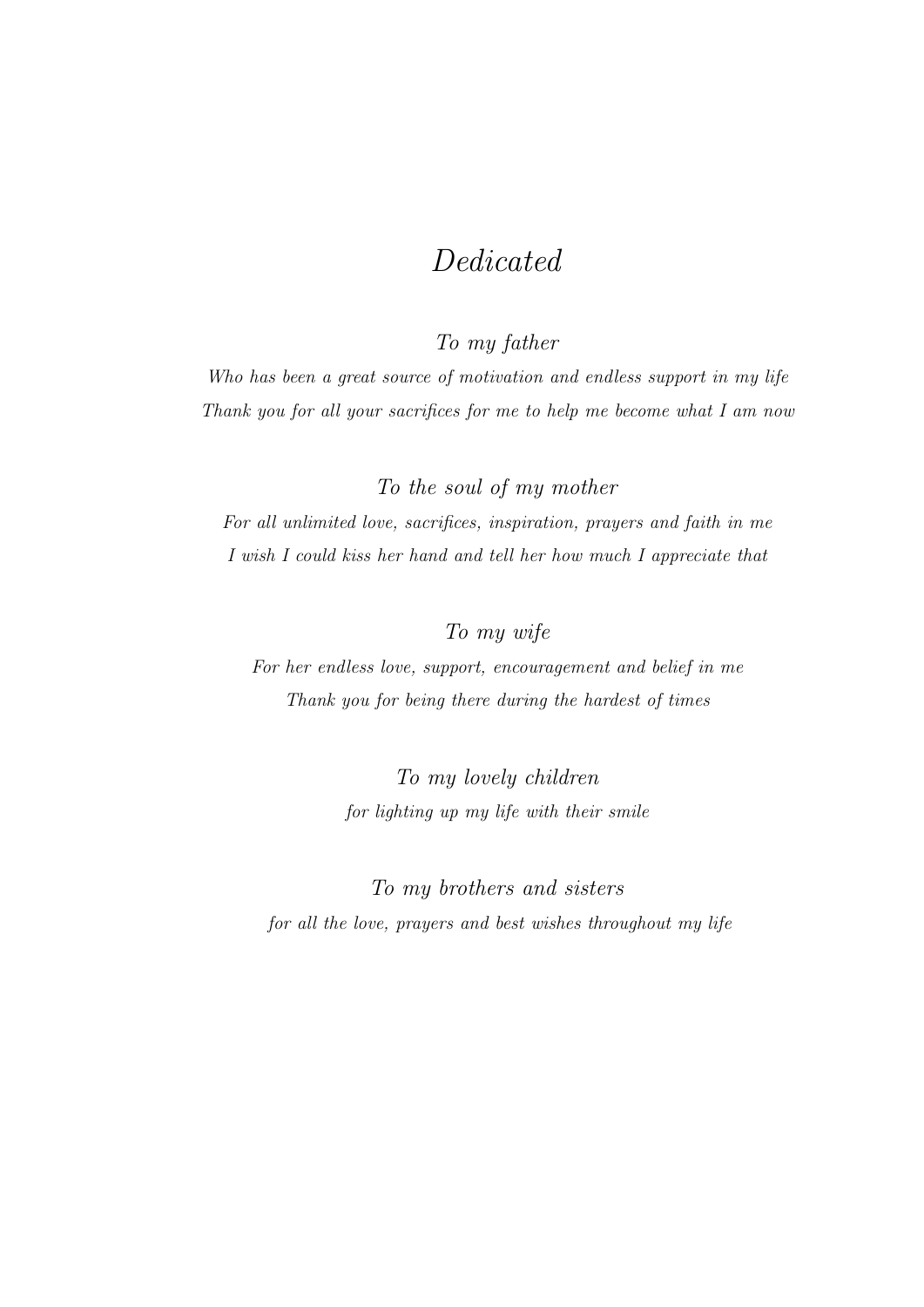# **Nonparametric Predictive Inference for System Reliability**

**Ahmad M. Aboalkhair**

Submitted for the degree of Doctor of Philosophy May 2012

#### **Abstract**

This thesis provides a new method for statistical inference on system reliability on the basis of limited information resulting from component testing. This method is called Nonparametric Predictive Inference (NPI). We present NPI for system reliability, in particular NPI for *k*-out-of-*m* systems, and for systems that consist of multiple  $k^i$ -out-of- $m^i$  subsystems in series configuration. The algorithm for optimal redundancy allocation, with additional components added to subsystems one at a time is presented. We also illustrate redundancy allocation for the same system in case the costs of additional components differ per subsystem.

Then NPI is presented for system reliability in a similar setting, but with all subsystems consisting of the same single type of component. As a further step in the development of NPI for system reliability, where more general system structures can be considered, nonparametric predictive inference for reliability of voting systems with multiple component types is presented. We start with a single voting system with multiple component types, then we extend to a series configuration of voting subsystems with multiple component types. Throughout this thesis we assume information from tests of *n<sup>t</sup>* components of type *t*.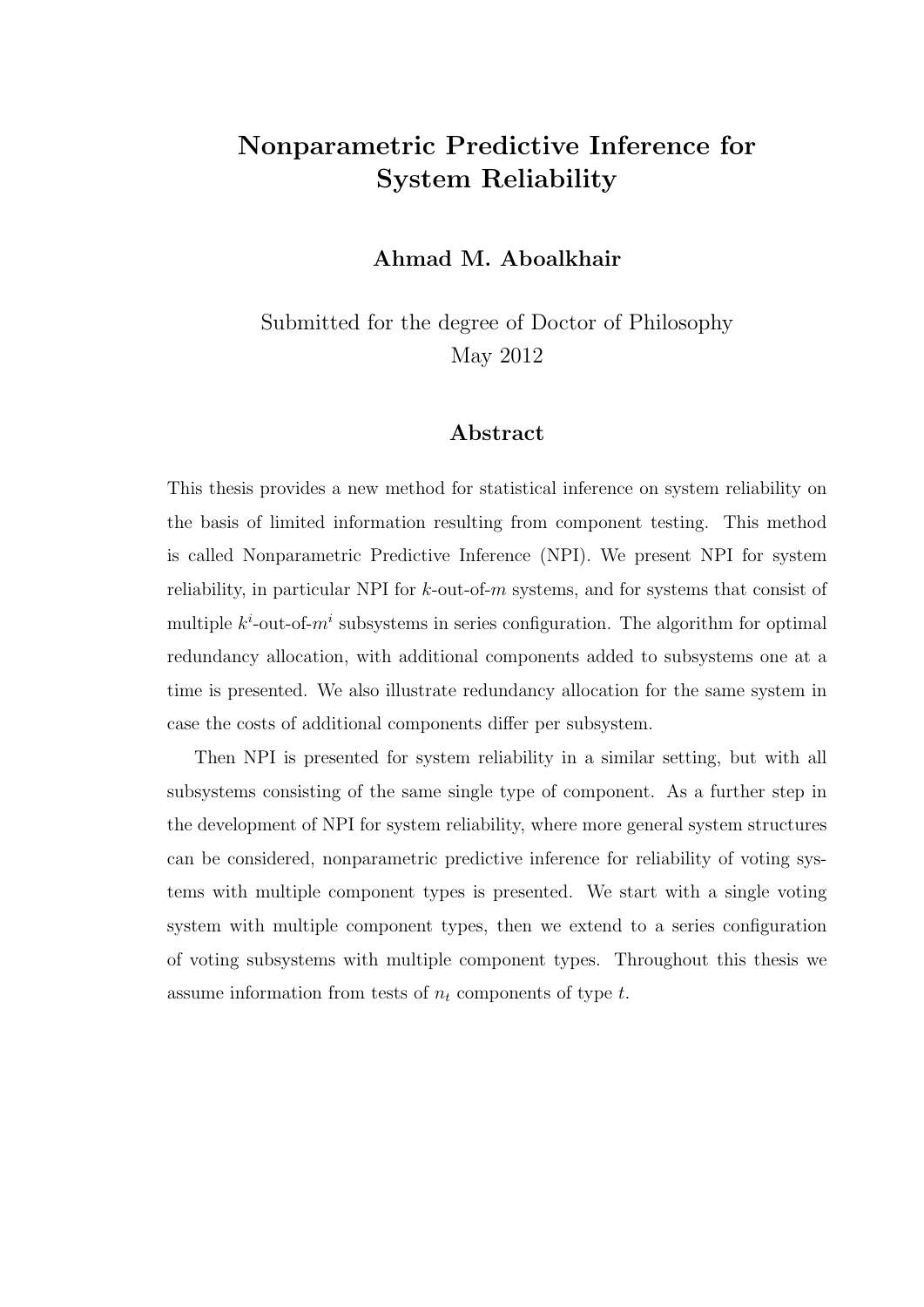# **Declaration**

The work in this thesis is based on research carried out at the Department of Mathematical Sciences, Durham University, UK. No part of this thesis has been submitted elsewhere for any other degree or qualification and it is all the author's original work unless referenced to the contrary in the text.

#### **Copyright** © **2012 by Ahmad M. Aboalkhair**.

"The copyright of this thesis rests with the author. No quotations from it should be published without the author's prior written consent and information derived from it should be acknowledged".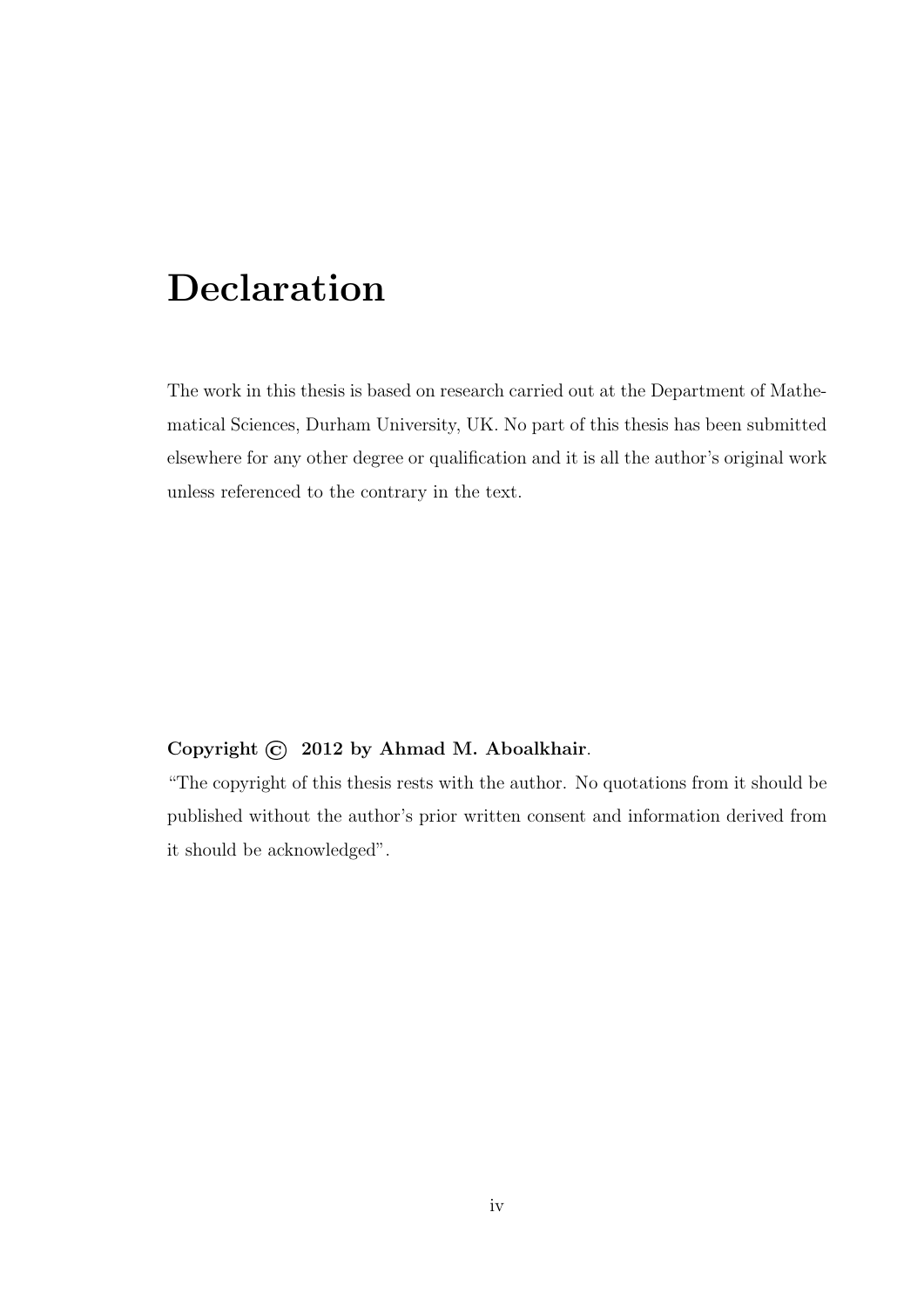# **Acknowledgements**

First and foremost, all thanks and praise to Allah Almighty for his countless blessings he has bestowed on me generally and in accomplishing this thesis especially.

I would like to express my deepest gratitude to my supervisor Prof. Frank Coolen. To work with him is a real pleasure to me. He is always patient and encouraging in times of new ideas and difficulties. He listens to my ideas and discussions with him frequently lead to key insights. His ability to select and to approach compelling research problems, his high scientific standards, and his hard work set an example. I admire his ability to balance research interests and personal pursuits. Above all, he made me feel a friend, which I appreciate from my heart. It is very hard to find the words to express my appreciation for him. Actually, without his help and guidance this work would not have been possible.

I would like also to express my immense gratitude to my second supervisor, Dr. Iain MacPhee. To my great sadness, Iain MacPhee passed away in January 2012 following a long standing battle with cancer. He was an excellent supervisor. He patiently taught me so much that has enriched my knowledge, and I wish I could tell him how much I appreciate that.

My final thanks go to everyone who has assisted me, stood by me or contributed to my educational progress in any way.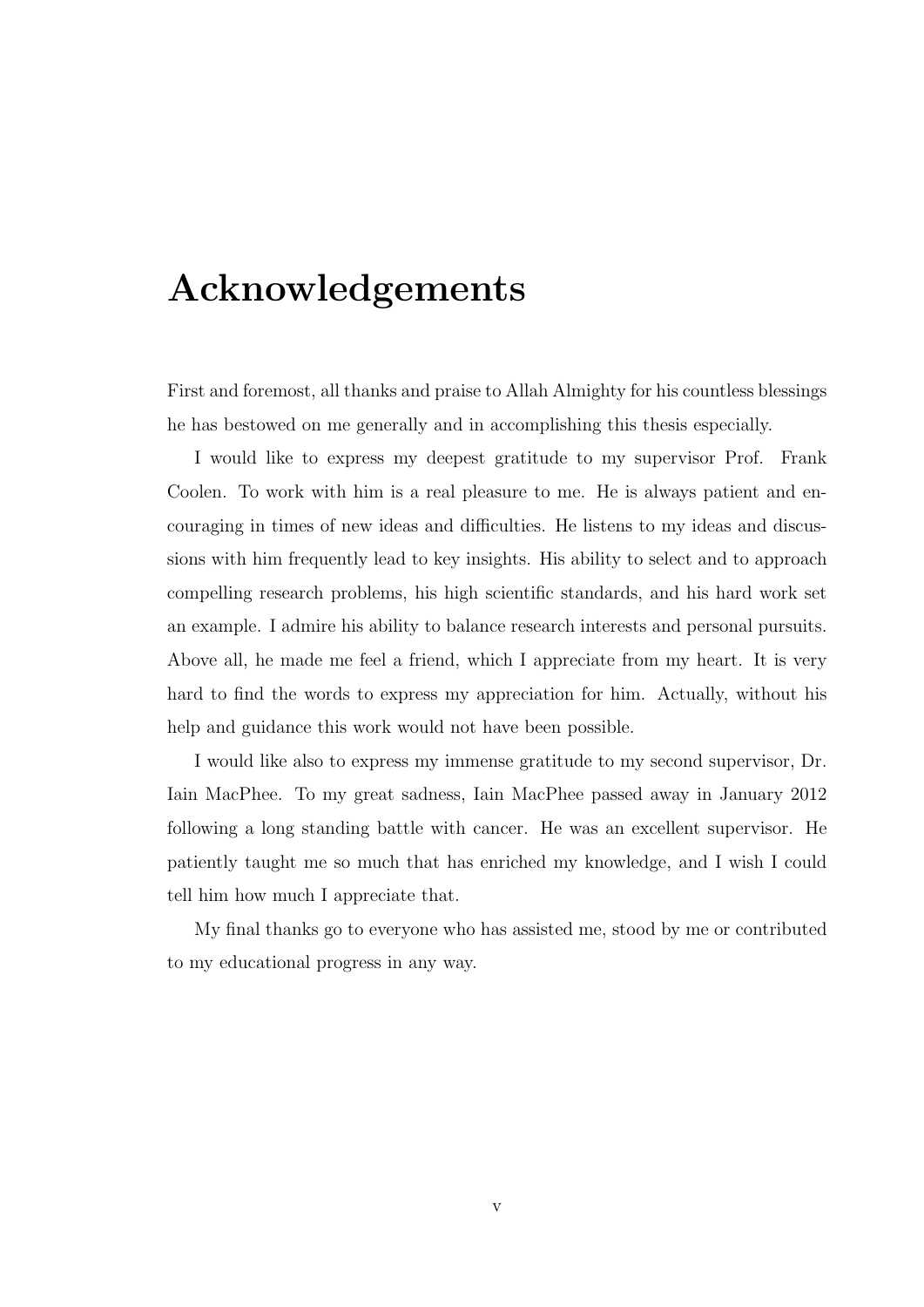# **Contents**

|                                                                                       | Abstract                                                     | iii            |  |  |  |
|---------------------------------------------------------------------------------------|--------------------------------------------------------------|----------------|--|--|--|
|                                                                                       | Declaration                                                  | iv             |  |  |  |
|                                                                                       | Acknowledgements                                             | $\mathbf{V}$   |  |  |  |
| $\mathbf{1}$                                                                          | Introduction                                                 | $\mathbf{1}$   |  |  |  |
|                                                                                       | 1.1                                                          | $\overline{2}$ |  |  |  |
| 1.2<br>Nonparametric predictive inference $\ldots \ldots \ldots \ldots \ldots \ldots$ |                                                              |                |  |  |  |
|                                                                                       | 1.3                                                          | $\overline{4}$ |  |  |  |
|                                                                                       | 1.4                                                          | 8              |  |  |  |
| $\overline{2}$                                                                        | Series of independent voting subsystems                      | 10             |  |  |  |
|                                                                                       | 2.1                                                          | 10             |  |  |  |
|                                                                                       | 2.2                                                          | 11             |  |  |  |
|                                                                                       | 2.3                                                          | 14             |  |  |  |
|                                                                                       | 2.3.1                                                        | 16             |  |  |  |
|                                                                                       | Series of independent $k^i$ -out-of- $m^i$ subsystems<br>2.4 | 18             |  |  |  |
|                                                                                       | 2.5                                                          | 22             |  |  |  |
|                                                                                       | Redundancy allocation algorithm<br>2.5.1                     | 22             |  |  |  |
|                                                                                       | Optimality of redundancy allocation algorithm<br>2.5.2       | 24             |  |  |  |
|                                                                                       | 2.6<br>Redundancy allocation with component costs            | 29             |  |  |  |
|                                                                                       | 2.7                                                          | 32             |  |  |  |
| 3                                                                                     | Subsystems consisting of one type of component               | 34             |  |  |  |
|                                                                                       | 3.1                                                          | 34             |  |  |  |
|                                                                                       |                                                              |                |  |  |  |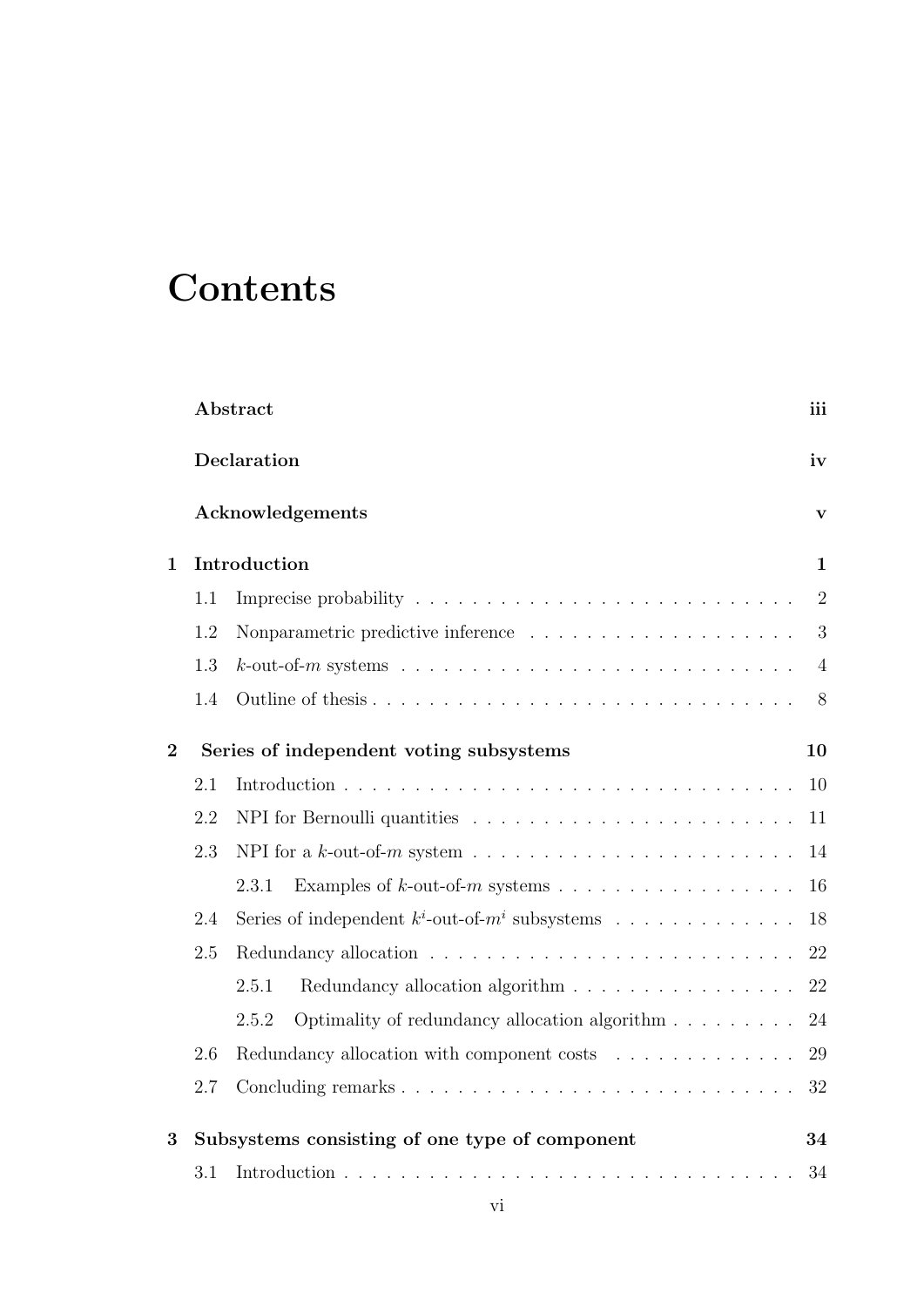|                           | 3.2 | Series of subsystems consisting of single-type components<br>35                 |    |  |  |  |  |  |
|---------------------------|-----|---------------------------------------------------------------------------------|----|--|--|--|--|--|
|                           |     | 3.2.1                                                                           | 35 |  |  |  |  |  |
|                           |     | 3.2.2                                                                           | 37 |  |  |  |  |  |
|                           | 3.3 |                                                                                 | 39 |  |  |  |  |  |
|                           | 3.4 |                                                                                 | 47 |  |  |  |  |  |
| 4                         |     | Voting systems with multiple component types                                    | 48 |  |  |  |  |  |
|                           | 4.1 |                                                                                 | 48 |  |  |  |  |  |
|                           | 4.2 |                                                                                 | 50 |  |  |  |  |  |
|                           |     | 4.2.1                                                                           | 50 |  |  |  |  |  |
|                           |     | NPI lower and upper probabilities for functioning of the system 51<br>4.2.2     |    |  |  |  |  |  |
|                           |     | Derivation of the NPI lower and upper probabilities for func-<br>4.2.3          |    |  |  |  |  |  |
|                           |     | tioning of the system $\ldots \ldots \ldots \ldots \ldots \ldots \ldots \ldots$ | 53 |  |  |  |  |  |
|                           |     | 4.2.4                                                                           | 55 |  |  |  |  |  |
|                           | 4.3 |                                                                                 | 57 |  |  |  |  |  |
|                           | 4.4 |                                                                                 | 64 |  |  |  |  |  |
| $\bf{5}$                  |     | Subsystems with multiple component types                                        | 66 |  |  |  |  |  |
|                           | 5.1 |                                                                                 | 66 |  |  |  |  |  |
|                           | 5.2 | Subsystems with multiple component types $\dots \dots \dots \dots$              | 67 |  |  |  |  |  |
|                           | 5.3 | 2 subsystems with 2 component types                                             | 69 |  |  |  |  |  |
|                           | 5.4 |                                                                                 | 70 |  |  |  |  |  |
|                           | 5.5 |                                                                                 | 77 |  |  |  |  |  |
|                           | 5.6 |                                                                                 | 81 |  |  |  |  |  |
| 6                         |     | Conclusions                                                                     | 83 |  |  |  |  |  |
|                           |     | Appendix                                                                        | 89 |  |  |  |  |  |
| A Brief guide to notation |     |                                                                                 |    |  |  |  |  |  |
|                           |     | <b>Bibliography</b>                                                             | 90 |  |  |  |  |  |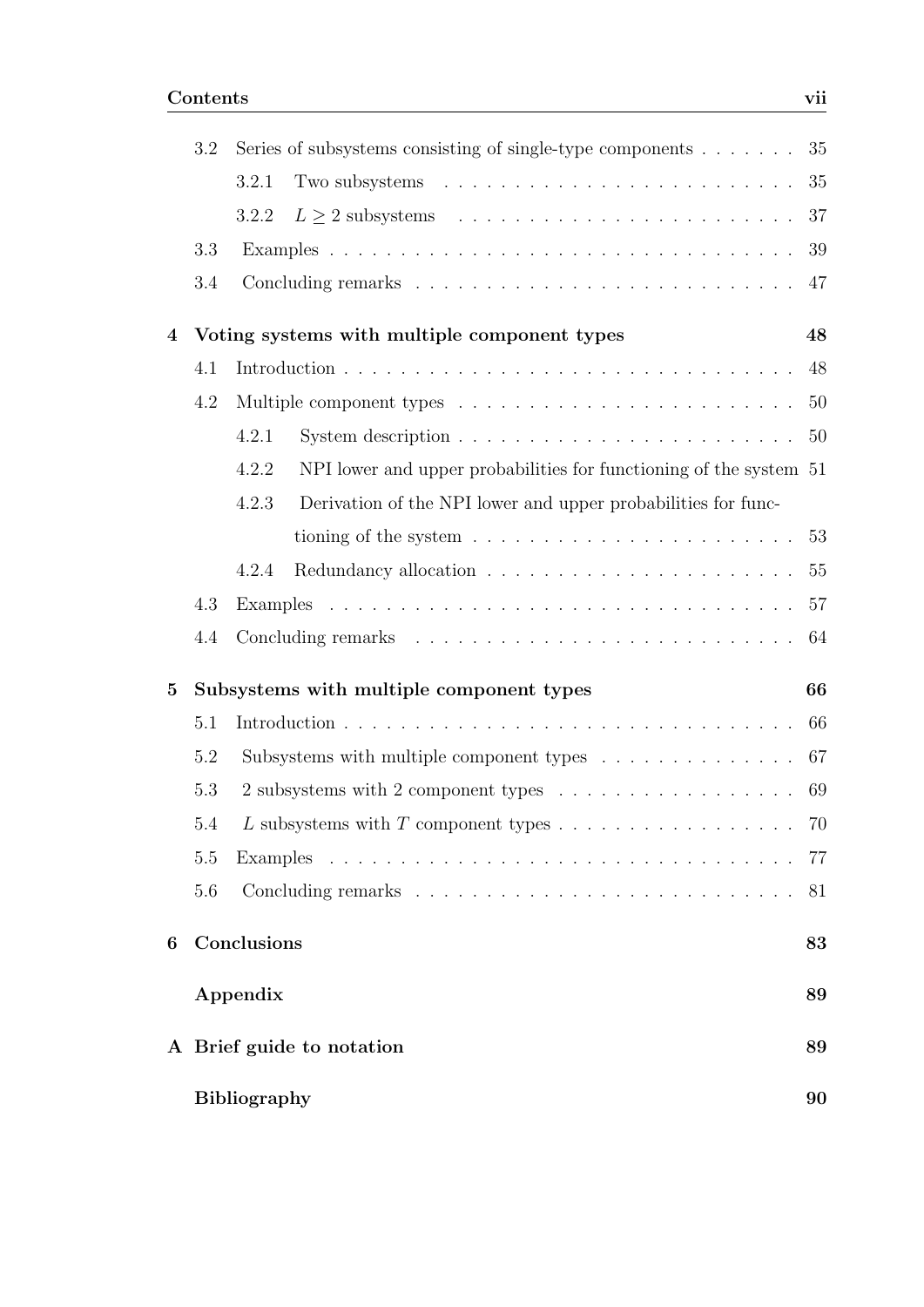# **Chapter 1**

# **Introduction**

In classical reliability theory most of the methods and models use precise probabilities to quantify uncertainty, assuming completeness of the probabilistic information about the system and component reliability behaviour. Walley [57] discussed many reasons why precise probability is too restrictive for practical uncertainty quantification. In reliability, the most important ones include limited knowledge and information about random quantities of interest, and possibly information from several sources which might appear to be conflicting if restricted to precise probabilities.

During the past few decades, several alternative methods for uncertainty quantification have been proposed, some also for reliability. For example, fuzzy reliability theory [11] and possibility theory [32] provided solutions to problems that could not be solved satisfactorily with precise probabilities. The theory of imprecise probabilities [57] and the theory of interval probability [59] have been used as a general and promising tool for reliability analysis. Coolen [13] provided an insight into imprecise reliability, discussing a variety of issues and reviewing suggested applications of imprecise probabilities in reliability, see [54] for a detailed overview of imprecise reliability and many references.

In this thesis a statistical approach which uses imprecise probability is presented for system reliability. This approach is called Nonparametric Predictive Inference (NPI). It provides a new method for statistical inference on system reliability on the basis of limited information resulting from component testing.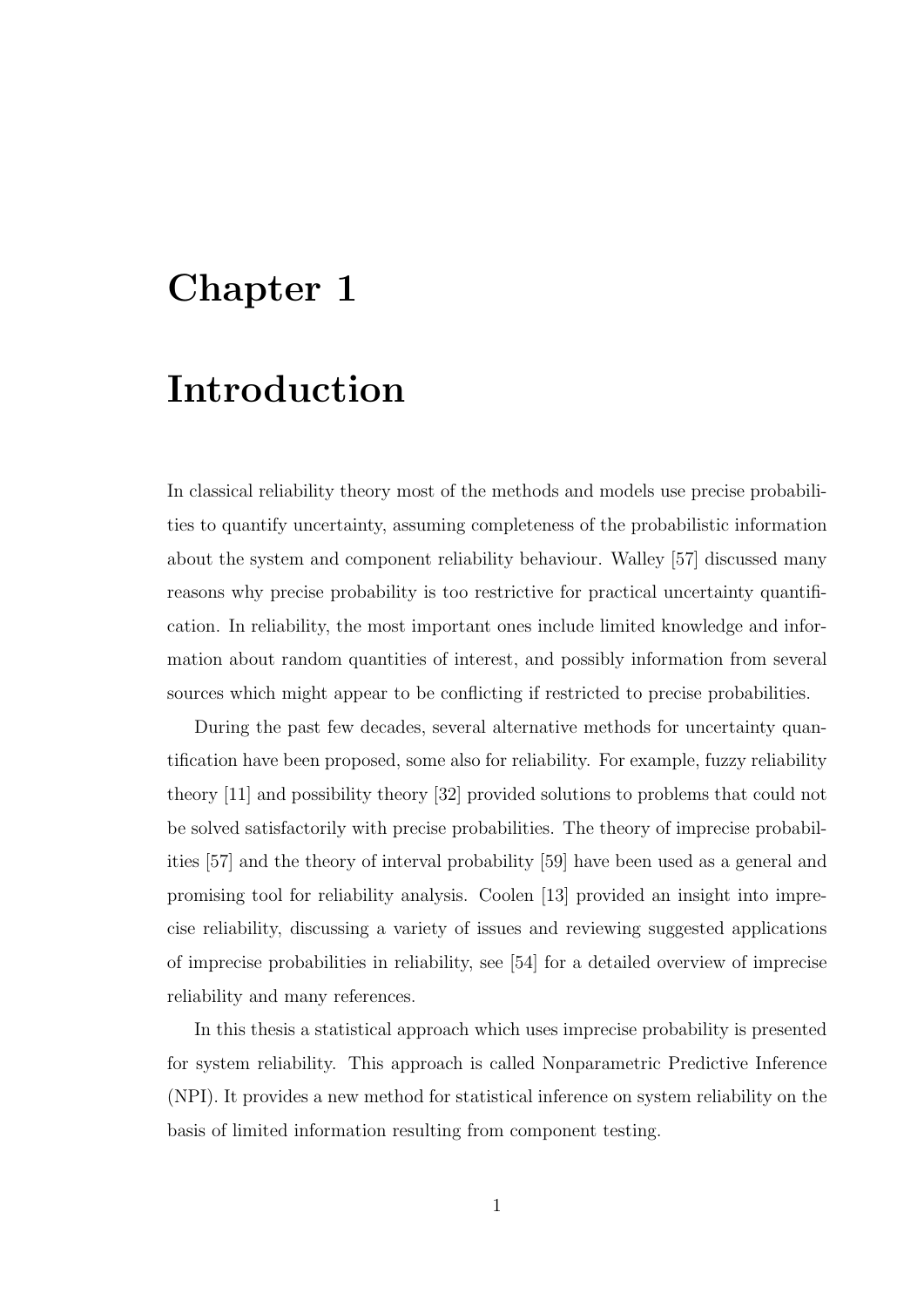Section 1.1 provides a brief introduction to imprecise probability, which is an umbrella term encompassing all qualitative and quantitative ways of measuring uncertainty without single-valued probabilities. In Section 1.2 we review briefly the main idea of NPI. The class of *k*-out-of-*m* systems and a brief overview of some recent contributions that focus on reliability of this class of systems is presented in Section 1.3. The outline of this thesis is given in Section 1.4.

#### **1.1 Imprecise probability**

The idea to use interval-valued probabilities dates back at least to the middle of the nineteenth century [10]. In recent years this has particularly been a growing area of research. Researchers with widely varying backgrounds are currently contributing to theory, and indeed applications, of imprecise probability, including mathematicians, statisticians, computer scientists, and researchers working on artificial intelligence, medicine, and a variety of engineering areas. Such researchers are brought together via the Society for Imprecise Probability Theory and Applications (SIPTA, *http://www.sipta.org*), which also organizes biennial conferences.

In classical probability theory, a single probability  $P(A) \in [0,1]$  is used to quantify uncertainty about an event *A*. Lower and upper probabilities generalize the standard theory of ('single-valued' or 'precise') probability and provide a powerful method for uncertainty quantification [54]. The main idea is that, for an event *A*, lower probability  $\underline{P}(A) \in [0,1]$  and upper probability  $\overline{P}(A) \in [0,1]$  with  $0 \leq P(A) \leq \overline{P}(A) \leq 1$  are specified, such that these lower and upper probabilities define a so-called 'structure'  $M$ , which is a set of precise probability distributions corresponding to the lower and upper probabilities in the sense that for each probability distribution  $P(\cdot) \in \mathcal{M}, \underline{P}(A) \leq P(A) \leq \overline{P}(A)$  and  $\underline{P}(A) = \inf_{P(\cdot) \in \mathcal{M}} P(A)$ and  $\overline{P}(A) = \sup_{P(\cdot) \in \mathcal{M}} P(A)$  [8]. The classical situation of precise probability occurs if  $\underline{P}(A) = \overline{P}(A)$ , whereas  $\underline{P}(A) = 0$  and  $\overline{P}(A) = 1$  represents complete lack of knowledge about *A*. These lower and upper probabilities are naturally linked by the conjugacy property  $\overline{P}(A) = 1 - \underline{P}(A^c)$  [8]. This generalization allows indeterminacy about *A* to be taken into account, and lower and upper probabilities can also be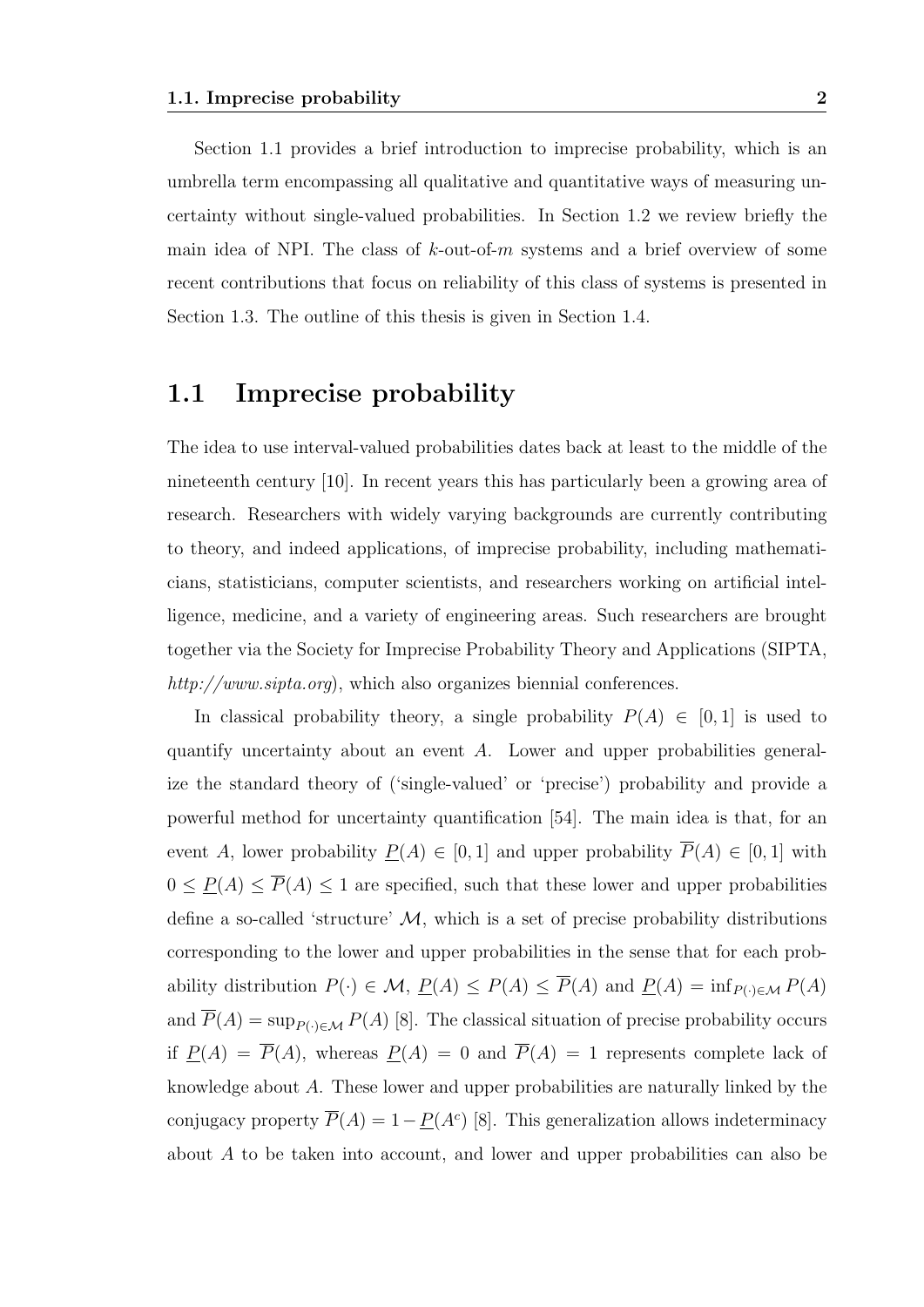interpreted in several ways. One can consider them as bounds for a precise probability, related to relative frequency of the event *A*, reflecting the limited information one has about *A*. Generally,  $P(A)$  reflects the information and beliefs in favour of event *A*, while  $\overline{P}(A)$  reflects such information and beliefs against *A*, so in favour of *Ac* .

Coolen [12] presented lower and upper predictive probabilities for Bernoulli random quantities. These lower and upper probabilities are part of a wider statistical methodology called 'Nonparametric Predictive Inference' (NPI), which is a frequentist statistical approach with strong consistency properties in the theory of imprecise probability [8].

## **1.2 Nonparametric predictive inference**

Nonparametric predictive inference (NPI) is a statistical method to learn from data in the absence of prior knowledge and using only few modelling assumptions. It provides a solution to some explicit goals for objective (Bayesian) inference, for example the empirical and logical norms as formulated by Williamson [60]. These goals cannot be obtained when using precise probabilities, but are achieved by NPI after slight reformulation to allow the use of lower and upper probabilities [14]. It is also exactly calibrated [39], which is a strong consistency property in frequentist statistics, and it never leads to results that are in conflict with inferences based on empirical probabilities.

NPI is based on Hill's assumption  $A_{(n)}$  [35], which gives direct probabilities [31] for a future observable random quantity, based on observed values of *n* related random quantities. Suppose that  $X_1, \cdots, X_n, X_{n+1}$  are continuous and exchangeable random quantities. So, for one such a random quantity, its rank among all these random quantities is uniformly distributed over the values 1 to  $n + 1$  (assuming no ties for simplicity). Let the ordered observed values of  $X_1, \dots, X_n$  be denoted by  $x_{(1)} < x_{(2)} < \cdots < x_{(n)} < 1$ , and let  $x_{(0)} = -\infty$  and  $x_{(n+1)} = \infty$  for ease of notation. For a future observation  $X_{n+1}$ , based on *n* observations,  $A_{(n)}$  is

$$
P(X_{n+1} \in (x_{j-1}, x_j)) = \frac{1}{n+1} \qquad j = 1, 2, \cdots, n+1
$$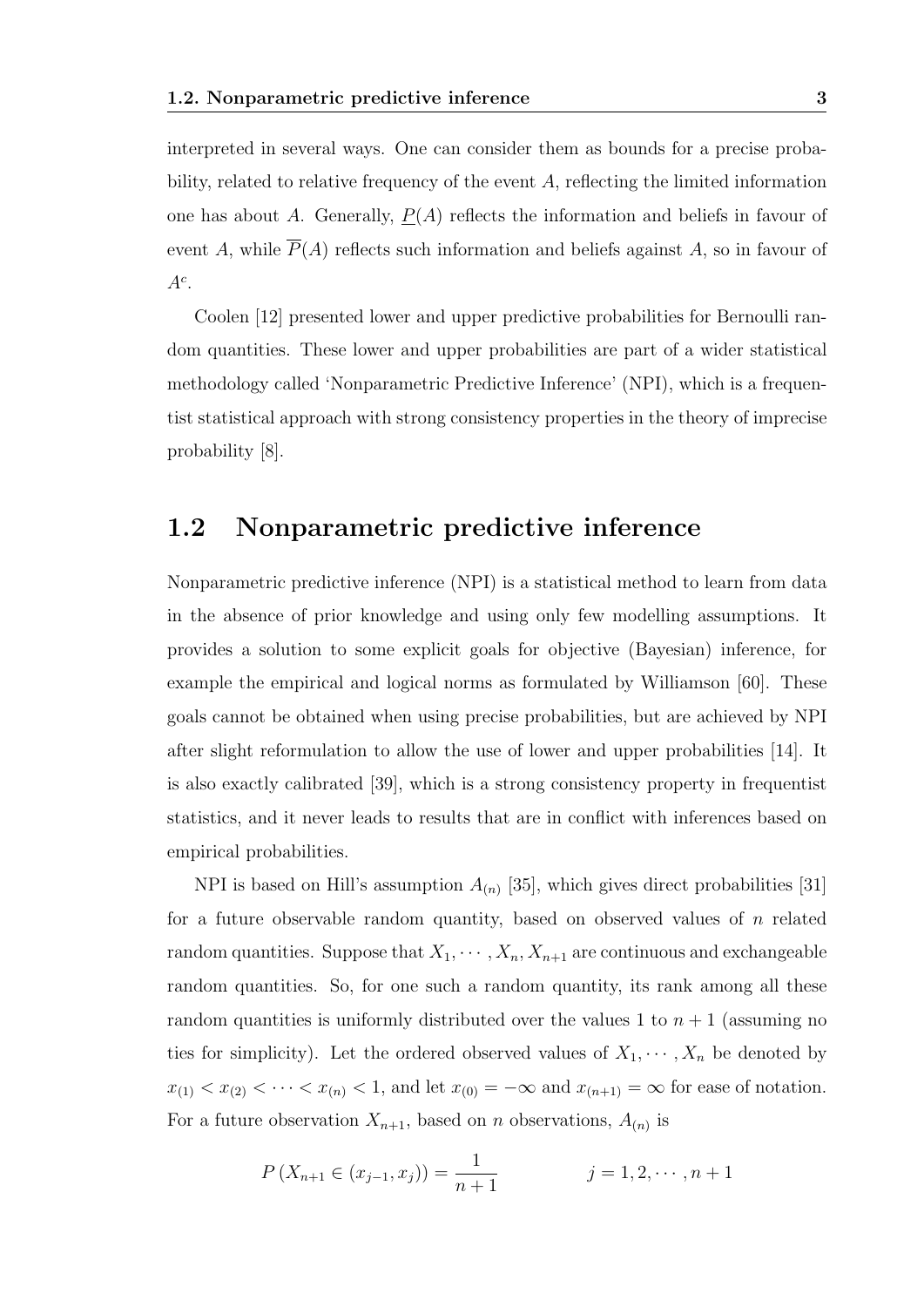$A_{(n)}$  does not assume anything else, and can be considered to be a post-data assumption related to exchangeability [30]. For a detailed discussion of  $A_{(n)}$  we refer to Hill [36]. Inferences based on  $A_{(n)}$  are predictive and nonparametric, and are suitable if there is hardly any knowledge about the random quantity of interest, other than the first *n* observations, or if one does not want to use such information, for example to study effects of additional assumptions underlying other statistical methods. Nevertheless,  $A_{(n)}$  has not received much attention in the statistical literature. A logical reason is that it only assigns equal probabilities for the next observation to belong to each of the  $n+1$  intervals created by the previous *n* observations, so very few inferences can be based on this without requiring additional assumptions. However, it provides bounds for probabilities for all events of interest involving  $X_{n+1}$ . These bounds follow from De Finetti's fundmental theorem of probability [30] and are the sharpest bounds for all events, corresponding to the probabilities defined by the assumption  $A_{(n)}$ . Consequently, these are lower and upper probabilities in the theory of imprecise probability.

NPI is a framework of statistical theory and methods that use these  $A_{(n)}$ -based lower and upper probabilities. It has been presented for Bernoulli data [12], realvalued data [8], data including right-censored observations [25] and multinomial data [21,22]. NPI has a wide range of applications in statistics, operational research and reliability [17]. For example, applications of NPI to basic problems in reliability include reliability demonstration for failure-free periods [23], (opportunity-based) age replacement [26,27], comparison of success-failure data [28], probabilistic safety assessment in case of zero failures [15], and prediction of not yet observed failure modes [16]. In this thesis, we are interested in NPI for system reliability, in particular NPI for *k*-out-of-*m* systems, and for systems that consist of multiple  $k^{i}$ -out-of- $m^{i}$ subsystems in series configuration [18, 19, 42].

## **1.3** *k***-out-of-***m* **systems**

The class of *k*-out-of-*m* systems, also called 'voting systems', was introduced by Birnbaum [9]. These are systems that consist of *m* exchangeable components (often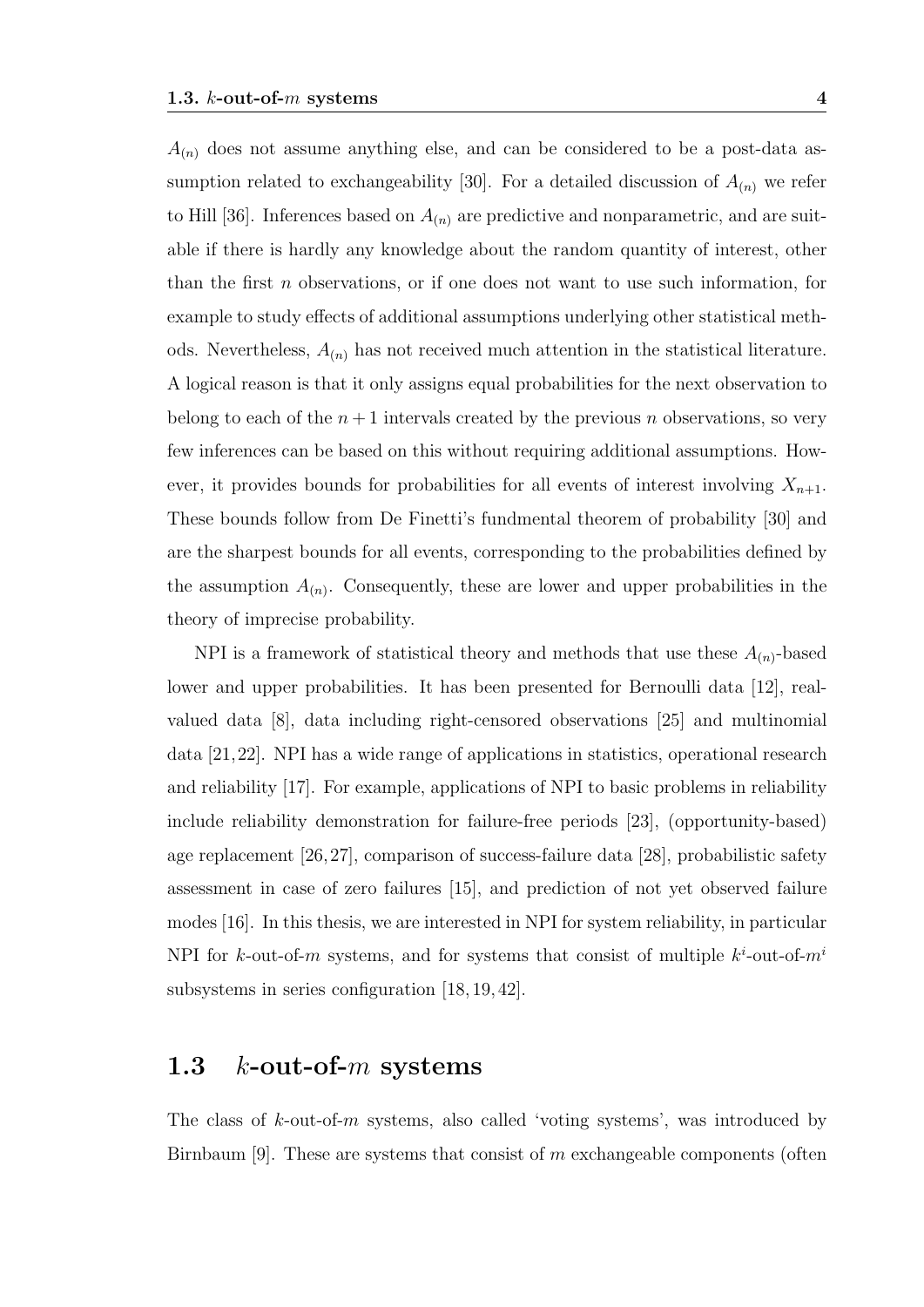the confusing term identical components is used), such that the system functions if and only if at least *k* of its components function. Since the value of *m* is usually larger than the value of *k*, redundancy is generally built into a *k*-out-of-*m* system. Both parallel and series systems are special cases of the *k*-out-of-*m* system. A series system is equivalent to an *m*-out-of-*m* system while a parallel system is equivalent to an 1-out-of-*m* system.

Throughout this thesis, we use the term 'exchangeable components' to indicate the scenario required for application of  $A_{(n)}$  as described in Sections 1.2 and 2.2. Effectively, exchangeable components are 'similar' with regard to our knowledge about their functioning. In practice, this may typically apply to components which are manufactured in the same process and which have similar roles in the system which is being considered. Information about the quality of components is assumed to come from testing of further components which are exchangeable with those in the system. Therefore, this would typically require that tests take place under similar circumstances as will apply to the functioning of the components in the system.

Applications of *k*-out-of-*m* systems can e.g. be found in the areas of target detection, communication, safety monitoring systems, and, particularly, voting systems. The *k*-out-of-*m* systems are a very common type in fault-tolerant systems with redundancy. They have many applications in both industrial and military systems. Fault-tolerant systems include the multi-display system in a cockpit, the multiengine system in an airplane, and the multi-pump system in a hydraulic control system [52]. For example, a car with a  $V8$  engine may be driven if only four cylinders are firing. But, if less than four cylinders fire, then the car cannot be driven. Thus, the functioning of the engine can be considered as a 4-out-of-8 system. The system is tolerant of failures of up to four cylinders for minimal functioning of the engine [38]. In a data processing system with five video displays, a minimum of three displays operable may be sufficient for full data display. In this case the display system functions as a 3-out-of-5 system. In a communications system with three transmitters, the average message load may be such that at least two transmitters must be operational at all times, or else critical messages may be lost. Thus, the transmission system behaves as a 2-out-of-3 system. Systems with spares may also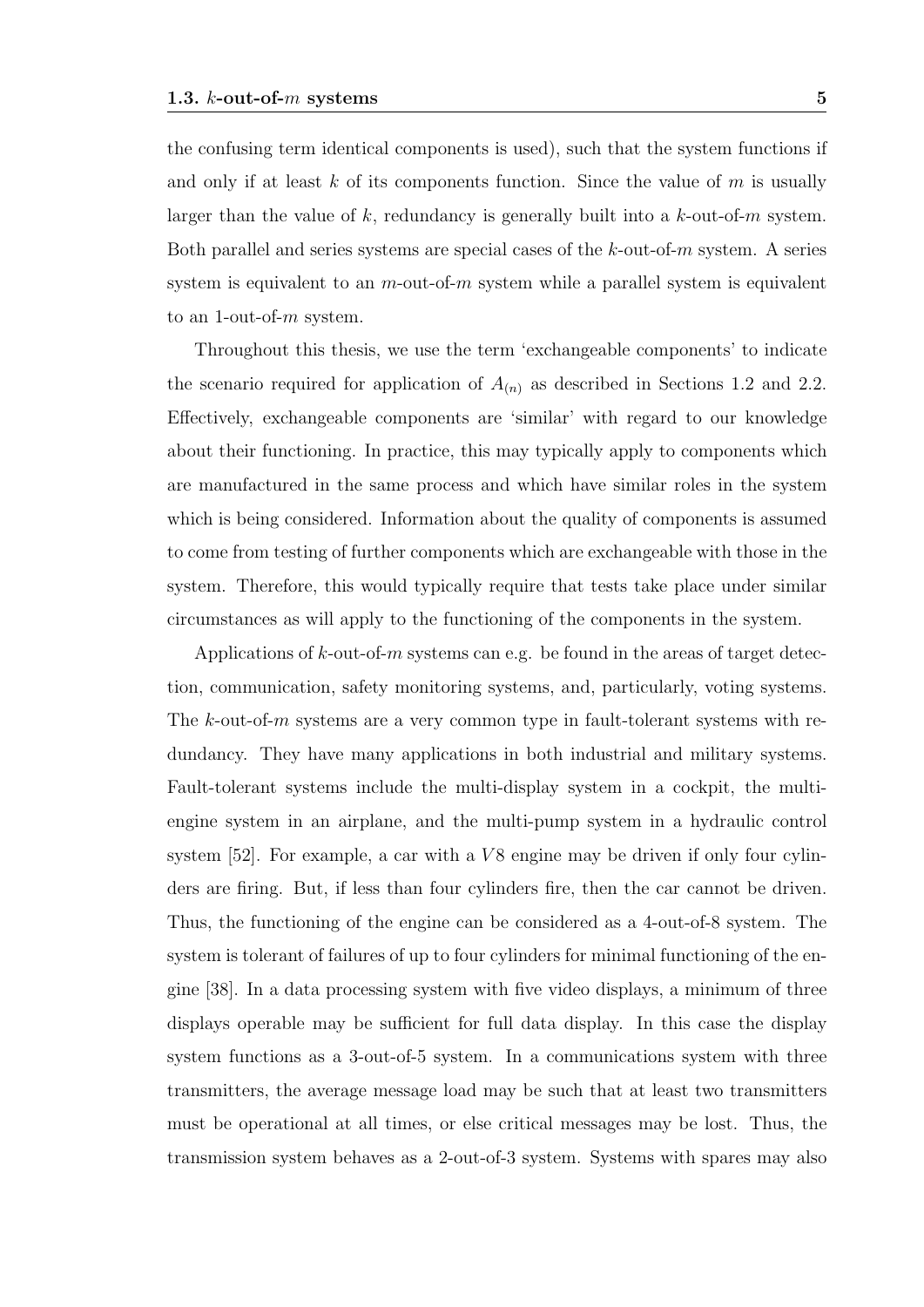be represented by a *k*-out-of-*m* system model. A car with four tires, for example, usually has one additional spare tire. Thus, the vehicle can be driven as long as at least 4-out-of-5 tires are in good condition [38].

A traditional problem considered in reliability theory is assessment of system reliability [7], where voting systems have received particular attention. Many recent contributions to the literature focus on reliability of the class of *k*-out-of-*m* systems, albeit from a classical perspective using precise probabilities to quantify uncertainty. For example, Torres-Echeverria *et al.* [53] address modelling of probability of dangerous failure on demand and spurious trip rate of safety instrumented systems that include *k*-out-of-*m* voting redundancies in their architecture. Senz-de-Cabezn *et al.* [49] presented computational algebraic algorithms for the reliability of generalized *k*-out-of-*m* and related systems. They analysed and computed identities and bounds for the reliability of coherent systems using the techniques of commutative algebra. They applied the techniques to the analysis of some of the most relevant *k*-out-of-*m* systems. They concluded that the efficiency of their approach in obtaining exact identities, bounds and asymptotic formulas shows good performance when compared with others results from the literature.

Moghaddass *et al.* [45] consider a general repairable *k*-out-of-*m* system with non-identical components that can have different repair priorities. They address the problem of efficient evaluation of the system's availability in a way that steady state solutions can be obtained systematically with reasonable computation time. Vaurio [56] considers the unavailability of redundant standby systems with *k*-outof-*m* logic. Such systems are subject to latent failures that are detected by periodic tests and repaired immediately after discovery. He considers many potential failure and error modes in the formalism, evaluates both consecutive and staggered testing schemes and suggests methods for including common cause failures in the analyses. Levitin [40] proposes a model that generalizes linear consecutive *k*-out-of-*r*-from-*m* systems to linear *n*-gap-consecutive *k*-out-of-*r*-from-*m* : *F* systems. In this model the system consists of *m* linearly ordered statistically independent identical elements and fails if the gap between any pair of groups of *r* consecutive elements containing at least *k* failed elements is less than *n* elements.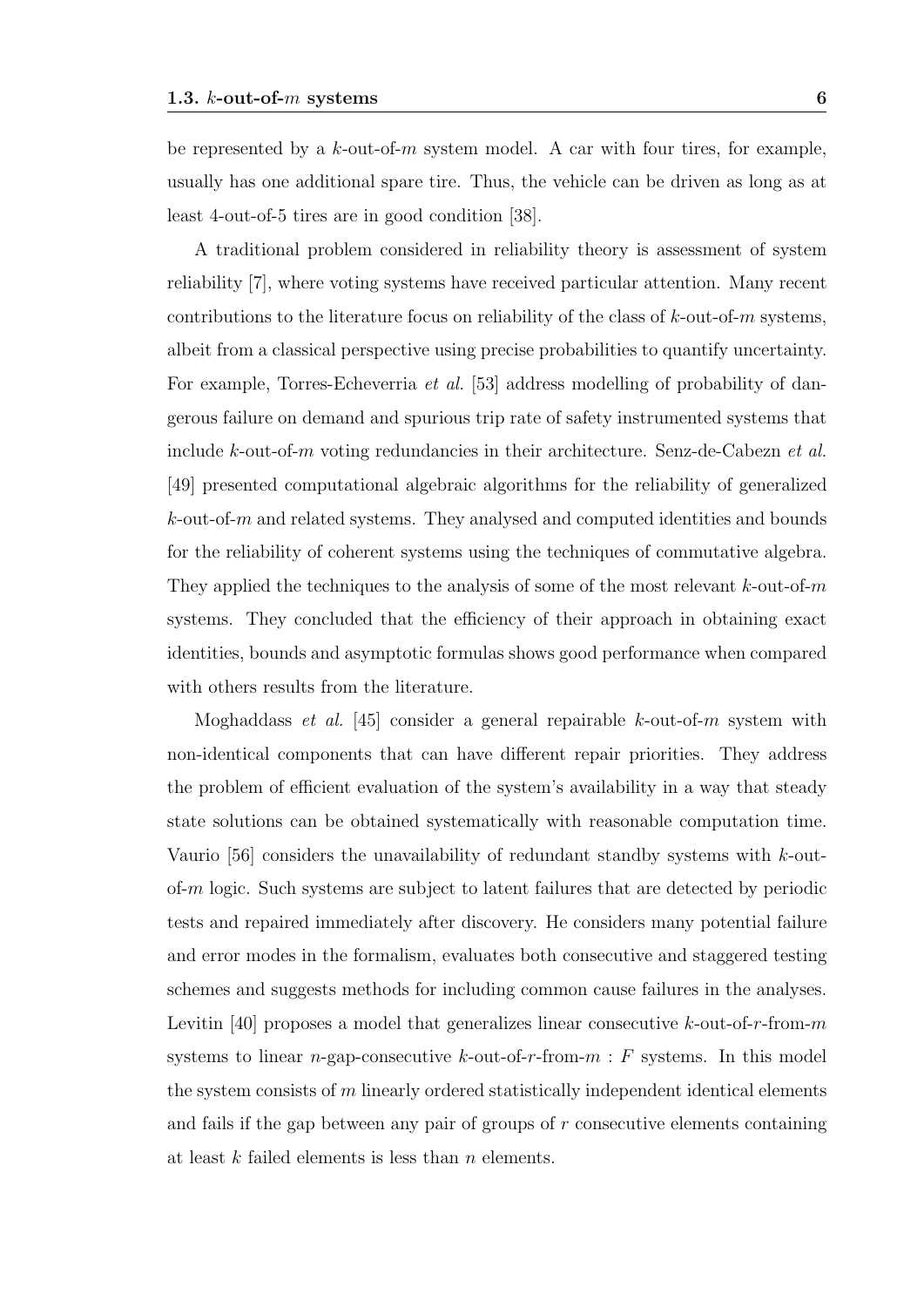Erylmaz [33] studied circular consecutive *k*-out-of-*m* systems consisting of exchangeable components. He derived explicit expressions for both unconditional and conditional survival functions for  $2k + 1 \ge m$ , while signature-based mixture representations for general *k* are obtained. Salehi *et al.* [50] considered linear and circular consecutive *k*-out-of-*m* systems. It is assumed that lifetimes of components of the systems are independent but their probability distributions are non-identical. The reliability properties of the residual lifetimes of such systems under the condition that at least  $m-r+1$ , with  $r \leq m$ , components of the system are operating was studied. The probability that a specific number of components of the above-mentioned system operate at time  $t, t > 0$ , under the condition that the system is alive at time *t* was also investigated. Gurler and Capar [34] established an algorithm for the computation of the mean residual lifetime of an  $(m - k + 1)$ -out-of-*m* system in the case of independent but not necessarily identically distributed lifetimes of the components. They gave an application for the exponentiated Weibull distribution to study the effect of various parameters on the mean residual lifetime of the system. The relationship between the mean residual lifetime for the system and that of its components was also investigated. Ruiz-Castro and Li [48] presented an algorithm for a general discrete voting system subject to several types of failure with an indefinite number of repairpersons. The model is built and the stationary distribution, for the general case, is derived using matrix-analytic methods. They computed performance measures of interest for the transient and the stationary regime, including availability, reliability and the conditional probability of failure for the different types of failures and for the system.

These recent papers are evidence of the continuing importance of development of methodology to quantify system reliability. The NPI approach presented in this thesis provides the important opportunity to reflect, by the use of lower and upper probabilities, the fact that information from tests is often quite limited.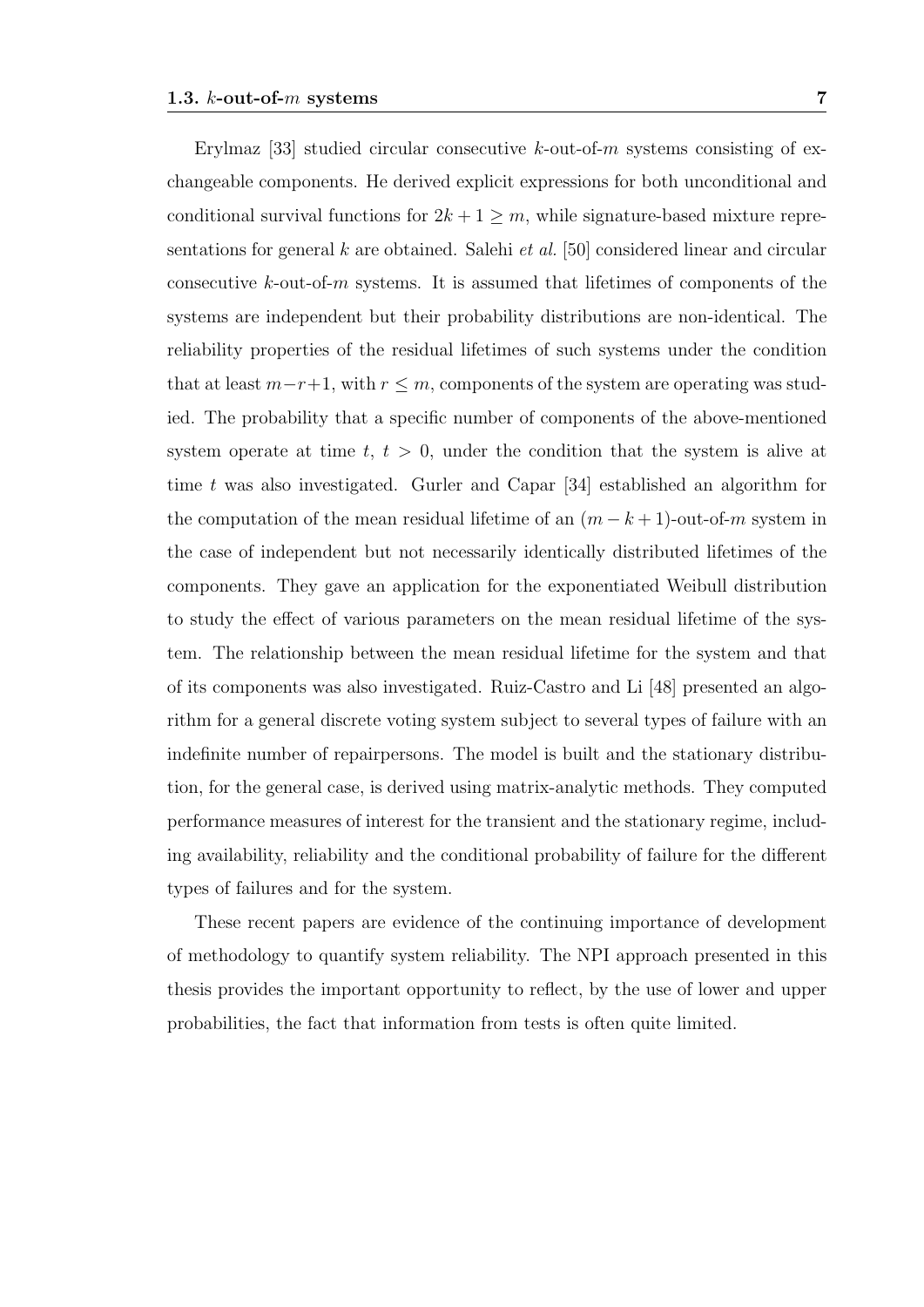## **1.4 Outline of thesis**

In this thesis, we present important extensions for the NPI approach to system reliability. Coolen-Schrijner *et al.* [29] considered NPI for system reliability, and in particular for series systems with subsystem *i* a  $k^i$ -out-of- $m^i$  system. They presented an attractive algorithm for optimal redundancy allocation, with additional components added to subsystems one at a time. However, they only proved this result for test data with no failed components. We start with generalising the algorithm for redundancy allocation presented by Coolen-Schrijner *et al.* [29] to general test results, a situation in which redundancy plays an even more important role than when testing revealed no failures at all. We also illustrate redundancy allocation for the same system in case the costs of additional components differ per subsystem. Then NPI is presented for system reliability in a similar setting, but with all subsystems consisting of the same single type of component. As a further step in the development of NPI for system reliability, where more general system structures can be considered, nonparametric predictive inference for reliability of voting systems with multiple component types is presented. We start with a single voting system with multiple component types, then we extend to a series configuration of voting subsystems with multiple component types. Throughout this thesis we assume information from tests of  $n_t$  components of type  $t$ . All computations were performed using R. Some parts of this thesis have been presented at conferences and related papers have been published in academic journals or are in submission [1–6,18,19,42].

Chapter 2 begins with a brief overview of NPI for Bernoulli data, using a path counting technique to compute upper and lower probabilities. We present the main results on NPI for *k*-out-of-*m* systems, and these results are illustrated and discussed via examples. We provide a detailed presentation of optimal redundancy allocation following general component test results and the proofs of the main results. We present another extension for the NPI approach to system reliability, namely inclusion of different costs per component of the different types. Part of this chapter was presented at the 18th Advances in Risk and Reliability Technology Symposium (Loughborough, UK, 2009) [1].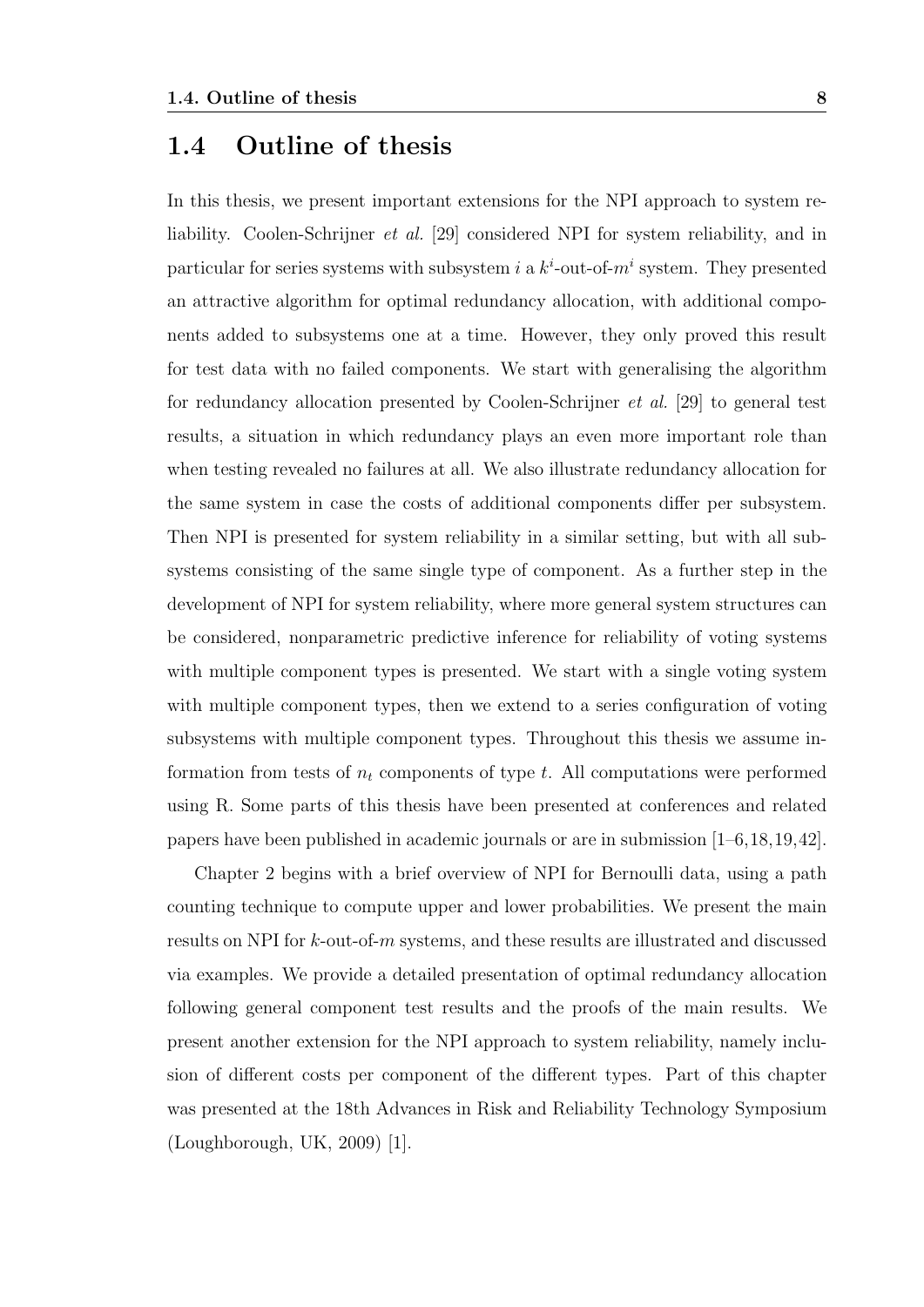In Chapter 3, we consider NPI for system reliability in a similar setting, but with all subsystems consisting of the same single type of component. Such components are exchangeable with regard to the information about them contained in test results but they play different roles in the system if they are in different subsystems. NPI lower and upper probabilities for a series of two  $k^{i}$ -out-of- $m^{i}$  subsystems consisting of single-type components are derived. These results are generalized to systems with  $L \geq 2$  *k*<sup>*i*</sup>-out-of- $m$ <sup>*i*</sup> subsystems in a series configuration. This chapter was presented (by Frank Coolen) at a symposium in remembrance of Professor Jan M. van Noortwijk (Delft, the Netherlands, 2009) [18].

In Chapter 4, we consider more general system structures. Whilst restricting attention to a single voting system, this can now consist of multiple types of components. They are assumed to all play the same role within the system, but with regard to their reliability components of different types are assumed to be independent. This chapter was presented at the International Conference on Accelerated Life Testing, Reliability-based Analysis and Design: ALT2010 (Clermont-Ferrand, France, 2010) [2].

In Chapter 5, we generalize the results introduced in Chapters 2, 3 and 4 by considering systems in series structure where each subsystem is a voting system with multiple types of components and with components of the same type appearing in different subsystems. A part of Chapter 5 was presented at the 19th Advances in Risk and Reliability Technology Symposium (Stratford-upon-Avon, UK, 2011) [3], and a comprehensive overview of Chapter 5 and the main parts of this thesis was presented at the European Safety & Reliability Conference - ESREL 2011 (Troyes, France, 2011) [4].

In Chapter 6, we discuss opportunities to extend the research presented in this thesis, which is also discussed in the final sections of each of Chapters 2 to 5.

Although the most general results in Chapter 5 contain the results of Chapters 2, 3 and 4 as special cases, the presentation in this thesis reflects the progress of the research project over time and in every step a substantial problem is solved, hence this order of detailed presentation provides much insight into the complexities involved.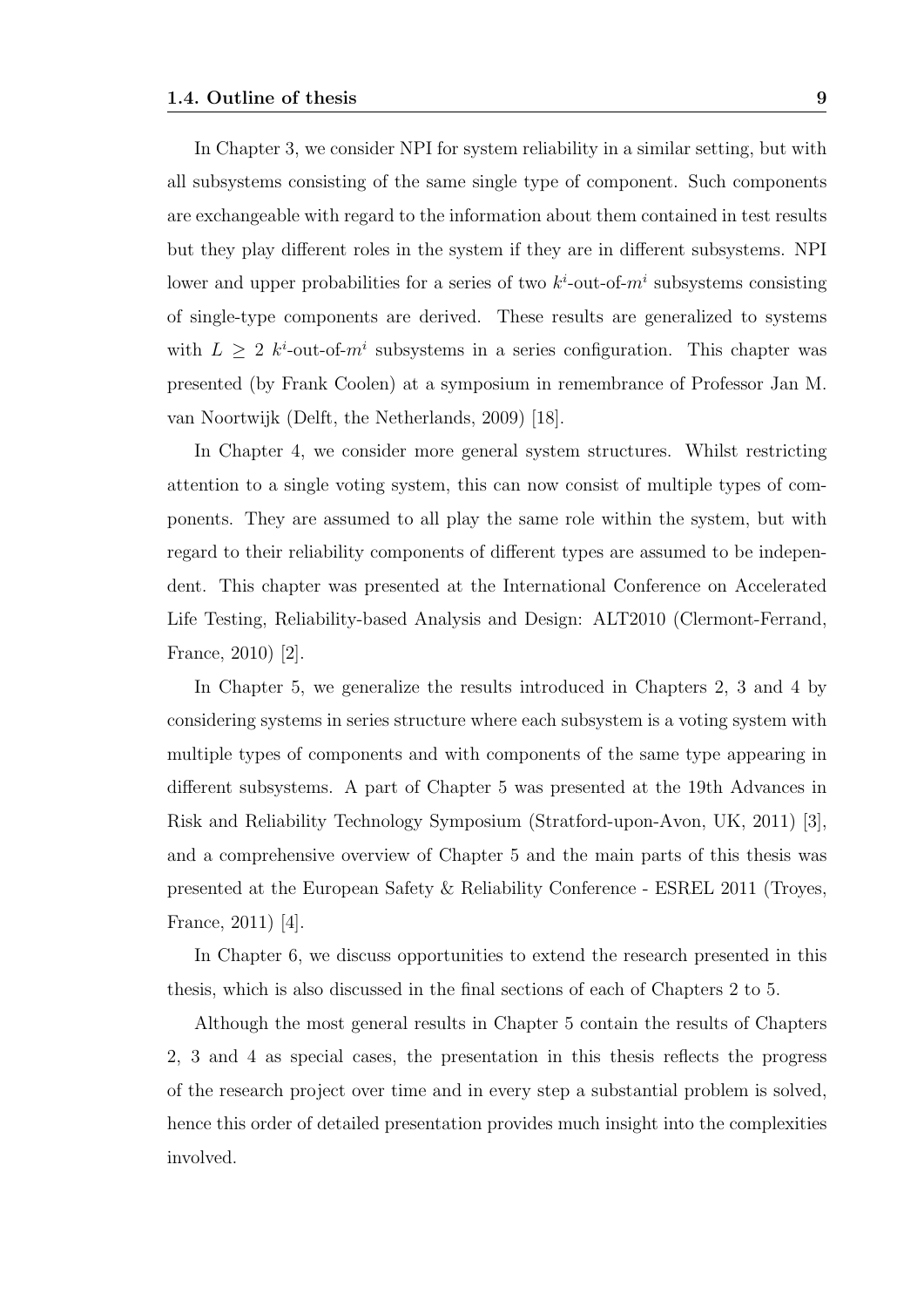# **Chapter 2**

# **Series of independent voting subsystems**

## **2.1 Introduction**

Coolen-Schrijner *et al.* [29] considered NPI for system reliability, and in particular for series systems with subsystem *i* a  $k^i$ -out-of- $m^i$  system. Such systems are common in practice, and can offer the important advantage of building in redundancy by increasing some  $m^i$  to increase the system reliability. Coolen-Schrijner *et al.* [29] applied NPI for Bernoulli data [12] to such systems, with inferences on each subsystem *i* based on information from tests on  $n<sup>i</sup>$  components, with the components tested assumed to be exchangeable with the corresponding components to be used in that subsystem. Coolen-Schrijner *et al.* [29] presented an attractive algorithm for optimal redundancy allocation, with additional components added to subsystems one at a time, which in their setting was proven to be optimal. Hence, NPI for system reliability provides a very tractable model, which greatly simplifies optimisation problems involved with redundancy allocation. However, they only proved this result for tests in which no components failed. In this chapter, this result is generalized for redundancy allocation following tests in which any number of components can have failed, a situation in which redundancy possibly plays an even more important role than when testing revealed no failures at all.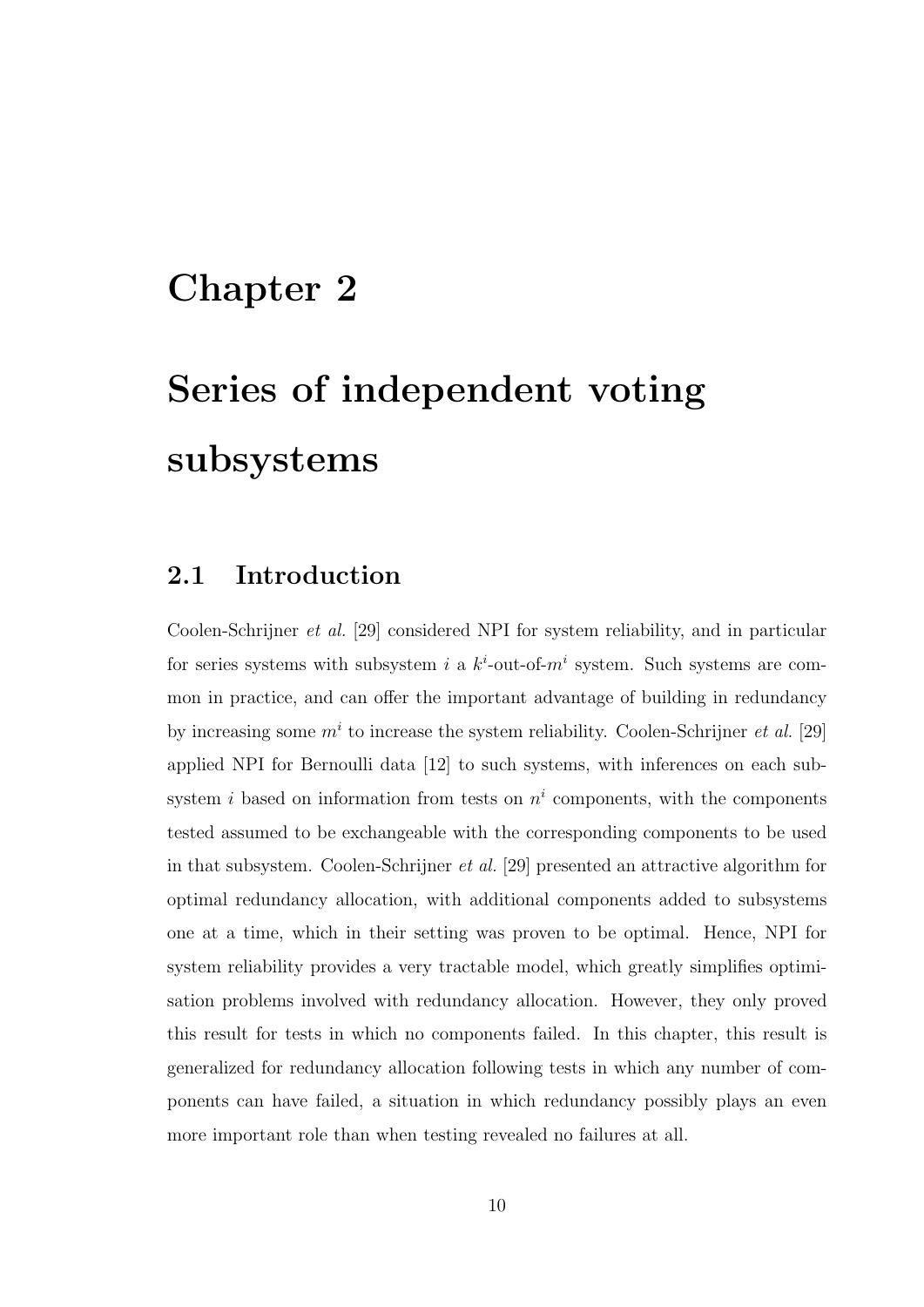Section 2.2 presents a brief overview of NPI, and particularly of NPI for Bernoulli data using a path counting technique to compute upper and lower probabilities. Section 2.3 presents the main results on NPI for *k*-out-of-*m* systems [29], and these results are illustrated and discussed via examples. Section 2.4 extends this approach to systems which are series of independent subsystems, with each subsystem a *k i* out-of-*m<sup>i</sup>* system with exchangeable components. Section 2.5 provides a detailed presentation of optimal redundancy allocation following general component test results and the proof of optimality. Section 2.6 presents another extension for the NPI approach to system reliability, namely the optimization of system reliability under cost considerations. Section 2.7 contains some concluding remarks.

## **2.2 NPI for Bernoulli quantities**

In this section, NPI for Bernoulli random quantities [12] is summarized, together with the key results for NPI for system reliability by Coolen-Schrijner *et al.* [29]. Suppose that there is a sequence of  $n + m$  exchangeable Bernoulli trials, each with 'success' and 'failure' as possible outcomes, and data consisting of *s* successes in *n* trials. Let  $Y_1^n$  denote the random number of successes in trials 1 to *n*, then a sufficient representation of the data for the inferences considered is  $Y_1^n = s$ , due to the assumed exchangeability of all trials. Let  $Y_{n+1}^{n+m}$  denote the random number of successes in trials  $n + 1$  to  $n + m$ . Let  $R_t = \{r_1, \ldots, r_t\}$ , with  $1 \le t \le m + 1$ and  $0 \leq r_1 < r_2 < \ldots < r_t \leq m$ , and, for ease of notation, define  $\binom{s+r_0}{s}$  $\binom{+r_0}{s} = 0.$ Then the NPI upper probability for the event  $Y_{n+1}^{n+m} \in R_t$ , given data  $Y_1^n = s$ , for *s ∈ {*0*, . . . , n}*, is

$$
\overline{P}(Y_{n+1}^{n+m} \in R_t | Y_1^n = s) =
$$
\n
$$
\binom{n+m}{n}^{-1} \times \sum_{j=1}^t \left[ \binom{s+r_j}{s} - \binom{s+r_{j-1}}{s} \right] \binom{n-s+m-r_j}{n-s}
$$

The corresponding NPI lower probability can be derived via the conjugacy property

$$
\underline{P}(Y_{n+1}^{n+m} \in R_t | Y_1^n = s) = 1 - \overline{P}(Y_{n+1}^{n+m} \in R_t^c | Y_1^n = s)
$$

where  $R_t^c = \{0, 1, \ldots, m\} \backslash R_t$ .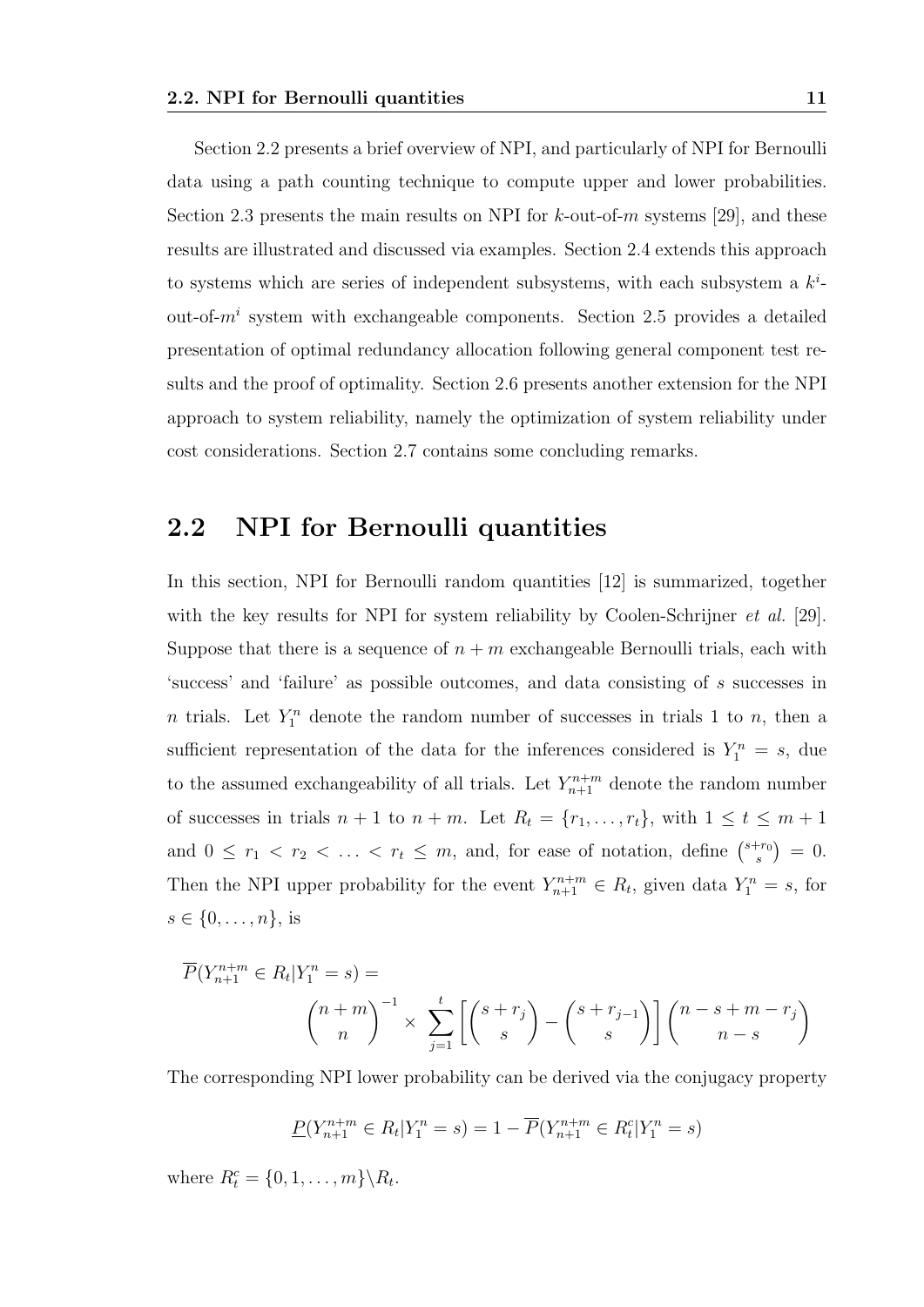

Figure 2.1: All possible paths from  $(0,0)$  to  $(n, m)$ 

Coolen [12] derived these NPI lower and upper probabilities through direct counting arguments. The method uses the appropriate  $A_{(n)}$  assumptions [35] for inference on *m* future random quantities given *n* observations, and a latent variable representation with Bernoulli quantities represented by observations on the real line, with a threshold such that successes are to one side and failures to the other side of the threshold. Under these assumptions, the  $\binom{n+m}{n}$ *n* ) different orderings of these observations, when not distinguishing between the *n* observed values nor between the *m* future observations, are all equally likely. For each such an ordering, the successfailure threshold can be in any of the  $n + m + 1$  intervals of the partition of the real line created by the  $n+m$  values of the latent variables, leading to  $n+m+1$  possible combinations (*s, r*), with *s* successes in the *n* tests and *r* successes in the *m* future observations.

For such an ordering, these possible  $(s, r)$  can be represented as a path on the rectangular lattice from  $(0,0)$  to  $(n,m)$  with steps going either one to the right or one upwards (see Figure 2.1). *n*+*m n* ) different orderings, which are all equally likely, correspond to the  $\binom{n+m}{n}$ *n* ) different right-upwards paths from (0*,* 0) to  $(n, m)$ , and hence the above NPI lower and upper probabilities can also be derived by counting paths. To derive the NPI lower probability  $\underline{P}(Y_{n+1}^{n+m} \in R_t | Y_1^n = s),$ one counts all such paths which for given *s* must go only through points (*s, r*) with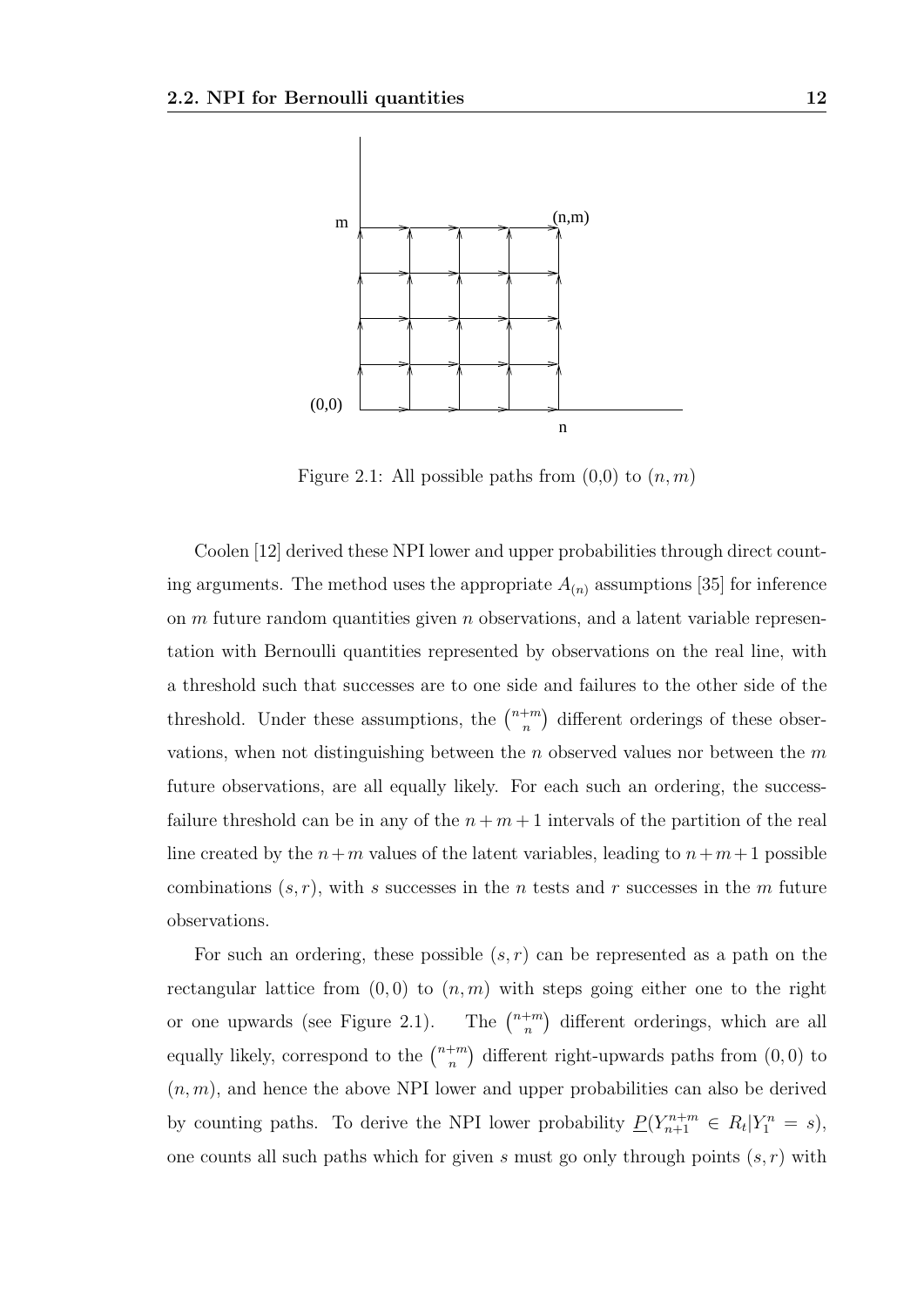

Figure 2.2: all paths from  $(0,0)$  to  $(n, m)$  that pass through  $(s - 1, k)$  and  $(s + 1, k)$ 



Figure 2.3: All paths from  $(0,0)$  to  $(n,m)$  via  $(s, k)$ 

*r* ∈ *R*<sub>*t*</sub>, so they do not go through  $(s, l)$  for any  $l \in R_t^c$ . The corresponding NPI upper probability  $\overline{P}(Y_{n+1}^{n+m} \in R_t | Y_1^n = s)$  is derived by counting all such paths that go through at least one  $(s, r)$  with  $r \in R_t$ . For example, the NPI lower probability for the event  $(Y_{n+1}^{n+m} = k \mid Y_1^n = s)$  can be derived by counting the paths from  $(0,0)$ to  $(n, m)$  that pass through the two points  $(s - 1, k)$  and  $(s + 1, k)$  respectively (see Figure 2.2). The number of these paths is  $\binom{s-1+k}{s-1}$ *s−*1 )(*<sup>n</sup>−s−*1+*m−<sup>k</sup> m−k* ) , hence

$$
\underline{P}(Y_{n+1}^{n+m} = k | Y_1^n = s) = {n+m \choose n}^{-1} \left[ {s-1+k \choose s-1} {n-s-1+m-k \choose m-k} \right]
$$

The corresponding NPI upper probability can be derived by counting all paths from  $(0,0)$  to  $(n,m)$  via  $(s,k)$  (see Figure 2.3). The number of these paths is ( *s*+*k s* )(*<sup>n</sup>−s*+*m−<sup>k</sup> n−s* ) , hence

$$
\overline{P}(Y_{n+1}^{n+m} = k \mid Y_1^n = s) = {n+m \choose n}^{-1} \left[ {s+k \choose s} {n-s+m-k \choose n-s} \right]
$$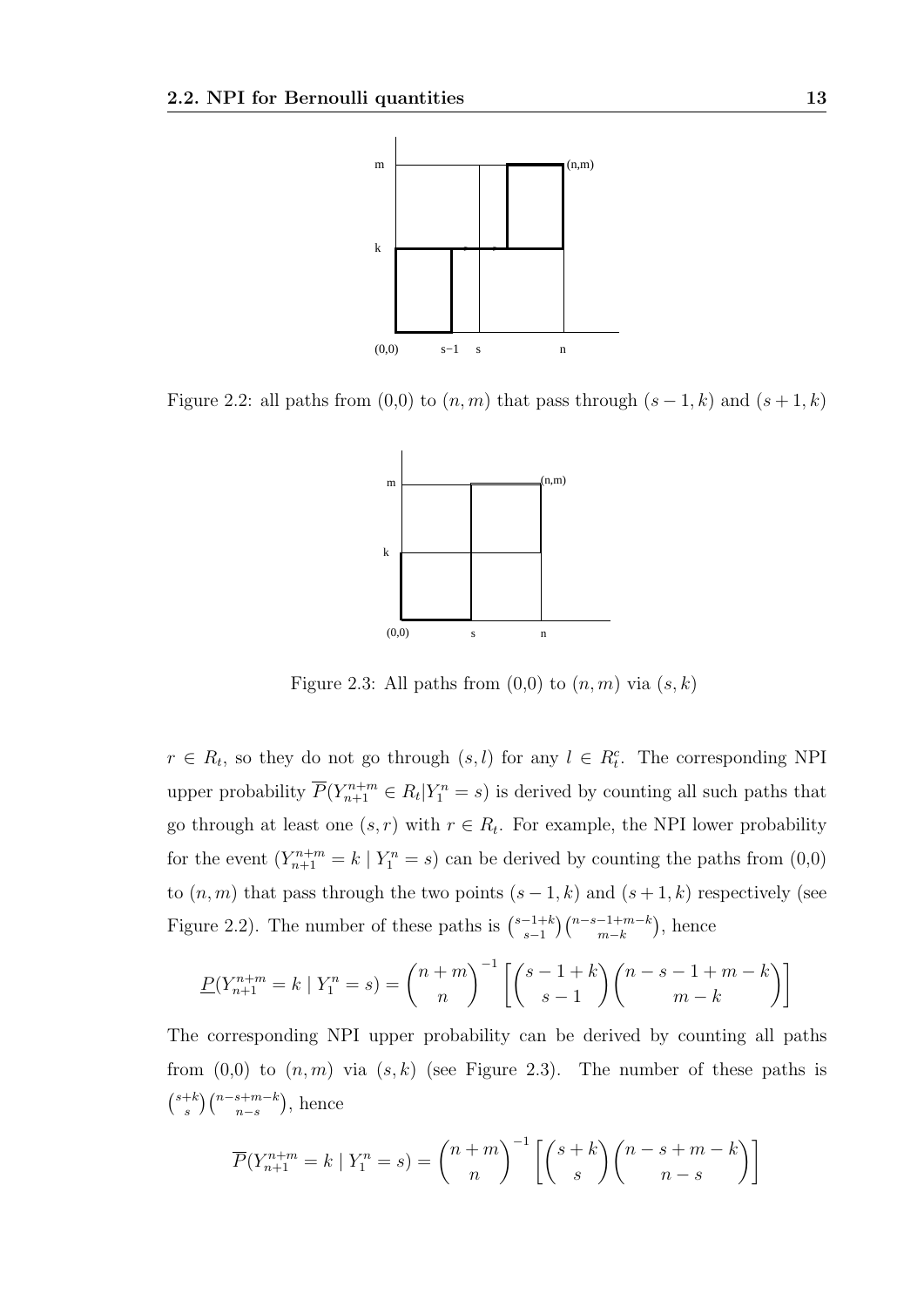

Figure 2.4: All paths which are counted in the upper probability (2.1)

In the next section, these results of NPI for Bernoulli data, are used to compute upper and lower probabilities for successful functioning of *k*-out-of-*m* systems.

## **2.3 NPI for a** *k***-out-of-***m* **system**

When considering a *k*-out-of-*m* system, the event  $Y_{n+1}^{n+m} \geq k$  is of interest as this corresponds to successful functioning of a *k*-out-of-*m* system, following *n* tests of components that are exchangeable with the *m* components in the system considered. Given data consisting of *s* successes from *n* components tested, the NPI lower and upper probabilities for the event that the *k*-out-of-*m* system functions successfully are also denoted by  $P(S(m:k) | (n, s))$  and  $\overline{P}(S(m:k) | (n, s))$ , respectively. From the NPI upper probability for  $Y_{n+1}^{n+m} \in R_t$  given above,  $\overline{P}(S(m:k) | (n,s))$  follows easily. For  $k \in \{1, 2, ..., m\}$  and  $0 < s < n$ ,

$$
\overline{P}(S(m:k) \mid (n,s)) = \overline{P}(Y_{n+1}^{n+m} \ge k | Y_1^n = s) = {n+m \choose n}^{-1} \times \left[ \binom{s+k}{s} {n-s+m-k \choose n-s} + \sum_{l=k+1}^m {s+l-1 \choose s-1} {n-s+m-l \choose n-s} \right] \tag{2.1}
$$

This NPI upper probability can also be derived by counting all such paths that go through at least one point  $(s, r)$  with  $r \geq k$ . To avoid that no path is counted more than once, the number of these paths can be computed by counting all paths from  $(0,0)$  to  $(n,m)$  via  $(s,k)$ , in addition to paths from  $(0,0)$  to  $(n,m)$  via at least one of (*s −* 1*, k* + 1)*,*(*s −* 1*, k* + 2)*,*(*s −* 1*, k* + 3)*, . . . ,*(*s −* 1*, m*) (see Figure 2.4). The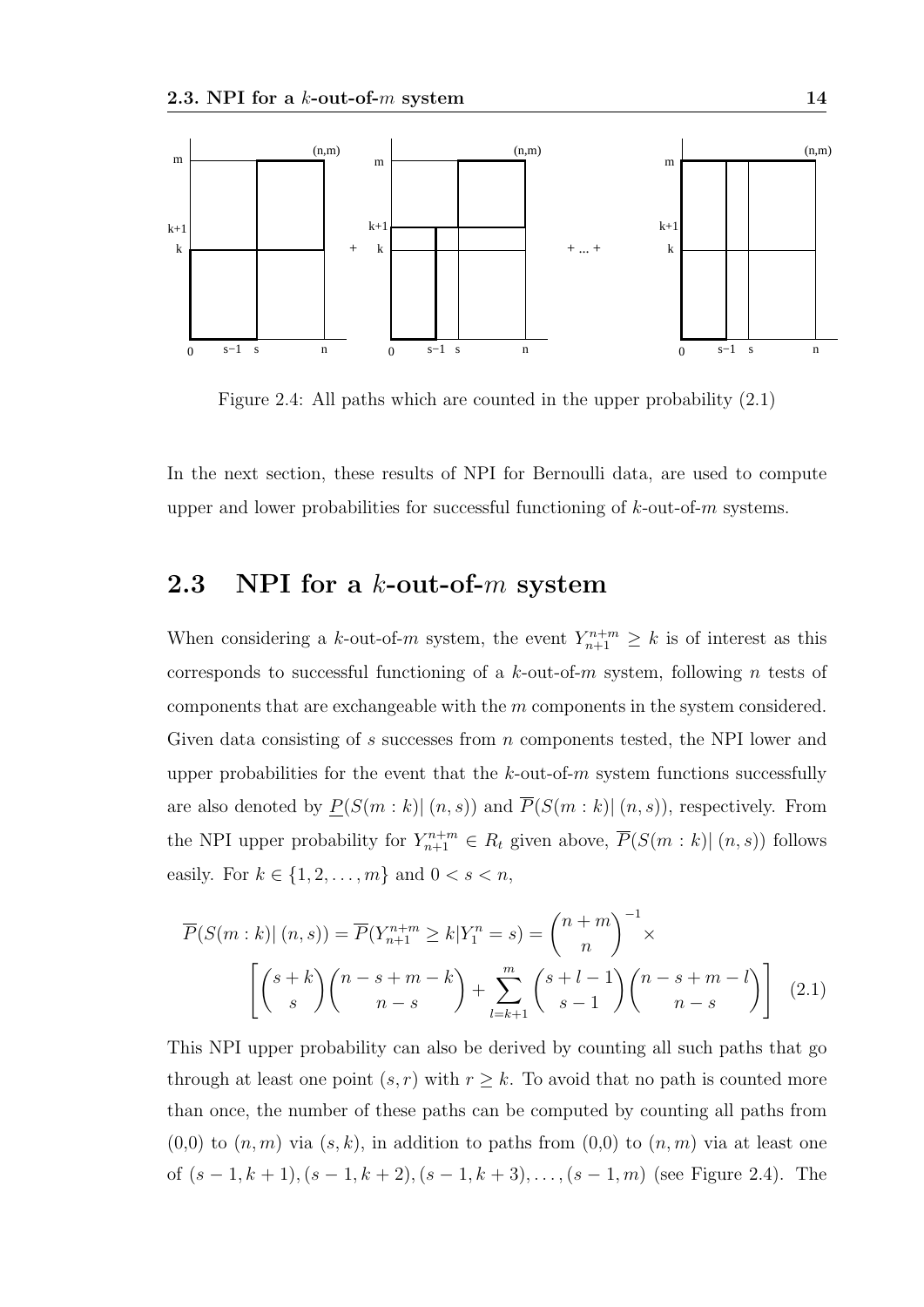

Figure 2.5: All paths which are counted in the lower probability (2.2)

corresponding NPI lower probability can be derived via the conjugacy property or by counting all paths which go through  $(s, r)$  for  $r \geq k$  but not through any point  $(s, r)$ with r less than *k*. The number of these paths is equal to the number of paths from (0,0) to (*n, m*) via at least one of (*s−*1*, k*)*,*(*s−*1*, k* + 1)*,*(*s−*1*, k* + 2)*, . . . ,*(*s−*1*, m*) (see Figure 2.5).

$$
\underline{P}(S(m:k) | (n,s)) = \underline{P}(Y_{n+1}^{n+m} \ge k | Y_1^n = s) = 1 - \overline{P}(Y_{n+1}^{n+m} \le k - 1 | Y_1^n = s)
$$

$$
= 1 - {n+m \choose n}^{-1} \left[ \sum_{l=0}^{k-1} {s+l-1 \choose s-1} {n-s+m-l \choose n-s} \right] \qquad (2.2)
$$

For  $m = 1$ , so considering a system consisting of just a single component, the NPI upper and lower probabilities for the event that the system functions successfully are

$$
\overline{P}(S(1:1)| (n,s)) = \overline{P}(Y_{n+1}^{n+1} = 1 | Y_1^n = s) = \frac{s+1}{n+1}
$$

$$
\underline{P}(S(1:1)| (n,s)) = \underline{P}(Y_{n+1}^{n+1} = 1 | Y_1^n = s) = \frac{s}{n+1}
$$

If the observed data are all successes, so  $s = n$ , or all failures, so  $s = 0$ , then the NPI upper probabilities are, for all  $k \in \{1, \ldots, m\}$ ,

$$
\overline{P}(S(m:k) | (n, n)) = \overline{P}(Y_{n+1}^{n+m} \ge k | Y_1^n = n) = 1
$$
  

$$
\overline{P}(S(m:k) | (n, 0)) = \overline{P}(Y_{n+1}^{n+m} \ge k | Y_1^n = 0) = {n+m-k \choose n} {n+m \choose n}^{-1}
$$

and the NPI lower probabilities are, for all  $k \in \{1, \ldots, m\}$ ,

$$
\underline{P}(S(m:k) | (n, n)) = \underline{P}(Y_{n+1}^{n+m} \ge k | Y_1^n = n) = 1 - {n+k-1 \choose n} {n+m \choose n}^{-1}
$$

$$
\underline{P}(S(m:k) | (n, 0)) = \underline{P}(Y_{n+1}^{n+m} \ge k | Y_1^n = 0) = 0
$$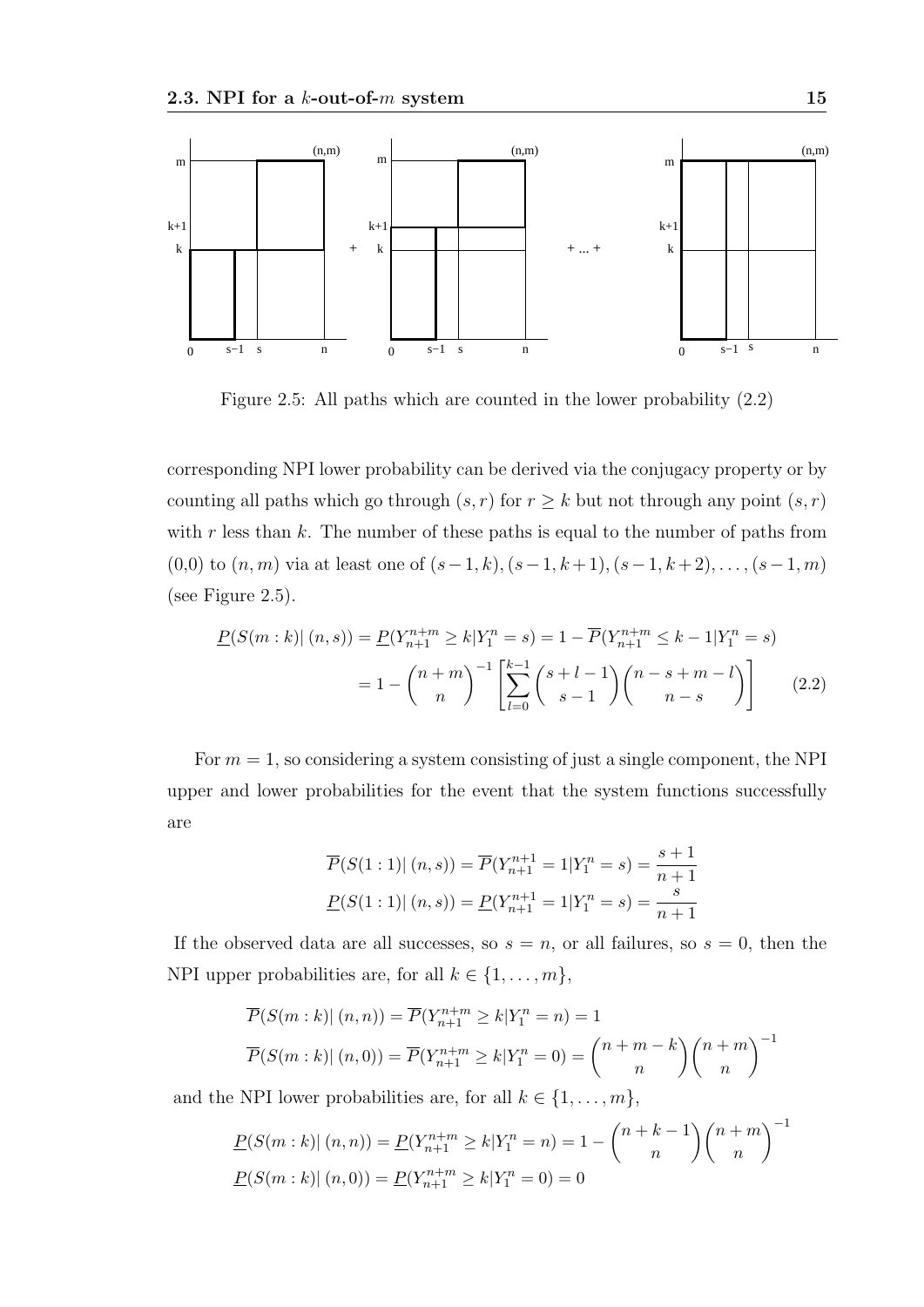

Figure 2.6: All paths which are counted in (2.3)

One of the results that actually holds generally for the NPI lower and upper probabilities for all *k*-out-of-*m* systems as considered in this thesis is

$$
\overline{P}(S(m:k) | (n,s)) = \underline{P}(S(m:k) | (n,s+1))
$$
\n(2.3)

A direct proof of (2.3) can be easily achieved by using a path counting technique. Figure 2.6 shows that the paths that go through at least one point  $(s, r)$  with  $r \geq k$ (which are counted in the NPI upper probability for successful system functioning given *s* successes in *n* tests) ara exactly the same paths that go through  $(s+1,r)$  for  $r \geq k$  but not through any point  $(s+1,r)$  with *r* less than *k* (which are counted in the NPI lower probability for successful system functioning given  $s + 1$  successes).

#### **2.3.1 Examples of** *k***-out-of-***m* **systems**

In this subsection two examples are presented to illustrate NPI for reliability of *k*-out-of-*m* systems, and some related issues are discussed.

#### **Example 2.1**

Consider a *k*-out-of-6 system. Table 2.1 provides the NPI lower and upper probabilities for all possible cases with  $n = 5$  components tested, of which *s* functioned successfully, and with *k* varying from 1 to 6. The values in Table 2.1 illustrate some of the general properties for all *k*-out-of-*m* systems. The NPI upper probability for successful system functioning given *s* successes in *n* tests is equal to the NPI lower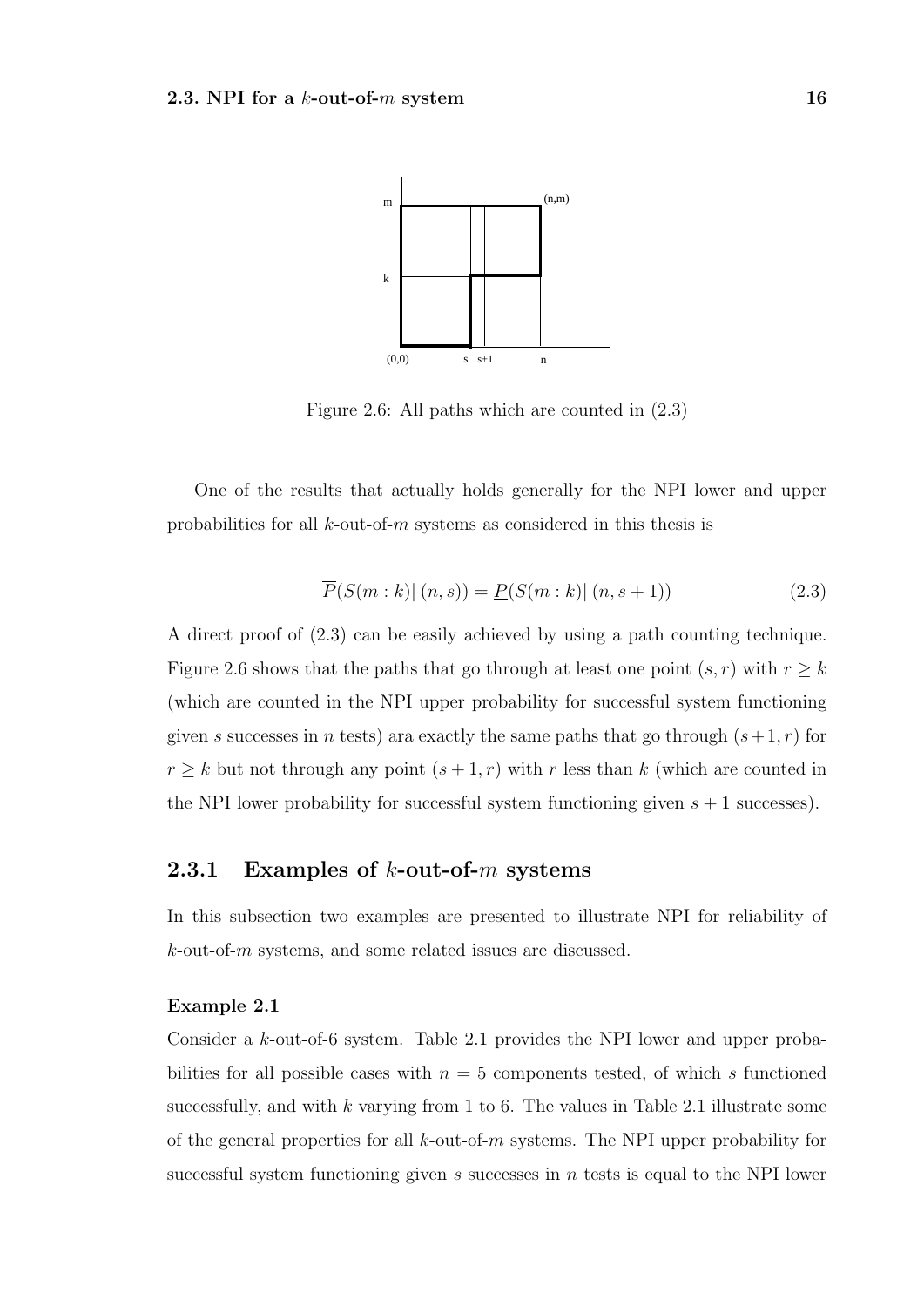|       | $k=1$        |                |                             | $k=2$          |                             | $k=3$          |                  | $k=4$          |                  | $k=5$          |                             | $k=6$          |
|-------|--------------|----------------|-----------------------------|----------------|-----------------------------|----------------|------------------|----------------|------------------|----------------|-----------------------------|----------------|
|       | $\mathbf{P}$ | $\overline{P}$ | $\mathcal{P}_{\mathcal{L}}$ | $\overline{P}$ | $\mathcal{P}_{\mathcal{L}}$ | $\overline{P}$ | $\boldsymbol{P}$ | $\overline{P}$ | $\boldsymbol{P}$ | $\overline{P}$ | $\mathcal{P}_{\mathcal{L}}$ | $\overline{P}$ |
| $s=0$ | $\Omega$     | 0.545          | -0                          | 0.273          | $\theta$                    | 0.121          | $\Omega$         | 0.045          | $\theta$         | 0.013          | $\left( \right)$            | 0.002          |
| $s=1$ | 0.545        | 0.818          | 0.273                       | 0.576          | 0.121                       | 0.348          | 0.045            | 0.175          | 0.013            | 0.067          | 0.002                       | 0.015          |
| $s=2$ | 0.818        | 0.939          | 0.576                       | 0.803          | 0.348                       | 0.608          | 0.175            | 0.392          | 0.067            | 0.197          | 0.015                       | 0.061          |
| $s=3$ | 0.939        | 0.985          | 0.803                       | 0.933          | 0.608                       | 0.825          | 0.392            | 0.652          | 0.179            | 0.424          | 0.061                       | 0.182          |
| $s=4$ | 0.985        | 0.998          | 0.933                       | 0.987          | 0.825                       | 0.955          | 0.652            | 0.878          | 0.424            | 0.727          | 0.182                       | 0.455          |
| $s=5$ | 0.998        |                | 0.987                       | $\overline{1}$ | 0.955                       | -1             | 0.878            |                | 0.727            |                | 0.455                       | $\overline{1}$ |

Table 2.1: NPI lower and upper probabilities for all possible cases with  $n = 5$ 

probability for successful system functioning given *s* + 1 successes. The value 0 (1) of the NPI lower (upper) probability for the case  $s = 0$  ( $s = 5$ ) reflects that in this case there is no strong evidence that the components can actually function (fail). In order to get a reasonably large NPI lower probability for successful system functioning, it is not necessarily required that most tested components functioned well if *k* is small, which means that the system has much built-in redundancy, but for large values of *k* (nearly) all tested components must have been successful. Table 2.1 shows that the lower and upper probabilities are decreasing in *k* when keeping *m*, *n* and *s* constant, and increasing in *s* when keeping *m*, *n* and *k* constant. This is most obvious from the large differences between the values at the top left and bottom right of Table 2.1.

#### **Example 2.2**

Consider a 10-out-of-*m* system. Suppose that, to increase the system's reliability by increasing redundancy, extra components can be added to the system, keeping  $k = 10$  but increasing the value of *m*. Assuming zero-failure testing, the NPI lower probabilities for the event that this system functions successfully are presented in Table 2.2 , for *n* = 5*,* 10*,* 15*,* 20*,* 25, and *m* varying from 10 to 15. Of course, the corresponding NPI upper probabilities are all equal to one as there are no failed components. Table 2.2 shows that the system's reliability as measured by NPI lower probability is increasing in *m*, keeping *n* and *k* constant, and increasing in *n*, keeping *m* and *k* constant.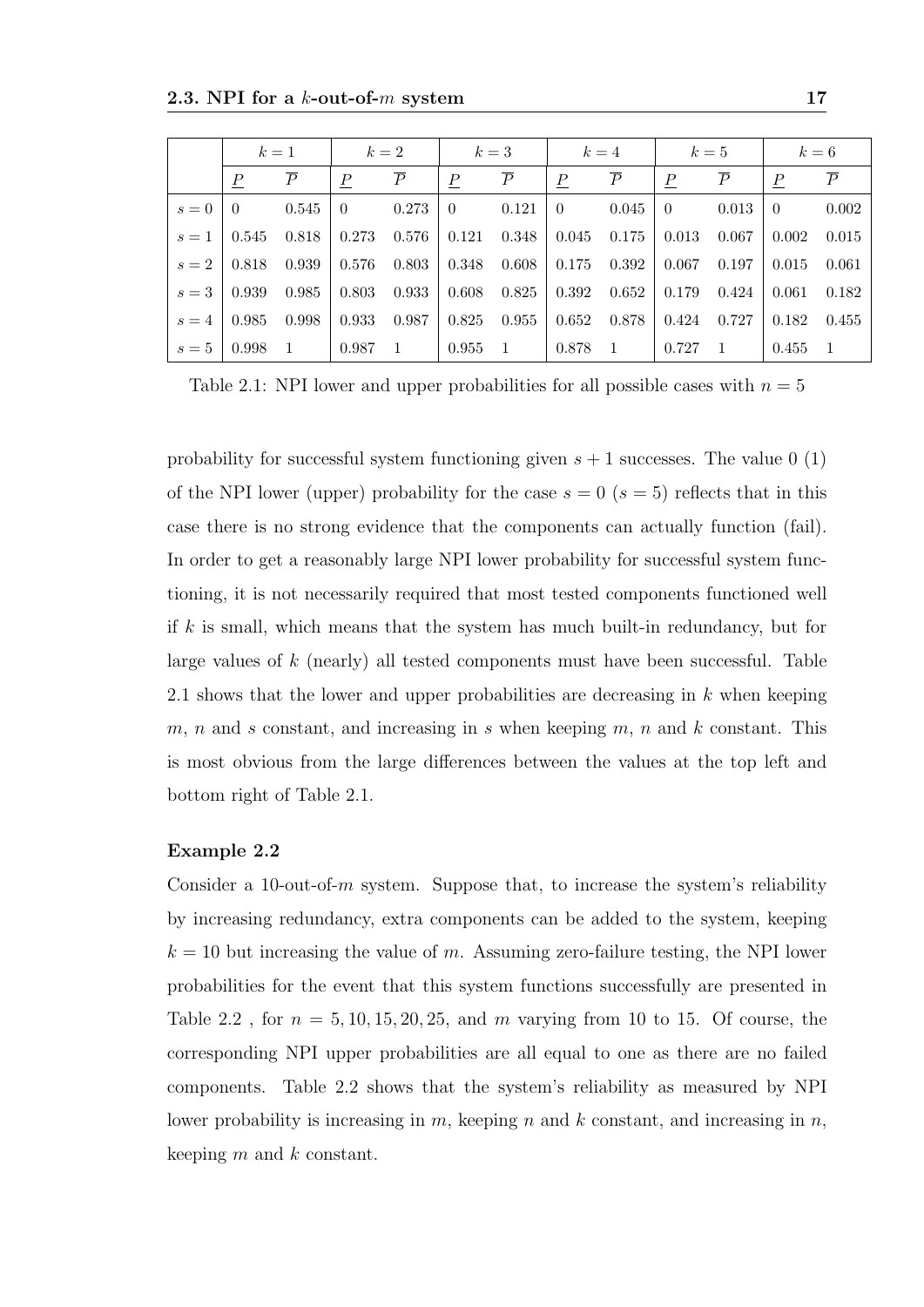|                                                   | $m = 10$ 11 12 13 14 15                         |  |  |  |
|---------------------------------------------------|-------------------------------------------------|--|--|--|
| $s = n = 5$   0.333 0.542 0.676 0.766 0.828 0.871 |                                                 |  |  |  |
| 10                                                | $0.500$ $0.738$ $0.857$ $0.919$ $0.953$ $0.972$ |  |  |  |
| 15                                                | $0.600$ $0.831$ $0.925$ $0.965$ $0.983$ $0.992$ |  |  |  |
| 20                                                | $0.667$ $0.882$ $0.956$ $0.983$ $0.993$ $0.997$ |  |  |  |
| 25                                                | $0.714$ $0.913$ $0.972$ $0.990$ $0.997$ $0.999$ |  |  |  |

Table 2.2: NPI lower probabilities for the systems in Example 2.2

The NPI lower probabilities presented in Table 2.2 can be used in several ways. For example, consider the case  $m = 10$  with 5 zero-failure tests, leading to NPI lower probability 0.333 for successful system functioning. The table shows that increasing the redundancy to  $m = 11$ , keeping  $k = 10$ , would increase the NPI lower probability to 0.542, while increasing the number of zero-failure tests to 10 would increase the NPI lower probability to 0.5, so if these two actions were available at similar costs, increase of redundancy might be preferred to more tests. However, if 15 tests were possible at a cost similar to the cost of adding one component to the system, then this might be preferred, as the corresponding NPI lower probability would increase to 0.6 if all 15 tests were successes. Of course, we do not know if extra tested components would all function successfully.

Table 2.3 extends this example by presenting the minimum number of zero-failure tests required to achieve a chosen value for the NPI lower probability for successful system functioning, again for  $k = 10$  and  $m$  varying from 10 to 15. The requirement considered is  $P(S(m: 10) | (n, n)) \geq p$  for different values of *p*.

The main conclusion from Table 2.3 is that the system's reliability, as measured by NPI lower probability, can be increased either by having more successful tests or by building in redundancy.

# $2.4$  Series of independent  $k^i$ -out-of- $m^i$  subsystems

Coolen-Schrijner *et al.* [29] used the results for a *k*-out-of-*m* system straightforwardly to consider the reliability of systems that consist of a series configuration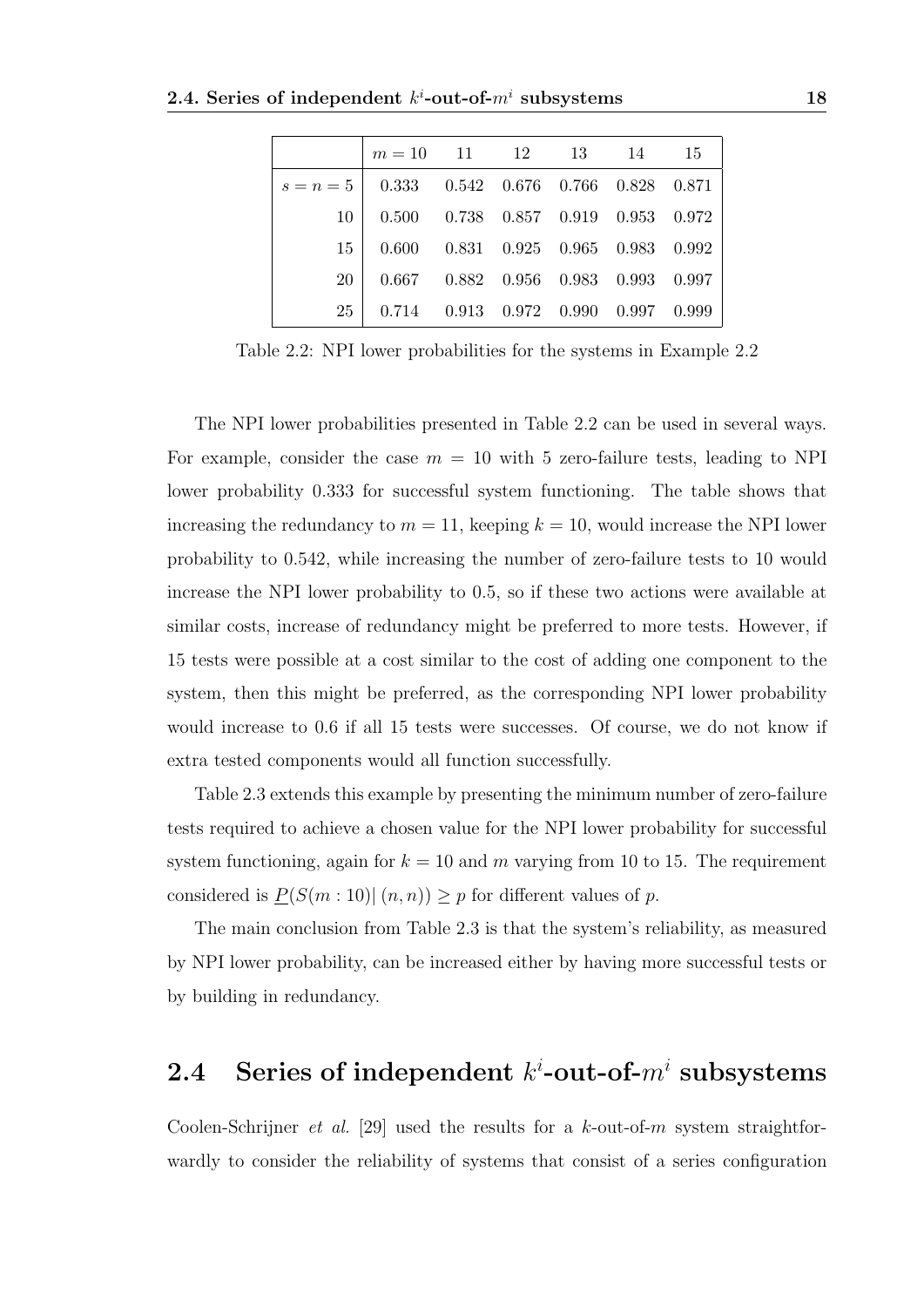|            | $m=10$ | 11 | - 12 | - 13          | - 14 | 15             |
|------------|--------|----|------|---------------|------|----------------|
| $p = 0.75$ | 30     | 11 | 7    | $\frac{5}{2}$ | 4    | 4              |
| 0.80       | 40     | 13 | 8    | 6             | 5    | $\overline{4}$ |
| 0.85       | 57     | 17 | 10   | 7             | 6    | -5             |
| 0.90       | 90     | 23 | 13   | 9             |      | 6              |
| 0.95       | 190    | 37 | 19   | 13            | 10   | 8              |
| 0.99       | 990    | 95 | 40   | -25           | 18   | 15             |

Table 2.3: Values of *n* required to achieve chosen values of *p*.

of  $L \geq 2$  independent subsystems, with subsystem *i*  $(i = 1, \ldots, L)$  a  $k^{i}$ -out-of- $m^{i}$ system consisting of exchangeable components. As before, it is assumed that, in relation to subsystem  $i, n^i$  components that are exchangeable with those to be used in the subsystem have been tested, of which  $s^i$  functioned successfully. For the series system to function, all its subsystems must function, and due to the assumed independence of the subsystems (which implies independence of components in different subsystems), the NPI lower and upper probabilities for such a series system to function are

$$
\underline{P}(S^{[L]}(m^1:k^1,\ldots,m^L:k^L) \mid (\underline{n},\underline{s})) = \prod_{i=1}^L \underline{P}(S(m^i:k^i) \mid (n^i,s^i)) \tag{2.4}
$$

and

$$
\overline{P}(S^{[L]}(m^1:k^1,\ldots,m^L:k^L) \mid (\underline{n},\underline{s})) = \prod_{i=1}^L \overline{P}(S(m^i:k^i) \mid (n^i,s^i)) \tag{2.5}
$$

Coolen-Schrijner *et al.* [29] considered optimal redundancy allocation for such systems, that is how best to assign additional components to subsystems (hence to increase the number of components  $m<sup>i</sup>$ ), for situations where the required number of components that must function for the subsystems remains the same  $(k<sup>i</sup>)$ . However, they only considered such redundancy allocation after zero-failure testing (so  $s^i = n^i$ ) for all  $i = 1, \ldots, L$ , for which case they derived a powerful algorithm for optimal redundancy allocation, with the lower probability for system functioning used as the reliability measure. The NPI lower and upper probabilities for such a series system to function are illustrated and discussed in the following example.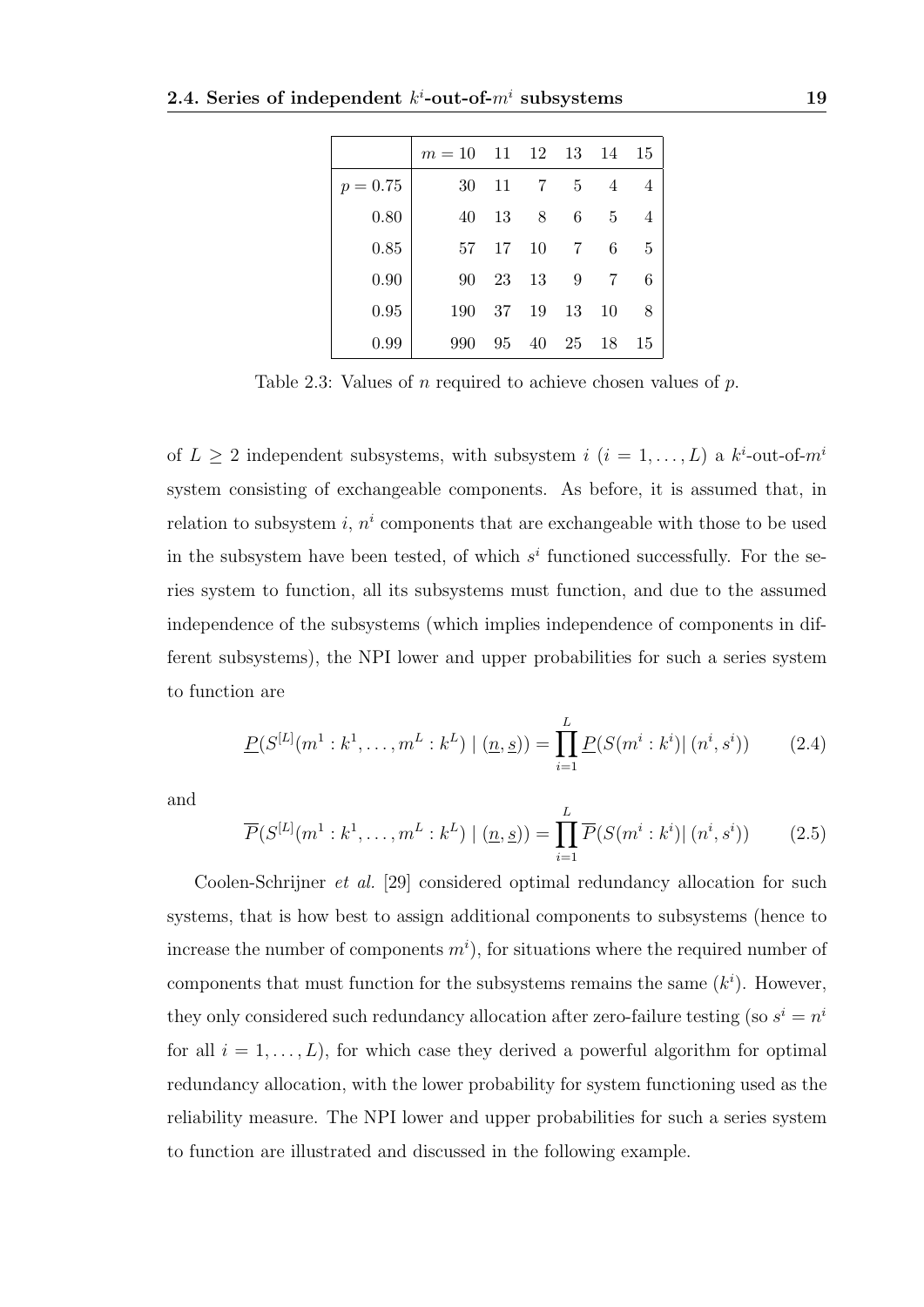| $(m^1, m^2) =$       | (4, 4)     | (4, 5) | (5, 5) | (4, 6)     | (4, 7) | (5, 6)     | (6, 6) |
|----------------------|------------|--------|--------|------------|--------|------------|--------|
| $(s^1, s^2) = (1,1)$ | $0.0000\,$ | 0.0001 | 0.0002 | 0.0001     | 0.0002 | $0.0005\,$ | 0.0009 |
| (1,2)                | 0.0001     | 0.0003 | 0.0010 | $0.0006\,$ | 0.0009 | 0.0018     | 0.0037 |
| (2,1)                | 0.0001     | 0.0004 | 0.0010 | 0.0007     | 0.0012 | 0.0020     | 0.0037 |
| (2,2)                | 0.0006     | 0.0016 | 0.0045 | 0.0029     | 0.0043 | 0.0081     | 0.0147 |
| (3,3)                | 0.0051     | 0.0125 | 0.0307 | 0.0203     | 0.0274 | 0.0497     | 0.0804 |
| (4,3)                | 0.0119     | 0.0292 | 0.0611 | 0.0473     | 0.0639 | 0.0988     | 0.1418 |
| (5,3)                | 0.0238     | 0.0584 | 0.1009 | 0.0945     | 0.1278 | 0.1633     | 0.2062 |
| (3,4)                | 0.0119     | 0.0249 | 0.0611 | 0.0357     | 0.0440 | 0.0877     | 0.1418 |
| (3,5)                | 0.0238     | 0.0411 | 0.1009 | 0.0519     | 0.0586 | 0.1275     | 0.2062 |
| (4,4)                | 0.0278     | 0.0581 | 0.1214 | 0.0833     | 0.1028 | 0.1742     | 0.2500 |
| (5,4)                | 0.0556     | 0.1162 | 0.2006 | 0.1667     | 0.2055 | 0.2879     | 0.3636 |
| (6,4)                | 0.1000     | 0.2091 | 0.2851 | 0.3000     | 0.3699 | 0.4091     | 0.4545 |
| (4,5)                | 0.0556     | 0.0960 | 0.2006 | $0.1212\,$ | 0.1368 | 0.2534     | 0.3636 |
| (4,6)                | 0.1000     | 0.1364 | 0.2851 | 0.1515     | 0.1585 | 0.3168     | 0.4545 |
| (5,5)                | 0.1111     | 0.1919 | 0.3315 | 0.2424     | 0.2735 | 0.4187     | 0.5289 |
| (6,5)                | 0.2000     | 0.3455 | 0.4711 | 0.4364     | 0.4923 | 0.5950     | 0.6612 |
| (5,6)                | 0.2000     | 0.2727 | 0.4711 | 0.3030     | 0.3170 | 0.5234     | 0.6612 |
| (6, 6)               | 0.3600     | 0.4909 | 0.6694 | 0.5454     | 0.5706 | 0.7438     | 0.8264 |

Table 2.4: NPI lower probability for system functioning

#### **Example 2.3**

Consider a system which consists of two independent subsystems (so  $L = 2$ ) in a series configuration, where for each subsystem 4 exchangeable components must function to ensure that the subsystem functions, hence  $k^1 = k^2 = 4$ , and where 6 components exchangeable with those in subsystem 1 have been tested, and also 6 components exchangeable with those in subsystem 2 have been tested, so  $n^1 = n^2 =$ 6. Tables 2.4 and 2.5 present the NPI lower and upper probabilities, respectively, for functioning of this system, for varying numbers of test successes  $(s^1 \text{ and } s^2)$  and different numbers of components  $(m^1 \text{ and } m^2)$  in these  $k^i$ -out-of- $m^i$  subsystems.

Test results for which the NPI lower probability for system functioning is zero  $(s<sup>1</sup> = 0 \text{ or } s<sup>2</sup> = 0)$  are deleted from Table 2.4, the case  $s<sup>1</sup> = s<sup>2</sup> = 6$  is deleted from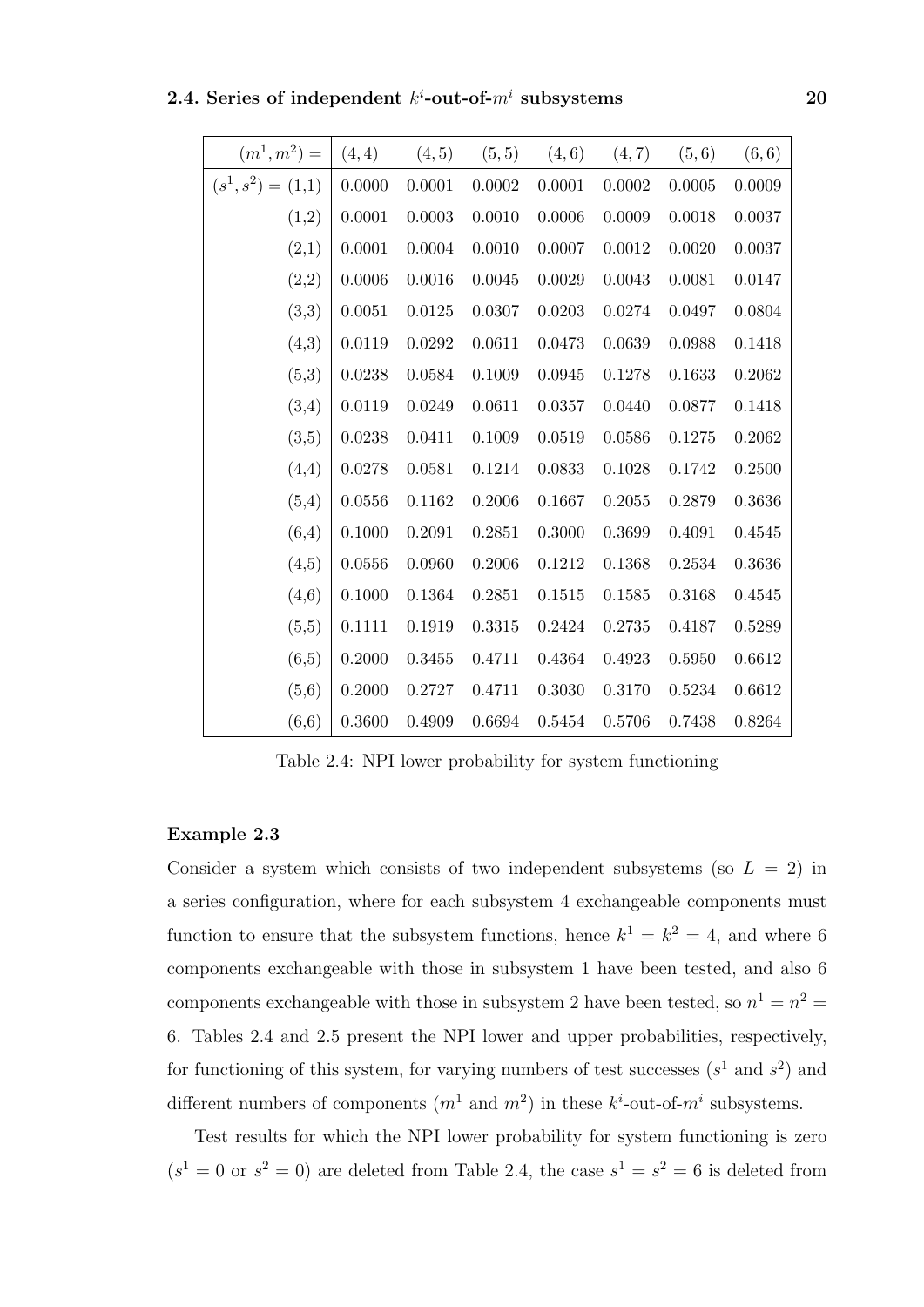$2.4.$  Series of independent  $k^{i}$ -out-of- $m^{i}$  subsystems  $21$ 

| $(m^1, m^2) =$       | (4, 4)     | (4, 5)     | (5, 5)     | (4, 6)       | (4, 7)       | (5, 6)       | (6, 6) |
|----------------------|------------|------------|------------|--------------|--------------|--------------|--------|
| $(s^1, s^2) = (0,0)$ | 0.0000     | $0.0001\,$ | $0.0002\,$ | 0.0001       | $0.0002\,$   | $0.0005\,$   | 0.0009 |
| (1,0)                | 0.0001     | 0.0004     | 0.0010     | 0.0007       | 0.0012       | 0.0020       | 0.0037 |
| (2,0)                | $0.0003\,$ | $0.0011\,$ | 0.0027     | $0.0022\,$   | $\,0.0035\,$ | $0.0053\,$   | 0.0086 |
| (0,1)                | 0.0001     | 0.0003     | 0.0010     | 0.0006       | 0.0009       | 0.0018       | 0.0037 |
| (0,2)                | 0.0003     | 0.0008     | 0.0027     | 0.0014       | 0.0018       | 0.0043       | 0.0086 |
| (1,1)                | 0.0006     | 0.0016     | 0.0045     | 0.0029       | 0.0043       | 0.0081       | 0.0147 |
| (1,2)                | 0.0017     | 0.0042     | 0.0118     | 0.0068       | $\,0.0091\,$ | $0.0190\,$   | 0.0344 |
| (2,1)                | 0.0017     | 0.0048     | $0.0118\,$ | 0.0087       | 0.0128       | $\,0.0213\,$ | 0.0344 |
| (2,2)                | 0.0051     | $0.0125\,$ | 0.0307     | $\,0.0203\,$ | $\,0.0274\,$ | 0.0497       | 0.0804 |
| (3,3)                | 0.0278     | 0.0581     | 0.1214     | 0.0833       | 0.1028       | 0.1742       | 0.2500 |
| (4,3)                | 0.0556     | 0.1162     | 0.2006     | 0.1667       | 0.2055       | 0.2879       | 0.3636 |
| (5,3)                | 0.1000     | 0.2091     | 0.2851     | 0.3000       | 0.3699       | 0.4091       | 0.4545 |
| (3,4)                | $0.0556\,$ | 0.0960     | 0.2006     | 0.1212       | 0.1368       | 0.2534       | 0.3636 |
| (3,5)                | 0.1000     | 0.1364     | $0.2851\,$ | 0.1515       | 0.1585       | 0.3168       | 0.4545 |
| (4,4)                | 0.1111     | 0.1919     | 0.3315     | 0.2424       | 0.2735       | 0.4187       | 0.5289 |
| (5,4)                | 0.2000     | 0.3455     | 0.4711     | 0.4364       | 0.4923       | $0.5950\,$   | 0.6612 |
| (6,4)                | 0.3333     | 0.5758     | 0.5758     | 0.7273       | 0.8205       | 0.7273       | 0.7273 |
| (4,5)                | 0.2000     | 0.2727     | 0.4711     | 0.3030       | 0.3170       | $0.5234\,$   | 0.6612 |
| (4,6)                | 0.3333     | 0.3333     | 0.5758     | 0.3333       | 0.3333       | 0.5757       | 0.7273 |
| (5,5)                | 0.3600     | 0.4909     | 0.6694     | 0.5454       | 0.5706       | 0.7438       | 0.8264 |
| (6,5)                | 0.6000     | 0.8182     | 0.8182     | 0.9091       | 0.9510       | 0.9091       | 0.9091 |
| (5,6)                | 0.6000     | 0.6000     | 0.8182     | 0.6000       | 0.6000       | $0.8182\,$   | 0.9091 |

Table 2.5: NPI upper probability for system functioning

Table 2.5 as the corresponding NPI upper probability is one for all  $m<sup>1</sup>$  and  $m<sup>2</sup>$ .

These tables illustrate the manner in which system reliability, measured by these NPI lower and upper probabilities, increases with increasing numbers of test successes and with increasing system redundancy. They also illustrate that, as the property  $\overline{P}(S(m:k) | (n,s)) = \underline{P}(S(m:k) | (n,s+1))$  still holds per subsystem, for the whole system  $\overline{P}(S^{[L]}(m^1 : k^1, \ldots, m^L : k^L) \mid ( \underline{n}, \underline{s})) = \underline{P}(S^{[L]}(m^1 : k^1, \ldots, m^L : k^L))$  $(k<sup>L</sup>) | (n, s + 1)$ , where the elements of  $s + 1$  is obtained by adding one to each element of <u>s</u>. For example, the NPI upper probabilities for  $(s<sup>1</sup>, s<sup>2</sup>)$  equal to  $(1,1)$ ,  $(2,2)$ ,  $(3,3), (3,4), (4,3)$  and  $(4,4)$  are equal to the corresponding NPI lower probabilities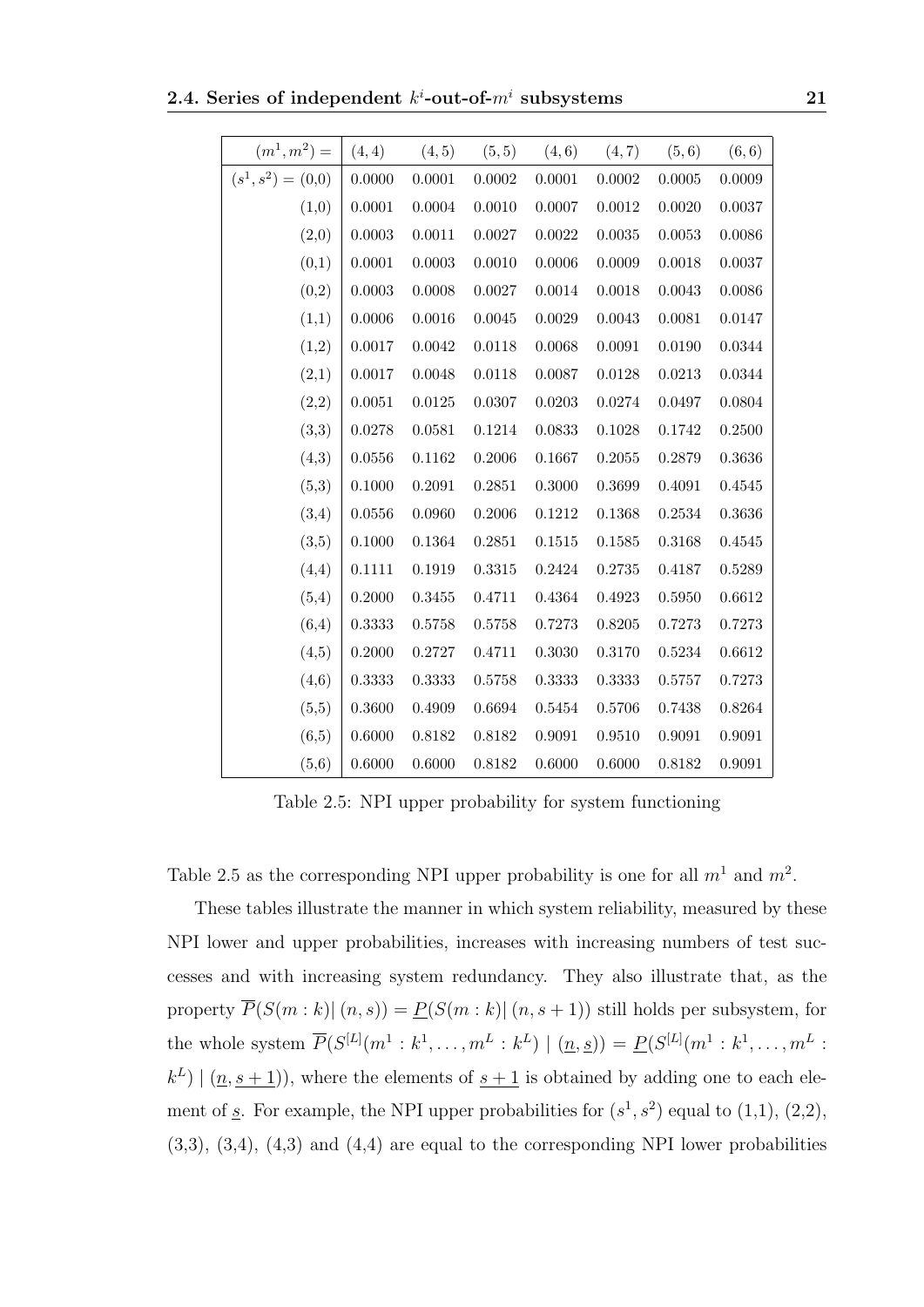for  $(s^1, s^2)$  equal to  $(2,2), (3,3), (4,4), (4,5), (5,4)$  and  $(5,5)$  respectively. Note that in situations where for a particular subsystem all performed tests are successes, the NPI upper probability for system functioning is in fact the NPI upper probability that the other subsystem functions. For example, in Table 2.5 for  $(s^1, s^2) = (6, 5)$ , the NPI upper probabilities for system functioning with  $(m^1, m^2)$  equal to  $(4, 6)$ ,  $(5, 6)$ and (6*,* 6) are identical and equal to the NPI upper probability that subsystem 2, a 4-out-of-6 subsystem, functions.

The next section introduces a generalization of the optimal redundancy allocation algorithm by Coolen-Schrijner *et al.* [29] to general test results. It is particularly logical to focus attention on the NPI lower probability in this generalization, as the lower probability can be considered to be a conservative inference.

## **2.5 Redundancy allocation**

The systems considered in this section consist of series configurations of *L* independent  $k^i$ -out-of- $m^i$  subsystems, and information about reliability of components results from tests in which, for subsystem  $i$ ,  $n<sup>i</sup>$  components that are exchangeable with those in subsystem  $i$  have been tested, of which  $s<sup>i</sup>$  functioned successfully. From now on, it is assumed that  $s^i \geq 1$  for all  $i = 1, \ldots, L$ , in order to avoid problems occurring due to the fact that the NPI lower probability for successful functioning of a  $k^{i}$ -out-of- $m^{i}$  system is equal to zero if  $s^{i} = 0$ , for all  $n^{i}$ ,  $k^{i}$ ,  $m^{i}$ . In practice, it is unlikely that one would wish to proceed with components of which none functioned successfully in testing, so this assumption seems not to limit the practical applicability of the method proposed here in a significant manner.

#### **2.5.1 Redundancy allocation algorithm**

With reliability measured by the NPI lower probability for system functioning, optimal redundancy allocation of extra components can be achieved (as we prove in the next section), for any number of extra components, by sequential one-step optimal allocation. According to this technique, at each step an extra component is allocated to the subsystem for which the relative increase in reliability is maximal.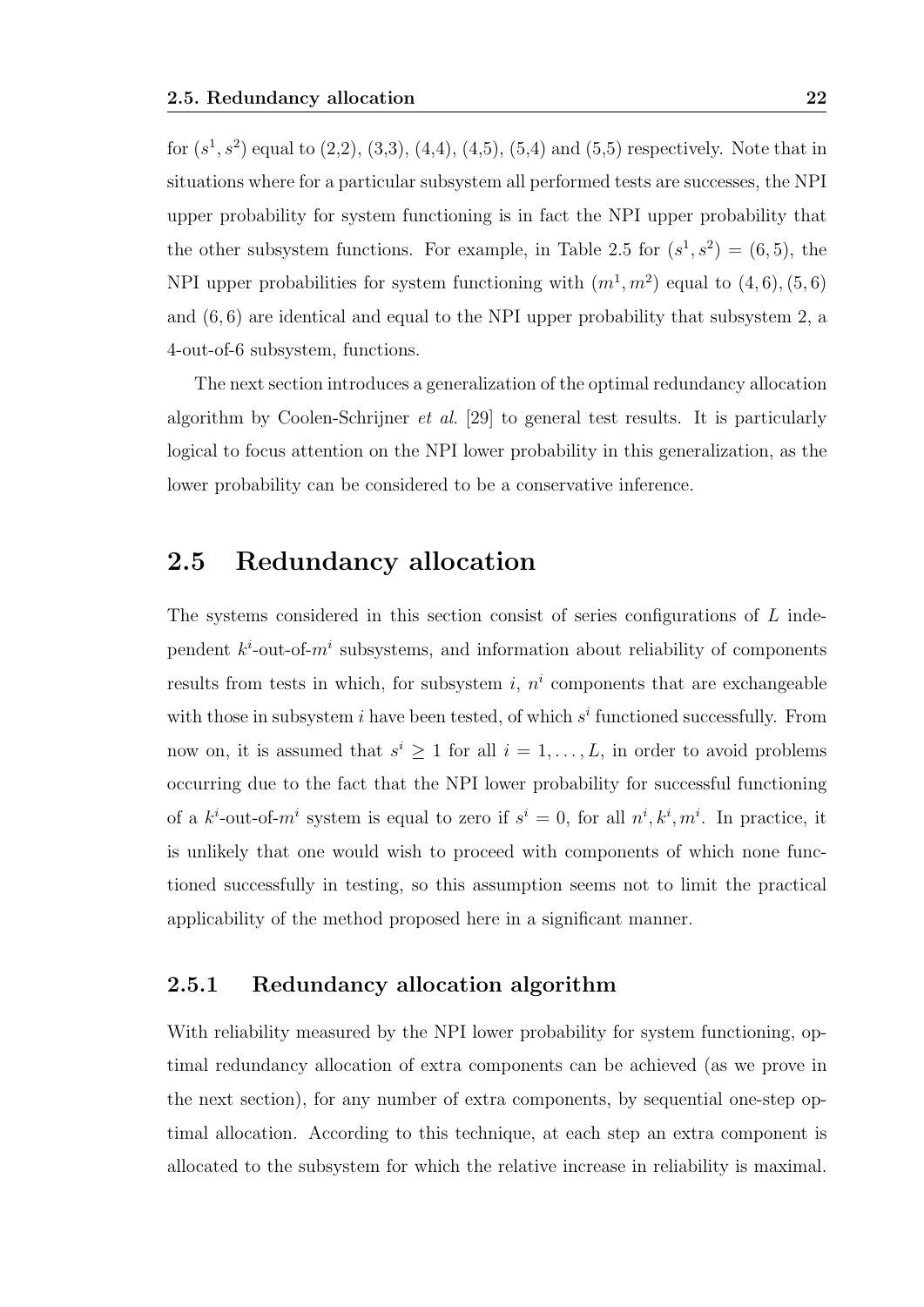The algorithm to determine the optimal sequence of adding the extra components to subsystems is described below, where optimality is in the sense of maximum NPI lower probability.

The NPI lower probability for successful functioning of the whole system, following  $n^i$  tests of components exchangeable with those in subsystem *i* of which  $s^i$ functioned successfully, is  $P(S^{[L]}(m^1 : k^1, \ldots, m^L : k^L) \mid (n, s))$  as given by (2.4). Now consider the situation with  $j^i$  additional components added to subsystem  $i$ , for  $i = 1, \ldots, L$ , with no further tests performed, then the NPI lower probability for successful functioning of the system becomes

$$
\underline{P}(S^{[L]}(m^{1}+j^{1}:k^{1},\ldots,m^{L}+j^{L}:k^{L}) \mid (\underline{n},\underline{s})) = \prod_{i=1}^{L} \underline{P}(S(m^{i}+j^{i}:k^{i}) \mid (n^{i},s^{i}))
$$

Optimal allocation of (any number of) additional components, to enhance the system reliability, can be achieved by adding the components in an optimal sequence according to the following algorithm (given in pseudo-code), in which, for  $i = 1, \ldots, L$ and  $j^i \geq 0$ ,

$$
\rho(i,j^i) = \frac{P(S(m^i + j^i + 1 : k^i) | (n^i, s^i))}{P(S(m^i + j^i : k^i) | (n^i, s^i))}
$$

So  $\rho(i, j^i)$  is the factor by which the NPI lower probability for successful functioning of subsystem *i* increases when  $j^{i} + 1$  instead of  $j^{i}$  extra components are added to subsystem *i*, hence this represents the relative increase in reliability of both subsystem *i* and the whole system.

#### **Optimal allocation algorithm**

- 1. Set  $j^i = 0$  and calculate  $\rho(i, j^i) = \rho(i, 0)$  for all  $i = 1, \ldots, L$ ;
- 2. Determine  $i_m$  such that

$$
\rho(i_m, j^{i_m}) = \max_{1 \le i \le L} \rho(i, j^i)
$$

If this  $i_m$  is not a unique value, then, according to one-step-at-a-time optimisation, pick any one of these values (from the proof of optimality of this algorithm, as presented in Subsection 2.5.2, it follows that in case of multiple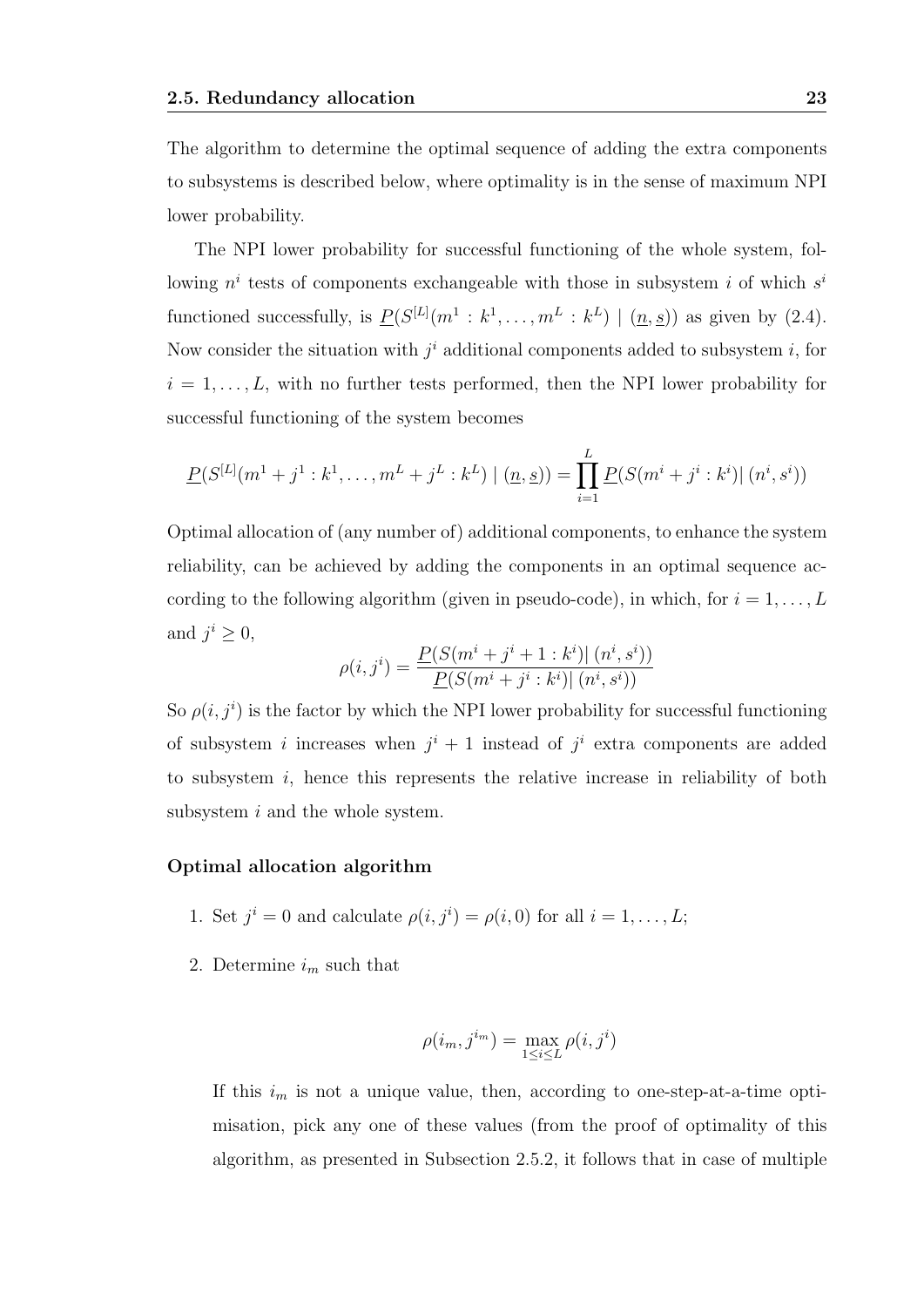maxima these can be taken in any order without affecting the optimal lower probability of system functioning at any stage);

- 3. Add an extra component to subsystem  $i_m$ : set  $j^{i_m} := j^{i_m} + 1$  and calculate  $\rho(i_m, j^{i_m});$
- 4. Return to Step 2, using the same values  $\rho(i, j^i)$  as in the previous step for  $i \neq j$ *i*<sup>*m*</sup>, together with the new value  $\rho(i_m, j^{i_m})$  for subsystem  $i_m$ , as just calculated in Steps 2 and 3.

This algorithm can be stopped at any time, whatever stop-criterion is defined, and will always give optimal allocation of extra components. After stopping the algorithm, the vector  $j = (j^1, \ldots, j^L)$  gives the number of extra components added to each subsystem, and the NPI lower probability for successful functioning of the system after adding these extra components is equal to

$$
\underline{P}(S^{[L]}(m^1+j^1:k^1,\ldots,m^L+j^L:k^L) \mid (n,s)) =
$$
\n
$$
\underline{P}(S^{[L]}(m^1:k^1,\ldots,m^L:k^L) \mid (n,s)) \times \prod_{i=1}^L \prod_{l^i=0}^{j^i-1} \rho(i,l^i).
$$

This enables easy calculation of the NPI lower probability following Step 3 of the above algorithm, as it just requires the previous value of this NPI lower probability to be multiplied by the  $\rho(i_m, j^{i_m})$  calculated at that step.

#### **2.5.2 Optimality of redundancy allocation algorithm**

It is claimed that the sequential one-step redundancy allocation algorithm presented in Section 2.5.1 provides overall optimality in the sense of maximum NPI lower probability for successful functioning of the system, no matter how many components can be added in total, or indeed how the number of extra components is determined. The proof of this optimality is given below with some change of notation for convenience.

Let  $\nu(n,m)$  denote the number of equally likely orderings of those variables for which the data  $Y_1^n = s$  must be followed by  $Y_{n+1}^{n+m} \geq k$  as explained in Section 2.3.1.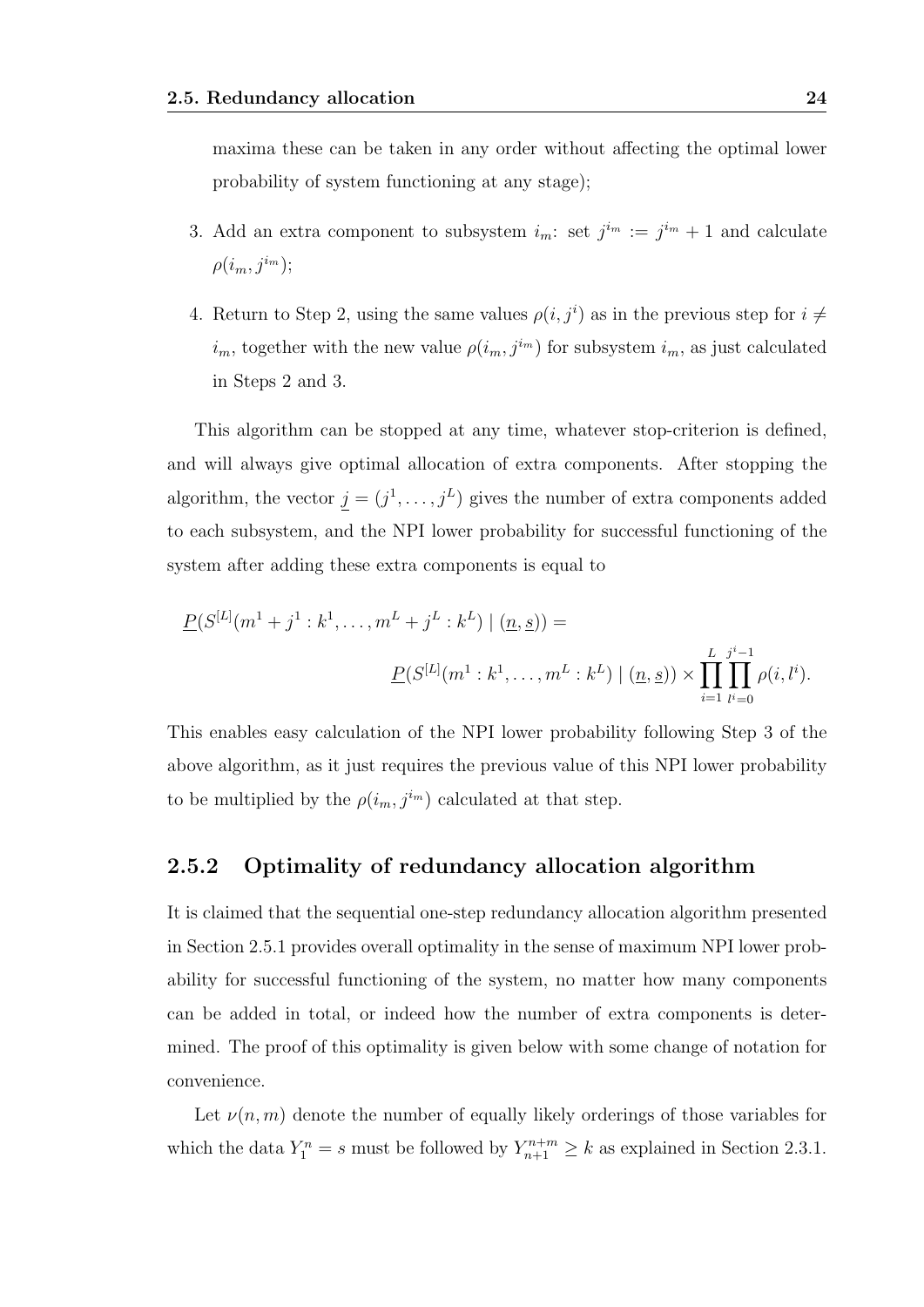Let  $\lambda(n,m) = P(m:k|n,s)$ , so

$$
\lambda(n,m) = \binom{n+m}{n}^{-1} \nu(n,m) \tag{2.6}
$$

*.*

For  $(n, m)$  such that  $n + m \geq s + k$  these  $\lambda(n, m)$  are

$$
\lambda(n, m) = \begin{cases} \n\frac{P(Y_{n+1}^{n+m} \ge k \mid Y_1^n = s), & n \ge s, \ m \ge k \\
1, & 0 < n \le s - 1, \\
0, & 0 < m \le k - 1\n\end{cases}
$$

As  $\nu$  counts paths the following key equation holds

$$
\nu(n, m + 1) = \nu(n, m) + \nu(n - 1, m + 1), \quad n + m \ge s + k
$$

and by employing standard binomial identities

$$
(n+m+1)\lambda(n,m+1) = (m+1)\lambda(n,m) + n\lambda(n-1,m+1) .
$$
 (2.7)

When  $s = 1$  and  $k = 1$  the simple form  $\lambda(n, m) = m/(n + m)$  holds for  $n + m \ge 1$ .

It was shown by Coolen-Schrijner *et al.* [29] that  $\{\lambda(s,m)\}_m$  is increasing and log-concave, specifically  $\{\lambda(s, m) : m \geq k\}$  is increasing in  $m$ ,  $\{\lambda(s, m+1)/\lambda(s, m)\}$ :  $m \geq k$  is decreasing in *m*. To prove that the redundancy allocation algorithm in the previous section is optimal, these results need to be generalized to the case of general *n*. The first step is establishing monotonicity for each *n*, working with diagonal sets of nodes, i.e. with  $n + m$  fixed.

**Lemma 2.1.** *For any*  $n \geq s$ ,  $t \geq s + k$ *,* 

- *1.*  $\{\lambda(t m, m) : k 1 \leq m \leq t\}$  *is increasing in m*;
- 2.  $\{\lambda(n, m) : m \geq k 1\}$  *is increasing in m*.

#### *Proof.*

1. This is true for  $t = s + k$  as  $0 < s/(s + k) < 1$ . Suppose it is true for  $t \geq s + k$ and consider the sequence for  $t + 1$ . By  $(2.7)$ 

$$
\lambda(t - m, m + 1) = \frac{m+1}{t+1} \lambda(t - m, m) + \frac{t-m}{t+1} \lambda(t - m - 1, m + 1)
$$
  
>  $\lambda(t - m, m)$  (induc. hyp.)  
>  $\frac{m}{t+1} \lambda(t + 1 - m, m - 1) + \frac{t+1-m}{t+1} \lambda(t - m, m)$   
=  $\lambda(t + 1 - m, m)$  (by (2.7))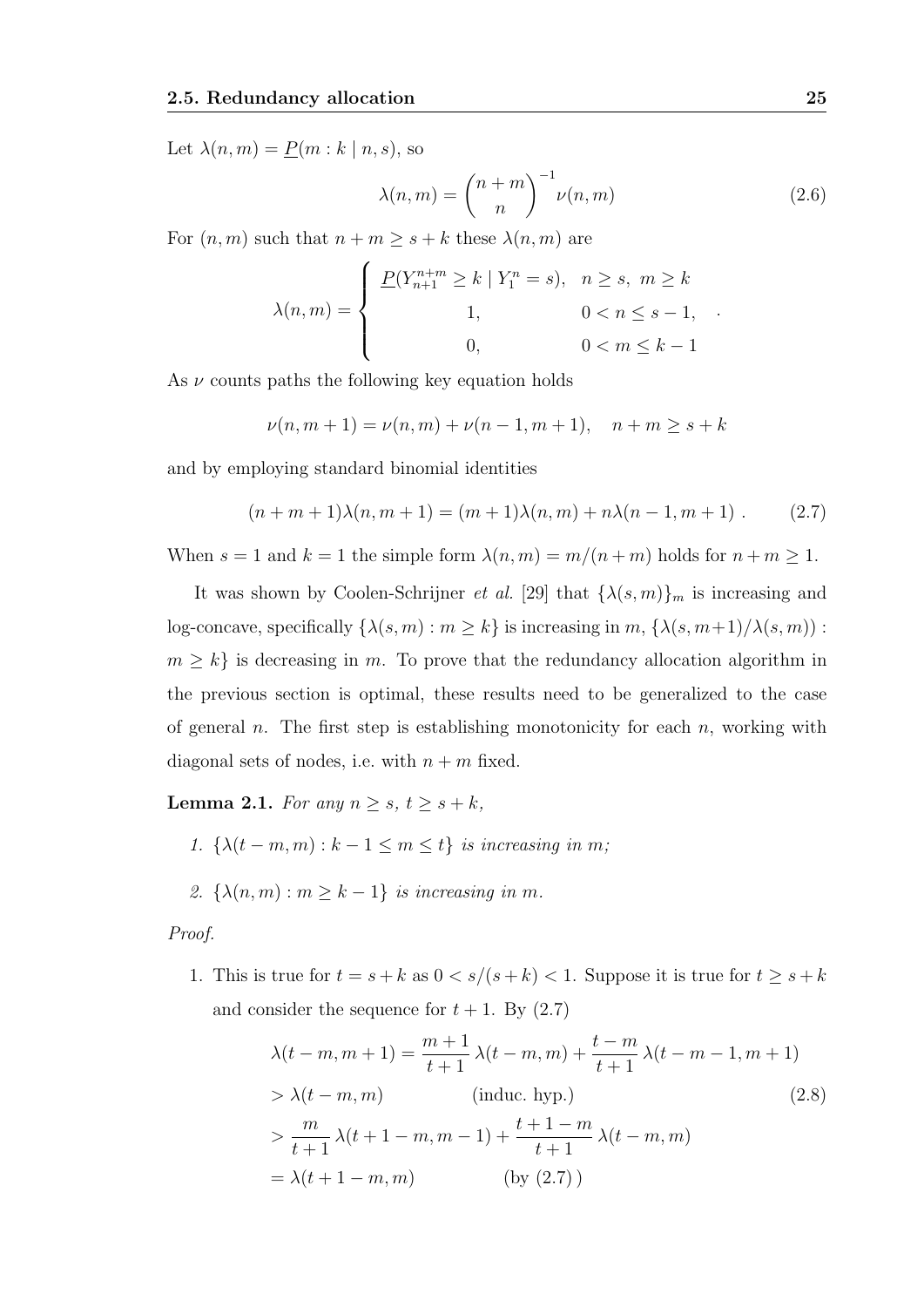and the result holds for all  $t \geq s + k$  by induction.

2. By (2.8), for any  $n \ge s$ ,  $\lambda(n, m + 1) > \lambda(n, m)$  for  $m \ge k$ .

Now the ratios  $\lambda(n, m+1)/\lambda(n, m)$  are considered. It is slightly more convenient to work with the reciprocals  $\lambda(n, m)/\lambda(n, m+1)$ . Once again working with diagonal sets of nodes proves to be easiest.

**Lemma 2.2.** For each 
$$
t = s + k + 1
$$
,  $s + k + 2$ , ... the sequence of ratios  $\{\lambda(t - m, m - 1)/\lambda(t + 1 - m, m) : k \le m \le t + 1 - s\}$  is increasing in m.

*Proof.* The case  $t = s + k + 1$  is readily established by direct calculation. Suppose that the result has been established for some  $t-1$  where  $t \geq s+k+2$ . Introduce the notation  $\ell_m = \lambda(t - 1 - m, m)$ ,  $L_m = \lambda(t - m, m)$  to simplify the expressions. Next it is shown that  ${L_{m-1}/L_m : m \ge k}$  is increasing. Using (2.7)

$$
\frac{L_m}{L_{m+1}} = \frac{m\ell_{m-1} + (t-m)\ell_m}{(m+1)\ell_m + (t-1-m)\ell_{m+1}}, \quad \frac{L_{m-1}}{L_m} = \frac{(m-1)\ell_{m-2} + (t+1-m)\ell_{m-1}}{m\ell_{m-1} + (t-m)\ell_m}
$$

so (after cross-multiplying) the aim is to show that

$$
L_m^2 - L_{m+1}L_{m-1} > 0 \quad \text{for } m = k, \ k+1, \ \dots \ , \ t+1-s. \tag{2.9}
$$

From the induction hypothesis it follows that  $\Delta_m^2 \equiv \ell_m^2 - \ell_{m+1}\ell_{m-1} > 0$  for  $m =$ *k*,..., *t* − *s* and similarly that for  $k + 1 \le m \le t + 1 - s$ ,

$$
\Gamma_1 \equiv \ell_m \ell_{m-1} - \ell_{m+1} \ell_{m-2} = \ell_{m+1} \ell_{m-1} \left( \frac{\ell_m}{\ell_{m+1}} - \frac{\ell_{m-2}}{\ell_{m-1}} \right) > 0
$$

 $(\Gamma_1 = 0 \text{ when } m = k \text{ since } \ell_{k-1} = \ell_{k-2} = 0).$  Further from Lemma 2.1

$$
\Gamma_2 \equiv \ell_m \ell_{m-2} + \ell_{m+1} \ell_{m-1} - \ell_{m+1} \ell_{m-2} - \ell_m \ell_{m+1} = (\ell_{m-2} - \ell_{m-1})(\ell_m - \ell_{m+1}) > 0
$$

 $f(x) = f(x) + 1 \le m \le t - s$  with  $\Gamma_2 = 0$  when  $m = k$  or  $m = t + 1 - s$ . For  $k \le m \le t + 1 - s$ 

$$
t^{2}(L_{m}^{2} - L_{m+1}L_{m-1}) = m^{2}\Delta_{m-1}^{2} + (t - m)^{2}\Delta_{m}^{2} + (m(t - m) - t)\Gamma_{1} + \Gamma_{2} > 0
$$

as  $m(t - m) > t$ . Thus (2.9) holds and the result for all  $t \geq s + k + 1$  follows by induction. $\Box$ 

 $\Box$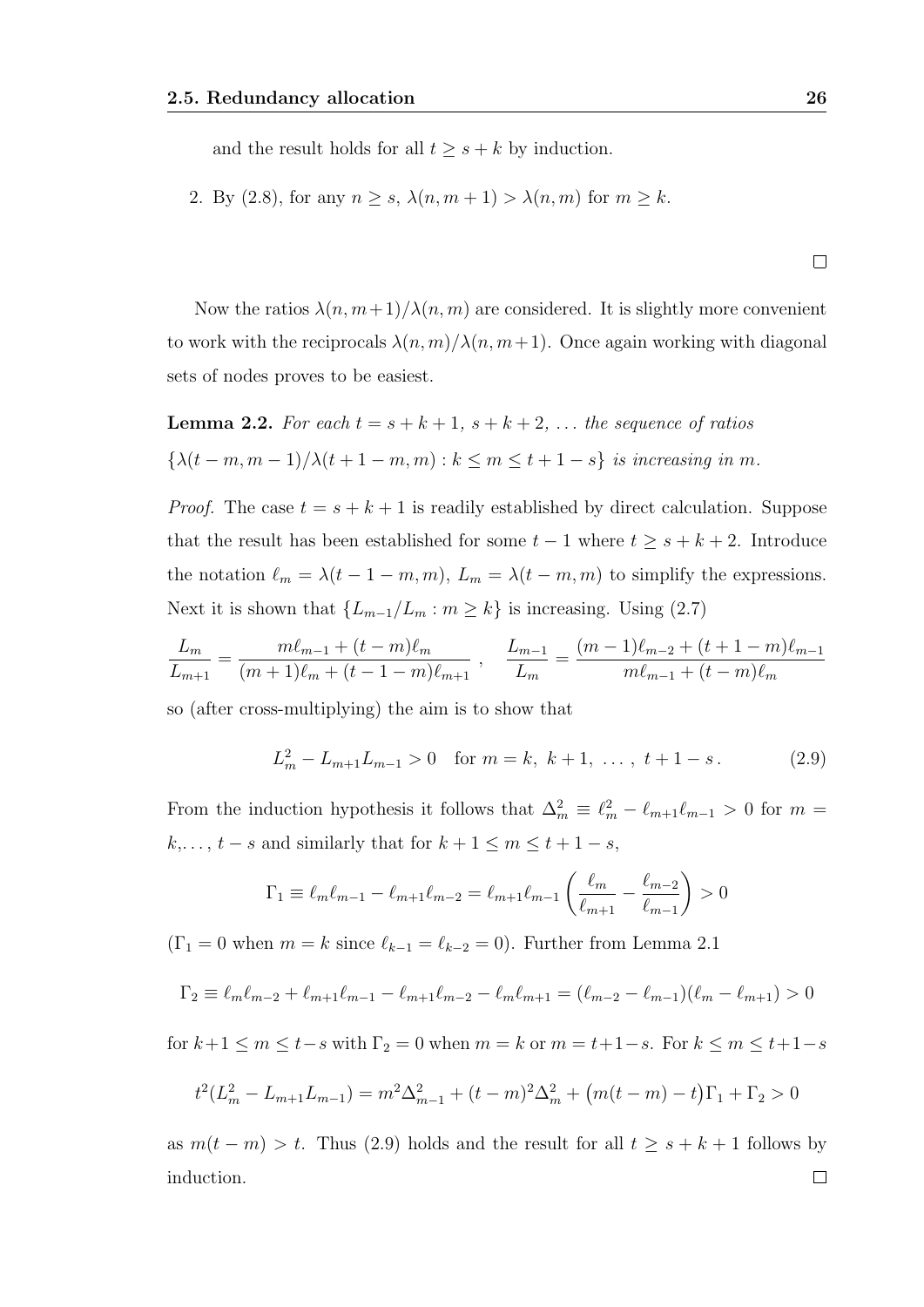**Theorem 2.1.** *For any fixed*  $n \geq s$ *,* 

$$
\frac{\lambda(n,m)}{\lambda(n,m+1)} > \frac{\lambda(n,m-1)}{\lambda(n,m)} \quad \text{for} \quad m \ge k.
$$

*Proof.* The inequality is trivial when  $m = k$  so suppose  $m \geq k + 1$ . From (2.7) and Lemma 2.1 (1)

$$
\frac{\lambda(n, m+1)}{\lambda(n, m)} < \frac{m}{n + m} + \frac{n}{n + m} \frac{\lambda(n - 1, m + 1)}{\lambda(n, m)}
$$

while from  $(2.7)$  (at  $(n, m)$  instead of  $(n, m + 1)$ )

$$
\frac{\lambda(n,m)}{\lambda(n,m-1)} = \frac{m}{n+m} + \frac{n}{n+m} \frac{\lambda(n-1,m)}{\lambda(n,m-1)}.
$$

It follows immediately that

$$
\frac{\lambda(n-1,m+1)}{\lambda(n,m)} < \frac{\lambda(n-1,m)}{\lambda(n,m-1)} \quad \Longrightarrow \quad \frac{\lambda(n,m+1)}{\lambda(n,m)} < \frac{\lambda(n,m)}{\lambda(n,m-1)} \ .
$$

It is thus sufficient to show, in the notation of Lemma 2, that  $L_{m+1}/L_m < \ell_m/\ell_{m-1}$ . Expanding  $L_{m+1}$  and  $L_m$  using (2.7) and cross-multiplying leads to

$$
[(m+1)\ell_m + (n-1)\ell_{m+1}]\ell_{m-1} < [m\ell_{m-1} + n\ell_m]\ell_m
$$
\n
$$
\Leftrightarrow \ell_m\ell_{m-1} - \ell_{m+1}\ell_{m-1} < n(\ell_m^2 - \ell_{m+1}\ell_{m-1})
$$
\n
$$
\Leftrightarrow \ell_{m-1}(\ell_m - \ell_{m+1}) < n\Delta_m^2.
$$

By Lemma 2.1 (1) the left-hand term is negative and by Lemma 2.2 the right-hand term is positive so the result is established.  $\Box$ 

#### **Example 2.4**

The redundancy allocation algorithm presented in Section 2.5.1 is illustrated via a basic system consisting initially of four independent  $k^i$ -out-of- $m^i$  subsystems in series configuration with the values  $k^i$  and  $m^i$  as given in Table 2.6. Several scenarios of allocation of additional components, to increase redundancy optimally, will be illustrated for this system, with different numbers of successes in the tests of different components. Throughout this example, we assume that 5 components of each type were tested, so  $n^i = 5$  for  $i = 1, \ldots, 4$ .

Table 2.7 presents the optimal allocation sequences of 5 extra components for zero-failure tests and for tests in which a single component of one type failed. In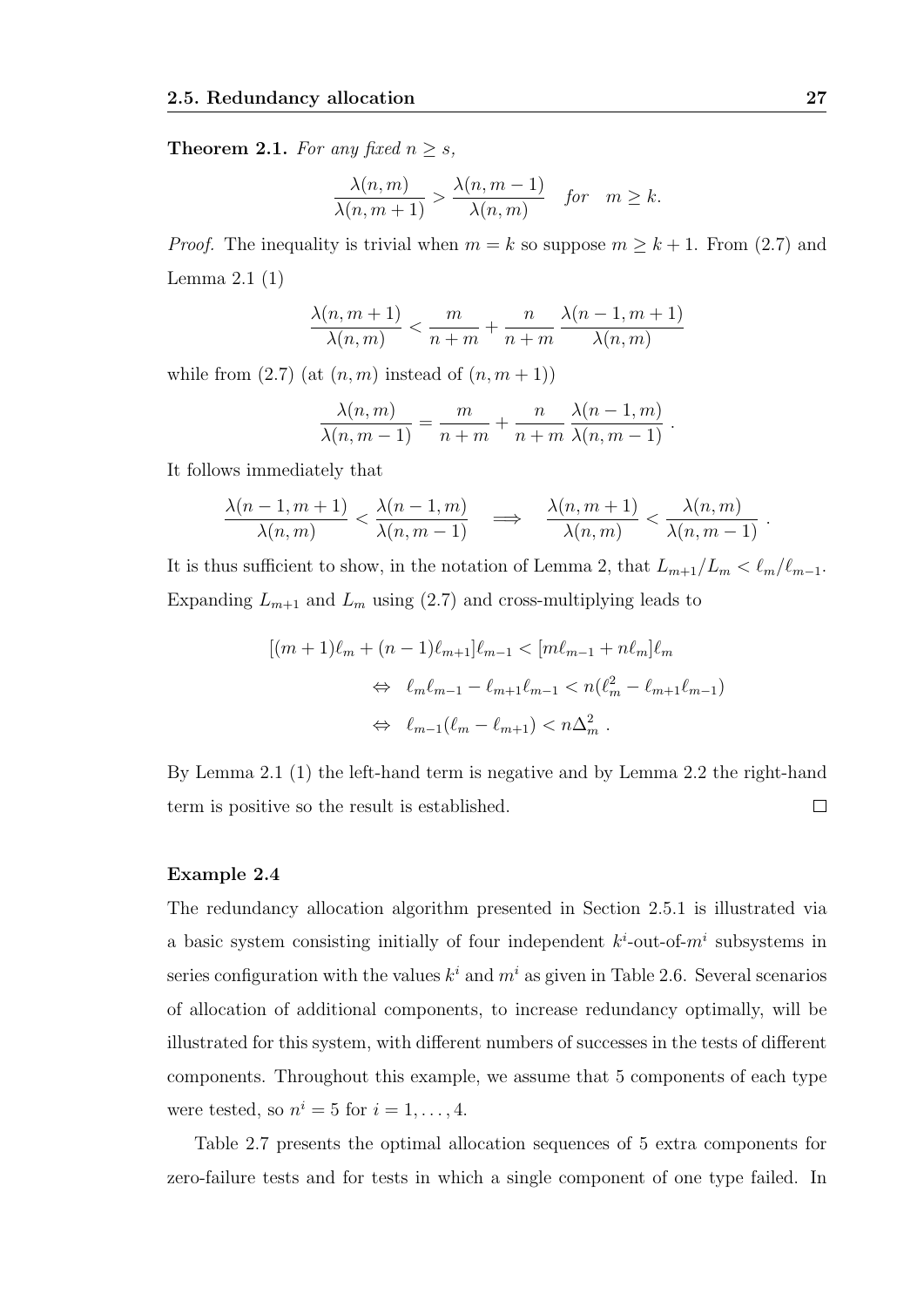| $\dot{\imath}$ | $k^i$          | $m^i$          |
|----------------|----------------|----------------|
| 1              | 1              | $\overline{2}$ |
| $\overline{2}$ | $\overline{2}$ | 3              |
| 3              | 3              | 5              |
| 4              | $\mathbf 1$    | 4              |

Table 2.6: Subsystem *i*:  $k^i$ -out-of- $m^i$ 

| $(s^1, s^2, s^3, s^4)$ | sequence            | initial reliability | final reliability |
|------------------------|---------------------|---------------------|-------------------|
| (5, 5, 5, 5)           | $2 - 3 - 1 - 2 - 3$ | 0.7733              | 0.9259            |
| (4, 5, 5, 5)           | $1 - 2 - 3 - 1 - 2$ | 0.6960              | 0.8877            |
| (5, 4, 5, 5)           | $2 - 2 - 3 - 2 - 1$ | 0.6186              | 0.8677            |
| (5, 5, 4, 5)           | $3 - 2 - 3 - 3 - 1$ | 0.6227              | 0.8479            |
| (5, 5, 5, 4)           | $2 - 3 - 1 - 2 - 3$ | 0.7485              | 0.8963            |

Table 2.7: Optimal allocation sequences of 5 components

addition, for each case, the initial reliability of the system is given, so before any extra components have been allocated, as well as the final reliability after the 5 extra components have been allocated according to the optimal sequence.

For example, in the second case in Table 2.7, where one component exchangeable with those in subsystem 1 (say 'of type  $1$ ') has failed during testing, the optimal allocation of 5 extra components, to achieve maximal improvement of reliability of the overall system, is to first assign an extra component to subsystem 1, then one to subsystem 2, followed by extra components to subsystems 3, 1 and 2, in that order. It is clear from this example, and also obvious from the optimal allocation algorithm presented above, that if a tested component of a specific type has failed, then the corresponding subsystem tends to be assigned one or more extra components earlier in the optimal sequence when compared to the same system but without that test failure. If this happens, the order of added components for the other subsystems, for which no corresponding tested components failed during testing, remains unchanged.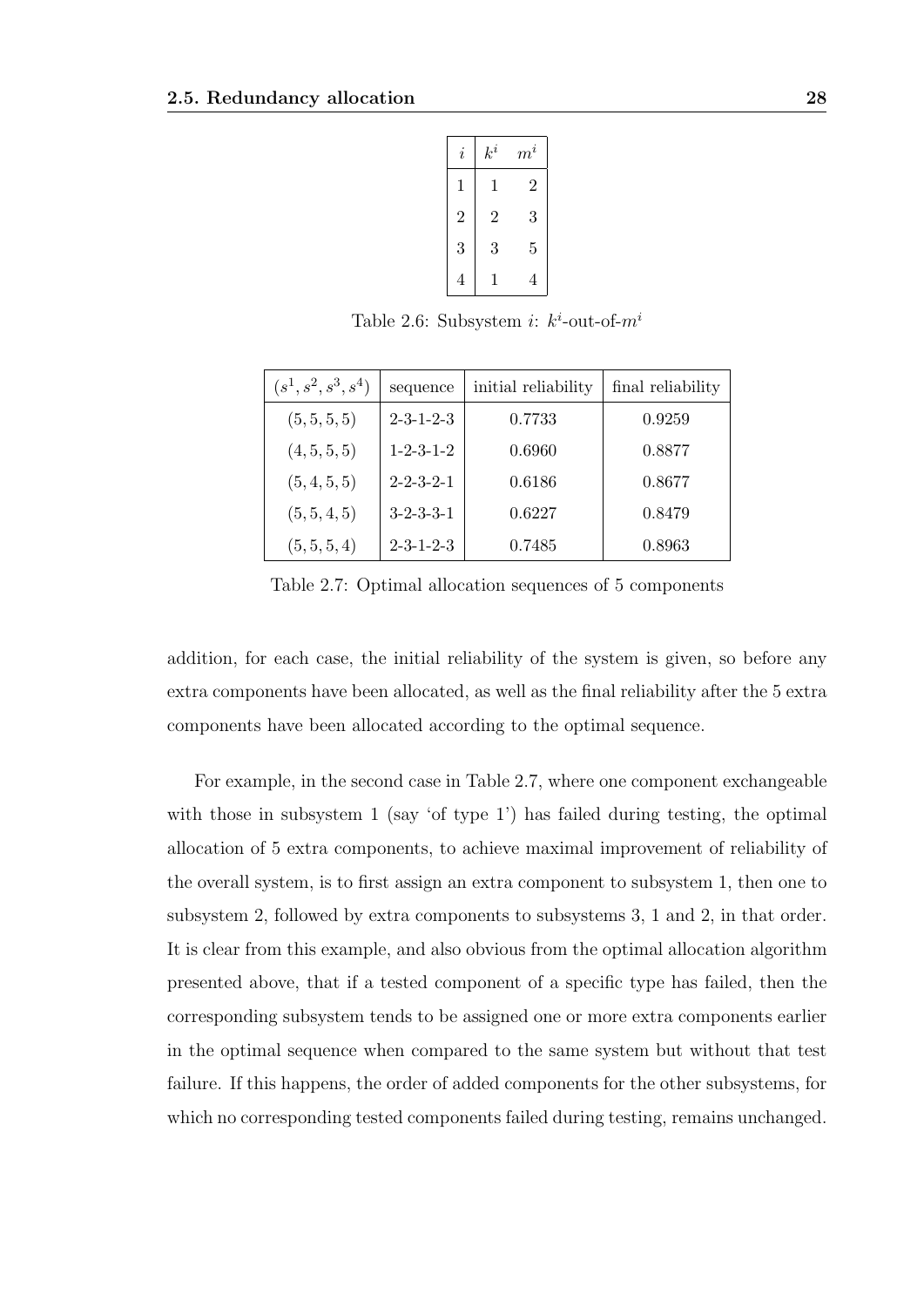| $(s^1, s^2, s^3, s^4)$ | sequence                                        | initial reliability | final reliability |
|------------------------|-------------------------------------------------|---------------------|-------------------|
| (5, 5, 5, 5)           | $2 - 3 - 1 - 2 - 3 - 2 - 3 - 1 - 3 - 2 - 1 - 4$ | 0.7733              | 0.9742            |
| (5, 5, 5, 4)           | $2 - 3 - 1 - 2 - 3 - 4 - 2 - 3 - 1 - 4 - 3 - 2$ | 0.7485              | 0.9595            |
| (5, 5, 5, 3)           | $2 - 3 - 4 - 1 - 2 - 4 - 3 - 4 - 2 - 4 - 3 - 1$ | 0.6867              | 0.9295            |
| (5, 5, 5, 2)           | $4-2-4-3-4-1-4-2-4-3-4-4$                       | 0.5630              | 0.8556            |
| (5, 5, 5, 1)           | $4 - 4 - 4 - 2 - 4 - 4 - 3 - 4 - 1 - 4 - 4 - 2$ | 0.3464              | 0.6460            |

Table 2.8: Optimal allocation sequences of 12 components

For the zero-failure case, so with  $s^i = 5$  for all  $i = 1, \ldots, 4$ , this example was also presented by Coolen-Schrijner *et al.* [29] who showed that, due to the fact that subsystem 4, a 1-out-of-4 (parallel) system, has the largest built-in redundancy, the first extra component added to this subsystem is actually only the 12th in the optimal allocation sequence. This sequence of the first 12 extra components is presented again in Table 2.8, together with corresponding sequences for situations with one or more components of type 4 failing in the test, while no other components failed. This clearly illustrates that, for an increasing number of failed components of a particular type in the test, one allocates extra components to the corresponding subsystem earlier in the optimal sequence. For the last case, with only 1 out of 5 components of type 4 functioning successfully in the test, one clearly adds a large number of extra components to subsystem 4, but the effect of reduced component reliability still causes the final reliability to be substantially smaller than for the other test results and optimal allocation sequences reported.

## **2.6 Redundancy allocation with component costs**

This section presents the inclusion of different costs per component of the different types. The results in the previous section determine how to optimally allocate additional components for redundancy for any criterion in the case where the cost of components is irrelevant, or where they are the same for all components. If the costs of additional components differ per subsystem, and one aims to maximize system reliability under budget constraints, then the redundancy allocation problem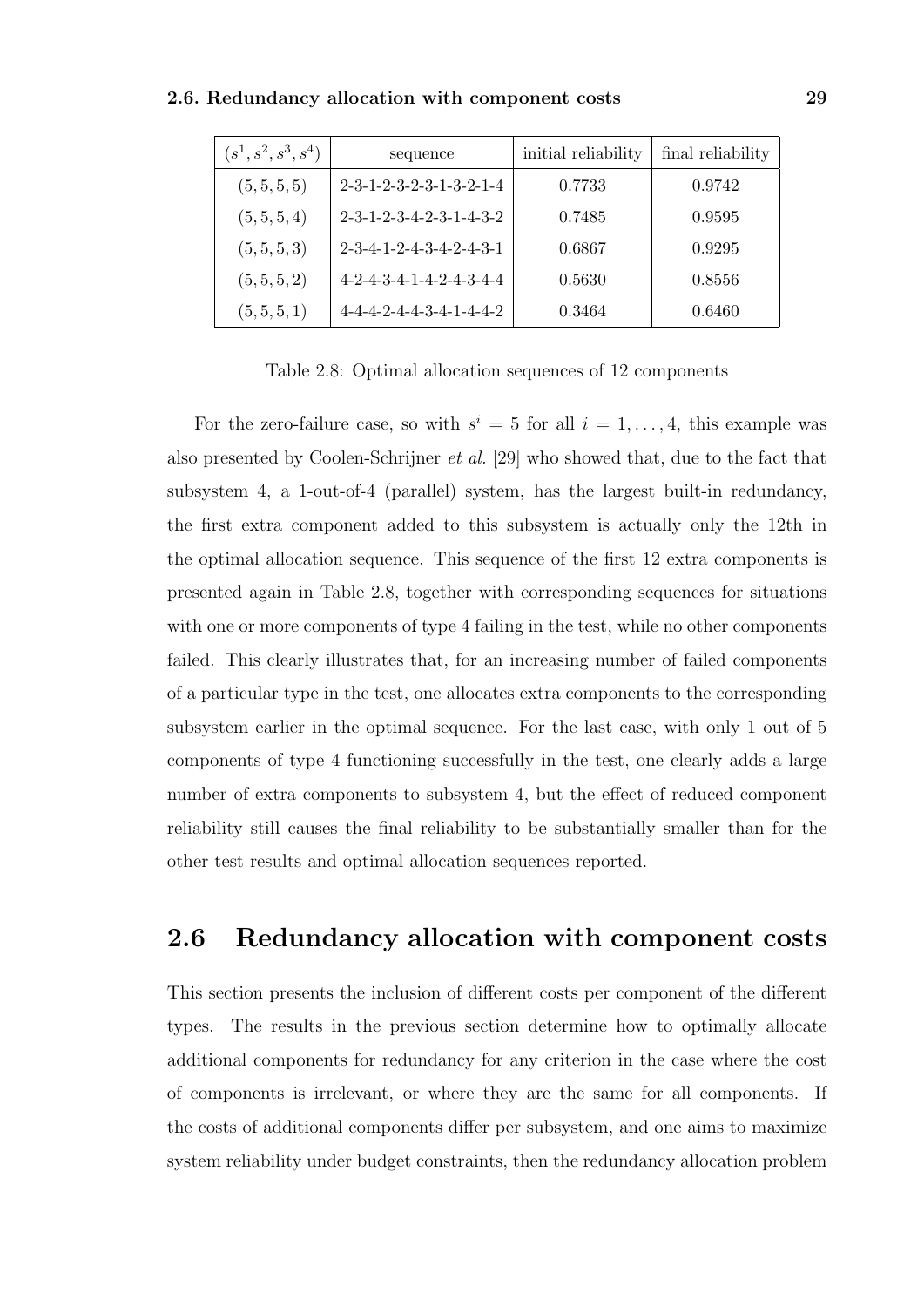becomes more complex. This problem can be formulated as follows:

Let  $c^i$  be the cost to add one extra component to subsystem *i*. Then the total cost of these additional components being added to the whole system is:

$$
C(j) = C(j^1, ..., j^L) = \sum_{i=1}^{L} c^i j^i
$$

Obtaining optimal system reliability with a fixed budget *B* means that we need to add *J* additional components to the whole system  $(J = \sum_{i=1}^{L} j^i)$  in order to

maximize 
$$
\prod_{i=1}^{L} \prod_{l'=0}^{j^i-1} \rho(i, l^i)
$$

subject to the restriction

$$
\sum_{i=1}^{L} c^i j^i \leq B \qquad \qquad j^i \geq 0 \quad \forall i = 1, \dots, L
$$

This goal function can be replaced by: maximize  $\sum_{i=1}^{L} \sum_{l^{i}=0}^{j^{i}-1} \ln(\rho(i, l^{i}))$ . This problem is close in nature to the well-known knapsack problems in discrete optimisation [43]. The knapsack problem is a problem of how to choose items to maximize their total value under a constraint of maximal weight. Let us assume that we can choose from items  $1, \ldots, n$  with weights  $a^1, a^2, \ldots, a^n$  and profits  $p^1, p^2, \ldots, p^n$ . The capacity of the knapsack  $K \in \mathbb{N}$  is also given. The task is now to select a subset of the items so that its total weight does not exceed *K* and its profit is maximized among those subsets. The integer program formulation of the knapsack problem is the following. For all  $i = 1, ..., n$  we have a variable  $x^i \in \{0, 1\}$ ,

$$
\text{maximize} \quad \sum p^i x^i
$$

subject to

$$
\sum a^ix^i\leqslant K
$$

There are different versions of the knapsack problem [43], for example the single knapsack problem is the case where one container (or knapsack) must be filled with an optimal subset of items. If more than one container is available, the multiple knapsack problem will be considered. Also, according to the number of copies allocated of each item one can distinguish between the unbounded knapsack problem,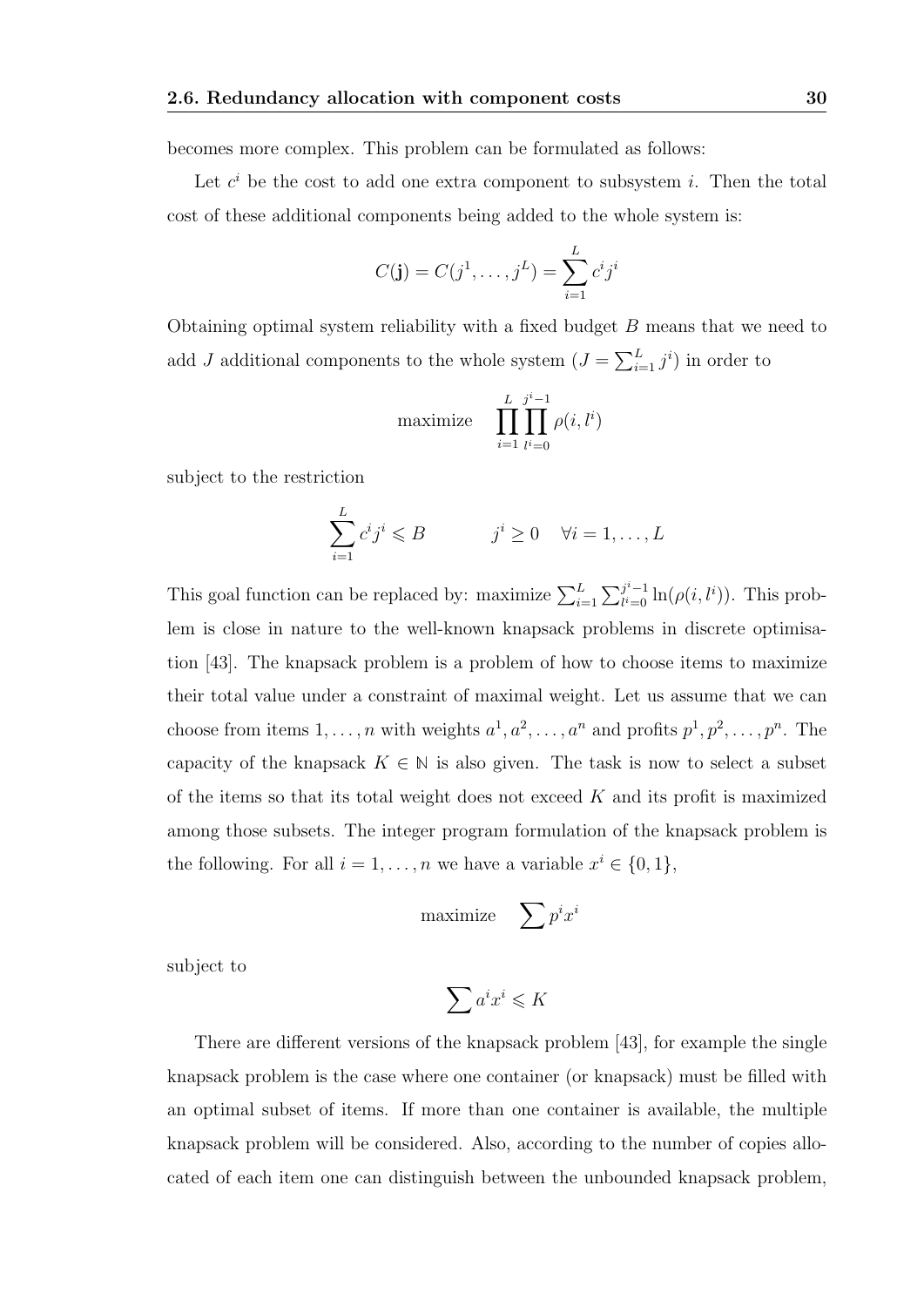| $\it i$        | $k^i\,$        | $m^i$ | $\boldsymbol{c}^i$ |
|----------------|----------------|-------|--------------------|
| 1              | 3              | 4     | 5                  |
| $\overline{2}$ | $\overline{2}$ | 3     | 4                  |
| 3              | $\overline{4}$ | 6     | 3                  |
|                | 2              | 4     | 6                  |

Table 2.9: Subsystem *i*:  $k^i$ -out-of- $m^i$ 

which places no bound on the number of each item, and the bounded knapsack problem, which restricts the number of each item to a maximum value. The typical formulation in practice is the 0-1 knapsack problem, where only one copy of each item is available.

The system considered in this chapter consists of series configurations of *L* independent  $k^i$ -out-of- $m^i$  subsystems. For each  $i = 1, \ldots, L$ ,  $\rho(i, j^i)$  is strictly decreasing in  $j^i$ , but  $c^i$  is assumed to be fixed. It means that the extra components to be allocated with cost (weight)  $c^i$  and utility (value)  $\ln \rho(i, l^i)$  are not the same. This allocation problem is considered as a 0-1 knapsack problem, which can be solved by basic dynamic programming.

#### **Example 2.5**

The redundancy allocation under fixed budget *B* using a knapsack problem formulation is illustrated via a basic system consisting initially of four independent  $k^{i}$ -out-of- $m^{i}$  subsystems in series configuration, with the values  $k^{i}$ ,  $m^{i}$  and  $c^{i}$  as given in Table 2.9. Several scenarios of allocation of additional components, under different budgets, will be illustrated for this system. Throughout this example, we assume that 5 components of each type were tested, so  $n^i = 5$  for  $i = 1, \ldots, 4$ . To concentrate on the effect of the budget *B*, we assume zero-failure testing, so  $s^i = 5$ for  $i = 1, ..., 4$ .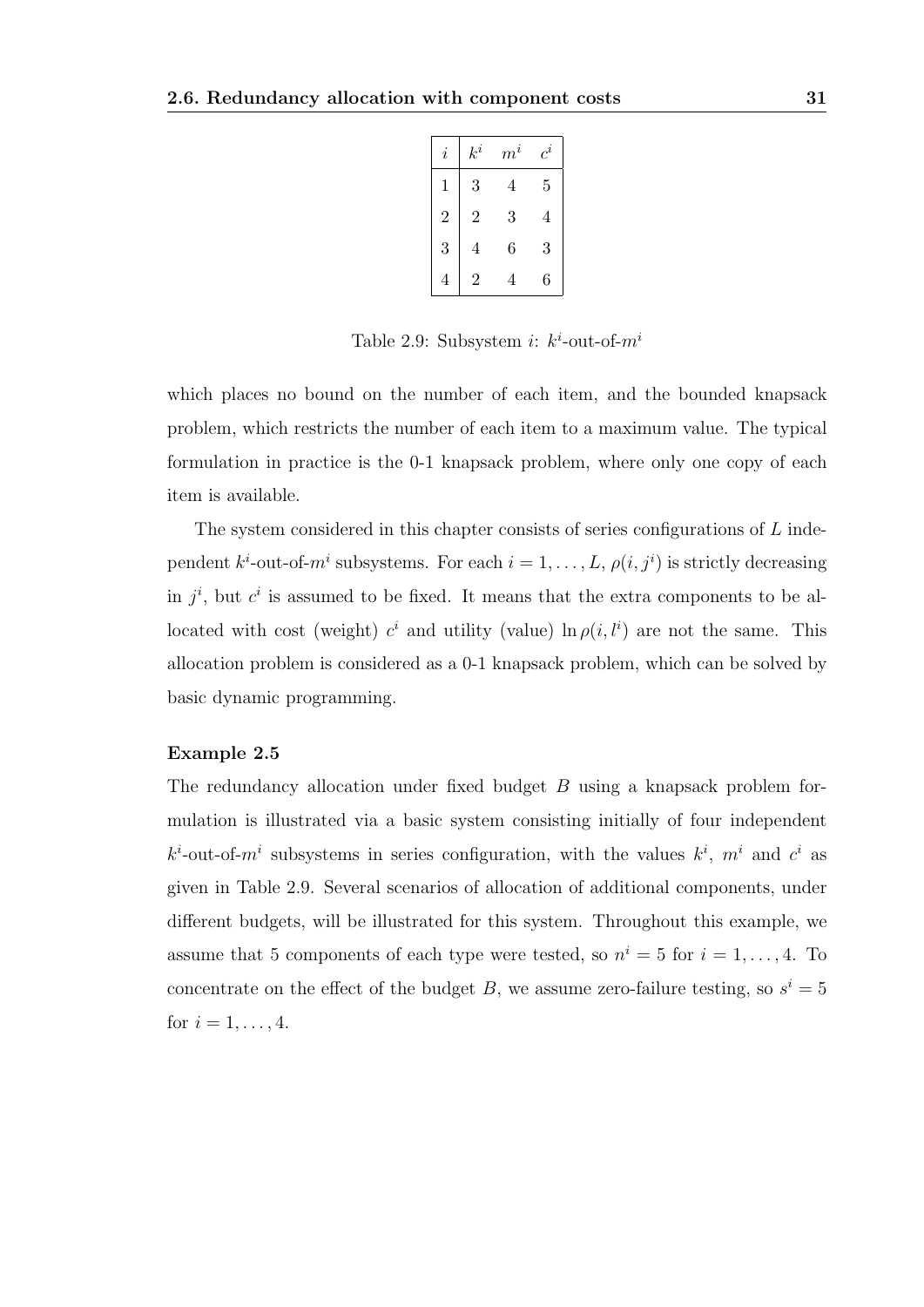| <b>Budget</b> |                |                   |                | extra components to | final reliability  |        |
|---------------|----------------|-------------------|----------------|---------------------|--------------------|--------|
| B             |                |                   |                |                     | each subsystem $i$ |        |
|               | 1              | $2^{\circ}$       | $\mathbf{3}$   | $\overline{4}$      | total              |        |
| 17            | $\overline{2}$ | $\mathbf{1}$      | $\mathbf{1}$   | $\overline{0}$      | $\overline{4}$     | 0.8046 |
| 18            | 1              | 1                 | 3 <sup>1</sup> | 0                   | 5                  | 0.8082 |
| 19            |                | $1\quad 2\quad 2$ |                | $\Omega$            | 5                  | 0.8151 |
| 20            | $\overline{2}$ | $\mathbf{1}$      | $\overline{2}$ | $\theta$            | 5                  | 0.8281 |
| 21            | $\overline{2}$ |                   | $1\quad 2$     | $\theta$            | 5                  | 0.8281 |
| 22            | $1 \quad$      | $2^{\circ}$       | 3 <sup>1</sup> | $\overline{0}$      | 6                  | 0.8284 |
| 23            | $\overline{2}$ | $\mathbf{1}$      | 3              | $\theta$            | 6                  | 0.8416 |
| 24            | $\overline{2}$ | $2^{\circ}$       | $\overline{2}$ | 0                   | 6                  | 0.8488 |

Table 2.10: Optimal allocation of the components for different budgets

Table 2.10 presents the optimal allocation of the extra components for budget *B* varying from 17 to 24. In addition, for each case, the optimal final reliability after extra components have been allocated is given, the initial reliability of this system is 0.6227.

Table 2.10 shows that increasing the budget has different effects on the allocation of the extra components added to the system. For example, increasing the budget from 17 to 18 results in increasing the extra components added to subsystem 3 to 3, and reducing the extra components added to subsystem 1 to 1 with one extra component added to the whole system. However, increasing the budget from 18 to 19 does not increase the total number of extra components added to the whole system, but it assigns a different number to some subsystems. Increasing the budget from 20 to 21 has no effect.

## **2.7 Concluding remarks**

Coolen-Schrijner *et al.* [29] presented the basic application of NPI for Bernoulli random quantities to inference on reliability of a system which consists of several  $k^i$ -out-of- $m^i$  subsystems in series configuration. They proved that the NPI model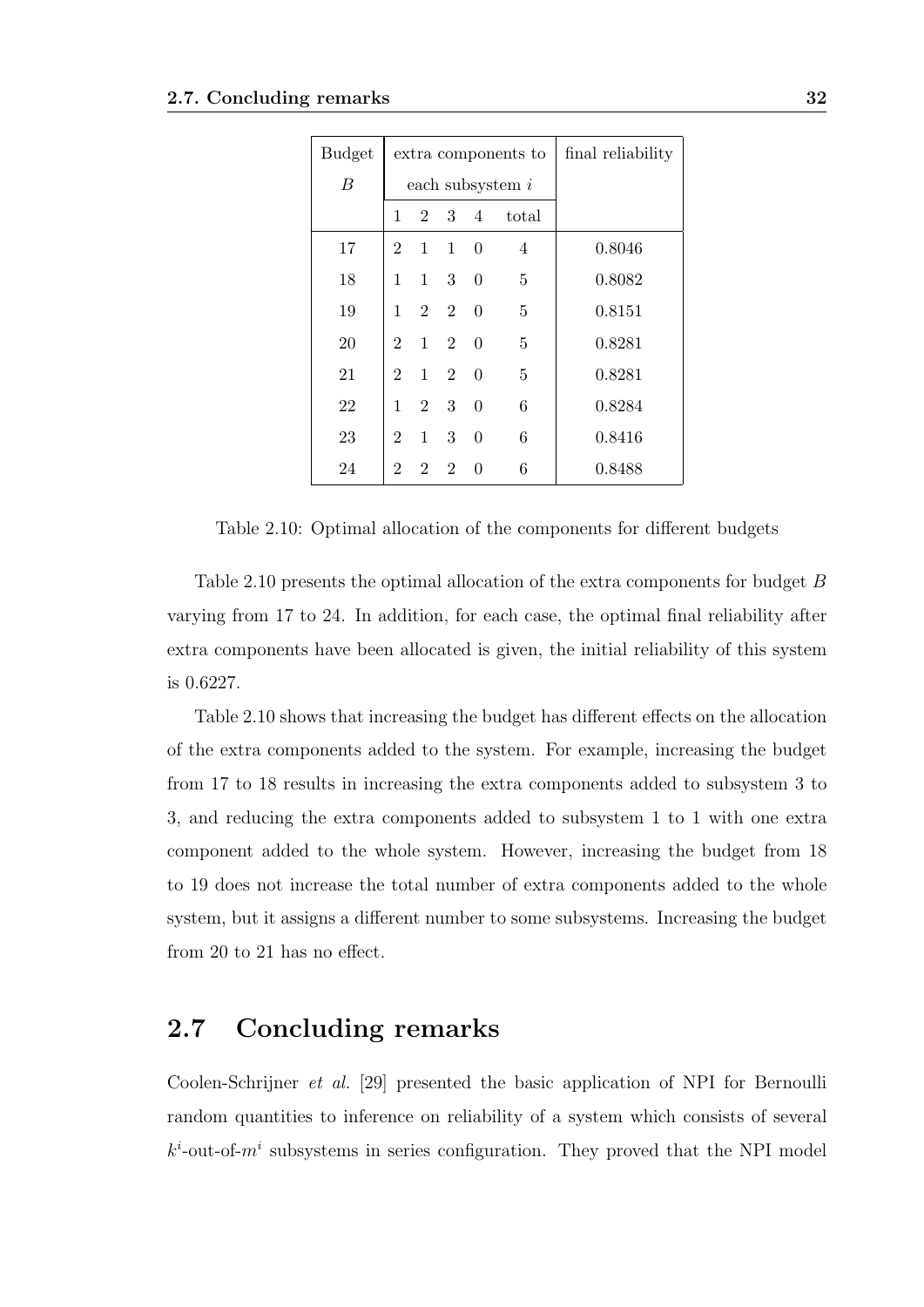is very tractable, enabling a powerful optimal redundancy allocation algorithm, but they only derived this result for redundancy allocation following zero-failure testing. In this chapter, this algorithm is proven to be optimal for redundancy allocation for such systems following any test results (as long as at least one component of each type functioned successfully in the tests), which is a powerful result for practical application of this algorithm.

Redundancy allocation with a fixed budget using the knapsack problem is presented in this chapter as a first step to inclusion of different costs per component of the different types. Further steps could involve the opportunity to reduce the  $k^i$  of a subsystem, which in practice could e.g. be achieved either by a change to the demands on the subsystem or by guaranteeing that an installed component will actually function, this may be possible if components can be analyzed in great detail. Perhaps more important from practical perspective is the generalization with different losses taken into account, corresponding to failures of different subsystems, which can be considered as different failure modes. This is important in situations where such systems have multiple failure modes, and in particular where the losses incurred by failures due to different failure modes vary substantially. Further aspects of testing can also be considered, for example time required to test different components, with restrictions on overall time available for testing. Also, one needs to determine how many zero-failure tests are required in order to demonstrate reliability. Coolen and Coolen-Schrijner [23] and Rahrouh *et al.* [47] present related theory of reliability demonstration from the perspectives of NPI and Bayesian statistics.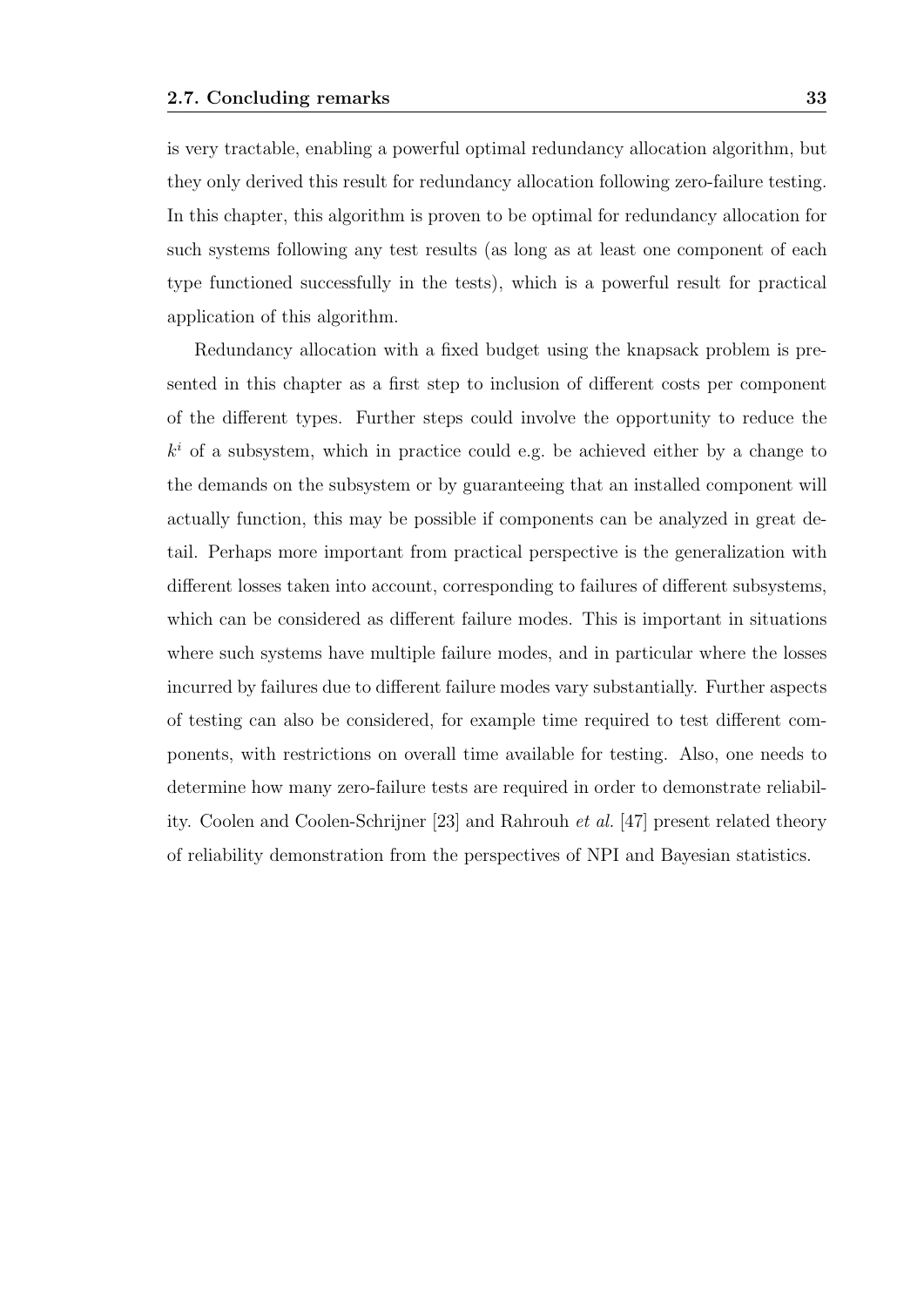# **Chapter 3**

# **Subsystems consisting of one type of component**

## **3.1 Introduction**

In the previous chapter we have presented nonparametric predictive inference (NPI) for system reliability, with specific attention to redundancy allocation. Series systems were considered in which each subsystem *i* is a  $k^i$ -out-of- $m^i$  system. The different subsystems were assumed to consist of different types of components, each type having undergone prior success-failure testing. In this chapter, these results are generalized by allowing different  $k^i$ -out-of- $m^i$  subsystems to consist of components of the same type. Such components are exchangeable with regard to the information about them contained in test results but they play different roles in the system if they are in different subsystems.

In Section 3.2 NPI lower and upper probabilities for series of  $k^i$ -out-of- $m^i$  subsystems consisting of single-type components are derived by counting paths on the grid, in a similar way as described in Chapter 2. We start with series of two  $k^{i}$ -out-of- $m^{i}$ subsystems. Then the results are generalized to systems with  $L > 2$   $k^{i}$ -out-of- $m^{i}$ subsystems. The NPI lower and upper cumulative joint distribution functions for the event of interest are presented. Examples in Section 3.3 illustrate these NPI lower and upper probabilities for system functioning. Section 3.4 contains some concluding remarks.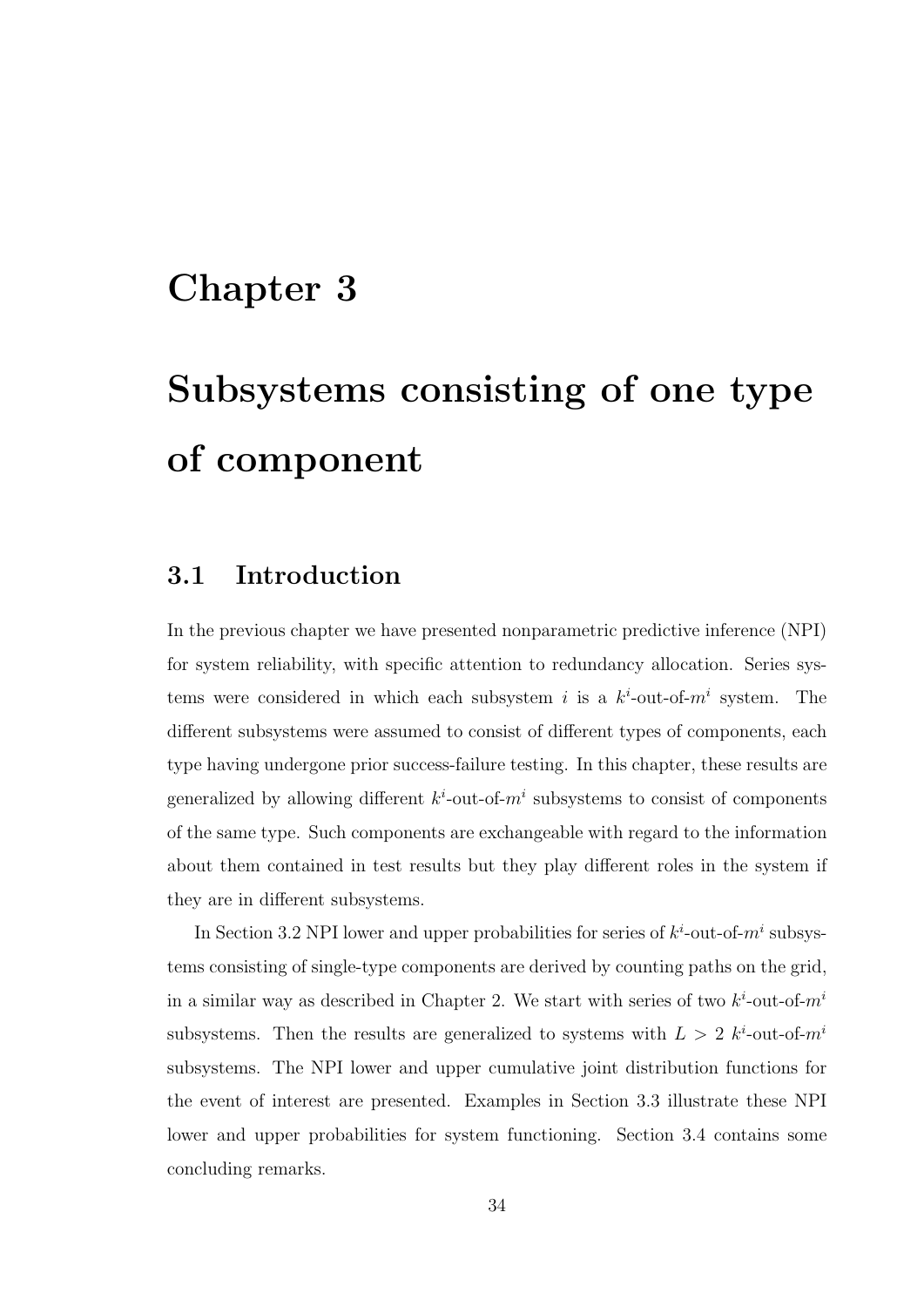

Figure 3.1: Series of  $L$   $k^{i}$ -out-of- $m^{i}$  subsystems consisting of single-type components

# **3.2 Series of subsystems consisting of single-type components**

Consider a system consisting of a series configuration of  $L$   $k^i$ -out-of- $m^i$  subsystems, with the subsystems consisting of components of the same type (see Figure 3.1). Such components are exchangeable with regard to the information about them contained in test results, but they play different roles in the system if they are in different subsystems. To apply the NPI approach for such a system, *n* components that are exchangeable with the  $m$   $(m = m<sup>1</sup> + \cdots + m<sup>L</sup>)$  components in the system considered, have to be tested. The event that such a system functions successfully is denoted by  $S^{[L]}(m^1 : k^1, \dots, m^L : k^L)$ . The aim is to derive the NPI lower and upper probabilities for the event that the system functions given the test data,

$$
\underline{P}(S^{[L]}(m^1 : k^1, \cdots, m^L : k^L) \mid (n, s))
$$

and

$$
\overline{P}(S^{[L]}(m^1:k^1,\cdots,m^L:k^L) \mid (n,s))
$$

respectively.

Before presenting the general results for any number *L* of subsystems, the case of a system consisting of  $L = 2$  subsystems is considered in detail.

### **3.2.1 Two subsystems**

Consider a system which consists of a series configuration of two  $k^i$ -out-of- $m^i$  subsystems. These subsystems consist of components of the same type (see Figure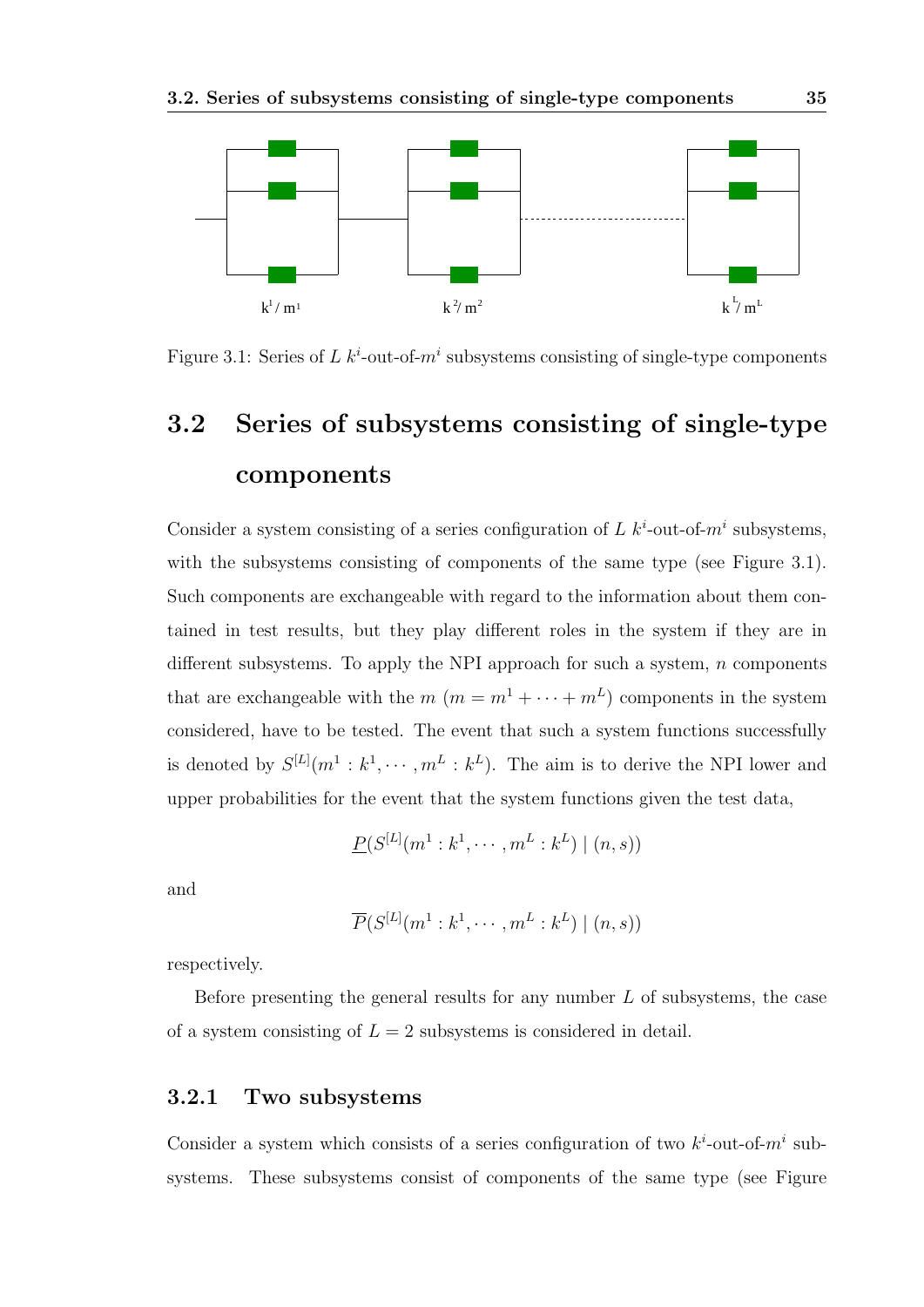

Figure 3.2: Series of 2  $k^i$ -out-of- $m^i$  subsystems consisting of single-type components

3.2). Let  $Y_{n+1}^{n+m^1}$  and  $Y_{n+m^1+1}^{n+m^2}$  denote the random number of successes in trials  $n + 1$  to  $n + m<sup>1</sup>$  and  $n + m<sup>1</sup> + 1$  to  $n + m<sup>1</sup> + m<sup>2</sup>$ , respectively. The event  $(Y_{n+1}^{n+m} \geq k^1 \bigcap Y_{n+m}^{n+m+1+m^2} \geq k^2)$  is of interest as this corresponds to successful functioning of this system, following *n* tests of components that are exchangeable with the  $m = m^1 + m^2$  components in the system considered. The NPI lower probability for this event is

$$
\underline{P}(Y_{n+1}^{n+m} \ge k^1, Y_{n+m}^{n+m} \ge k^2 \mid Y_1^n = s) = \underline{P}(S^{[2]}(m^1 : k^1, m^2 : k^2) \mid (n, s)) =
$$
\n
$$
\binom{n+m^1+m^2}{n, m^1, m^2} \sum_{l^1=k^1}^{m^1} \sum_{l^2=k^2}^{m^2} \binom{s-1+l^1+l^2}{s-1, l^1, l^2} \binom{n-s+m^1-l^1+m^2-l^2}{n-s, m^1-l^1, m^2-l^2}
$$

and the corresponding NPI upper probability is

$$
\overline{P}(Y_{n+1}^{n+m} \geq k^{1}, Y_{n+m^{1}+1}^{n+m^{1}+m^{2}} \geq k^{2} | Y_{1}^{n} = s) = \overline{P}(S^{[2]}(m^{1} : k^{1}, m^{2} : k^{2}) | (n, s)) =
$$
\n
$$
\binom{n+m^{1}+m^{2}}{n,m^{1},m^{2}}^{-1} \left[ \sum_{l^{2}=k^{2}}^{m^{2}} \binom{s+k^{1}-1+l^{2}}{s,k^{1}-1,l^{2}} \binom{n-s+m^{1}-k^{1}+m^{2}-l^{2}}{n-s,m^{1}-k^{1},m^{2}-l^{2}} \right] +
$$
\n
$$
\sum_{l^{1}=k^{1}}^{m^{1}} \binom{s+l^{1}+k^{2}-1}{s,l^{1},k^{2}-1} \binom{n-s+m^{1}-l^{1}+m^{2}-k^{2}}{n-s,m^{1}-l^{1},m^{2}-k^{2}} +
$$
\n
$$
\sum_{l^{1}=k^{1}}^{m^{1}} \sum_{l^{2}=k^{2}}^{m^{2}} \binom{s-1+l^{1}+l^{2}}{s-1,l^{1},l^{2}} \binom{n-s+m^{1}-l^{1}+m^{2}-l^{2}}{n-s,m^{1}-l^{1},m^{2}-l^{2}} \right]
$$

These NPI lower and upper probabilities are derived by counting paths on the grid from  $(0,0,0)$  to  $(n,m<sup>1</sup>,m<sup>2</sup>)$ , in a similar way as described in Chapter 2. By the appropriate  $A_{(n)}$  assumptions, all orderings of the  $n + m^1 + m^2$  latent variables representing the *n* test observations and the  $m<sup>1</sup>$  and  $m<sup>2</sup>$  future random quantities are again equally likely, and each such an ordering can again be represented by a unique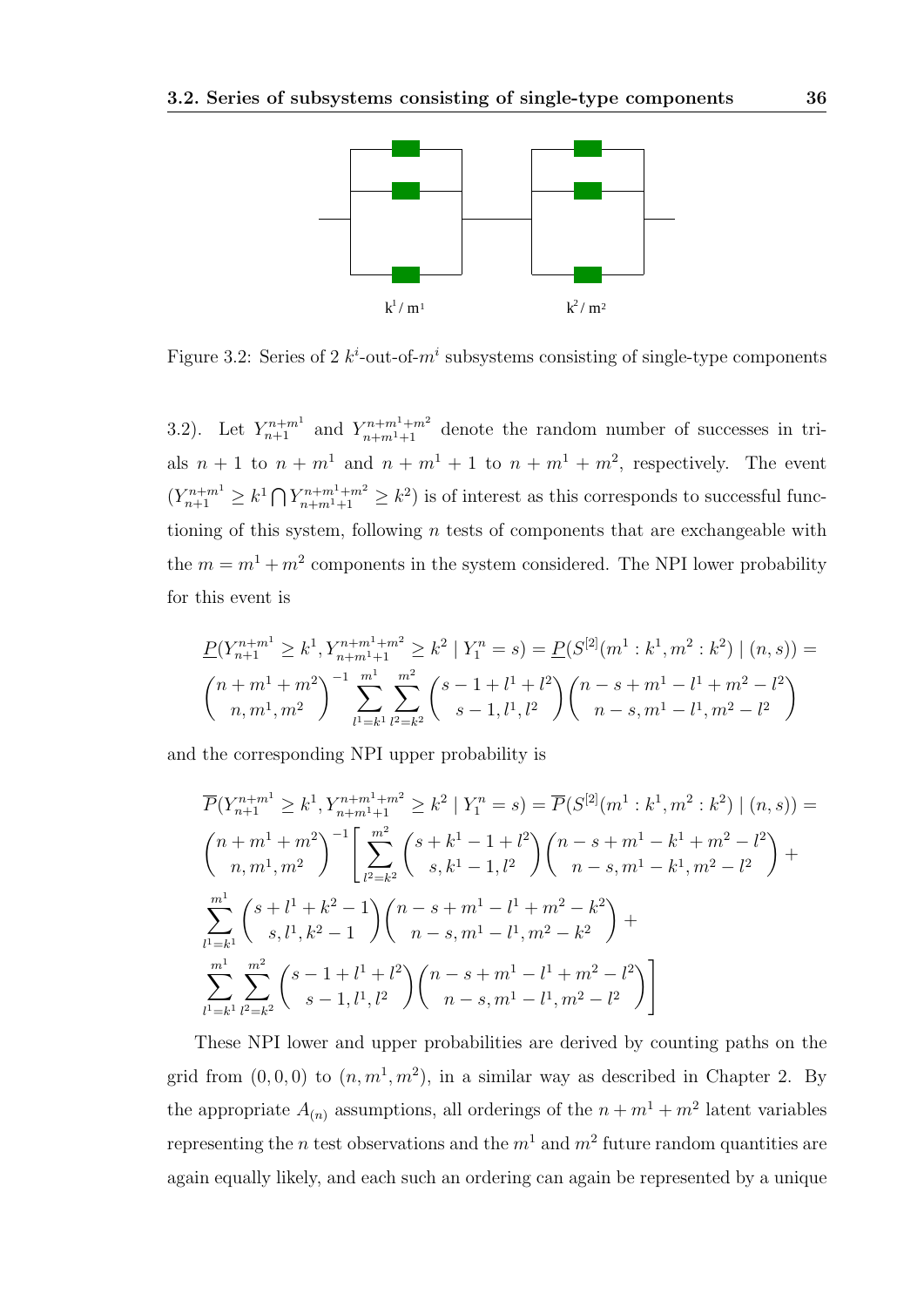

Figure 3.3: All possible paths from the point  $(0,0,0)$  to the point  $(n, m<sup>1</sup>, m<sup>2</sup>)$ 

path from  $(0,0,0)$  to  $(n,m<sup>1</sup>,m<sup>2</sup>)$  (see Figure 3.3). The above NPI lower probability follows by counting all paths which go through  $(s, r^1, r^2)$  for  $r^1 \geq k^1$  and  $r^2 \geq k^2$ but not through any point  $(s, r<sup>1</sup>, r<sup>2</sup>)$  with  $r<sup>1</sup>$  less than  $k<sup>1</sup>$  or with  $r<sup>2</sup>$  less than  $k<sup>2</sup>$ . The corresponding NPI upper probability follows by counting all such paths that go through at least one point  $(s, r<sup>1</sup>, r<sup>2</sup>)$  with  $r<sup>1</sup> \geq k<sup>1</sup>$  and  $r<sup>2</sup> \geq k<sup>2</sup>$ .

## **3.2.2**  $L \geq 2$  **subsystems**

Using similar counting arguments on an  $L + 1$ -dimensional grid, the NPI lower and upper probabilities for successful functioning of the system consisting of a series configuration of  $L \geq 2$  *k*<sup>*i*</sup>-out-of- $m$ <sup>*i*</sup> subsystems with single-type components, are

$$
\underline{P}(S^{[L]}(m^1 : k^1, \dots, m^L : k^L) \mid (n, s)) = {n + m^1 + \dots + m^L \choose n, m^1, \dots, m^L}^{-1}
$$
\n
$$
\sum_{l^L = k^1}^{m^1} \dots \sum_{l^L = k^L}^{m^L} {s - 1, l^1, \dots, l^L \choose s - 1, l^1, \dots, l^L} {n - s + m^1 - l^1 + \dots + m^L - l^L \choose n - s, m^1 - l^1, \dots, m^L - l^L}
$$

and

$$
\overline{P}(S^{[L]}(m^{1}:k^{1},\dots,m^{L}:k^{L}) \mid (n,s)) = {n+m^{1}\dots+m^{L}\choose n,m^{1},\dots,m^{L}}^{-1} \left[\sum_{i=1}^{L} A_{i}+\sum_{l^{1}=k^{1}}^{m^{1}} \dots \sum_{l^{L}=k^{L}}^{m^{L}} {s-1,l^{1},\dots,l^{L}} \right) {n-s+m^{1}-l^{1}+\dots+m^{L}-l^{L}\choose n-s,m^{1}-l^{1},\dots,m^{L}-l^{L}}\right]
$$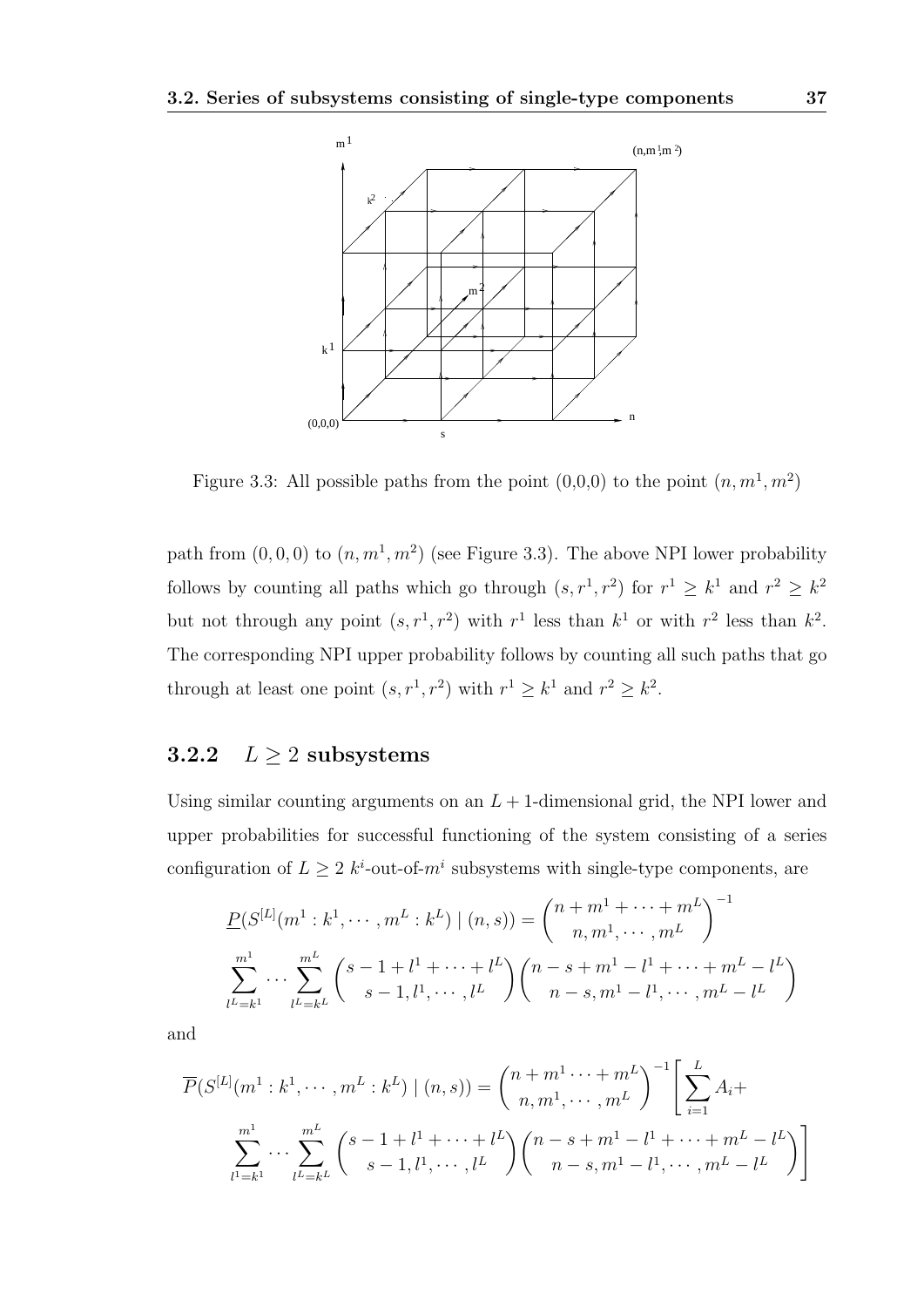where

$$
A_{i} = \sum_{l^{1}=k^{1}}^{m^{1}} \cdots \sum_{l^{i-1}=k^{i-1}}^{m^{i-1}} \sum_{l^{i+1}=k^{i+1}}^{m^{i+1}} \cdots \sum_{l^{L}=k^{L}}^{m^{L}} \binom{s+l^{1}+\cdots+l^{i-1}+k^{i}-1+l^{i+1}+\cdots+l^{L}}{s,l^{1},\cdots,l^{i-1},k^{i}-1,l^{i+1},\cdots,l^{L}}
$$

$$
\times \binom{n-s+m^{1}-l^{1}+\cdots+m^{i-1}-l^{i-1}+m^{i}-k^{i}+m^{i+1}-l^{i+1}+\cdots+m^{L}-l^{L}}{n-s,m^{1}-l^{1},\cdots,m^{i-1}-l^{i-1},m^{i}-k^{i},m^{i+1}-l^{i+1},\cdots,m^{L}-l^{L}}
$$

For example, the NPI lower and upper probabilities for successful functioning of the system consisting of a series configuration of  $L = 3$   $k^{i}$ -out-of- $m^{i}$  subsystems with single-type components are:

$$
\underline{P}(S^{[3]}(m^{1}:k^{1},m^{2}:k^{2},m^{3}:k^{3})|(n,s)) = {n+m^{1}+m^{2}+m^{3} \choose n,m^{1},m^{2},m^{3}}^{-1}
$$

$$
\sum_{l^{1}=k^{1}}^{m^{1}} \sum_{l^{2}=k^{2}}^{m^{2}} \sum_{l^{3}=k^{3}}^{m^{3}} {s-1,l^{1},l^{2},l^{3} \choose s-1,l^{1},l^{2},l^{3}} {n-s,m^{1}-l^{1},m^{2}-l^{2},m^{3}-l^{3} \choose s-1,l^{1},l^{2},l^{3}}
$$

$$
\overline{P}(S^{[3]}(m^{1}:k^{1},m^{2}:k^{2},m^{3}:k^{3})|(n,s)) = {n+m^{1}+m^{2}+m^{3}\choose n,m^{1},m^{2},m^{3}}^{-1} \times
$$
\n
$$
\left[\sum_{l^{2}=k^{2}}^{m^{2}}\sum_{l^{3}=k^{3}}^{m^{3}}\binom{s+k^{1}-1+l^{2}+l^{3}}{s,k^{1}-1,l^{2},l^{3}}\binom{n-s+m^{1}-k^{1}+m^{2}-l^{2}+m^{3}-l^{3}}{n-s,m^{1}-k^{1},m^{2}-l^{2},m^{3}-l^{3}}\right] + \sum_{l^{1}=k^{1}}^{m^{1}}\sum_{l^{3}=k^{3}}^{m^{3}}\binom{s+l^{1}+k^{2}-1+l^{3}}{s,l^{1},k^{2}-1,l^{3}}\binom{n-s+m^{1}-l^{1}+m^{2}-k^{2}+m^{3}-l^{3}}{n-s,m^{1}-l^{1},m^{2}-k^{2},m^{3}-l^{3}} + \sum_{l^{1}=k^{1}}^{m^{1}}\sum_{l^{2}=k^{2}}^{m^{2}}\binom{s+l^{1}+l^{2}+k^{3}-1}{s,l^{1},l^{2},k^{3}-1}\binom{n-s+m^{1}-l^{1}+m^{2}-l^{2}+m^{3}-k^{3}}{n-s,m^{1}-l^{1},m^{2}-l^{2},m^{3}-k^{3}} + \sum_{l^{1}=k^{1}}^{m^{1}}\sum_{l^{2}=k^{2}}^{m^{2}}\sum_{l^{3}=k^{3}}^{m^{3}}\binom{s-1+l^{1}+l^{2}+l^{3}}{s-1,l^{1},l^{2},l^{3}}\binom{n-s+m^{1}-l^{1}+m^{2}-l^{2}+m^{3}-l^{3}}{n-s,m^{1}-l^{1},m^{2}-l^{2},m^{3}-l^{3}}\right]
$$

In the same context it is convenient to present here the NPI lower and upper probabilities for the event  $(Y_{n+1}^{n+m^1} \leq k^1, Y_{n+m^1+1}^{n+m^1+m^2} \leq k^2, \cdots, Y_{n+m^1+m^2+\cdots+m^{L-1}+1}^{n+m^1+m^2+\cdots+m^{L}} \leq$  $k^L$  |  $Y_1^n = s$ ) that will later be needed in Lemma 5.1 in Chapter 5. These NPI lower and upper cumulative distribution function(CDF) can also be derived by counting arguments similar to those presented above, and are as follows:

$$
\underline{P}(Y_{n+1}^{n+m^1} \leq k^1, Y_{n+m^1+1}^{n+m^1+m^2} \leq k^2, \cdots, Y_{n+m^1+m^2+\cdots+m^L}^{n+m^1+m^2+\cdots+m^L} = k^L | Y_1^n = s) =
$$
\n
$$
\binom{n+m^1+\cdots+m^L}{n,m^1,\cdots,m^L}^{-1} \times
$$
\n
$$
\sum_{l^1=0}^{k^1} \cdots \sum_{l^L=0}^{k^L} \left[ \binom{s+l^1+\cdots+l^L}{s,l^1,\cdots,l^L} \binom{n-s-1+m^1-l^1+\cdots+m^L-l^L}{n-s-1,m^1-l^1,\cdots,m^L-l^L} \right]
$$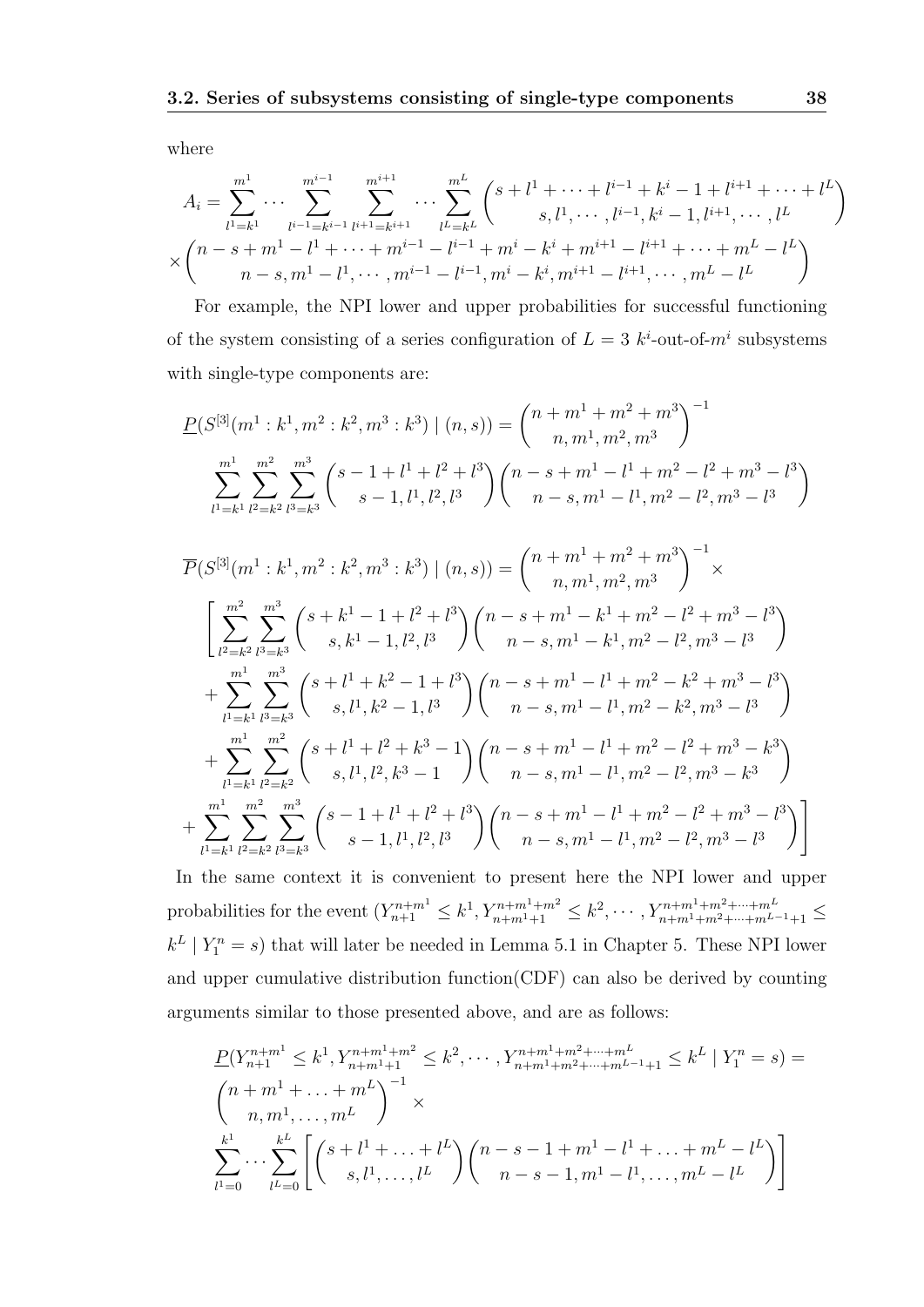

Figure 3.4: The Dutch Oosterscheldekering (source: earth.google.com)

and

$$
\overline{P}(Y_{n+1}^{n+m} \leq k^{1}, Y_{n+m^{1}+1}^{n+m^{1}+m^{2}} \leq k^{2}, \cdots, Y_{n+m^{1}+m^{2}+\cdots+m^{L}}^{n+m^{L}+m^{L}+m^{L}-1} \leq k^{L} | Y_{1}^{n} = s) =
$$
\n
$$
\binom{n+m^{1}+\cdots+m^{L}}{n,m^{1},\cdots,m^{L}} \times \sum_{l^{1}=0}^{k^{1}} \cdots \sum_{l^{L}=0}^{k^{L}} \left[ \binom{s-1+l^{1}+\cdots+l^{L}}{s-1,l^{1},\cdots,l^{L}} \binom{n-s+m^{1}-l^{1}+\cdots+m^{L}-l^{L}}{n-s,m^{1}-l^{1},\cdots,m^{L}-l^{L}} \right]
$$

The above NPI lower CDF follows by counting all paths which go through any pair  $(s, r<sup>1</sup>, r<sup>2</sup>)$  and  $(s + 1, r<sup>1</sup>, r<sup>2</sup>)$  respectively for  $r<sup>1</sup> \leq k<sup>1</sup>$  and  $r<sup>2</sup> \leq k<sup>2</sup>$ . The corresponding NPI upper CDF probability follows by counting all such paths that go through any point  $(s, r^1, r^2)$  with  $r^1 \leq k^1$  and  $r^2 \leq k^2$ .

## **3.3 Examples**

In this section the NPI lower and upper probabilities for successful functioning of the system considered in this chapter are illustrated via three related examples. Although these examples are purely illustrative for the presented theory, the numbers chosen are inspired by the Dutch Oosterscheldekering (Eastern Scheldt storm surge barrier), which is part of the Delta works series of dams to protect the Netherlands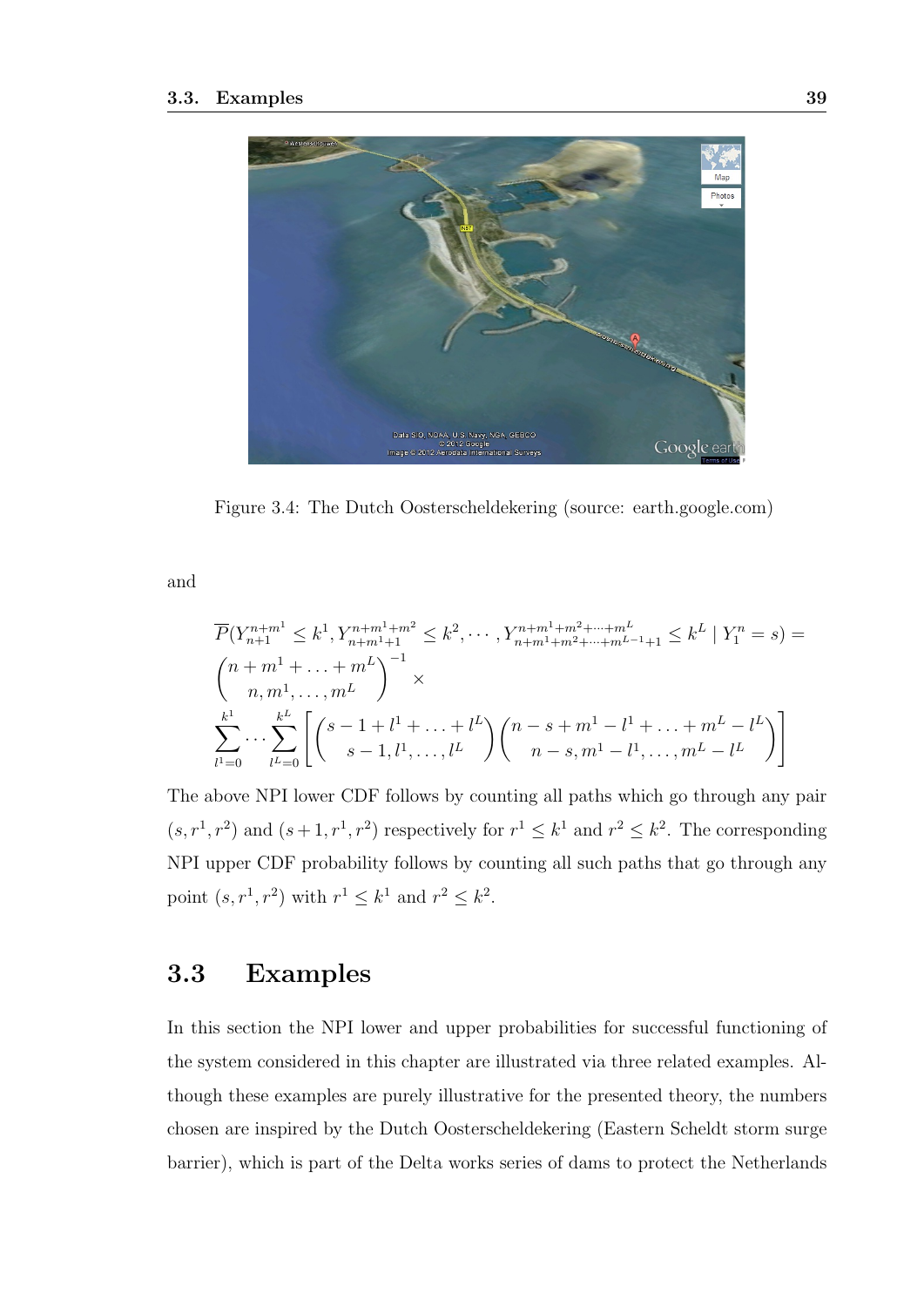|                  |                  | $k=58$                           |              | $k=59$                         |              | $k=60$                           |              | $k=61$          |                | $k=62$                         |              |
|------------------|------------------|----------------------------------|--------------|--------------------------------|--------------|----------------------------------|--------------|-----------------|----------------|--------------------------------|--------------|
| $\boldsymbol{n}$ | $\boldsymbol{S}$ | $\overline{P}$<br>$\overline{P}$ |              | $\underline{P}$ $\overline{P}$ |              | $\overline{P}$<br>$\overline{P}$ |              | $\underline{P}$ | $\overline{P}$ | $\underline{P}$ $\overline{P}$ |              |
| $\mathbf{1}$     | $\mathbf{1}$     | 0.079                            | $\mathbf{1}$ | 0.063                          | $\mathbf{1}$ | 0.048                            | $\mathbf{1}$ | 0.032           | $\mathbf{1}$   | 0.016                          | $\mathbf{1}$ |
| $\overline{2}$   | $\sqrt{2}$       | 0.151                            | $\mathbf{1}$ | 0.122                          | $\mathbf{1}$ | 0.092                            | $\mathbf{1}$ | 0.062           | $\mathbf{1}$   | 0.031                          | $\mathbf{1}$ |
| 3                | $\sqrt{3}$       | 0.217                            | $\mathbf{1}$ | 0.176                          | $\mathbf{1}$ | 0.134                            | $\mathbf{1}$ | 0.091           | $\mathbf{1}$   | 0.046                          | $\mathbf{1}$ |
|                  | $\sqrt{2}$       | 0.021                            | 0.217        | 0.014                          | 0.176        | 0.008                            | 0.134        | 0.004           | 0.091          | $0.001\,$                      | 0.046        |
| $\overline{5}$   | $\mathbf 5$      | 0.330                            | $\mathbf{1}$ | 0.272                          | $\mathbf{1}$ | 0.211                            | $\mathbf{1}$ | 0.145           | $\mathbf{1}$   | 0.075                          | $\mathbf{1}$ |
|                  | $\overline{4}$   | 0.060                            | 0.330        | $0.041\,$                      | $0.272\,$    | 0.025                            | 0.211        | 0.013           | 0.145          | 0.005                          | 0.075        |
| 10               | 10               | 0.538                            | $\mathbf{1}$ | 0.458                          | $\mathbf{1}$ | 0.367                            | $\mathbf{1}$ | 0.260           | $\mathbf{1}$   | 0.139                          | $\mathbf{1}$ |
|                  | 9                | 0.192                            | 0.538        | 0.139                          | 0.458        | 0.090                            | 0.367        | 0.049           | 0.260          | 0.018                          | 0.139        |
|                  | 8                | 0.051                            | 0.192        | 0.032                          | 0.139        | 0.017                            | 0.090        | 0.007           | 0.049          | 0.002                          | 0.018        |
|                  | $\,7$            | 0.011                            | 0.051        | 0.006                          | $0.032\,$    | 0.003                            | 0.017        | 0.001           | 0.007          | 0.000                          | 0.002        |
| 20               | 20               | 0.763                            | $\mathbf{1}$ | 0.681                          | $\mathbf{1}$ | 0.573                            | $\mathbf{1}$ | 0.431           | $\mathbf{1}$   | 0.244                          | $\mathbf{1}$ |
| $30\,$           | 30               | 0.868                            | $\mathbf{1}$ | 0.800                          | 1            | 0.699                            | $\mathbf{1}$ | 0.548           | 1              | 0.326                          | $\mathbf{1}$ |
| 40               | 40               | 0.922                            | $\mathbf{1}$ | 0.867                          | $\mathbf{1}$ | 0.780                            | $\mathbf{1}$ | 0.633           | $\mathbf{1}$   | 0.392                          | $\mathbf{1}$ |
| $50\,$           | 50               | 0.952                            | $\mathbf{1}$ | 0.910                          | $\mathbf{1}$ | 0.834                            | $\mathbf{1}$ | 0.696           | $\mathbf{1}$   | 0.446                          | $\mathbf{1}$ |
| 60               | 60               | 0.969                            | $\mathbf{1}$ | 0.936                          | $\mathbf{1}$ | 0.872                            | 1            | 0.744           | 1              | 0.492                          | $\mathbf{1}$ |
| 62               | 62               | 0.971                            | $\mathbf{1}$ | 0.941                          | $\mathbf{1}$ | 0.878                            | $\mathbf{1}$ | 0.752           | 1              | 0.500                          | $\mathbf{1}$ |
| 100              | 100              | 0.993                            | $\mathbf{1}$ | 0.980                          | 1            | 0.946                            | $\mathbf{1}$ | 0.855           | <sup>1</sup>   | 0.617                          | $\mathbf{1}$ |

Table 3.1: NPI lower and upper probabilities for a *k*-out-of-62 system

from flooding [18]. The Oosterscheldekering consists of three sections, with 15 steel doors in the northern section, 16 in the middle section, and 31 in the southern section (see Figure 3.4). The NPI lower and upper probabilities for successful functioning of the system in these examples could be interpreted as those for successful functioning of this barrier on a single application, following test results of *n* doors. Of course, this assumes exchangeability of the functioning of the individual doors, which may not be deemed to be an appropriate assumption. In Example 3.1 we start with a single *k*-out-of-62 system. In Examples 3.2 and 3.3 we regard this system as consisting of two or three  $k^i$ -out-of- $m^i$  systems.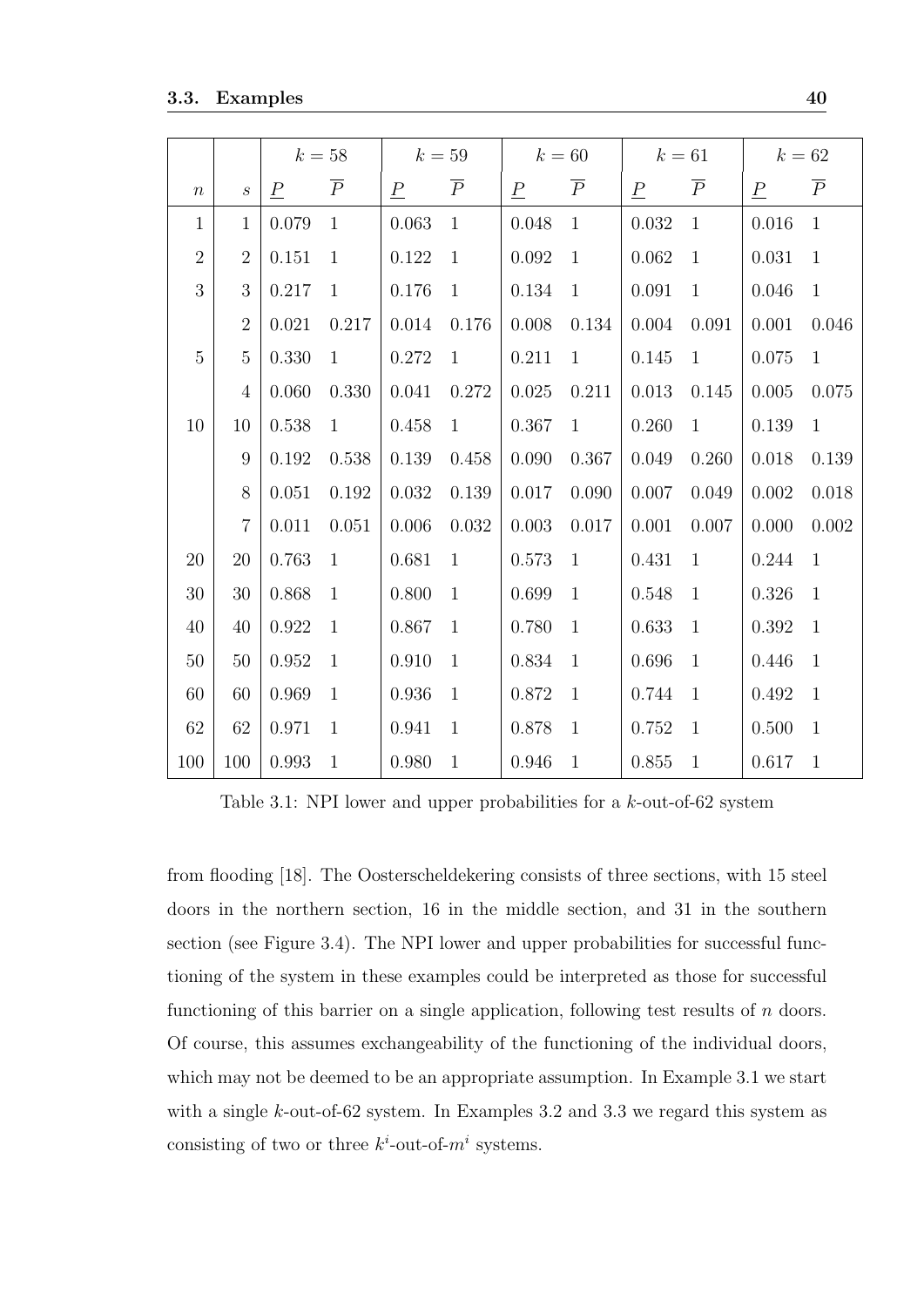#### **Example 3.1**

In this example we suppose that the barrier consists of 62 steel doors next to each other in one line. Table 3.1 presents the NPI lower and upper probabilities for a *k*out-of-62 system, with *k* varying from 58 to 62, on the basis of tests of *n* components that are exchangeable with the 62 components in the system, and *s* components in the tests functioning successfully.

If tests have revealed no failures, so  $s = n$ , then the NPI upper probability of system functioning is equal to 1, which reflects that such tests do not contain evidence against the possibility that such components would always function. The corresponding lower probabilities in these cases are increasing in the number of tests, if the tests did not reveal any failures, which reflects the increasing evidence in favour of at least *k* components out of 62 functioning in the system. With relatively few tests performed, and many of the 62 components in the system required to function, the effect of a failure in the tests on the predicted system reliability is substantial. This example illustrates that  $\overline{P}(S(m:k) | (n,s)) = \underline{P}(S(m:k) | (n,s+1))$ , which generally holds for these NPI lower and upper probabilities [29]. It is worth noticing the lower probability  $P(S(62: 62)| (62, 62)) = 0.5$ , which is actually precisely  $1/2$ and is the same as would be derived if the whole 62-out-of-62 system were instead considered to be a single unit, and if one exchangeable unit (hence also such a system) had been tested and had been successful, as  $P(S(1:1) | (1,1)) = 0.5$ . Table 3.1 shows that the lower and upper probabilities are decreasing in *k* when keeping *m* and *n* constant, and increasing in *n* when keeping *m* and *k* constant. This is most obvious from the large differences between the values at the top left and bottom right of Table 3.1.

### **Example 3.2**

As we mentioned before, the Oosterscheldekering consists of three sections, with 15 steel doors in the northern section, 16 in the middle section, and 31 in the southern section. Suppose now that the functioning of the barrier requires specific numbers of doors in each section to function. The assumption of exchangeability of the doors remains with regard to the uncertainty of their functioning and the way in which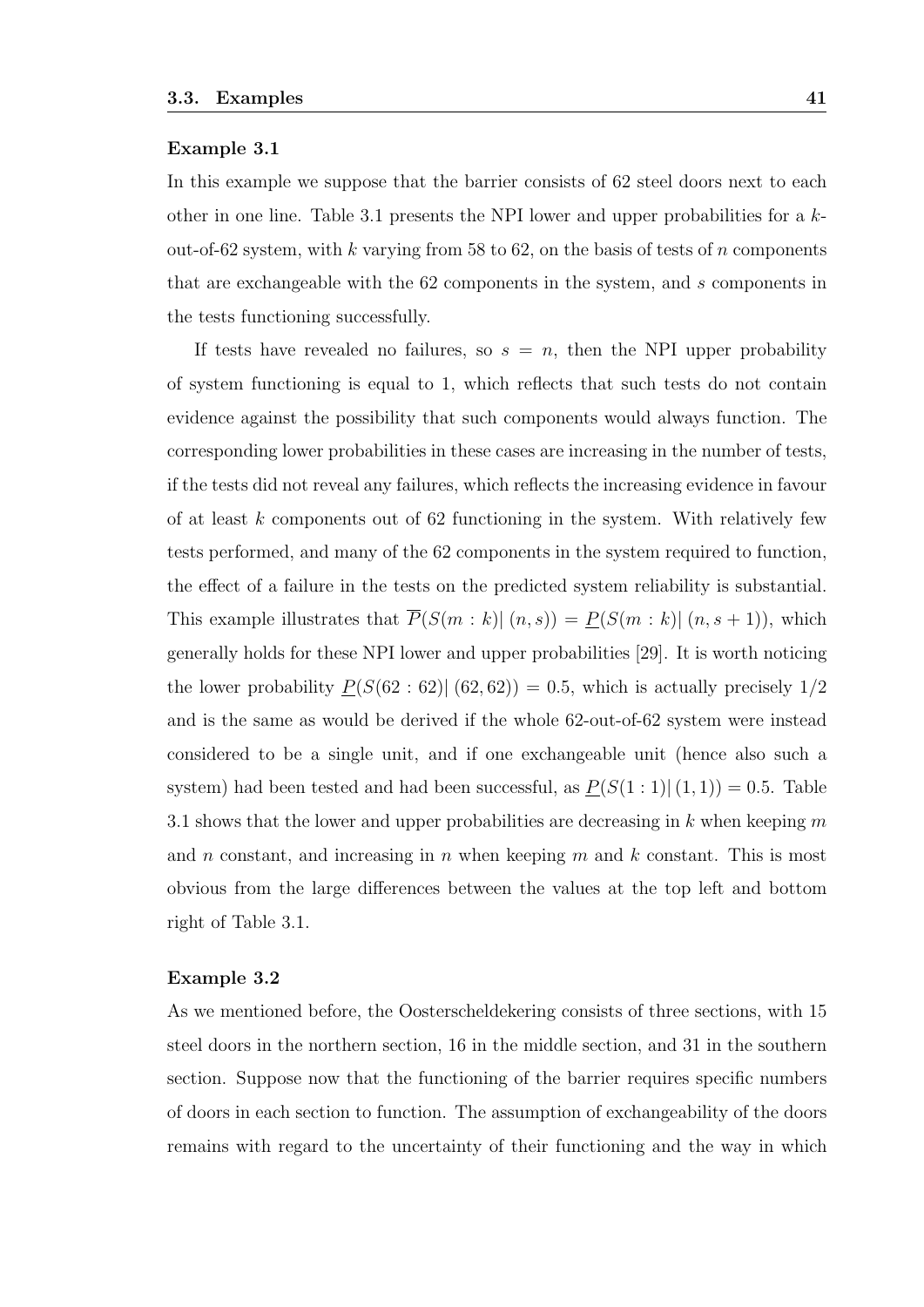|                  |                             | $k^1 = k^2 = 29$ |                | $k^1 = 29, k^2 = 30$ |                | $k^1 = k^2 = 30$ |                | $k^1 = k^2 = 31$ |                |
|------------------|-----------------------------|------------------|----------------|----------------------|----------------|------------------|----------------|------------------|----------------|
| $\boldsymbol{n}$ | $\mathcal{S}_{\mathcal{S}}$ | $\overline{P}$   | $\overline{P}$ | $\overline{P}$       | $\overline{P}$ | $\overline{P}$   | $\overline{P}$ | $\overline{P}$   | $\overline{P}$ |
| $\mathbf{1}$     | $\mathbf{1}$                | 0.066            | $\mathbf{1}$   | 0.050                | $\mathbf{1}$   | 0.040            | $\mathbf{1}$   | 0.016            | $\mathbf{1}$   |
| $\overline{2}$   | $\overline{2}$              | 0.126            | $\mathbf{1}$   | 0.096                | $\mathbf{1}$   | 0.077            | $\mathbf{1}$   | 0.031            | $\mathbf{1}$   |
| 3                | 3                           | 0.182            | $\mathbf{1}$   | 0.139                | $\mathbf{1}$   | 0.113            | $\mathbf{1}$   | 0.046            | $\mathbf{1}$   |
|                  | $\overline{2}$              | 0.015            | 0.182          | 0.010                | 0.139          | 0.006            | 0.113          | 0.001            | 0.046          |
| $\overline{5}$   | $\overline{5}$              | 0.280            | $\mathbf{1}$   | 0.218                | $\mathbf{1}$   | 0.178            | $\mathbf{1}$   | 0.075            | $\mathbf{1}$   |
|                  | $\overline{4}$              | $0.045\,$        | 0.280          | 0.028                | 0.218          | 0.019            | 0.178          | 0.005            | 0.075          |
| 10               | 10                          | 0.467            | $\mathbf{1}$   | 0.375                | $\mathbf{1}$   | 0.314            | $\mathbf{1}$   | 0.139            | $\mathbf{1}$   |
|                  | 9                           | 0.148            | 0.467          | 0.099                | 0.375          | 0.070            | $0.314\,$      | 0.018            | 0.139          |
|                  | 8                           | 0.036            | 0.148          | 0.020                | 0.099          | 0.012            | 0.070          | 0.002            | 0.018          |
|                  | $\overline{7}$              | 0.007            | 0.036          | 0.003                | 0.020          | 0.002            | 0.012          | 0.000            | 0.002          |
| 20               | 20                          | 0.687            | $\mathbf{1}$   | 0.579                | $\mathbf{1}$   | 0.503            | $\mathbf{1}$   | 0.244            | $\mathbf{1}$   |
| 30               | 30                          | 0.803            | $\mathbf{1}$   | 0.701                | $\mathbf{1}$   | 0.625            | $\mathbf{1}$   | 0.326            | $\mathbf{1}$   |
| 40               | 40                          | 0.868            | $\mathbf{1}$   | 0.778                | $\mathbf{1}$   | 0.708            | $\mathbf{1}$   | 0.392            | $\mathbf{1}$   |
| 50               | 50                          | 0.908            | $\mathbf{1}$   | 0.829                | $\mathbf{1}$   | 0.766            | $\mathbf{1}$   | 0.446            | $\mathbf{1}$   |
| 60               | 60                          | 0.934            | $\mathbf{1}$   | 0.865                | $\mathbf{1}$   | 0.809            | $\mathbf{1}$   | 0.492            | $\mathbf{1}$   |
| 62               | 62                          | 0.938            | $\mathbf{1}$   | 0.871                | $\mathbf{1}$   | 0.816            | $\mathbf{1}$   | 0.500            | $\mathbf{1}$   |
| 100              | 100                         | 0.977            | $\mathbf{1}$   | 0.936                | $\mathbf{1}$   | 0.901            | $\mathbf{1}$   | 0.617            | $\mathbf{1}$   |

Table 3.2: NPI lower and upper probabilities with  $m^1 = m^2 = 31$ 

we learn from test data on similar doors. For the functioning of the system it is important to distinguish the doors according to which section they are in. In this example, suppose that the northern and middle sections can be combined to one *k* 1 out-of-31 subsystem, with the southern section a separate  $k^2$ -out-of-31 subsystem, and these two subsystems form together the overall system in series configuration. Some NPI lower and upper probabilities for functioning of the whole system are presented in Table 3.2.

Comparing Tables 3.1 and 3.2, it is clear that the lower and upper probabilities in the final columns, where the system only functions if all components function, are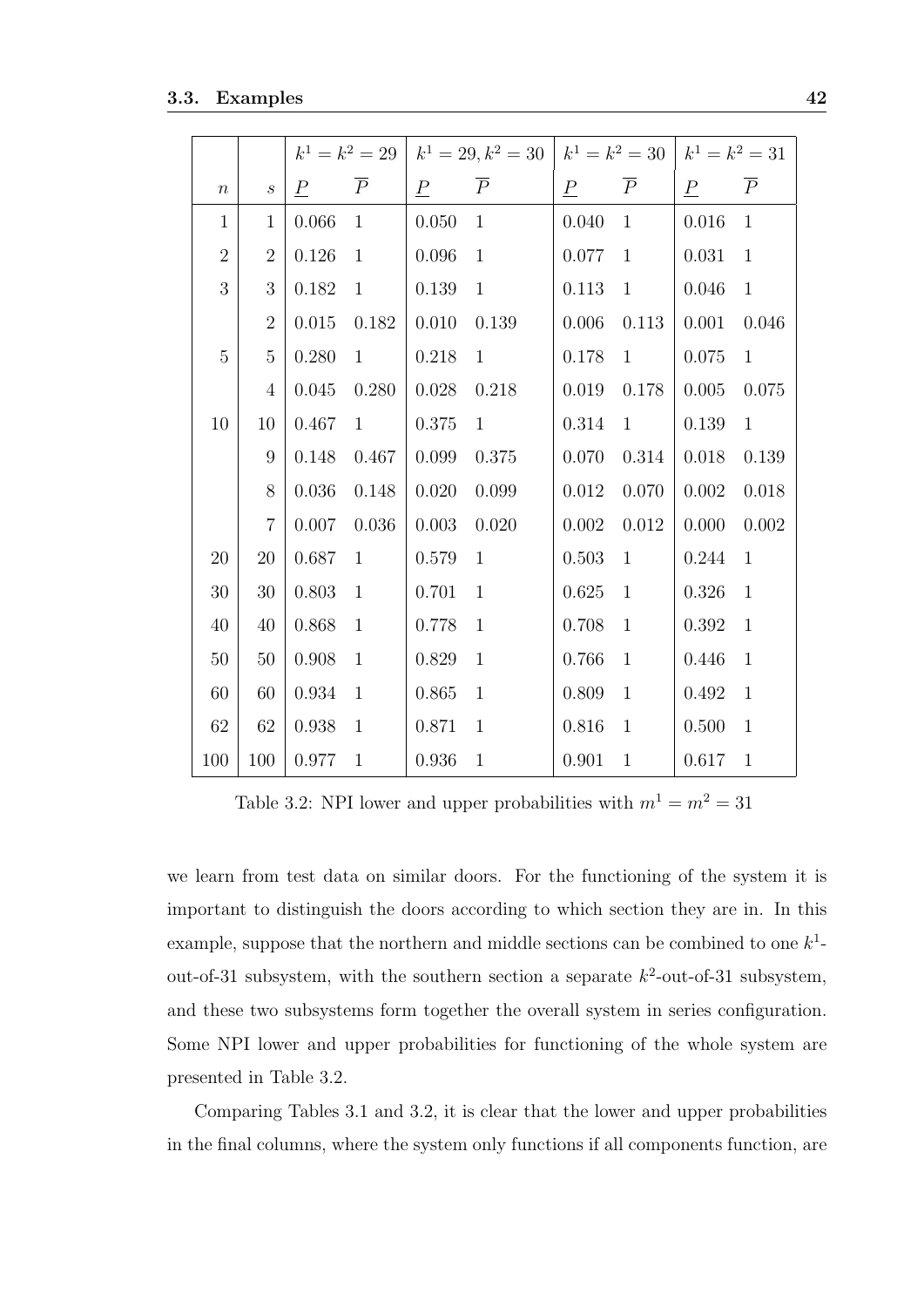|                  |                             |           | $k = 15, m = 15$ |                | $k = 16, m = 16$ |                | $k = 30, m = 31$ |                | $k = 31, m = 31$ |
|------------------|-----------------------------|-----------|------------------|----------------|------------------|----------------|------------------|----------------|------------------|
| $\boldsymbol{n}$ | $\mathcal{S}_{\mathcal{S}}$ | $\, P \,$ | $\overline{P}$   | $\overline{P}$ | $\overline{P}$   | $\overline{P}$ | $\overline{P}$   | $\overline{P}$ | $\overline{P}$   |
| $\mathbf{1}$     | $\mathbf{1}$                | 0.063     | $\mathbf{1}$     | 0.059          | $\mathbf{1}$     | 0.063          | $\mathbf{1}$     | 0.031          | $\mathbf{1}$     |
| $\overline{2}$   | $\overline{2}$              | 0.118     | $\mathbf{1}$     | 0.111          | $\mathbf{1}$     | 0.119          | $\mathbf{1}$     | 0.061          | $\mathbf{1}$     |
| 3                | 3                           | 0.167     | $\mathbf{1}$     | 0.158          | $\mathbf{1}$     | 0.171          | $\mathbf{1}$     | 0.088          | $\mathbf{1}$     |
|                  | $\overline{2}$              | 0.020     | 0.167            | 0.018          | 0.158            | 0.016          | 0.171            | 0.005          | 0.088            |
| $\overline{5}$   | 5                           | 0.250     | $\mathbf{1}$     | 0.238          | $\mathbf{1}$     | 0.262          | $\mathbf{1}$     | 0.139          | $\mathbf{1}$     |
|                  | $\overline{4}$              | 0.053     | 0.250            | 0.048          | 0.238            | 0.045          | 0.262            | 0.016          | 0.139            |
| 10               | 10                          | 0.400     | $\mathbf{1}$     | 0.385          | $\mathbf{1}$     | 0.433          | $\mathbf{1}$     | 0.244          | $\mathbf{1}$     |
|                  | 9                           | 0.150     | 0.400            | 0.138          | 0.385            | 0.142          | 0.433            | 0.055          | 0.244            |
|                  | 8                           | 0.052     | $0.15\,$         | 0.046          | 0.138            | 0.039          | 0.142            | 0.011          | 0.055            |
|                  | $\overline{7}$              | 0.017     | 0.052            | 0.014          | 0.046            | 0.009          | 0.039            | 0.002          | 0.011            |
| 20               | 20                          | 0.571     | $\mathbf{1}$     | 0.556          | 1                | 0.635          | $\mathbf{1}$     | 0.392          | $\mathbf{1}$     |
| $30\,$           | 30                          | 0.667     | $\mathbf{1}$     | 0.651          | $\mathbf{1}$     | 0.746          | $\mathbf{1}$     | 0.492          | $\mathbf{1}$     |
| 40               | 40                          | 0.727     | $\mathbf{1}$     | 0.714          | $\mathbf{1}$     | 0.813          | $\mathbf{1}$     | 0.563          | $\mathbf{1}$     |
| 50               | 50                          | 0.769     | $\mathbf{1}$     | 0.758          | $\mathbf{1}$     | 0.856          | $\mathbf{1}$     | 0.617          | $\mathbf{1}$     |
| 60               | 60                          | 0.800     | $\mathbf{1}$     | 0.789          | $\mathbf{1}$     | 0.886          | $\mathbf{1}$     | 0.659          | $\mathbf{1}$     |
| 62               | 62                          | 0.805     | $\mathbf{1}$     | 0.795          | $\mathbf{1}$     | 0.891          | $\mathbf{1}$     | 0.667          | $\mathbf{1}$     |
| 100              | 100                         | 0.870     | $\mathbf{1}$     | $0.862\,$      | $\mathbf{1}$     | 0.945          | $\mathbf{1}$     | 0.763          | $\mathbf{1}$     |

Table 3.3: NPI lower and upper probabilities for *k*-out-of-*m* systems

identical. This is logical, as in both cases it just means that, after *n* components have been tested, the next components must all function. The three other cases presented in Table 3.2 do not directly relate to cases in Table 3.1, due to the different system configurations. Clearly, a 60-out-of-62 system can function for more combinations of failing components than two 30-out-of-31 subsystems in a series configuration, namely the former still functions if the two failing components happen to be in the same subsystem corresponding to it, in which case the latter would not function anymore. This explains why the entries (except those equal to 1) in Table 3.1 are greater than corresponding ones in Table 3.2, where we relate the cases  $k = 60$  with  $k^1 = k^2 = 30$  and also  $k = 58$  with  $k^1 = k^2 = 29$ .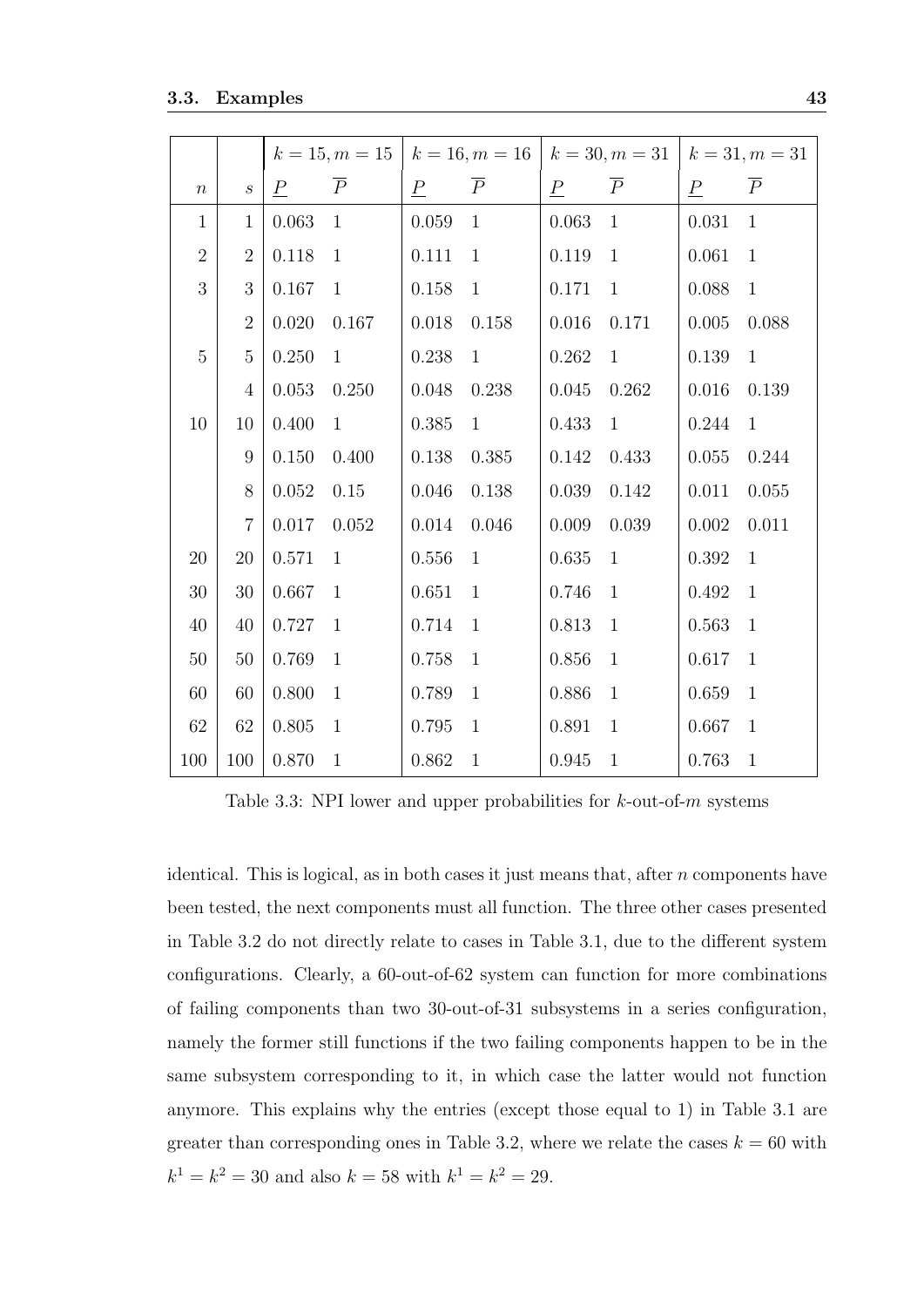|                | $(k^1, k^2, k^3)$ :         |                | (14, 15, 30)   |                | (15, 16, 30)   |                | (15, 16, 31)   |  |
|----------------|-----------------------------|----------------|----------------|----------------|----------------|----------------|----------------|--|
| $\overline{n}$ | $\mathcal{S}_{\mathcal{S}}$ | $\overline{P}$ | $\overline{P}$ | $\overline{P}$ | $\overline{P}$ | $\overline{P}$ | $\overline{P}$ |  |
| $\mathbf{1}$   | $\mathbf{1}$                | 0.045          | $\mathbf{1}$   | 0.024          | $\mathbf{1}$   | 0.016          | $\mathbf{1}$   |  |
| $\overline{2}$ | $\overline{2}$              | 0.087          | $\mathbf{1}$   | 0.047          | $\mathbf{1}$   | 0.031          | $\mathbf{1}$   |  |
| 3              | 3                           | 0.127          | $\mathbf{1}$   | 0.069          | $\mathbf{1}$   | 0.046          | $\mathbf{1}$   |  |
|                | $\mathbf{2}$                | 0.008          | 0.127          | 0.003          | 0.069          | 0.001          | 0.046          |  |
| 5              | $\overline{5}$              | 0.197          | $\mathbf{1}$   | 0.110          | $\mathbf{1}$   | 0.075          | $\mathbf{1}$   |  |
|                | $\overline{4}$              | 0.024          | 0.197          | 0.009          | 0.110          | $0.005\,$      | 0.075          |  |
| 10             | 10                          | 0.345          | $\mathbf{1}$   | 0.200          | $\mathbf{1}$   | 0.139          | $\mathbf{1}$   |  |
|                | $\boldsymbol{9}$            | 0.085          | 0.345          | 0.033          | 0.200          | 0.018          | 0.139          |  |
|                | 8                           | 0.016          | 0.085          | 0.005          | 0.033          | 0.002          | 0.018          |  |
|                | $\overline{7}$              | 0.003          | 0.016          | 0.001          | 0.005          | 0.000          | 0.002          |  |
| 20             | 20                          | 0.542          | $\mathbf{1}$   | 0.337          | $\mathbf{1}$   | 0.244          | $\mathbf{1}$   |  |
| 30             | 30                          | 0.664          | $\mathbf{1}$   | 0.437          | $\mathbf{1}$   | 0.326          | $\mathbf{1}$   |  |
| 40             | 40                          | 0.744          | $\mathbf{1}$   | 0.513          | $\mathbf{1}$   | 0.392          | $\mathbf{1}$   |  |
| $50\,$         | $50\,$                      | 0.799          | $\mathbf{1}$   | 0.571          | $\mathbf{1}$   | 0.446          | $\mathbf{1}$   |  |
| 60             | 60                          | 0.838          | $\mathbf{1}$   | 0.618          | $\mathbf{1}$   | 0.492          | $\mathbf{1}$   |  |
| 62             | 62                          | 0.844          | $\mathbf{1}$   | 0.626          | $\mathbf{1}$   | 0.500          | $\mathbf{1}$   |  |
| 100            | 100                         | 0.919          | $\mathbf{1}$   | 0.736          | $\mathbf{1}$   | 0.617          | $\mathbf{1}$   |  |

Table 3.4: NPI lower and upper probabilities with  $m^1 = 15, m^2 = 16, m^3 = 31$ 

### **Example 3.3**

Let us now consider the system of 62 components split up into three subsystems, with  $m^1 = 15$ ,  $m^2 = 16$  and  $m^3 = 31$  components, inspired by the three sections of the Oosterscheldekering. First, let us consider the reliability of each of these three subsystems independently of each other, so we consider each as a single *k*-out-of-*m* system. The NPI lower and upper probabilities for successful functioning of each of these systems individually, based on *s* successfully functioning components in *n* tests, are given in Table 3.3, for the values *k* and *m* as indicated in the columns.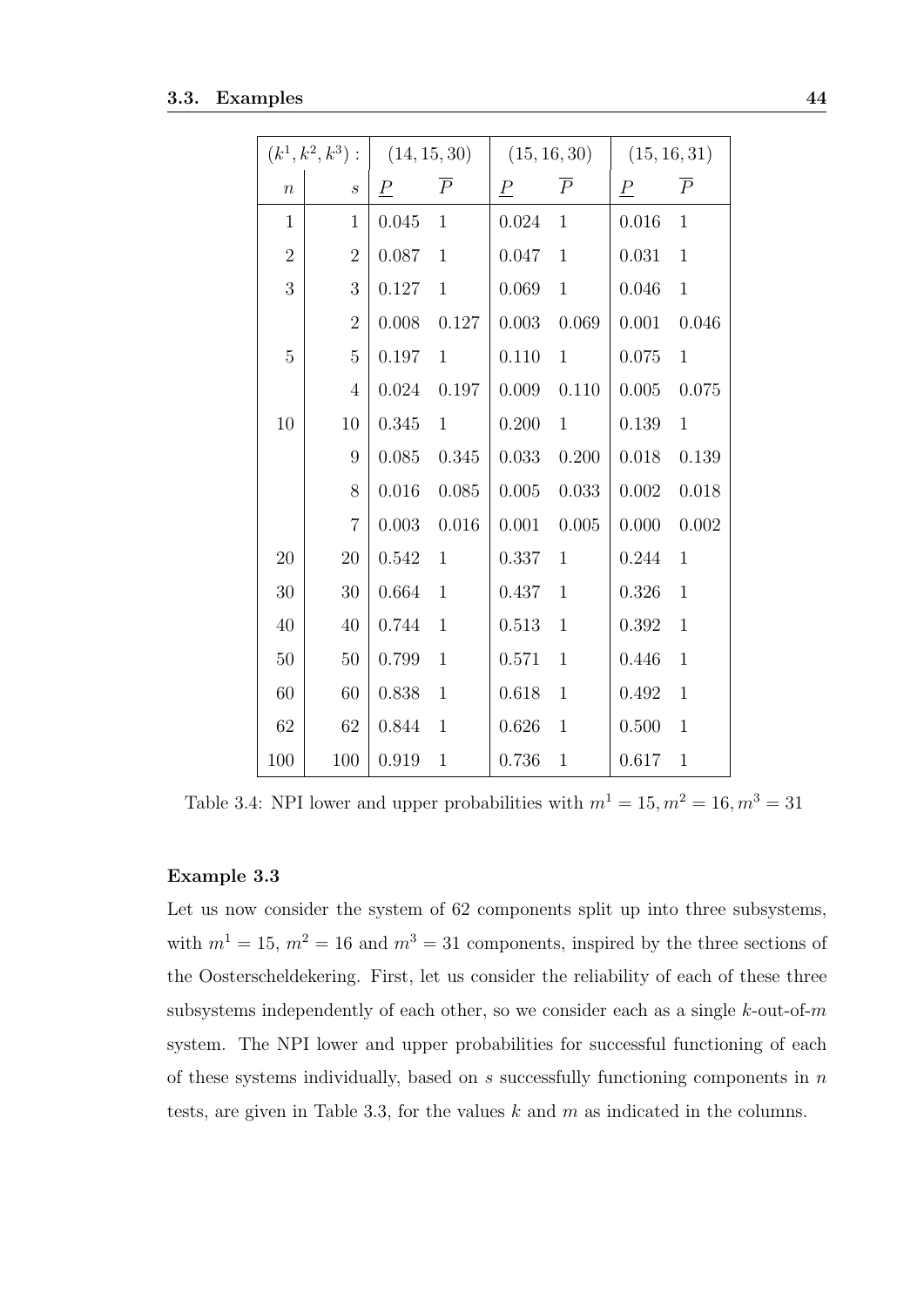These NPI lower and upper probabilities give an indication of the reliability of the individual subsystems considered, when considering them independently of the other systems. It is crucial, however, that in the application in this example, these subsystems consist of the same type of component, for which only limited test information is available. Hence, if it were known that one of these subsystems functions satisfactorily, let us assume this would be the subsystem with  $m = 15$ and assuming that this would function only if  $k = 15$ , then for the next subsystem considered we are more confident in the reliability of the components, as now in addition to the test results for the *n* tested components it is known that a further 15 components all function satisfactorily. This has a substantial impact on overall reliability when we combine the subsystems into a single system.

If one were to neglect the interdependence of the components in the different subsystems, one would make the mistake of quantifying the system's reliability by multiplying the NPI lower and upper probabilities of successful functioning of the subsystems, as mentioned in Chapter 2 for independent subsystems. For example, consider the third column of Table 3.2, involving a series system with two 30-out-of-31 subsystems on the basis of *s* components functioning well out of *n* components tested. If we would, instead, multiply the lower and upper probabilities for two individual 30-out-of-31 systems, based on the same test information, so effectively we would take the squared values of the entries in the third column in Table 3.3, then the latter would lead to substantially smaller values for the lower probability, and also for the upper probability for all cases where this is not equal to one. To illustrate this important issue, assume that  $n = 10$  components had been tested, of which  $s = 9$ functioned successfully. The corresponding NPI lower and upper probabilities for successful functioning of the series system with two 30-out-of-31 subsystems (Table 3.2, third column) are 0.070 and 0.314, respectively. If one would, mistakenly, neglect the interdependence of these two subsystems, which use components of the same type, and multiply the NPI lower and upper probabilities for the individual 30-out-of-31 subsystems (Table 3.3, third column), this would lead to the values  $0.142^2 = 0.020$  for the lower and  $0.433^2 = 0.187$  for the upper probability, which are substantially smaller than the correct values.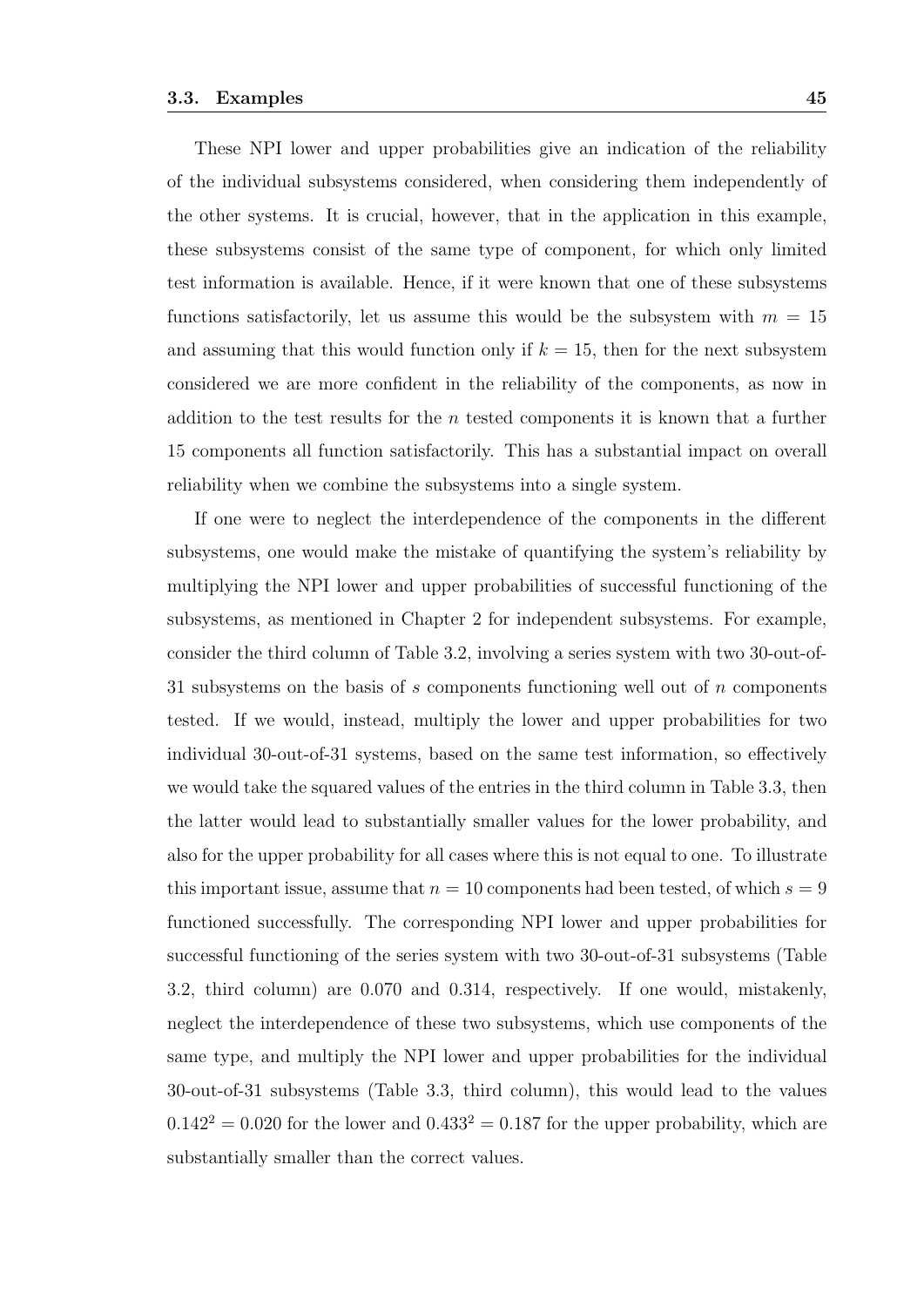Let us now consider the 62-component system as consisting of three subsystems in series structure, with  $m^1 = 15$ ,  $m^2 = 16$  and  $m^3 = 31$  components. Table 3.4 presents NPI lower and upper probabilities for some situations reflecting satisfactory functioning of the whole system depending on the specific numbers  $k^i$  ( $i = 1, 2, 3$ ) of components required to function per subsystem.

Again, if all 62 components need to function  $(k^i = m^i)$  for all *i*), then the NPI lower and upper probabilities are as in Tables 3.1 and 3.2 for the same situation. Suppose that the whole system functions satisfactorily if in each subsystem not more than one component fails, leading to the NPI lower and upper probabilities in the first column of Table 3.4. If we had not separated the two smallest subsystems, so instead had assumed that the whole system consisted of two subsystems with  $m<sup>1</sup> = m<sup>2</sup> = 31$ , as considered in Example 3.2 with corresponding NPI lower and upper probabilities given in Table 3.2, and if we had allowed two failing components for the first subsystem with  $m^1 = 31$  components, then (see column 2 in Table 3.2) the NPI lower and upper probabilities (the latter if different from 1) would have been larger than those with the three subsystems taken into account separately. This is due to the fact that there would be more combinations of the failing components included in the counts for the lower and upper probabilities in Table 3.2, namely those with two failing components in one, and zero in the other, of the individual subsystems with 15 and 16 components. This illustrates clearly that one must carefully define the requirements on the subsystems in order for the overall system to function, which is of course directly linked to the appropriate system structure.

Examples 3.1, 3.2 and 3.3 clearly show the effect of increasing numbers of tests on the system reliability. If all *n* components tested succeeded in their task, so  $s = n$ , then the NPI lower probabilities increase as function of  $n$ , but the rate of increase decreases. This is in line with intuition as it reflects that, with all tests being successful, the positive effect of a further successful test on the lower probability of system functioning decreases with increasing *n*. This can also be used to set a minimum number of tests, assuming no failures will be discovered, in order to meet a reliability requirement formulated as a minimum value for the NPI lower probability of system functioning. This is relevant in high-reliability testing, where failures in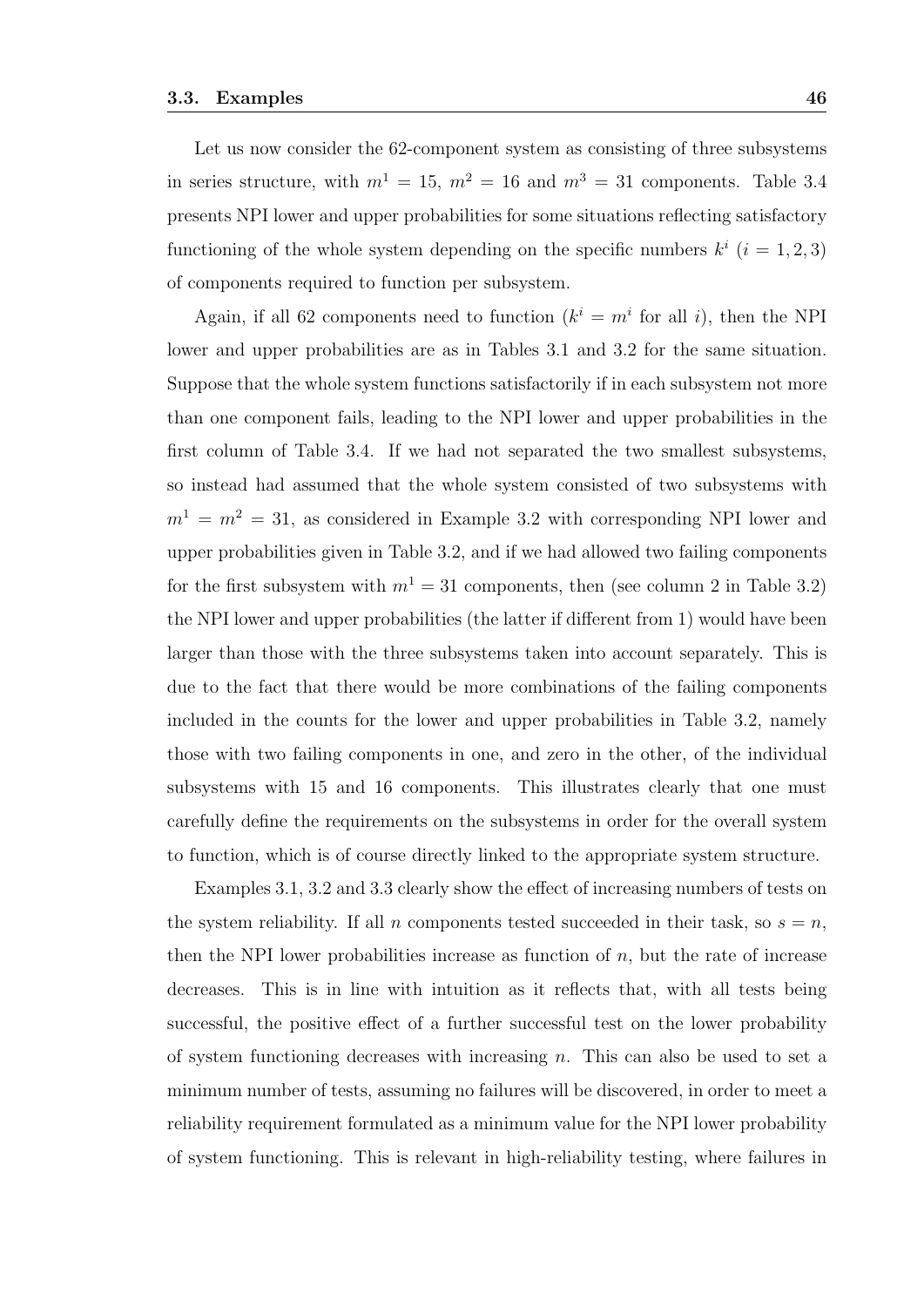tests typically lead to redesign of the units followed by a new stage of testing, and hence one needs to determine how many zero-failure tests are required in order to demonstrate reliability. Coolen and Coolen-Schrijner [23] and Rahrouh *et al.* [47] present related theory of reliability demonstration from the perspectives of NPI and Bayesian statistics.

## **3.4 Concluding remarks**

This chapter presented an important step in the development of NPI for more complex system structures, as components of one type frequently occur in different subsystems. As a first step for this research, we have generalized NPI for Bernoulli quantities [12] to distinguish between subgroups of the *m* future observations, and we have derived lower and upper probabilities which quantify the reliability of such systems. A further important step will be presented in the next chapter namely NPI for reliability of voting systems with multiple component types.

In Chapter 2 an optimal algorithm was presented for redundancy allocation related to the NPI approach to reliability of systems consisting of independent *k i* out-of-*m<sup>i</sup>* subsystems, each consisting of a single type of component, which are different for different subsystems. The algorithm was proven to be optimal, and this algorithm is straightforward to implement and requires negligible computing time. This algorithm will be a basis for constructing an algorithm for a more general system in Chapter 4. Numerical examples indicate that a similarly attractive algorithm will again be optimal for the system in this chapter, but we have not managed to prove this as a general property.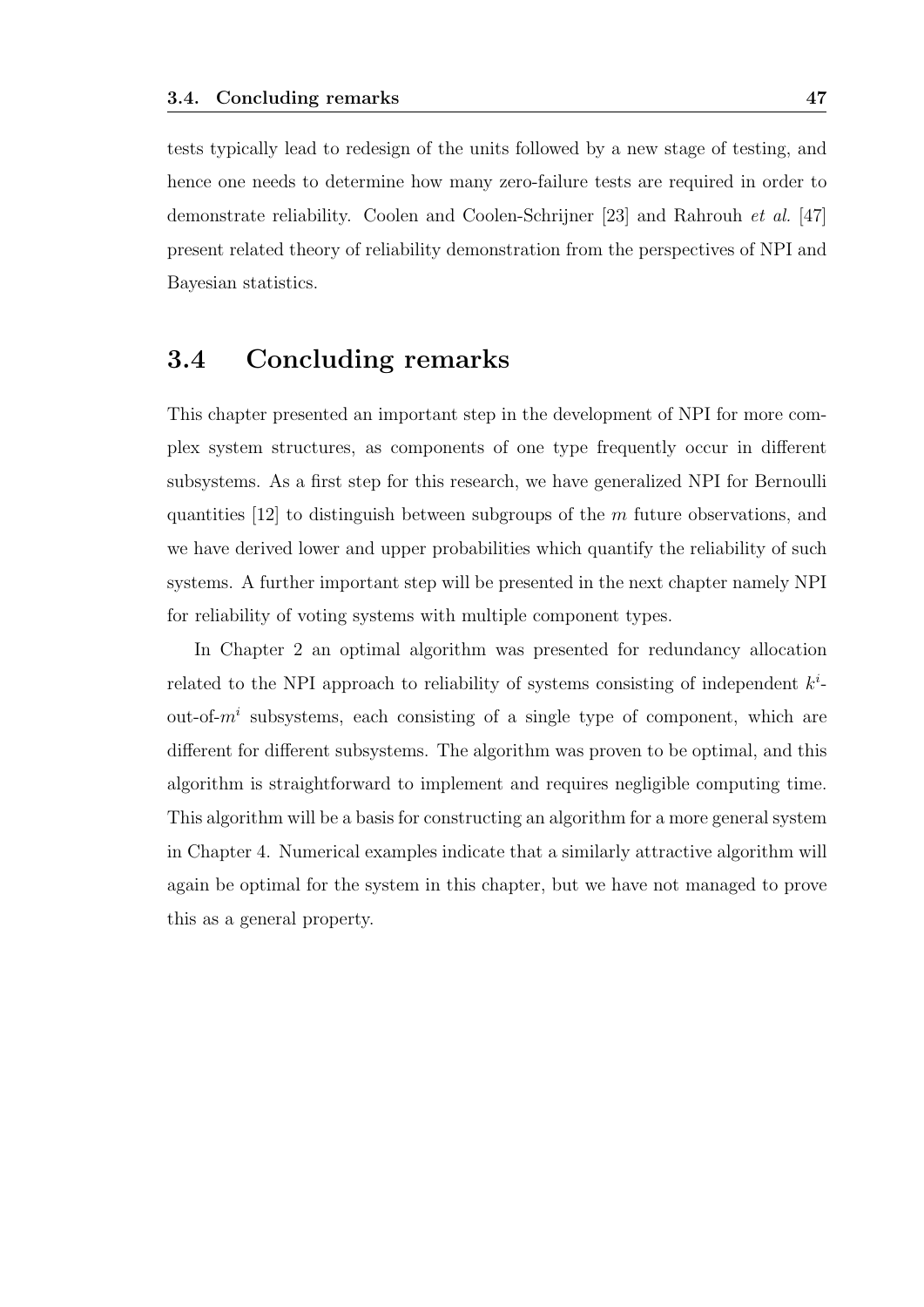# **Chapter 4**

# **Voting systems with multiple component types**

## **4.1 Introduction**

It has been generally acknowledged that redundancy in systems leads to increased reliability. However, during the last decade there has been increasing debate about the value of redundancy, in particular highlighting the effect of common-cause failures or other kinds of dependent failures, where multiple components fail at the same time or in a small period of time, see for example Paté-Cornell *et al.* [46] and Hoepfer *et al.* [37]. It is typically argued that, whilst additional components in parallel system structures provide redundancy and increase system reliability, their positive effect may be restricted due to common-cause failures which possibly affect all components of a particular type. Whilst such common-cause failures can be taken into account [55], a natural solution lies in the combination of redundancy and diversity, so the use of components of different types, leaving the system less severely affected by possible common-cause failures. This basic idea also has applications to reliability of software-based systems, where redundancy with diversity can for example be achieved for a safety protection system by using multiple diverse channels performing the same function [41].

In this chapter, we restrict terminology to the basic situation of simple voting systems, so *k*-out-of-*m* systems in which at least *k* components must function in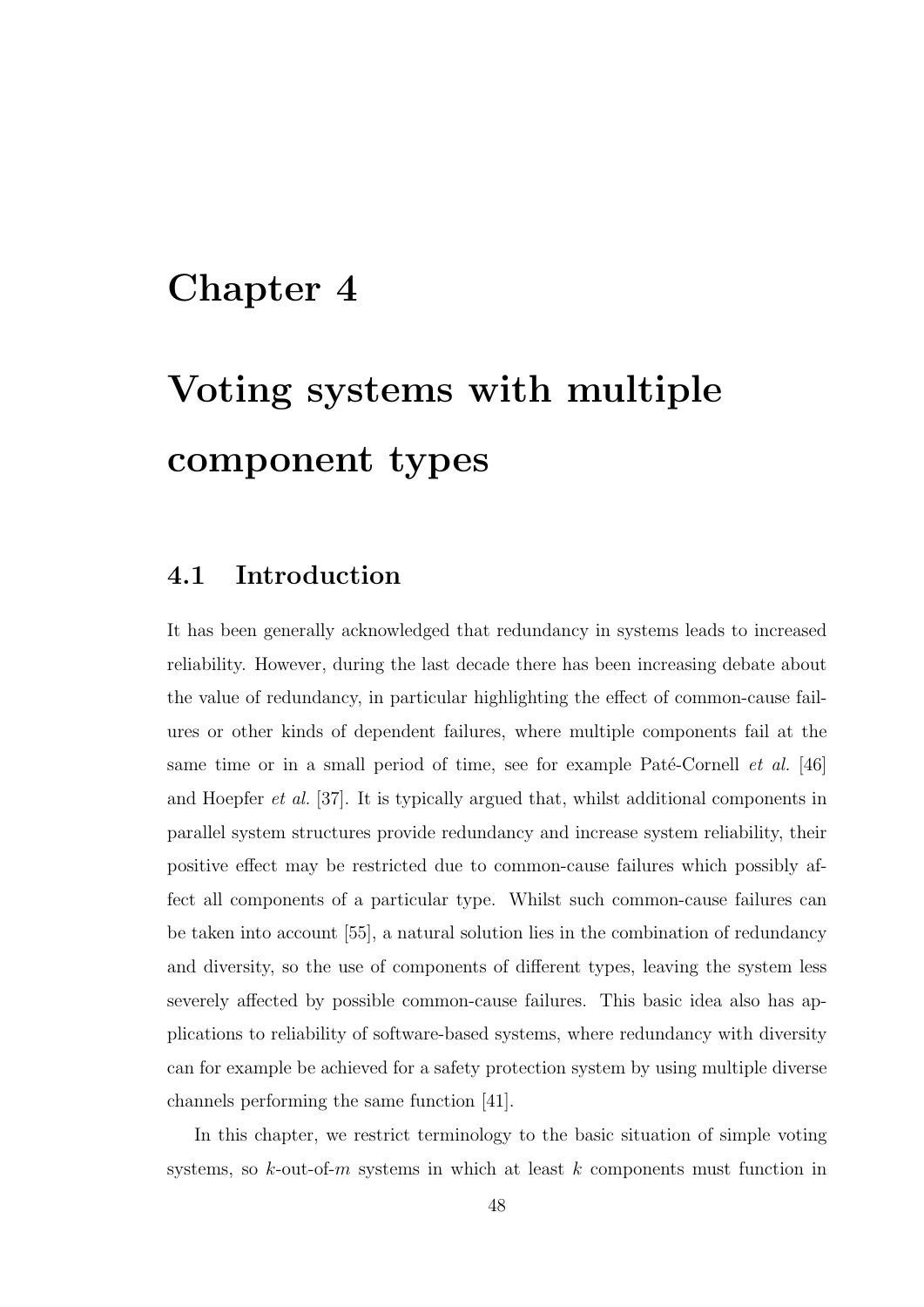order for the system to function, and with the system consisting of components which all perform the same function. One can think for example about batteries or smoke detectors as components in a system. We now consider the possibility that the components are of different types, for example batteries or smoke detectors from different manufacturers, and that our information about the reliability of the components results from tests performed on such components.

We do not consider common-cause failures, but we focus on a perhaps even more important reason for aiming at diversity of components, which appears to have received little attention in the literature, namely the lack of perfect knowledge about the reliability of the components. This limited information about component reliability causes the random functioning of multiple components of one type in a system to be mutually dependent in the sense that functioning or not of one component in the system would change our total information on components of this type sufficiently to affect our beliefs on reliability of another component of this type in the system. As shown by Coolen-Schrijner *et al.* [29], this may well result in higher risk than may be expected without careful consideration of the uncertainties involved.

However, a possibly more important reason for diversity is illustrated here, namely the lack of perfect knowledge about the reliability of the components.

The system considered in this chapter is presented in Section 4.2. Subsection 4.2.1 provides a brief description of the system. In Subsection 4.2.2 the NPI lower and upper probabilities for functioning of a voting system with any number of component types are presented. The derivation of these NPI lower and upper probabilities is presented in Subsection 4.2.3. The optimal allocation of extra components is discussed in subsection 4.2.4. Section 4.3 presents examples to illustrate these lower and upper probabilities and to discuss some specific related features including diversity. Section 4.4 contains some concluding remarks.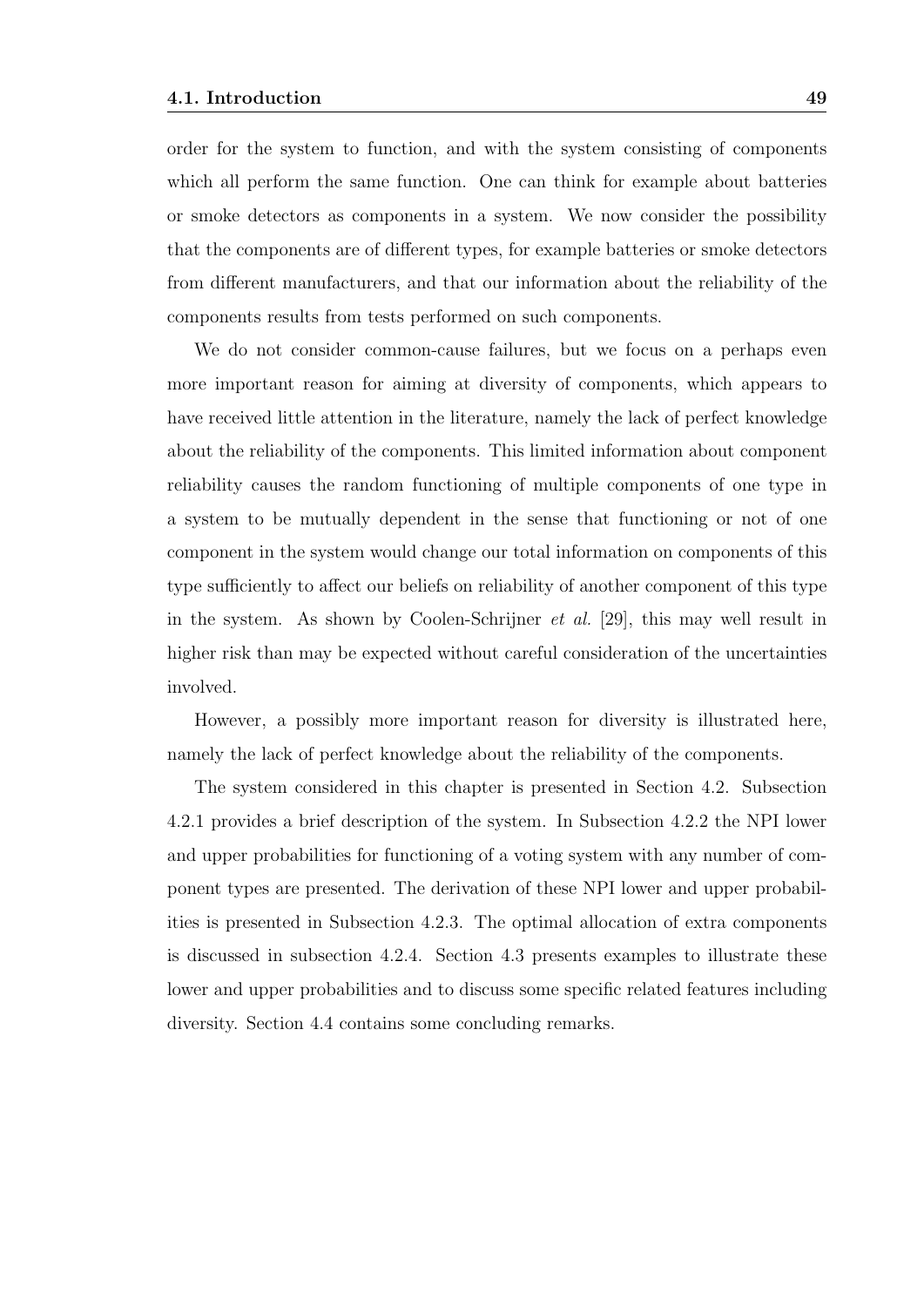

k / m

Figure 4.1: Voting systems with multiple component types

## **4.2 Multiple component types**

### **4.2.1 System description**

Consider a single voting system consisting of different types of components. They are assumed to perform the same function within the system, but the test information differs per type of component. Throughout this chapter we assume that functioning of components of different types is fully independent, in the sense that any information on functioning of components of one type does not hold any information about functioning of components of another type. Suppose that there are *T* types of components and the voting system consists of *m<sup>t</sup>* components of type *t* for each  $t = 1, \ldots, T$ , so  $m = m_1 + \ldots + m_T$  components in total (see Figure 4.1).

This system functions if and only if at least *k* of its *m* components function, whatever their types. To apply the NPI approach for the reliability of this system,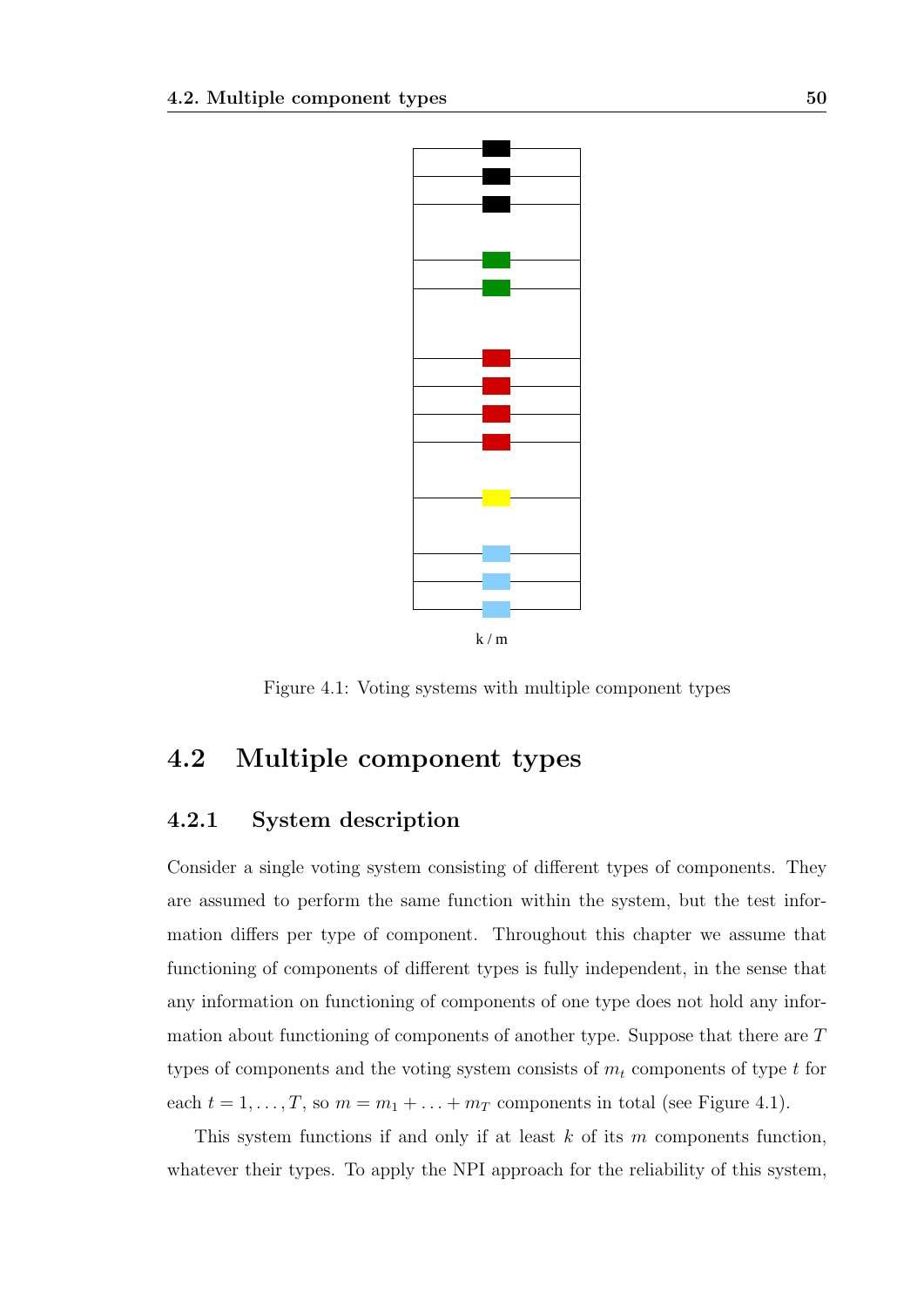assume that  $n_t$  components of type  $t$  have been tested of which  $s_t$  functioned. As before, the tested components are assumed to be exchangeable with those of the same type in the system. To denote the total test data for the *t* types we use the obvious notation  $(\underline{n}, \underline{s})$  and we denote the event that such a *k*-out-of-*m* voting system functions successfully by  $S_{[T]}(m : k)$ . It is possible that  $m_t = 0$  for some  $t \in \{1, \ldots, T\}$ , inclusion of such a component type which is not actually present in the system does not affect the results presented below and is also unlikely to lead to confusion in notation. We wish to derive the NPI lower and upper probabilities

$$
\underline{P}(S_{[T]}(m:k) | (\underline{n},\underline{s}))
$$
 and  $\overline{P}(S_{[T]}(m:k) | (\underline{n},\underline{s})).$ 

## **4.2.2 NPI lower and upper probabilities for functioning of the system**

For a voting system consisting of *T* types of components, the NPI lower and upper probabilities for such a system to function are

$$
\underline{P}(S_{[\tau]}(m:k) \mid (\underline{n},\underline{s})) = \underline{P}(S_{[\tau]\backslash r}(m:k) \mid (\underline{n},\underline{s})) +
$$
\n
$$
\sum_{j=1}^{m_r} \underline{P}(S(m_r:j) \mid (n_r,s_r)) \Delta \underline{P}(S_{[\tau]\backslash r}(m:k-j) \mid (\underline{n},\underline{s})) \quad (4.1)
$$

and

$$
\overline{P}(S_{[\tau]}(m:k) \mid (\underline{n},\underline{s})) = \overline{P}(S_{[\tau]\backslash r}(m:k) \mid (\underline{n},\underline{s})) + \sum_{j=1}^{m_r} \overline{P}(S(m_r:j) \mid (n_r,s_r)) \Delta \overline{P}(S_{[\tau]\backslash r}(m:k-j) \mid (\underline{n},\underline{s})) \quad (4.2)
$$

respectively, where

$$
\Delta \underline{P}(S_{[\tau]\backslash r}(m:l) \mid (\underline{n}, \underline{s})) = \underline{P}(S_{[\tau]\backslash r}(m:l) \mid (\underline{n}, \underline{s})) - \underline{P}(S_{[\tau]\backslash r}(m:l+1) \mid (\underline{n}, \underline{s}))
$$
  

$$
\Delta \overline{P}(S_{[\tau]\backslash r}(m:l) \mid (\underline{n}, \underline{s})) = \overline{P}(S_{[\tau]\backslash r}(m:l) \mid (\underline{n}, \underline{s})) - \overline{P}(S_{[\tau]\backslash r}(m:l+1) \mid (\underline{n}, \underline{s}))
$$

with  $[\tau] = \{1, \ldots, \tau\}$  for  $\tau \leq T$  and  $[\tau] \setminus r = \{1, \ldots, r - 1, r + 1, \ldots, \tau\}$  for  $r < \tau$ .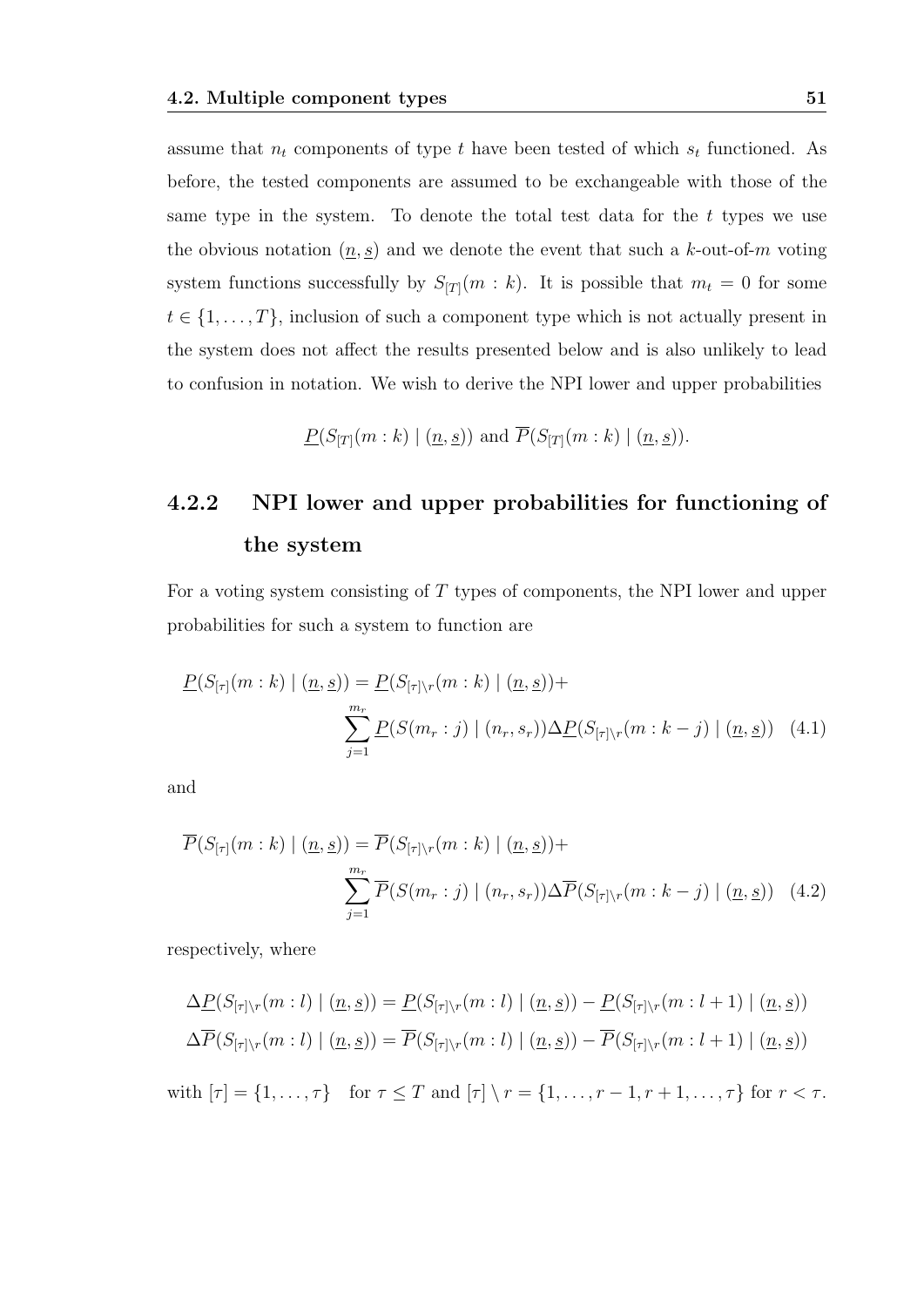$$
\underline{P}(S_{[2]}(m:k) | (n,s))
$$
\n
$$
= \underline{P}(S_{[2]\backslash 1}(m:k) | (n,s)) + \sum_{j=1}^{m_1} \underline{P}(S(m_1:j) | (n_1,s_1)) \Delta \underline{P}(S_{[2]\backslash 1}(m:k-j) | (n,s))
$$
\n
$$
= \underline{P}(S(m_2:k) | (n_2,s_2)) + \sum_{j=1}^{m_1} \underline{P}(S(m_1:j) | (n_1,s_1)) \Delta \underline{P}(S(m_2:k-j) | (n_2,s_2))
$$

where

$$
\Delta P(S(m_t : l) | (n_t, s_t)) = P(S(m_t : l) | (n_t, s_t)) - P(S(m_t : l + 1) | (n_t, s_t))
$$

and

$$
\underline{P}(S(m_t : k) | (n_t, s_t)) = {n_t + m_t \choose n_t}^{-1} \left[ \sum_{l=k}^{m_t} {s_t + l - 1 \choose s_t - 1} {n_t - s_t + m_t - l \choose n_t - s_t} \right]
$$

Alternatively, this NPI lower probability for system functioning can also be derived as

$$
\underline{P}(S_{[2]}(m:k) | (n,s))
$$
\n
$$
= \underline{P}(S_{[2]\backslash 2}(m:k) | (n,s)) + \sum_{j=1}^{m_2} \underline{P}(S(m_2:j) | (n_2, s_2)) \Delta \underline{P}(S_{[2]\backslash 2}(m:k-j) | (n,s))
$$
\n
$$
= \underline{P}(S(m_1:k) | (n_1, s_1)) + \sum_{j=1}^{m_2} \underline{P}(S(m_2:j) | (n_2, s_2)) \Delta \underline{P}(S(m_1:k-j) | (n_1, s_1))
$$

These two expressions for the NPI lower probability are easily shown to be equal. The corresponding NPI upper probability is

$$
\overline{P}(S_{[2]}(m:k) | (n,s))
$$
\n
$$
= \overline{P}(S_{[2]\backslash 1}(m:k) | (n,s)) + \sum_{j=1}^{m_1} \overline{P}(S(m_1:j) | (n_1,s_1)) \Delta \overline{P}(S_{[2]\backslash 1}(m:k-j) | (n,s))
$$
\n
$$
= \overline{P}(S(m_2:k) | (n_2,s_2)) + \sum_{j=1}^{m_1} \overline{P}(S(m_1:j) | (n_1,s_1)) \Delta \overline{P}(S(m_2:k-j) | (n_2,s_2))
$$

where

$$
\Delta \overline{P}(S(m_t : l) | (n_t, s_t)) = \overline{P}(S(m_t : l) | (n_t, s_t)) - \overline{P}(S(m_t : l + 1) | (n_t, s_t))
$$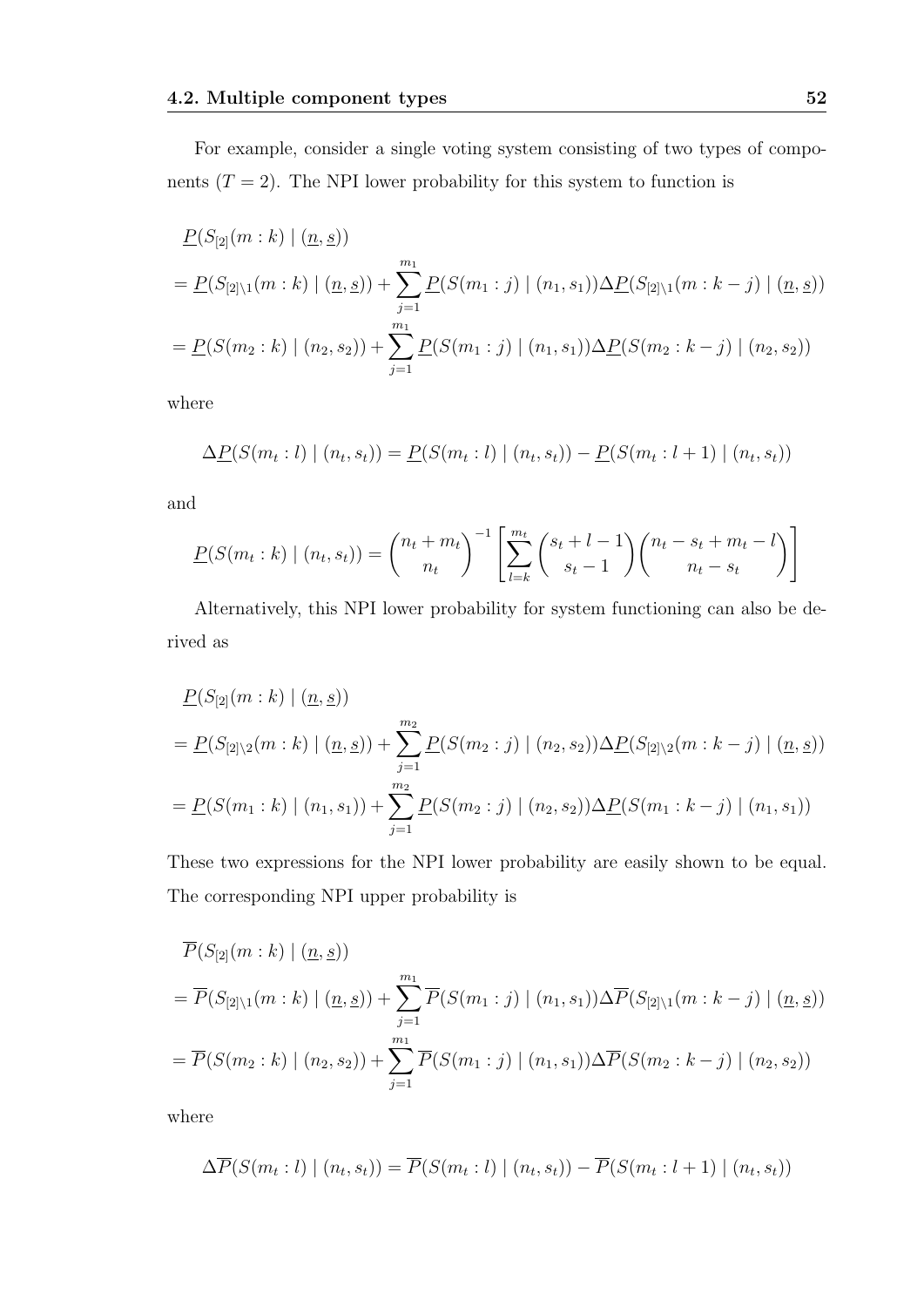and

$$
\overline{P}(S(m_t:k) | (n_t, s_t)) = {n_t + m_t \choose n_t}^{-1} \left[ {s_t + k \choose s_t} {n_t - s_t + m_t - k \choose n_t - s_t} + \sum_{l=k+1}^{m_t} {s_t + l - 1 \choose s_t - 1} {n_t - s_t + m_t - l \choose n_t - s_t} \right]
$$

and it can also be derived as

$$
\overline{P}(S_{[2]}(m:k) | (n,s))
$$
\n
$$
= \overline{P}(S_{[2]\setminus 2}(m:k) | (n,s)) + \sum_{j=1}^{m_2} \overline{P}(S(m_2:j) | (n_2,s_2)) \Delta \overline{P}(S_{[2]\setminus 2}(m:k-j) | (n,s))
$$
\n
$$
= \overline{P}(S(m_1:k) | (n_1,s_1)) + \sum_{j=1}^{m_2} \overline{P}(S(m_2:j) | (n_2,s_2)) \Delta \overline{P}(S(m_1:k-j) | (n_1,s_1))
$$

In the next subsection the derivation of these NPI lower and upper probabilities will be presented in detail.

## **4.2.3 Derivation of the NPI lower and upper probabilities for functioning of the system**

The NPI lower and upper probabilities (4.1) and (4.2) are derived by considering all combinations representing successful functioning of the system, using the theorem of total probability for classical probabilities as shown in Lemma 4.1 (below) for general *T*. The key aspect is that the theorem of total probability is used for all precise probability distributions in the NPI-based structure  $\mathcal M$  (as discussed in Section 1.1), and that sharp lower and upper bounds are derived.

Before we proceed, we introduce further notation. Let  $X_t$  denote the number of the  $m_t$  components of type  $t$  which function and write

 $c_t(j) = P(X_t \geq j), \quad u_t(j) = \overline{P}(X_t \geq j), \quad \ell_t(j) = \underline{P}(X_t \geq j).$ 

Furthermore, for any set  $S \subset \{1, \ldots, T\}$ , let

$$
c_S(j) = P\left(\sum_{t \in S} X_t \ge j\right), \quad \Delta c_t(j) = c_t(j) - c_t(j+1)
$$
  
and 
$$
\Delta c_S(j) = c_S(j) - c_S(j+1)
$$

with boundary conditions:

$$
c_t(j) = c_S(j) = 1 \quad \text{for } j \le 0,
$$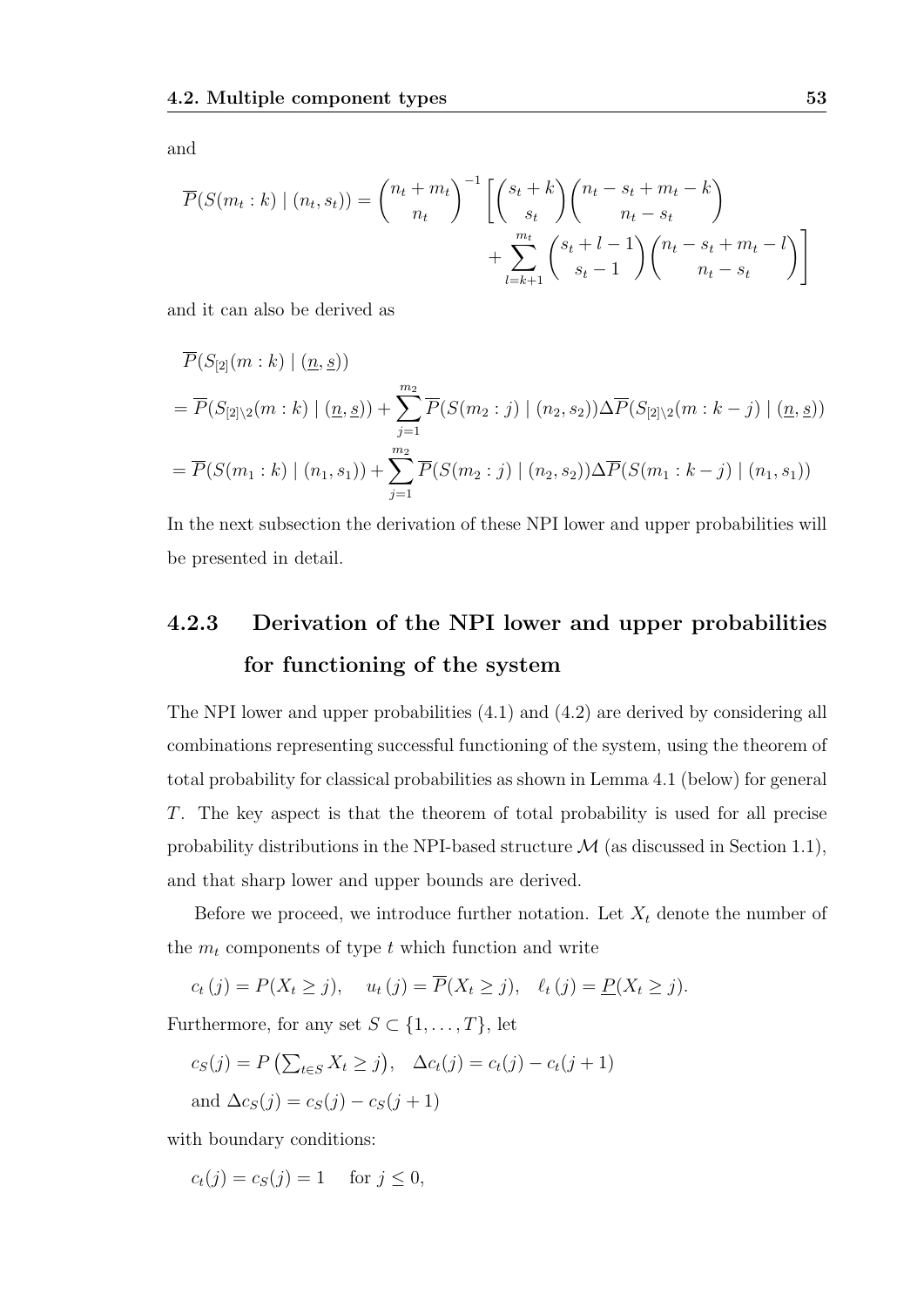$$
c_t(j) = 0 \quad \text{for } j > m_t,
$$
  
\n
$$
c_S(j) = 0 \quad \text{for } j > \sum_{t \in S} m_t,
$$
  
\n
$$
\Delta c_t(j) = \Delta c_S(j) = 0 \text{ for } j < 0.
$$

The notation stated above for classical probabilities *c* is also used below for upper and lower probabilities, replacing *c* by *u* or *l*, respectively.

**Lemma 4.1.** Suppose  $X_1, ..., X_T$ , with  $X_t \in \{0, 1, ..., m_t\}$  for  $t \in \{1, ..., T\}$ , are *independent random quantities. For each*  $\tau \in \{2, \ldots, T\}$  *and*  $1 \leq r < \tau$ *,* 

$$
u_{[\tau]}(k) = u_{[\tau]\backslash r}(k) + \sum_{j=1}^{m_r} u_r(j) \Delta u_{[\tau]\backslash r}(k-j)
$$
 (4.3)

$$
\ell_{[\tau]}(k) = \ell_{[\tau]\backslash r}(k) + \sum_{j=1}^{m_r} \ell_r(j) \Delta \ell_{[\tau]\backslash r}(k-j) \tag{4.4}
$$

*Proof.* We provide the proof for upper probabilities, the proof for lower probabilities is identical with *u* replaced by  $\ell$  everywhere. We present the argument for  $T = 2$ types of components first and then generalize to  $T > 2$ . For  $T = 2$ ,  $X_1$  and  $X_2$  are independent so

$$
P(X_1 + X_2 \ge k) = \sum_{j=0}^{m_1} P(X_1 = j) P(X_2 \ge k - j)
$$
\n(4.5)

and, using the introduced notation, this gives

$$
c_{[2]}(k) = \sum_{j=0}^{m_1} \Delta c_1(j) c_2(k-j) \leq \sum_{j=0}^{m_1} \Delta c_1(j) u_2(k-j)
$$

as each  $\Delta c_1(j) \geq 0$ . Also

$$
\sum_{j=0}^{m_1} \Delta c_1(j) u_2(k-j) = c_1(0) u_2(k) + \sum_{j=1}^{m_1} c_1(j) \Delta u_2(k-j)
$$
  
\$\leq u\_1(0) u\_2(k) + \sum\_{j=1}^{m\_1} u\_1(j) \Delta u\_2(k-j)\$

as each  $\Delta u_2 (k - j) \geq 0$ , so

$$
c_{[2]}(k) \leq u_1(0) u_2(k) + \sum_{j=1}^{m_1} u_1(j) \Delta u_2(k-j).
$$
 (4.6)

As equality in (4.6) is actually possible with  $c_2(j) = u_2(j)$  and  $c_1(j) = u_1(j)$  for each *j*, the upper probability  $u_{[2]}(k)$ , which is the minimum upper bound for  $c_{[2]}(k)$ ,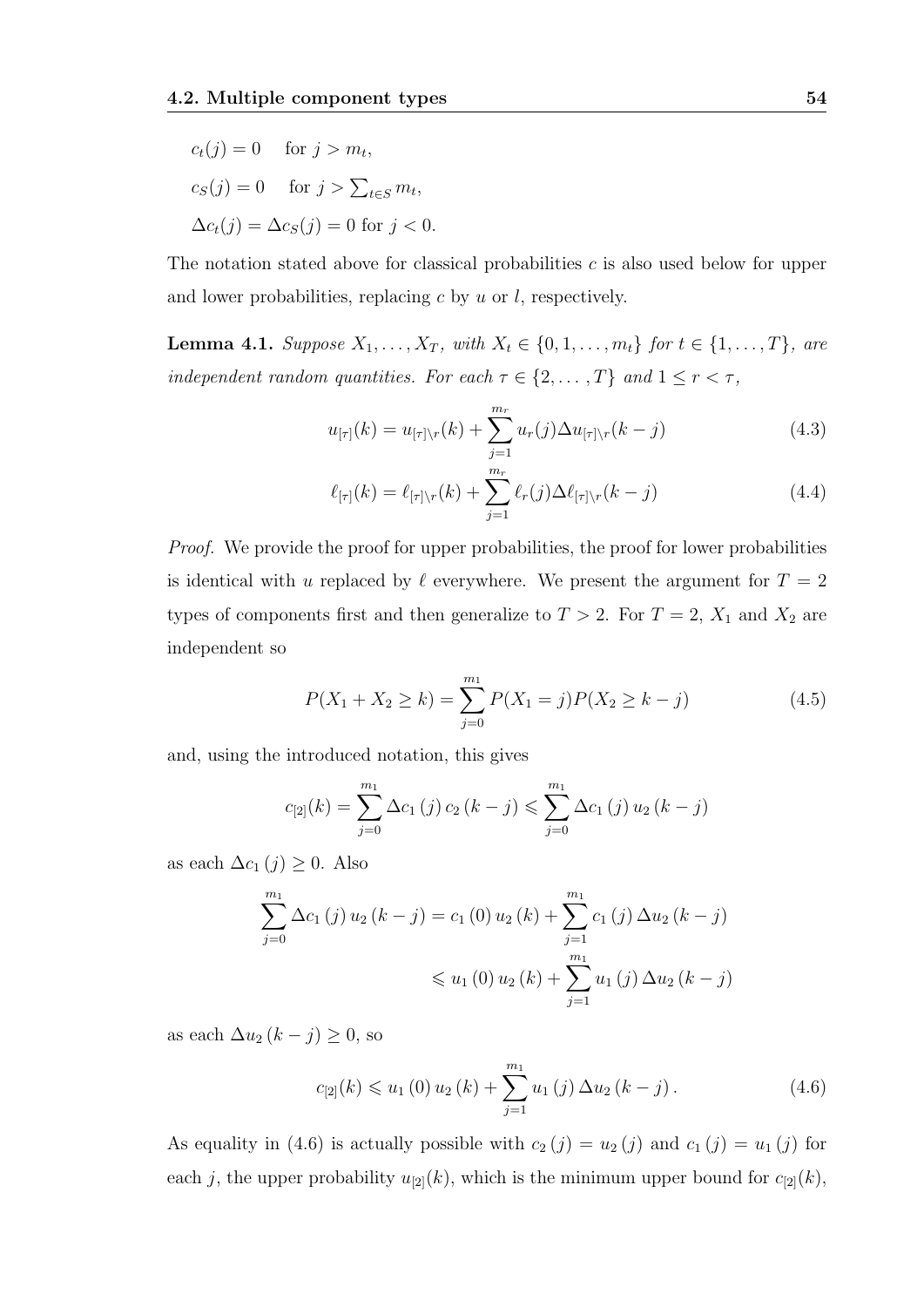is

$$
u_{[2]}(k) = u_2(k) + \sum_{j=1}^{m_1} u_1(j) \Delta u_2(k-j).
$$

Now we consider  $T > 2$  and any  $\tau \in \{2, \ldots, T\}$ . As  $X_1, \ldots, X_T$  are independent we have, for  $r < \tau$ ,

$$
c_{[\tau]}(k) = \sum_{j=0}^{m_r} \Delta c_r(j) c_{[\tau] \setminus r}(k-j) \leqslant \sum_{j=0}^{m_r} \Delta c_r(j) u_{[\tau] \setminus r}(k-j)
$$

Using precisely the same arguments as for the case with  $T = 2$ , we get

$$
u_{[\tau]}(k) = u_{[\tau]\backslash r}(k) + \sum_{j=1}^{m_r} u_r(j) \Delta u_{[\tau]\backslash r}(k-j).
$$

Lemma 4.1 provides a recursive algorithm for calculation of the lower and upper probabilities for system functioning. It does not provide attractive expressions for analytical study of such lower and upper probabilities. It is straightforward to implement the recursive calculations. We have done this using the statistical software *R* and as all sums are finite there are no computational problems in computing these NPI lower and upper probabilities. For example, we computed NPI lower and upper probabilities for system with in total  $m = 20$  components of three possible types without any computational difficulties in terms of computational time. We have not considered computational efficiency in detail, for application of our results to large systems this may be an interesting topics for future research.

### **4.2.4 Redundancy allocation**

Voting systems, as considered in this chapter, are particularly important in situations where high reliability is required, as they offer the opportunity of redundancy, that is not all components have to function for the system to function, with maximum redundancy occurring for parallel systems. The results presented in this chapter enable study of optimal choice of components in the system, which is particularly interesting if the required number *k* of components that must function is fixed but one has flexibility in the choice of *m*. Such redundancy allocation was studied in

 $\Box$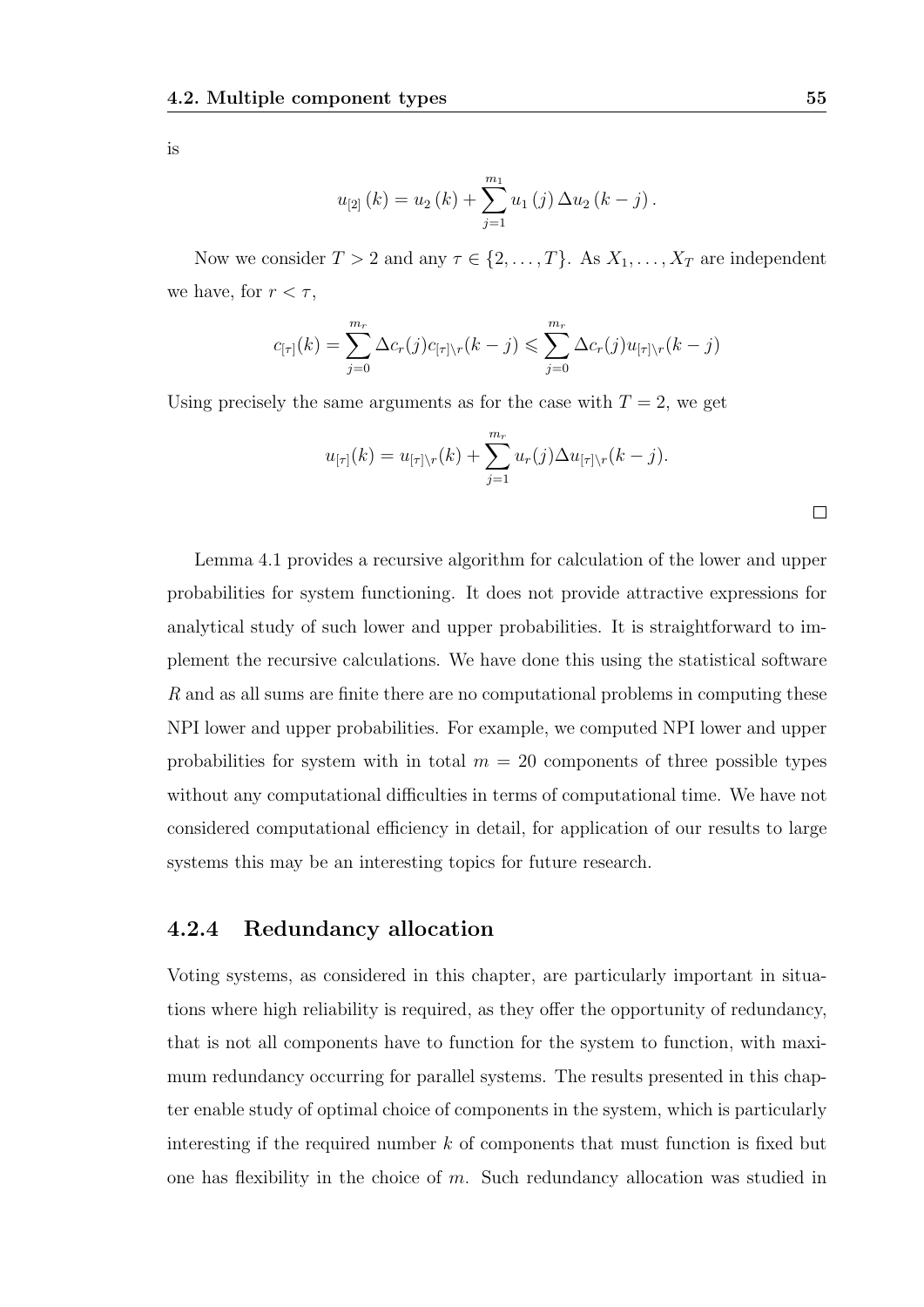Chapter 2 for systems consisting of voting subsystems, where each subsystem has a single type of components which are different from those in other subsystems. It is also of interest to study optimal redundancy allocation for voting systems with different types of components as presented here. While no general optimality results have been proven yet, there is a strong feeling that making sequentially the optimal choices for adding single components leads to the overall optimal allocation of multiple extra components. This is in line with the results in Chapter 2, and all numerical examples studied suggest that it also holds for the systems considered here.

For the special case of parallel systems, so with  $k = 1$  and  $m_t$  components of type  $t$   $(t = 1, \ldots, T)$ , optimal allocation of extra components is straightforward if one aims at maximum NPI lower probability for the event that the system functions. This lower probability is

$$
\underline{P}(S_T(m:1) | (n,s)) = 1 - \prod_{t=1}^T \prod_{j_t=1}^{m_t} \frac{n_t - s_t + j_t}{n_t + j_t}
$$

where the product term on the right-hand side is the NPI upper probability for the event that the parallel system does not function, which occurs if and only if all its components fail. Adding one more component of type  $t_0$  leads to decrease of this upper probability by a factor  $\frac{n_{t_0} - s_{t_0} + m_{t_0} + 1}{n_{t_0} + m_{t_0} + 1}$ , so it is optimal to assign one more component of the type for which this factor is minimal, and the simple product form of this upper probability implies that optimal allocation of multiple extra components can be achieved by optimal sequential allocation of single components.

Actually, if one would allow a large enough number of extra components in such a parallel system, then eventually one would add one or more components of each type, even if test results for one type were very poor compared to the other types (assuming, as we do throughout this chapter, that there is at least one successfully functioning component of each type in the test). Suppose that type  $t_0 \in \{1, \ldots, T\}$ has led to the poorest test results (lowest ratio  $s_t/n_t$ ) and that there are already  $m_{t_0}$  components of this type in the system. Then  $t_0$  is still the best component type to add to the system once there are already *m<sup>t</sup>* components of type *t*, for each  $t \in \{1, ..., T\}, t \neq t_0$ , with  $m_t > (n_{t_0} + m_{t_0} + 1)(s_t/s_{t_0}) - n_t - 1$ . This result follows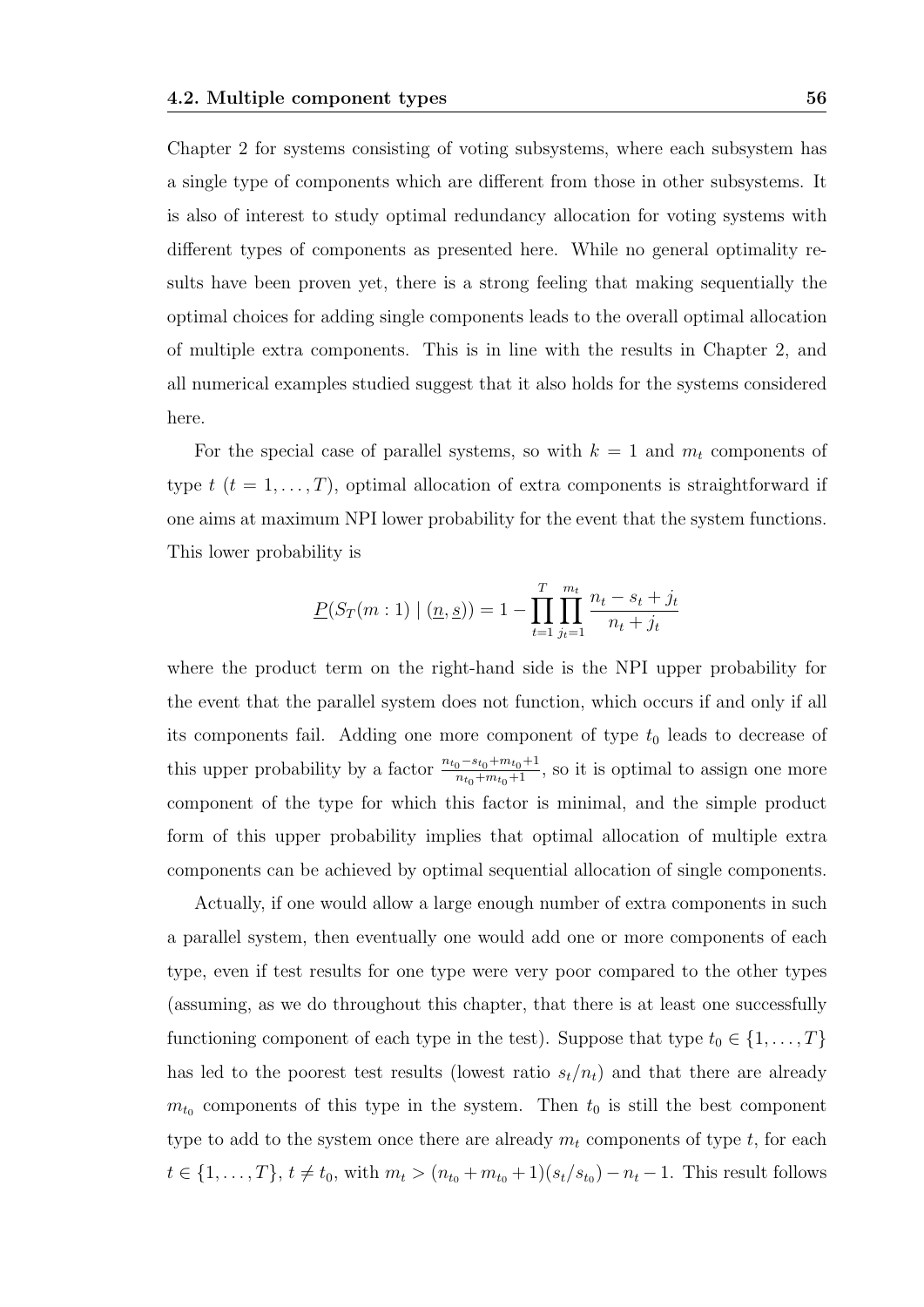straightforwardly from the above argument on sequential minimisation of the upper probability for the event that the parallel system does not function, and is illustrated in Example 4.3 in Section 4.3. We have not achieved a proof of a similar result for other voting systems, but numerical results suggest that it holds for all such systems with fixed value of *k* if *m* can be increased.

## **4.3 Examples**

In this section we illustrate the NPI lower and upper probabilities presented in Subsection 4.2.2. In Example 4.1 we focus on the optimal choice of the number of components of each type in a *k*-out-of-20 system with 2 types of components, with optimality in the sense of maximum NPI lower probability of system functioning. It is natural to consider the lower probability for reliability inferences, as it reflects the strength of the evidence in favour of the system's reliability, and as such could be interpreted as a conservative inference. In Example 4.2 we consider a system with 3 types of components. Example 4.3 includes a brief discussion of the important topics of redundancy and diversity.

### **Example 4.1**

Consider a voting system with in total  $m = 20$  components of two possible types, of which at least *k* must function in order for the system to function. Table 4.1 presents the optimal choices of  $m_1$  and  $m_2$ , the numbers of components of each type, for several test histories of components of types 1 and 2. All possible values for *k* ranging from 1 (parallel system) to 20 (series system) are considered. The notation  $(x, y)p$  is used to indicate that all permutations of  $x, y$  are optimal.

If only one component of each type has been tested, and both functioned well, then it is optimal to use 10 components of each type if  $k \leq 10$ , but for  $k > 10$  it is optimal to use only one type of component. This is a direct consequence of the way in which the interdependence of the reliability of individual components of one type is taken into account. Let us consider the two extreme cases with  $k = 1$  and  $k = 20$ . For  $k = 1$  with test history  $(n_t, s_t) = (1, 1)$  for  $t = 1, 2$ , the lower probability for the first component of type 1 in the system to function is 1*/*2. If this first component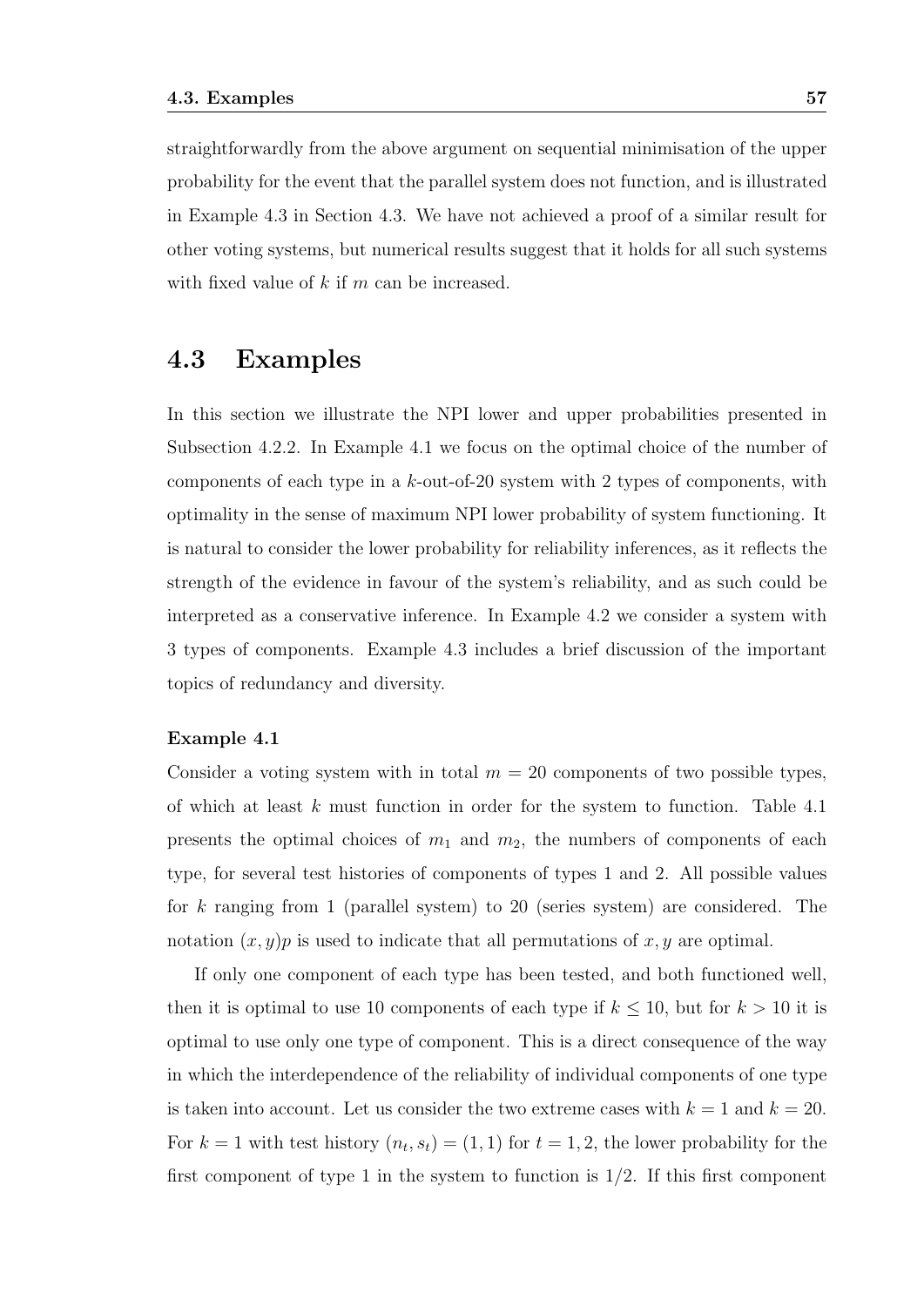| n, s               | $\boldsymbol{k}$ | $(m_1, m_2)$     |
|--------------------|------------------|------------------|
| $n_1 = n_2 = 1$    | $\leq 10$        | (10, 10)         |
| $s_1 = s_2 = 1$    | $\geq 11$        | (20, 0)p         |
| $n_1 = n_2 = 3$    | $\leq 13$        | (10, 10)         |
| $s_1 = s_2 = 3$    | 14               | (14,6)p          |
|                    | 15               | (18,2)p          |
|                    | $\geq 16$        | (20, 0)p         |
| $n_1 = n_2 = 5$    | $\leq 15$        | (10, 10)         |
| $s_1 = s_2 = 5$    | 16               | (15, 5)p         |
|                    | $\geq 17$        | (20, 0)p         |
| $n_1 = n_2 = 3$    | $\leqslant$ 10   | (10, 10)         |
| $s_1 = 2, s_2 = 2$ | $\geq 11$        | (20, 0)p         |
| $n_1 = n_2 = 3$    | $\leq 4$         | (7, 13)          |
| $s_1 = 2, s_2 = 3$ | $\overline{5}$   | (7, 13), (6, 14) |
|                    | $\,6$            | (6, 14)          |
|                    | 7                | (6, 14), (5, 15) |
|                    | 8                | (4, 16)          |
|                    | 9                | (2, 18)          |
|                    | $\geqslant$ 10   | (0, 20)          |

Table 4.1: Optimal  $m_1$  and  $m_2$  - Example 4.1

functions, the system functions whatever the reliability of all other components. If it does not function then we must consider the second component in the system. If the second component we consider is again of type 1, then the information that the first component of type 1 in the system failed reduces the lower probability for the second one to function to  $1/3$ , while the corresponding lower probability for a first component of type 2 is 1*/*2 (due to the assumed independence of reliability of components of different types). Hence, it would be better to consider as second component one of type 2.

This argument continues and leads, with the symmetrical test results, to  $m_1 =$  $m_2 = 10$  as optimal choice for components of both types. This illustrates the benefit of diversity of components within a system. It has been argued that diversity is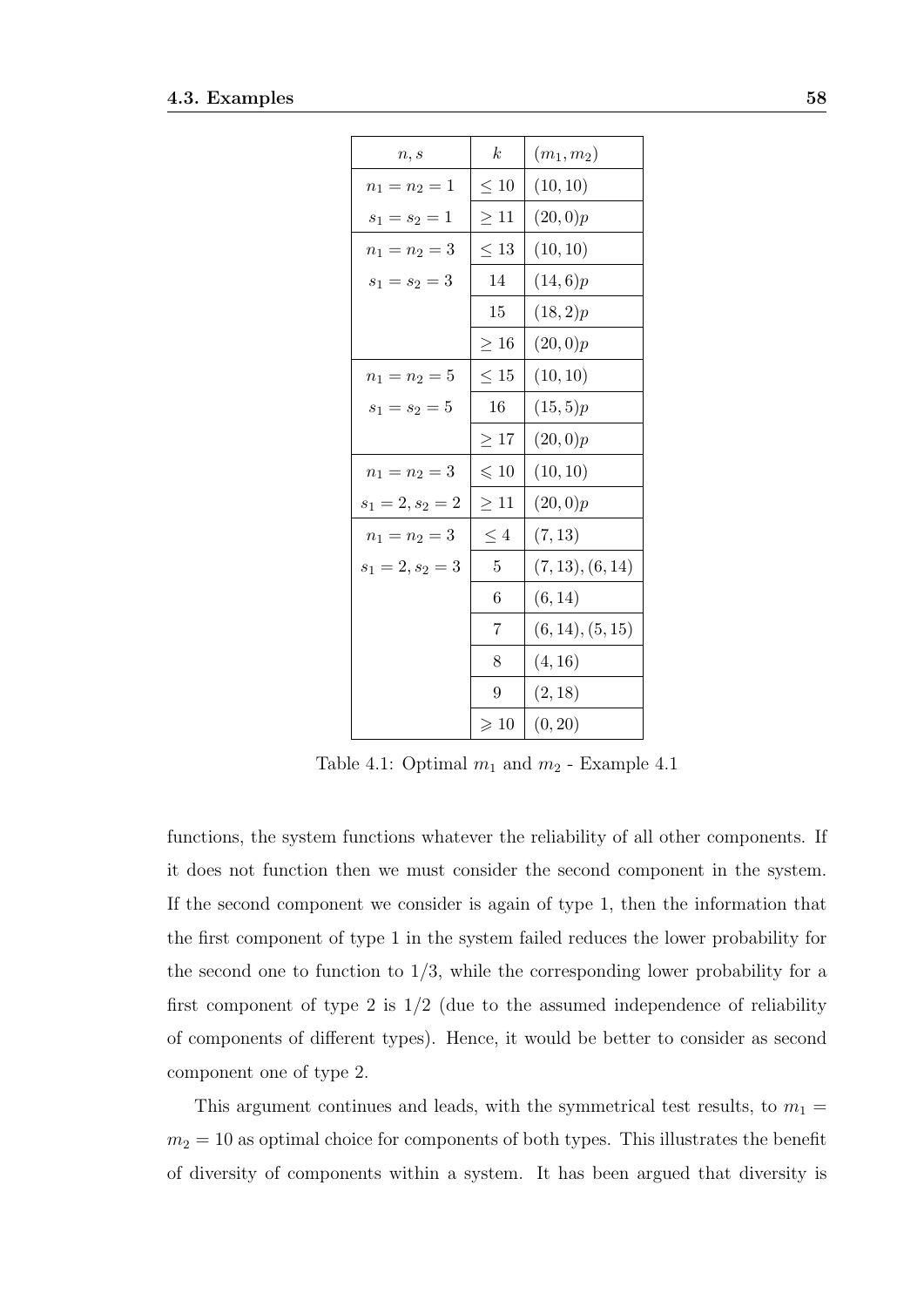important to prevent the possible effect of common-cause failures for components of one type, which is of course true but is not addressed in this chapter. However, a possibly more important reason for diversity is illustrated here, namely the lack of perfect knowledge about the reliability of the components.

For a series system all  $k = 20$  components must function. Hence, if the first one considered is of type 1 and does not function, we do not need to look further as the system would not function whatever the reliability of all other 19 components. If the first component (of type 1) functions then it is better for the second component also to be of type 1 as now it will have lower probability 2*/*3 to function, based on the test result and the information we now have on the first component of type 1, compared to lower probability 1*/*2 for a component of type 2. This argument now extends to all 20 components, leading to the optimal series system consisting of components of a single type. In fact, this argument holds for all series systems, not only those with symmetric test information. As illustrated by the last case in Table 4.1, if components of one type performed better in the test than components of the other type then the optimal choice is to use all components of the type which performed best in the test. The last case in Table 4.1, in which testing 3 components of type 1 led to one failure with no failures in testing of 3 components of type 2, shows that one would still include components of type 1 in the 'more parallel' systems considered  $(k \leq 9)$ . Again, this is logical from the perspective of diversity.

Table 4.1 further shows that the transition, when considered as function of *k*, of the optimal  $(m_1, m_2)$  from them being equal to the other extreme with one being equal to 20 and the other equal to 0, does not occur immediately in all situations. For example, if 3 components of each type were tested and no failures had been observed, then  $m_1 = m_2 = 10$  is optimal for all  $k \le 13$ , and for  $k \ge 16$  it is optimal to only use components of one type in the system. However, for  $k = 14$  or 15 it is optimal to use different positive values for  $m_1$  and  $m_2$ .

### **Example 4.2**

This example considers a voting system with in total  $m = 6$  components of three different types. The optimal choices of  $m_1$ ,  $m_2$  and  $m_3$ , and the corresponding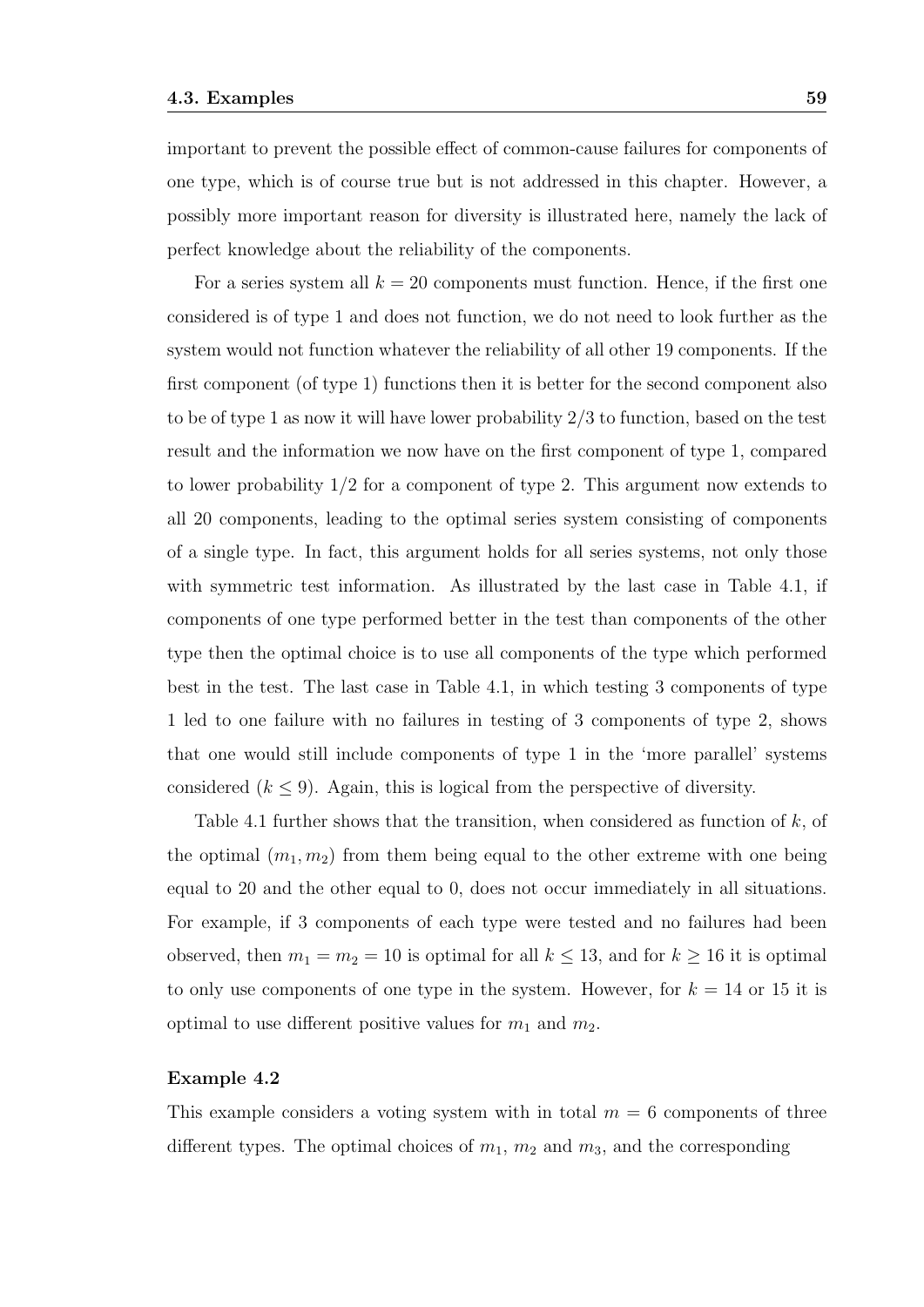|                    | $\boldsymbol{k}$ | $(m_1, m_2, m_3)$    | $\boldsymbol{P}$ |
|--------------------|------------------|----------------------|------------------|
|                    | 1                | (2, 2, 2)            | 0.995            |
|                    | $\overline{2}$   | (2, 2, 2)            | 0.968            |
| $\overline{A}$     | 3                | (2, 2, 2)            | 0.870            |
|                    | $\overline{4}$   | (2, 2, 2)            | 0.667            |
|                    | 5                | (6,0,0)p             | 0.464            |
|                    | 6                | (6,0,0)p             | 0.250            |
|                    | $\mathbf{1}$     | (3,3,0)              | 0.990            |
|                    | $\overline{2}$   | (3,3,0)              | 0.950            |
| B                  | 3                | (3, 3, 0)            | 0.850            |
|                    | $\overline{4}$   | (4, 2, 0), (2, 4, 0) | 0.656            |
|                    | 5                | (6,0,0),(0,6,0)      | 0.464            |
|                    | 6                | (6,0,0),(0,6,0)      | 0.250            |
|                    | $\mathbf{1}$     | (3,0,3)              | 0.982            |
|                    | $\overline{2}$   | (3,0,3), (4,0,2)     | 0.914            |
| $\overline{\rm C}$ | 3                | (5,0,1), (6,0,0)     | 0.786            |
|                    | $\overline{4}$   | (6, 0, 0)            | 0.643            |
|                    | 5                | (6, 0, 0)            | 0.464            |
|                    | 6                | (6, 0, 0)            | 0.250            |

Table 4.2: Optimal  $(m_1, m_2, m_3)$  and NPI lower probability - Example 4.2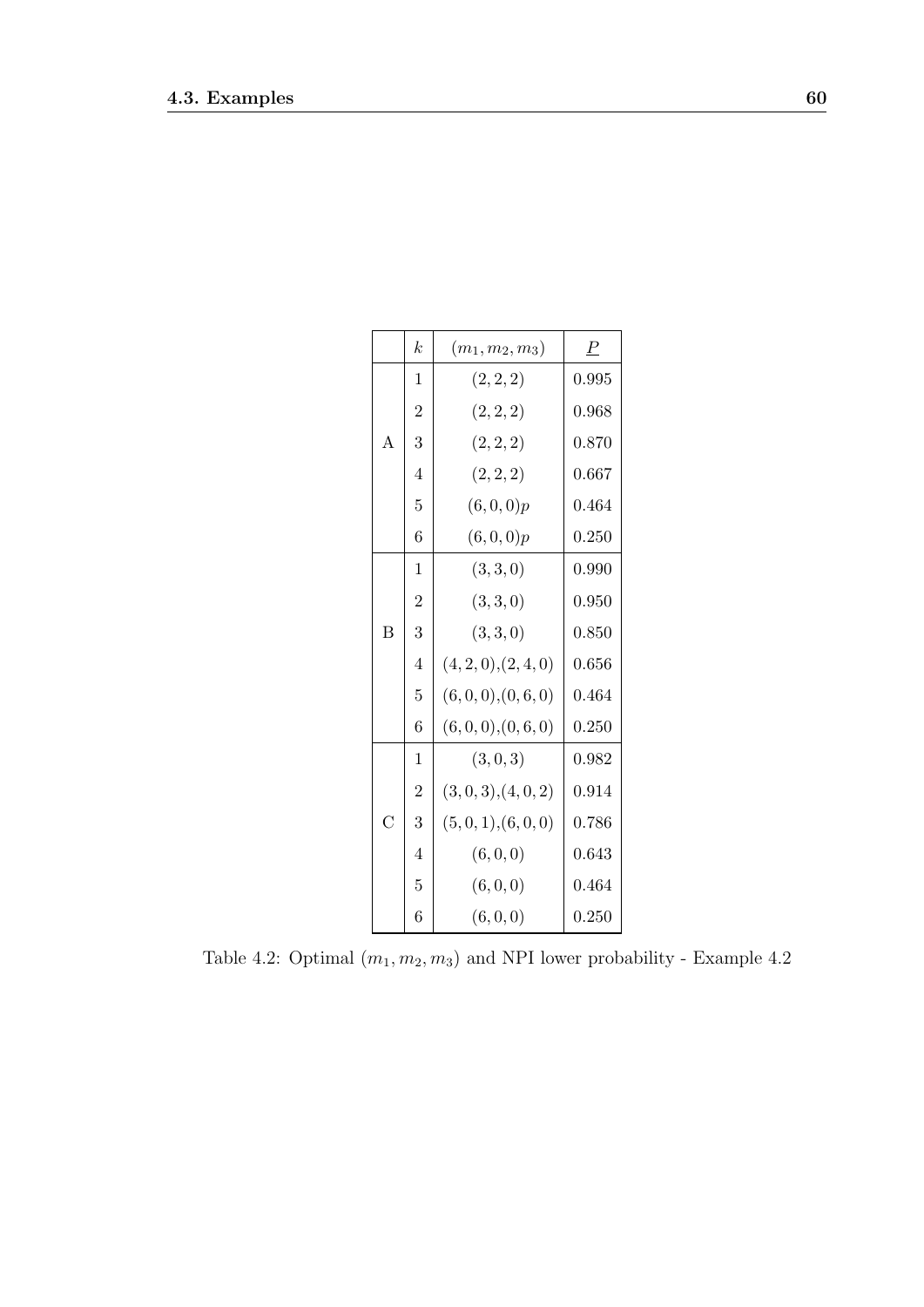NPI lower probabilities, are presented in Table 4.2 .

Three different cases of test results on components of each type are considered:

A.  $n_1 = n_2 = n_3 = 2, s_1 = s_2 = s_3 = 2$ B.  $n_1 = n_2 = n_3 = 2, s_1 = s_2 = 2, s_3 = 1$ C.  $n_1 = n_2 = 2, n_3 = 5, s_1 = 2, s_2 = 1, s_3 = 3.$ 

All possible values for *k* ranging from 1 (parallel system) to 6 (series system) are considered. For completeness, Table 4.2 also presents the corresponding NPI lower probabilities of system functioning (denoted by *P*). These are, of course, decreasing as function of *k*, and increasing as function of the quality of the components tested.

As discussed in Example 4.1, for a series system  $(k = 6)$  one again chooses components of a single type. Furthermore, cases B and C illustrate that for a series system, if components of one type performed better in the test than components of the other types, one obviously chooses the type of component which performed best in the test. For a parallel system  $(k = 1)$ , case C shows that although components of type 3 did not perform best in the test (namely 3 out of 5 tested were successful, while both type 1 components tested functioned well), one still chooses components of that type to achieve maximal lower probability of system functioning.

### **Example 4.3**

Consider a parallel system consisting of components of  $T = 3$  types. Initially, the system is a 1-out-of-3 system, with  $m_1 = m_2 = m_3 = 1$ . Assume that three components of each type had been tested, so  $n_1 = n_2 = n_3 = 3$ . Assume that all tested components of type 1 functioned, so  $s_1 = 3$ , but only two of type 2 and one of type 3 functioned, so  $s_2 = 2$  and  $s_3 = 1$ . The NPI lower probability for the event that this system functions successfully is equal to 0*.*90625. Suppose that, to increase the system's reliability by increasing redundancy, extra components can be added to the system, keeping  $k = 1$  but increasing the values of some or all of the  $m_t$  for  $t = 1, 2, 3$ . It is assumed that there are no cost considerations, only the number of extra components that can be added is restricted, and these extra components can be of any type. Table 4.3 presents the optimal allocation of 1 to 20 extra components ('Extra' in the first column), in the sense of maximum resulting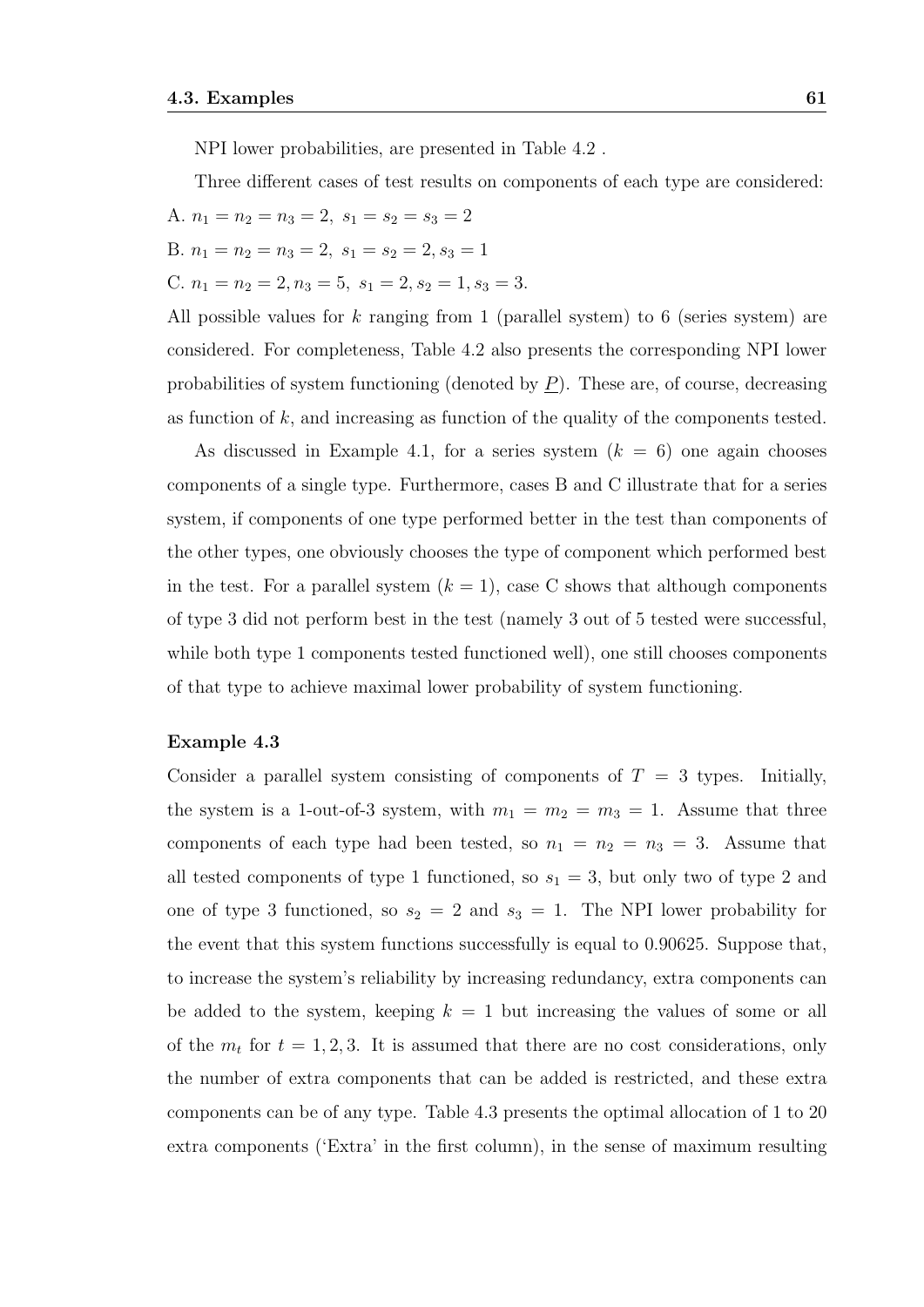| Extra          | $(m_1,m_2,m_3)$ | $\boldsymbol{P}$ |
|----------------|-----------------|------------------|
| $\overline{0}$ | (1,1,1)         | 0.90625          |
| $\overline{1}$ | (2,1,1)         | 0.96250          |
| $\overline{2}$ | (3,1,1)         | 0.98125          |
| 3              | (4,1,1)         | 0.98925          |
| $\overline{4}$ | (4,2,1)         | 0.99357          |
| $\overline{5}$ | (5,2,1)         | 0.99598          |
| 6              | (6,2,1)         | 0.99732          |
| $\overline{7}$ | (6,3,1)         | 0.99821          |
| 8              | (7,3,1)         | 0.99875          |
| 9              | (7, 4, 1)       | 0.99912          |
| 10             | (8,4,1)         | 0.99935          |
| 11             | (9,4,1)         | 0.99951          |
| 12             | (9,5,1)         | 0.99963          |
| 13             | (10,5,1)        | 0.99972          |
| 14             | (10,6,1)        | 0.99978          |
| 15             | (10,7,1)        | 0.99983          |
| 16             | (11,7,1)        | 0.99986          |
| 17             | (12,7,1)        | 0.99989          |
| 18             | (12,7,2)        | 0.99991          |
| 19             | (13,7,2)        | 0.99993          |
| 20             | (13, 8, 2)      | 0.99994          |

Table 4.3: Optimal allocation of extra components from Example 4.3. The red entries are used to indicate the type of extra component chosen at the specific stage.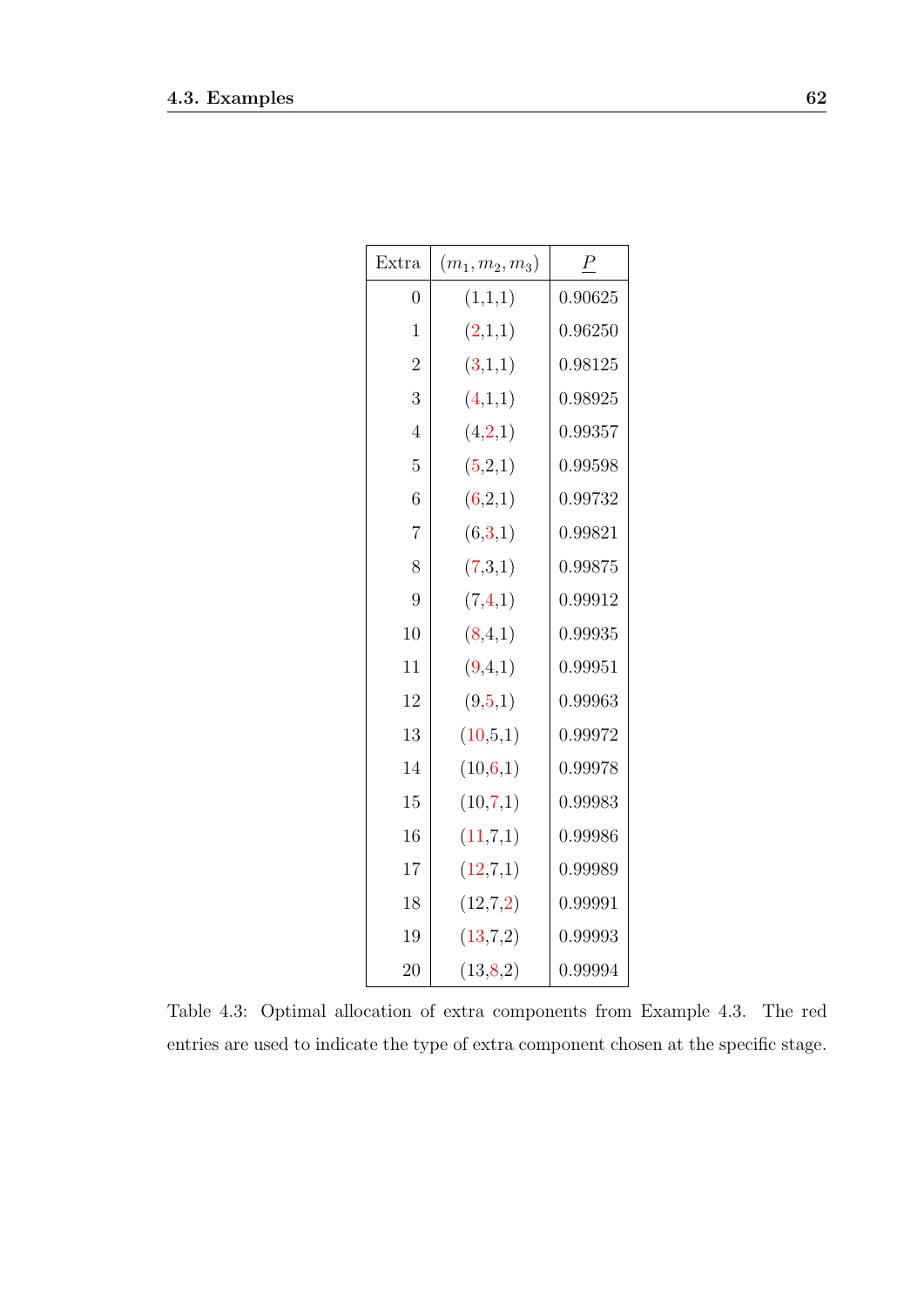NPI lower probability for the event that the system functions (denoted by  $\underline{P}$  in the last column).

If one extra component is allowed, it is optimal to add a component of type 1. This is fully as expected, since type *A* components seem to be more reliable than type 2 and type 3 components based on the test results. If two further extra components are allowed, all three would be chosen of type 1. However, if four extra components are allowed, it is optimal to take the fourth one to be of type 2. For up to 17 extra components they are all either of type 1 or 2 as presented in Table 4.3. If an eighteenth extra component is allowed, then it would be optimal to choose a component of type 3. This illustrates the result presented at the end of Subsection 4.2.3, in particular that it is better to add a component of type 3 than of type 1 if  $m_1 > 11$ , and better to add a component of type 3 than of type 2 if  $m_2 > 6$ , so indeed once  $m_1 \geq 12$  and  $m_2 \geq 7$  the first extra component of type 3 is chosen.

This illustrates an important aspect of NPI for system reliability. NPI takes explicitly into account that the reliabilities of components of one type in the system are statistically dependent, as a result of the limited information from the test data. Effectively, if one has the system with already 3 extra components added in the optimal manner, it has become quite a reliable system. If, however, this system does not function, it implies that the components of type 1 seem to be less reliable than had been expected based on the test results. Hence, at this point a component of type 2 would seem more reliable, based on the test results and the three assumedly failing extra components of type 1 in the system. This effect continues similarly, with each additional component the overall system reliability of course increases but the consideration of which further extra component to add is based on the situation where all current system components fail, as that is the only scenario for a parallel system not to function.

This example illustrates that diversity in redundancy allocation can result directly from maximisation of reliability, and is due to the limited knowledge about the reliability of the components of different types. This is an important reason for diversity that is different to the usually mentioned possibility of common-cause failures which would lead to all components of one type to fail. This example also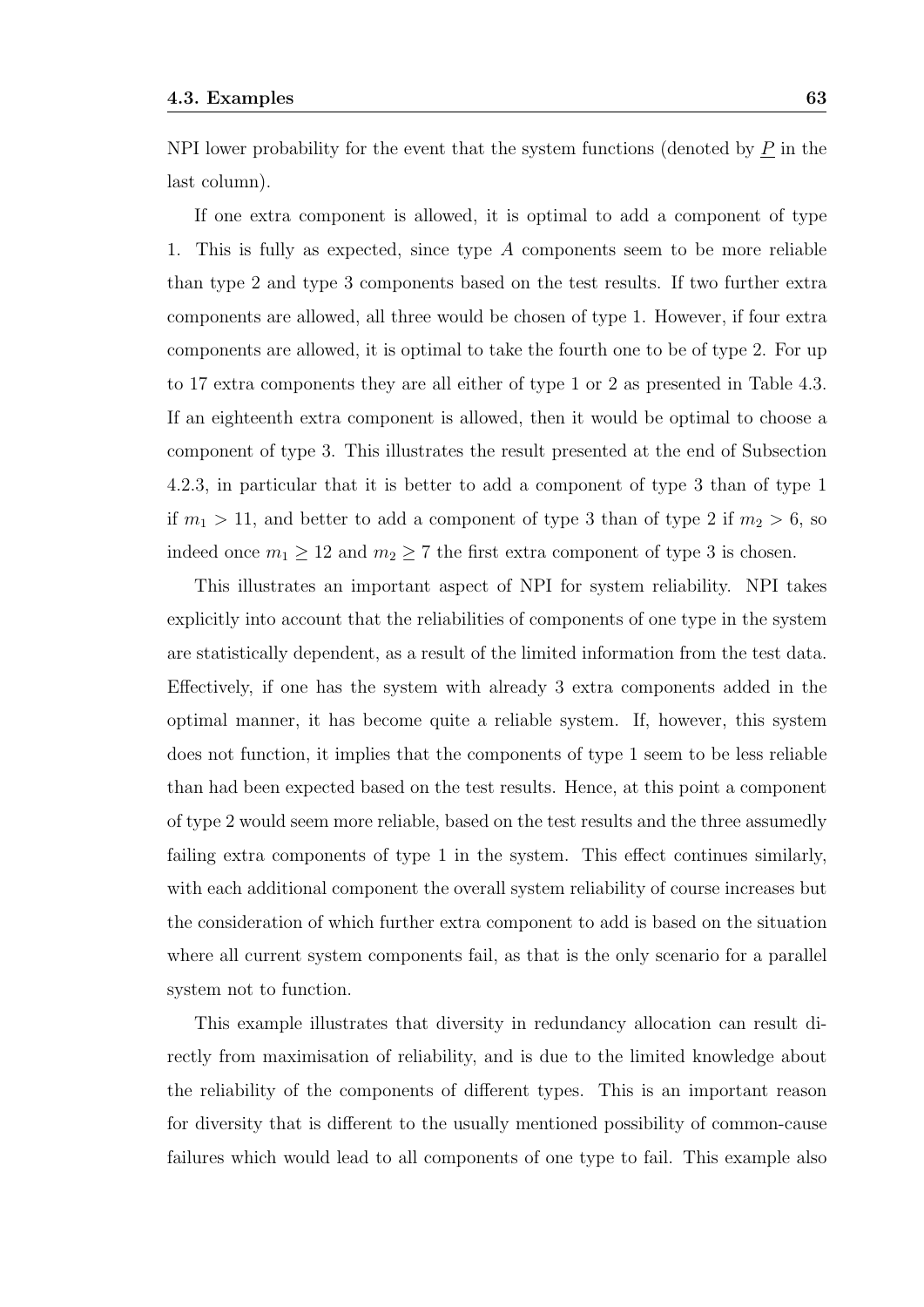illustrates that sequential one-step-at-a-time optimisation leads to the same optimal allocation of extra components as overall optimisation. For parallel systems as considered here, this result was easily shown to hold as discussed at the end of Subsection 4.2.4.

## **4.4 Concluding remarks**

This chapter presents another important step in the development of NPI for system reliability as, due to the use of lower and upper probabilities, it is non-trivial to deal with multiple component types in a single voting system. The natural next step is consideration of systems in series structure where each subsystem is a voting system with multiple types of components and with components of the same type appearing in different subsystems. This is the main topic of Chapter 5.

In Subsection 4.2.4 we briefly formulated a conjecture on redundancy allocation, in line with the results in Chapter 2. The basic idea of optimally allocating one more component, if one can increase *m* by one without changing *k*, is pretty straightforward, as one would just calculate the NPI lower probabilities corresponding to the possibility to add a component for each of the *T* component types, and then choose the type leading to maximum improvement. However, if one can allocate more than one component, it is not clear that one can proceed with such one-step-at-a-time optimisation, which would lead to a simple algorithm. We strongly feel that such an algorithm would be optimal, as was the case for the more basic scenarios we considered before, but we have not yet achieved a mathematical proof of optimality for systems with  $k \geq 2$ , for parallel systems  $(k = 1)$  the result follows easily as discussed in Subsection 4.2.4, along the same lines as briefly explained in Section 2.5. A further research challenge is optimal redundancy allocation under cost constraints. We believe that for quite a large variety of cost structures the resulting problems can be formulated as standard optimisation problems, but this is left as a topic for future research.

The main lesson of this chapter is that considering diversity of components in a system is important to achieve maximum system reliability in situations with limited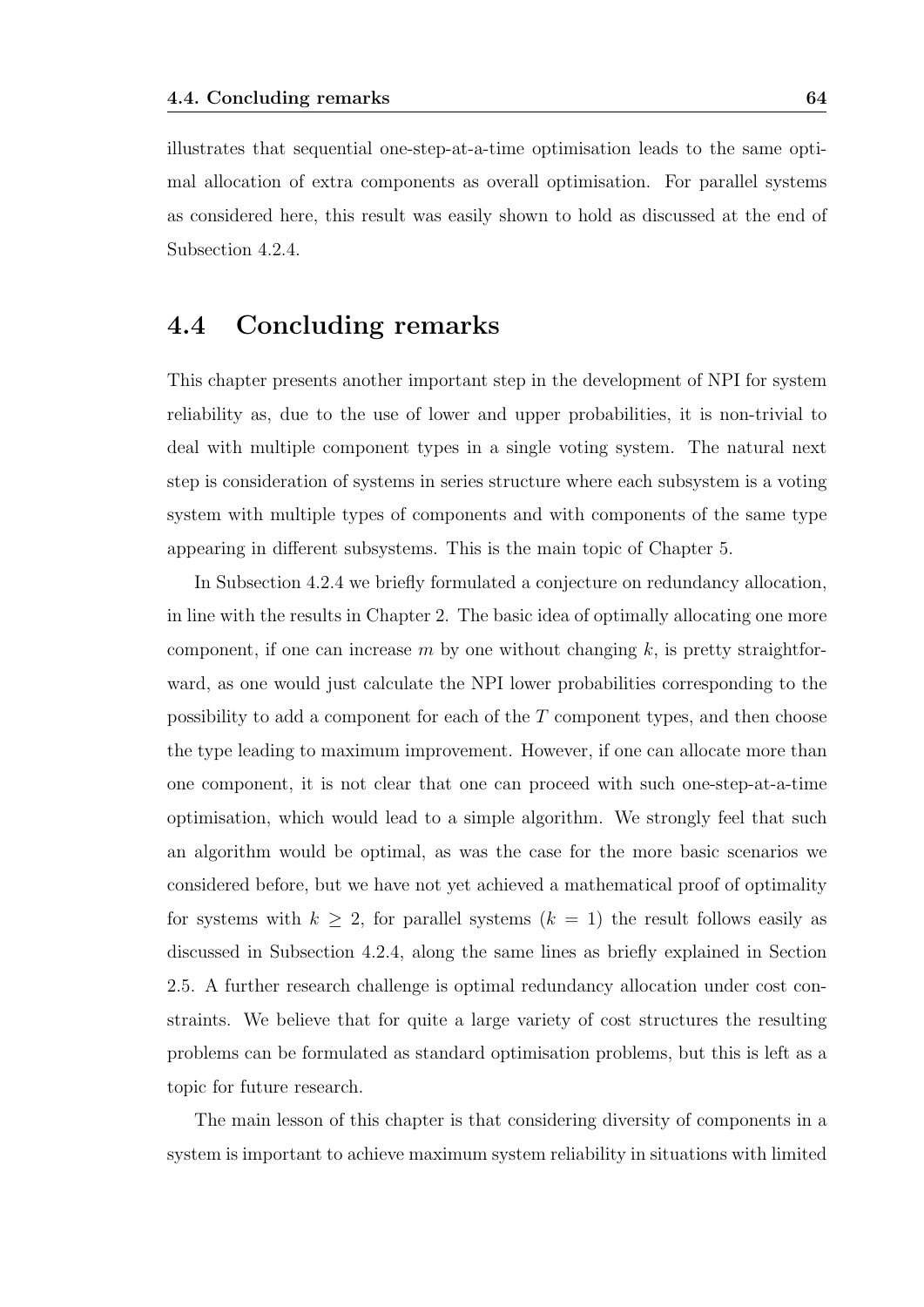information about component reliability, but the optimal configuration depends on the actual system structure, with diversity generally most useful for parallel systems, while for series systems one would not opt for diversity and only use components of the type that gave the best test results. We have only shown this for the simple systems considered in this chapter, but we strongly feel that similar conclusions will hold for more general system structures when NPI lower probabilities are used to express system reliability. Of course, if one feels that there may be common-cause failures that could simultaneously affect all components of one type in a system, as suggested as the main reason in favour of diversity in the literature (see Section 4.1), then diversity can have a positive effect on the system reliability which has not been considered in this chapter. In the NPI framework, common-cause failures can be considered, although one would require explicit test data on such failures in order to include it. One may also wish to consider different failure modes, Maturi *et al.* [44] recently presented NPI for competing risks data but did not explicitly link this to system reliability.

Finally, we wish to emphasize that the general idea to use diversity to optimize performance of a system in situations with uncertainty of performance of the system's components, as presented in this chapter with regard to reliability of voting systems, is common in many different areas of decision making under uncertainty. For example, decision makers in finance typically create diverse portfolios of investments due to uncertainty about performance of individual options, which is close in nature to the reason for diversity advocated in this chapter.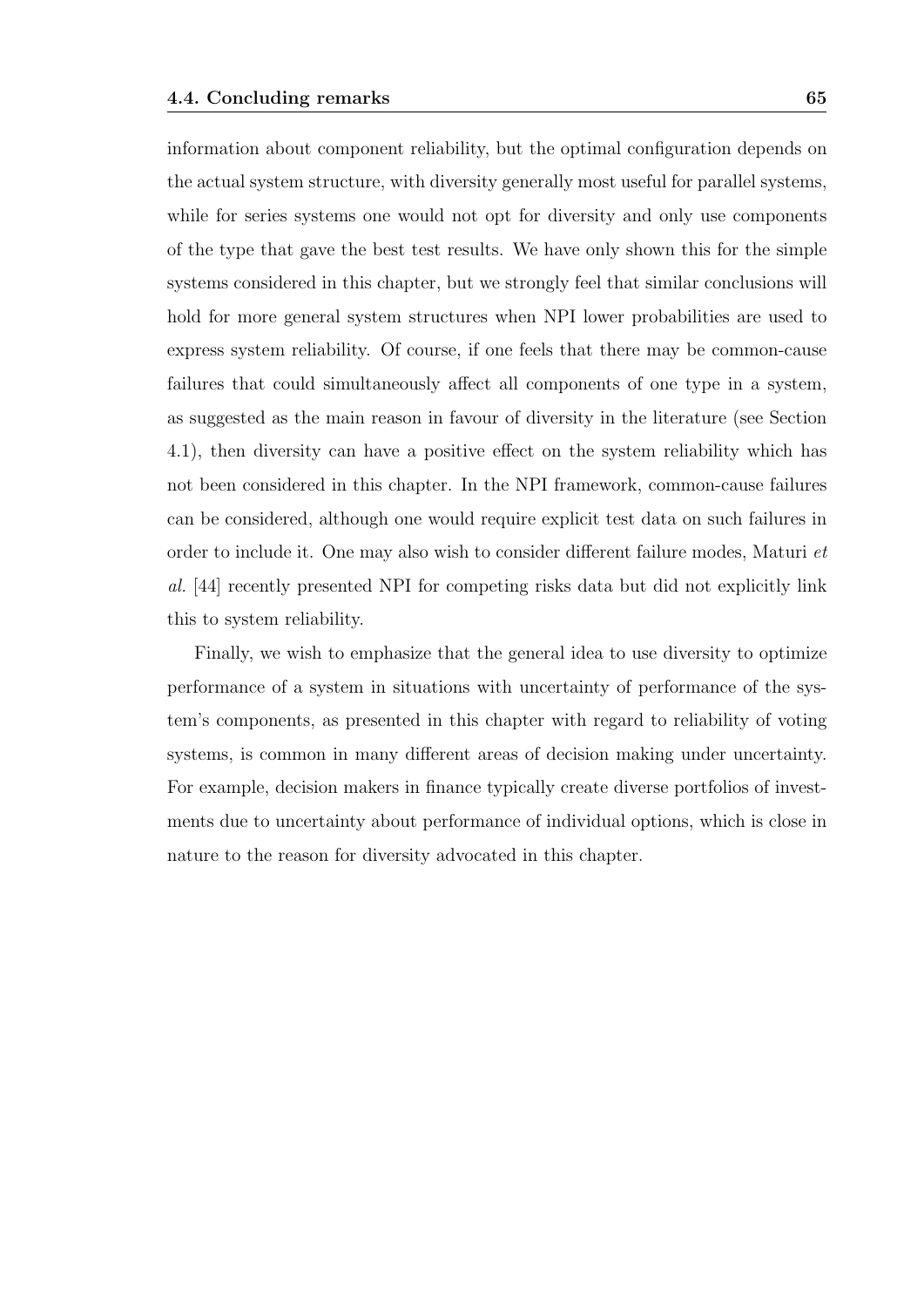## **Chapter 5**

# **Subsystems with multiple component types**

## **5.1 Introduction**

This chapter presents a generalization of results introduced in the previous three chapters by considering systems with a series structure, where each subsystem is a voting system with multiple types of components and with components of the same type appearing in different subsystems. As an example of systems where such a structure can occur one can think about anti-virus software for computer networks under possible global attack, with each computer system protected by a number of anti-virus programmes, some used at multiple computers with some further programmes possibly just used locally. The functioning of such programmes may be exchangeable but not 'identical' due to local aspects of the computers, for example how the software has been integrated into the system. Also, one may have tested the software for a variety of viruses, enabling a judgement of exchangeability on its performance against a further virus as long as one can assume that this virus was not created explicitly to circumvent specific anti-virus software.

Section 5.2 provides a brief description of the systems considered in this chapter. In Section 5.3 the NPI lower and upper probabilities for functioning of a system consisting of 2 subsystems with 2 component types are presented. In Section 5.4 the main results of this chapter are presented, namely the NPI lower and upper proba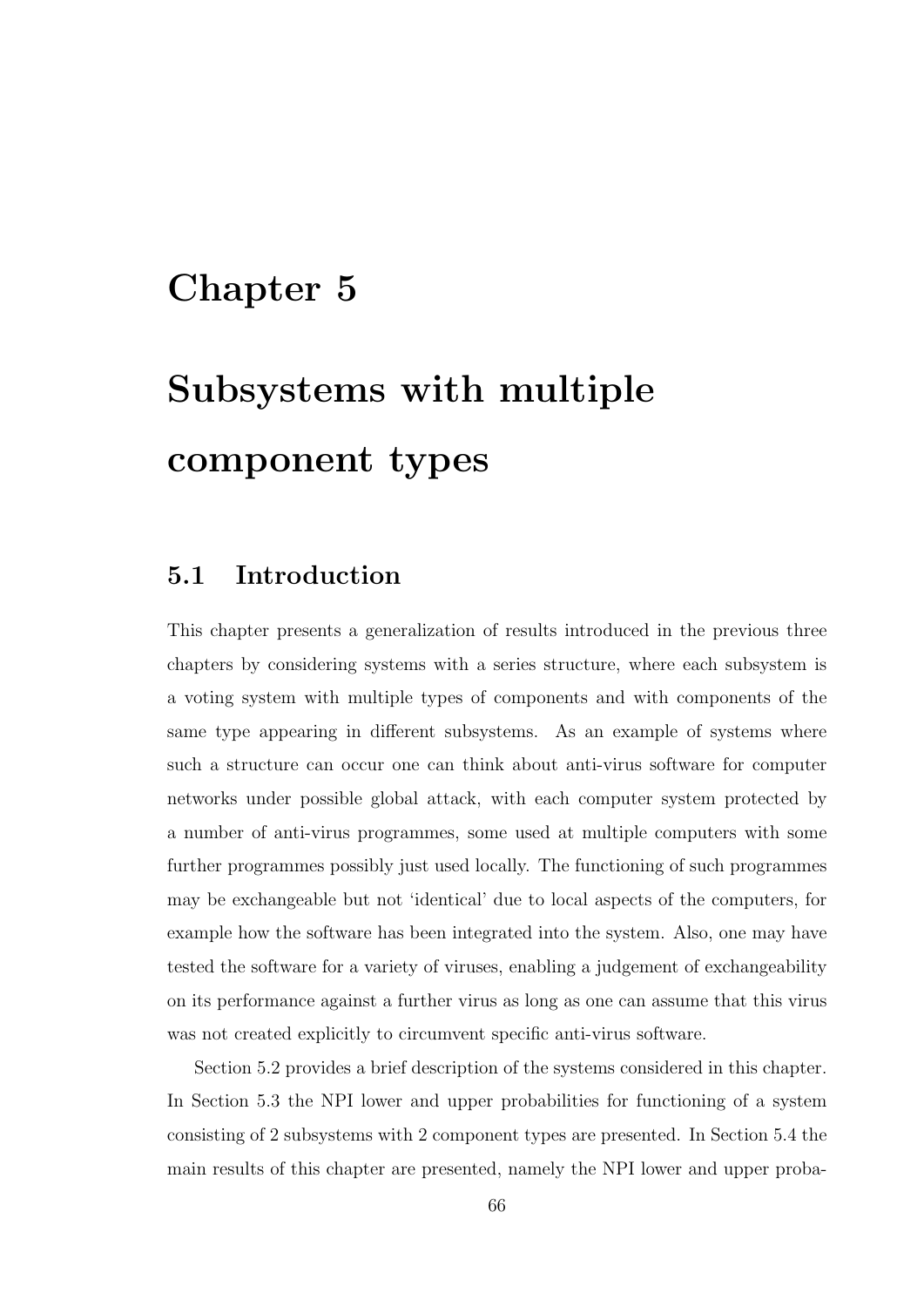bilities for functioning of systems with a series structure where each subsystem is a voting system with multiple types of components. These results generalize the results in the previous chapters, and hence are the main results presented in this thesis. Section 5.5 presents examples to illustrate these lower and upper probabilities, and to discuss some specific related features including aspects of redundancy and diversity. Section 5.6 concludes the chapter with some remarks on further development of NPI for system reliability and related research challenges.

### **5.2 Subsystems with multiple component types**

Consider a system consisting of *L* subsystems in a series configuration (see Figure 5.1). Each subsystem is a single voting system consisting of different types of components, which are assumed to perform the same function within the subsystem, but the test information differs per type of component. The important contribution of this chapter is that different subsystems can contain components of the same types. This is non-trivial, as the random quantities representing whether these components in the system function or not, are not independent in the NPI approach, given the test results. It is important that this dependence is explicitly taken into account, in particular when there is relatively little information from tests. Assume that functioning of components of different types is fully independent, in the sense that any information on functioning of components of one type does not hold any information about functioning of components of another type. Suppose that there are *T* types of components and the voting subsystem  $l$   $(l = 1, ..., L)$  consists of  $m_t^l$ components of type *t* for each  $t = 1, ..., T$ , so  $m^l = m_1^l + ... + m_T^l$  and the whole system contains in total  $m^1 + \ldots + m^L$  components. So, subsystem *l* functions if and only if at least  $k^l$  of its  $m^l$  components function, whatever their types, and the entire system functions if and only if all its *L* subsystems function.

To apply the NPI approach for the reliability of this system, assume that  $n_t$ components of type *t* have been tested, and *s<sup>t</sup>* of these functioned. As before, the tested components are assumed to be exchangeable with those of the same type in the system. To denote the total test data for the *t* types the vector notation  $(n, s)$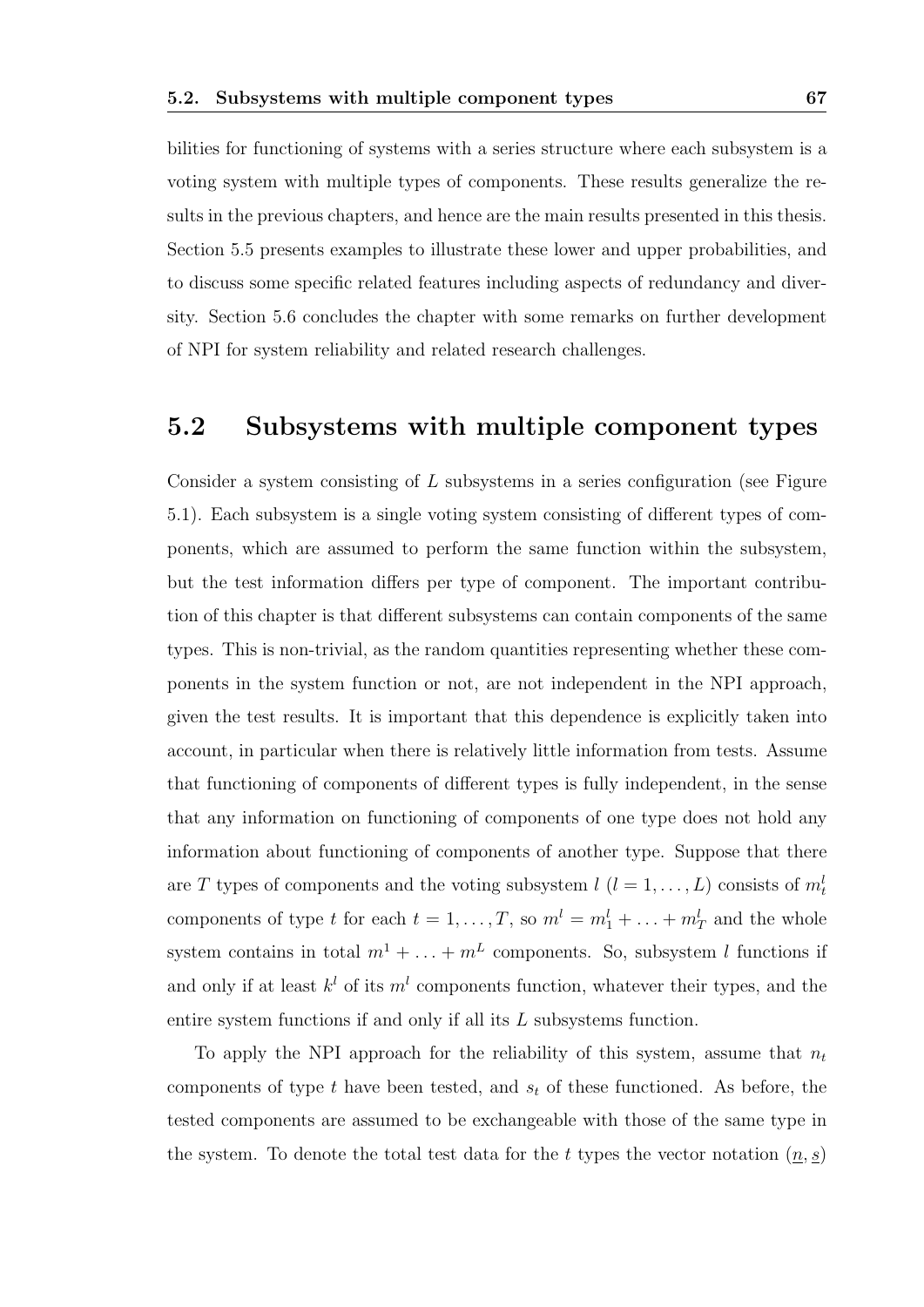

Figure 5.1: Subsystems with multiple component types

is used, and we use the obvious notation  $S_{[T]}^{[L]}$  $\mathcal{F}_{[T]}^{[L]}(m^1:k^1,\cdots,m^L:k^L)$  to denote the event that such a system functions successfully. It is possible that  $m_t^l = 0$  for some  $t \in \{1, \ldots, T\}$  and  $l \in \{1, \ldots, L\}$ , inclusion of such a component type which is not actually present in the system does not affect the results presented below and is unlikely to lead to confusion in notation. Let  $X_t^l \in \{0, 1, \ldots, m_t^l\}$  denote the number out of the  $m_t^l$  components of type *t* which function in subsystem *l*, for  $l \in \{1, \ldots, L\}$ and  $t \in \{1, \ldots, T\}$ . The aim is to derive the NPI lower and upper probabilities for the event that the system functions given the test data,

$$
\underline{P}(S_{[T]}^{[L]}(m^1:k^1,\cdots,m^L:k^L) \mid (\underline{n},\underline{s})) \tag{5.1}
$$

and

$$
\overline{P}(S_{[T]}^{[L]}(m^1:k^1,\cdots,m^L:k^L) \mid (\underline{n},\underline{s}))\tag{5.2}
$$

respectively.

Before presenting the general results for any number *L* of subsystems and *T* of component types, the case of a system consisting of  $L = 2$  subsystems with each subsystem consisting of the same  $T = 2$  types of components is considered in detail.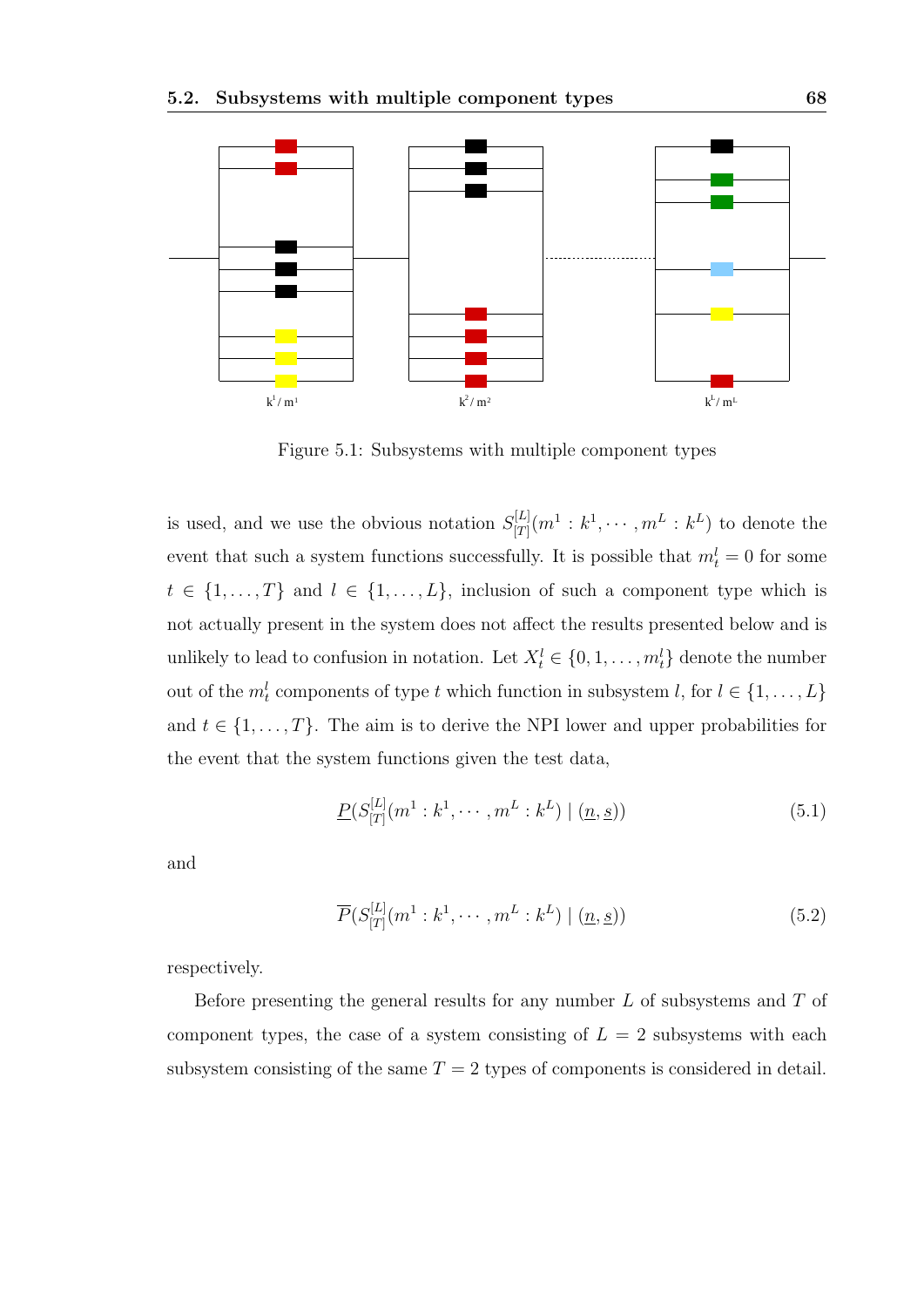### **5.3 2 subsystems with 2 component types**

Consider a system consisting of 2 subsystems with 2 component types. The NPI lower probability for the event that such a system functions is

$$
\underline{P}(S_{[2]}^{[2]}(m^1 : k^1, m^2 : k^2) | (n, s)) =
$$
\n
$$
\sum_{i^1=0}^{m_2^1} \sum_{i^2=0}^{m_2^2} \left[ \overline{D}(X_2^1 = i^1, X_2^2 = i^2 | n_2, s_2) \times \underline{P}(S_{[1]}^{[2]}(m_1^1 : k^1 - i^1, m_1^2 : k^2 - i^2 | n_1, s_1)) \right]
$$

where

$$
\overline{D}(X_2^1 = i^1, X_2^2 = i^2 | n_2, s_2) =
$$
\n
$$
\overline{P}(X_2^1 \le i^1, X_2^2 \le i^2 | n_2, s_2) - \overline{P}(X_2^1 \le i^1 - 1, X_2^2 \le i^2 | n_2, s_2)
$$
\n
$$
-\overline{P}(X_2^1 \le i^1, X_2^2 \le i^2 - 1 | n_2, s_2) + \overline{P}(X_2^1 \le i^1 - 1, X_2^2 \le i^2 - 1 | n_2, s_2)
$$

This NPI lower probability is derived by considering all combinations of numbers and types of components for the two subsystems according to which the system functions successfully, using the theorem of total probability for precise probabilities as shown in Theorem 5.1 below for general values of *L* and *T*. The function  $\overline{D}$  ensures that maximum possible weight (where 'maximum' is over all precise probability distributions in the NPI-based structure  $M$  (see Chapter 1) is given to lower probabilities  $P(S_{[1]}^{[2]}(m_1^1 : k^1 - i^1, m_1^2 : k^2 - i^2 | n_1, s_1))$  with small values of  $i^1$  and  $i^2$ , and as this lower probability is increasing in  $i^1$  and  $i^2$  this construction ensures that this  $P(S_{[2]}^{[2]}(m^1 : k^1, m^2 : k^2)$  is the NPI lower probability for the event that this system functions. This function  $\overline{D}$  is such that it assigns the maximum possible probability mass, according to the NPI structure, to the event  $(X_2^1 = 0, X_2^2 = 0)$ , so  $\overline{D}(X_2^1 = 0, X_2^2 = 0 \mid n_2, s_2) = \overline{P}(X_2^1 = 0, X_2^2 = 0 \mid n_2, s_2)$ . Then,  $\overline{D}(X_2^1 = 1, X_2^2 = 0 \mid n_2, s_2)$  is defined by putting the maximum possible remaining probability mass from the total probability mass available for the event  $(X_2^1 \le 1, X_2^2 = 0)$ , according to the NPI structure, to the event  $(X_2^1 = 1, X_2^2 = 0)$ . This is achieved by  $\overline{D}(X_2^1 = 1, X_2^2 = 0 \mid n_2, s_2) = \overline{P}(X_2^1 \leq 1, X_2^2 = 0 \mid n_2, s_2) \overline{P}(X_2^1 = 0, X_2^2 = 0 \mid n_2, s_2)$ . Following similar reasoning, the maximum possible remaining probability mass  $\overline{D}(X_2^1 = 0, X_2^2 = 1 | n_2, s_2) = \overline{P}(X_2^1 = 0, X_2^2 \le 1 |$  $n_2, s_2$ ) *−*  $\overline{P}(X_2^1 = 0, X_2^2 = 0 \mid n_2, s_2)$  is assigned to the event  $(X_2^1 = 0, X_2^2 = 1)$ . This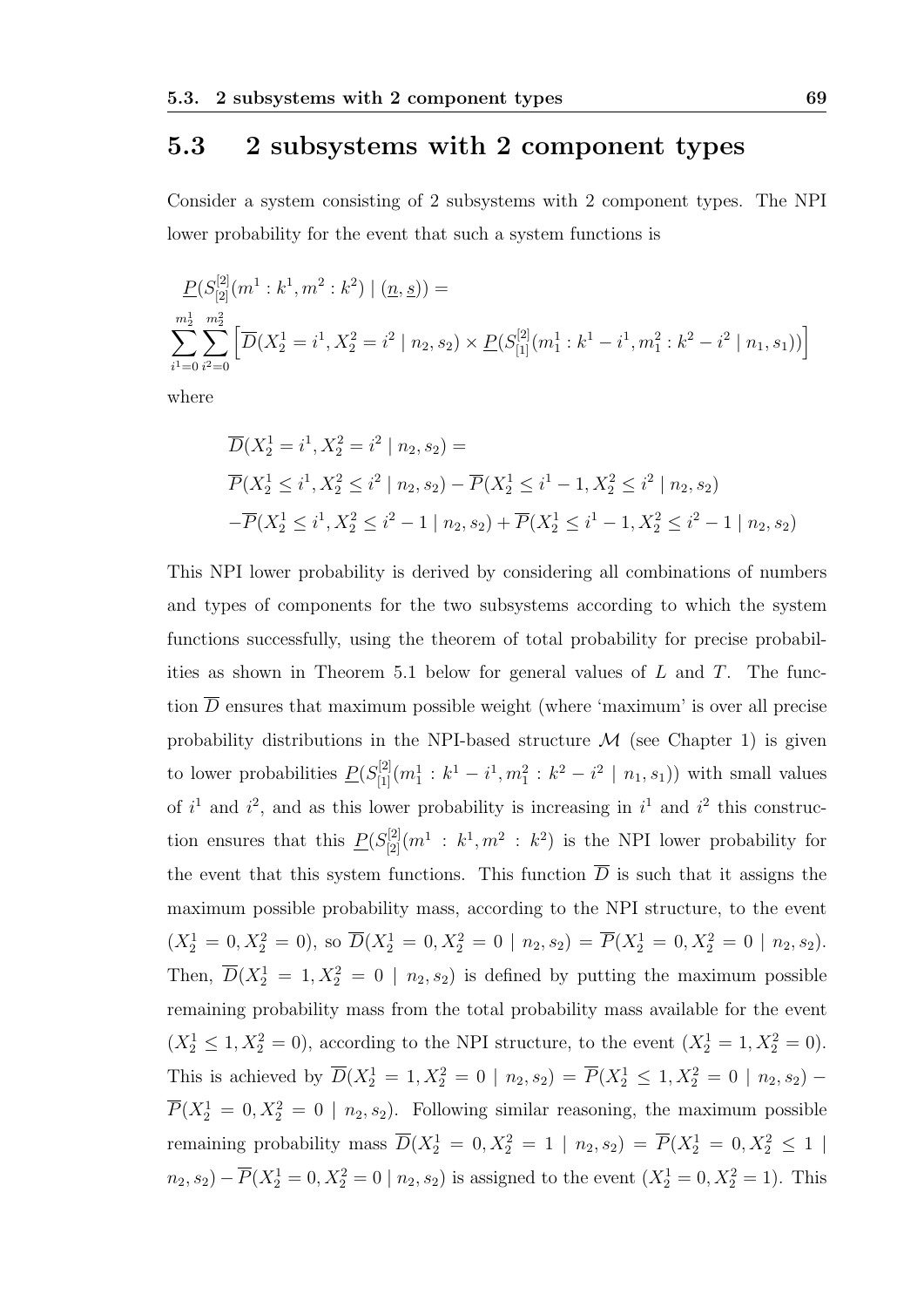argument is continued, by assigning for increasing  $i^1$  and  $i^2$  the maximum possible remaining probability mass  $\overline{D}(X_2^1 = i^1, X_2^2 = i^2 \mid n_2, s_2)$ . By this construction, the resulting  $\overline{D}$  is actually a precise probability distribution within the NPI-based structure for the random quantities  $(X_2^1, X_2^2)$ . The use of the NPI lower probabilities  $P(S_{[1]}^{[2]}(m_1^1 : k^1 - i^1, m_1^2 : k^2 - i^2 | n_1, s_1))$  to achieve the NPI lower probability  $P(S_{[2]}^{[2]}(m^1:k^1,m^2:k^2) \mid (\underline{n},\underline{s}))$  is straightforwardly seen to result from minimisation over the corresponding NPI-based structure for the random quantities  $(X_1^1, X_1^2)$ .

In the following section, this assignment of maximum remaining probability masses will be extended to the general case with  $L \geq 2$  subsystems and  $T \geq 2$ types of components in Theorem 5.1, the main ideas are the same as for this case with  $L = 2$  and  $T = 2$ . The NPI lower and upper probabilities needed to calculate  $P(S_{[2]}^{[2]}(m^1 : k^1, m^2 : k^2) \mid ( \underline{n}, \underline{s}))$  each involve only a single type of component, and hence are as presented in Chapter 3.

The corresponding NPI upper probability for such a system to function is

$$
\overline{P}(S^{[2]}_{[2]}(m^1:k^1,m^2:k^2) | (n,s)) =
$$
\n
$$
\sum_{i^1=0}^{m_2^1} \sum_{i^2=0}^{m_2^2} \left[ \underline{D}(X_2^1=i^1,X_2^2=i^2 | n_2,s_2) \times \overline{P}(S^{[2]}_{[1]}(m_1^1:k^1-i^1,m_1^2:k^2-i^2 | n_1,s_1)) \right]
$$

where

$$
\underline{D}(X_2^1 = i^1, X_2^2 = i^2 | n_2, s_2) =
$$
\n
$$
\underline{P}(X_2^1 \le i^1, X_2^2 \le i^2 | n_2, s_2) - \underline{P}(X_2^1 \le i^1 - 1, X_2^2 \le i^2 | n_2, s_2)
$$
\n
$$
-\underline{P}(X_2^1 \le i^1, X_2^2 \le i^2 - 1 | n_2, s_2) + \underline{P}(X_2^1 \le i^1 - 1, X_2^2 \le i^2 - 1 | n_2, s_2)
$$

Justification of this result is similar to that for the NPI lower probability given above, with the obvious exchange of lower and upper probabilities.

### **5.4** *L* **subsystems with** *T* **component types**

For a system consisting of *L* subsystems with *T* component types, the NPI lower and upper probabilities for the system to function are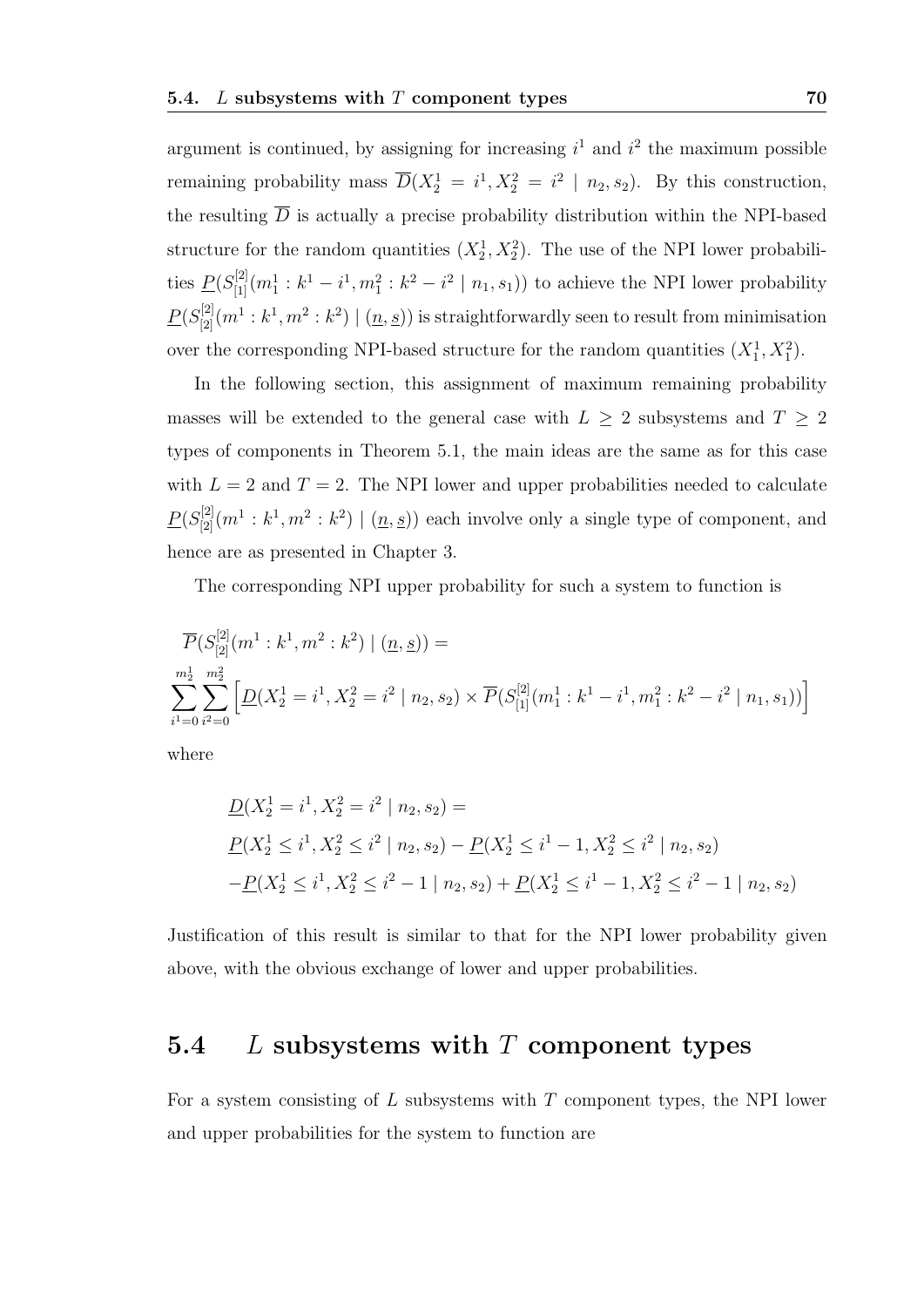$$
\underline{P}(S_{[\tau]}^{[L]}(m^1:k^1,\dots,m^L:k^L) \mid (\underline{n},\underline{s})) =
$$
\n
$$
\sum_{i^1=0}^{m^1_{\tau}} \cdots \sum_{i^L=0}^{m^L_{\tau}} \left[ \overline{D}_{\tau}(X_{\tau}^1=i^1,\dots,X_{\tau}^L=i^L \mid n_{\tau},s_{\tau}) \times \underline{P}(S_{[\tau-1]}^{[L]}(m^1:k^1-i^1,\dots,m^L:k^L-i^L) \mid (\underline{n},\underline{s})) \right]
$$
\n(5.3)

and

$$
\overline{P}(S_{[\tau]}^{[L]}(m^1 : k^1, \cdots, m^L : k^L) | (n, s)) =
$$
\n
$$
\sum_{i^1=0}^{m_{\tau}^1} \cdots \sum_{i^L=0}^{m_{\tau}^L} \left[ \underline{D}_{\tau}(X_{\tau}^1 = i^1, \dots, X_{\tau}^L = i^L | n_{\tau}, s_{\tau}) \times \overline{P}(S_{[\tau-1]}^{[L]}(m^1 : k^1 - i^1, \cdots, m^L : k^L - i^L) | (n, s)) \right]
$$
\n(5.4)

respectively, with  $[\tau] = \{1, \ldots, \tau\}$  for  $\tau \leq T$ .

To derive the NPI lower and upper probabilities (5.3) and (5.4) for general *L* and *T* we introduce the following notation:

$$
u_t^L(i^1, i^2, \dots, i^L) = \overline{P}(X_t^1 \ge i^1, X_t^2 \ge i^2, \dots, X_t^L \ge i^L | n_t, s_t)
$$
  
\n
$$
\ell_t^L(i^1, i^2, \dots, i^L) = \underline{P}(X_t^1 \ge i^1, X_t^2 \ge i^2, \dots, X_t^L \ge i^L | n_t, s_t)
$$
  
\n
$$
c_t^L(i^1, i^2, \dots, i^L) = P(X_t^1 \ge i^1, X_t^2 \ge i^2, \dots, X_t^L \ge i^L)
$$
  
\n
$$
e_t^L(i^1, i^2, \dots, i^L) = P(X_t^1 = i^1, X_t^2 = i^2, \dots, X_t^L = i^L)
$$

Furthermore, for any set  $S \subset \{1, \ldots, T\}$ , let

$$
u_S^L(i^1, i^2, \dots, i^L) = \overline{P}\left(\sum_{t \in S} X_t^1 \geq i^1, \sum_{t \in S} X_t^2 \geq i^2, \dots, \sum_{t \in S} X_t^L \geq i^L \mid (n, s)\right)
$$
  
\n
$$
\ell_S^L(i^1, i^2, \dots, i^L) = \underline{P}\left(\sum_{t \in S} X_t^1 \geq i^1, \sum_{t \in S} X_t^2 \geq i^2, \dots, \sum_{t \in S} X_t^L \geq i^L \mid (n, s)\right)
$$
  
\n
$$
c_S^L(i^1, i^2, \dots, i^L) = P\left(\sum_{t \in S} X_t^1 \geq i^1, \sum_{t \in S} X_t^2 \geq i^2, \dots, \sum_{t \in S} X_t^L \geq i^L\right)
$$
  
\n
$$
e_S^L(i^1, i^2, \dots, i^L) = P\left(\sum_{t \in S} X_t^1 = i^1, \sum_{t \in S} X_t^2 = i^2, \dots, \sum_{t \in S} X_t^L = i^L\right)
$$

and let  $[\tau] = \{1, \ldots, \tau\}$  for  $\tau \leq T$ .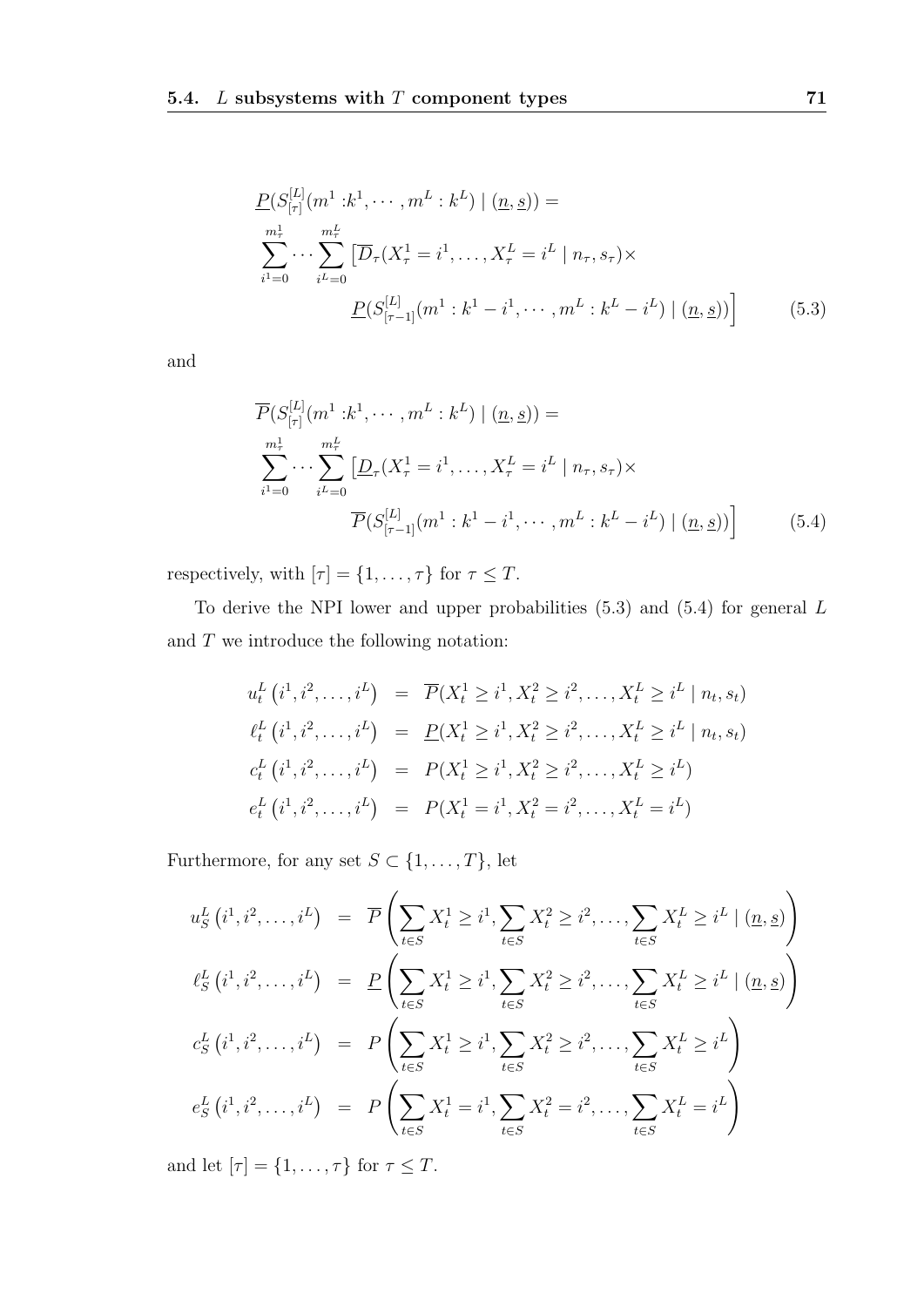The lower and upper probabilities introduced above and used in Theorem 5.1 are explicitly assumed to be resulting from NPI, as emphasized by inclusion of the test data in the notation. Of course, of the data  $(n, s)$  for all T types of components, only the  $(n_t, s_t)$  with  $t \in S$  are relevant for  $u_S^L$  and  $\ell_S^L$ . The main result of this chapter is presented in Theorem 5.1, and is a recursive relation that enables calculation of the NPI lower and upper probabilities for the event that a system of the kind considered in this chapter functions, given component test data. The main idea is that, with *T* different types of components in the system, at each stage (which is one application of the results of Theorem 5.1) one type of component is separated from the others and the theorem of total probability is used for the precise probabilities in the NPI-based structures to take all their possible values into account, leaving one fewer type of component to be dealt with at the next stage. The complexity of computations at each stage is based on the number of subsystems *L*, and the number of stages is based on the number of component types *T*. This explains why for large values of *T* and *L*, computational difficulties (in terms of computational time) are expected to appear. Theorem 5.1 presents the mathematical argument for one such a stage, with the notational simplification of assuming that the component types to

be considered are the set  $[\tau]$ , of which the components of type  $\tau$  are separated from the others at the stage considered, hence leaving the components of types  $[*\tau* - 1]$  to be considered at the next stage. This can be done without loss of generality, as the specific types of the components are just labels that can be ordered in any way. An interesting topic for future research is the effect of specific orders on computational efficiency. For example it could be best to label the component types  $1, \ldots, \tau$ , for any  $\tau \in \{1, \ldots, T\}$ , in such an order that components of one of these types which appear in the largest number of subsystems are separated from the other component types first, hence are defined as being of type *τ* .

Before Theorem 5.1 can be presented, one more concept is required, namely the generalization of the functions  $\underline{D}$  and  $\overline{D}$ , presented in Section 5.3 for the case  $L = 2$ , for application to systems with more than two subsystems. For components of type  $t \in \{1, ..., T\}$  and L subsystems, let the function  $\overline{D}_t(X_t^1 = i^1, ..., X_t^L = i^L | n_t, s_t)$ be the maximum possible remaining probability mass, corresponding to the NPI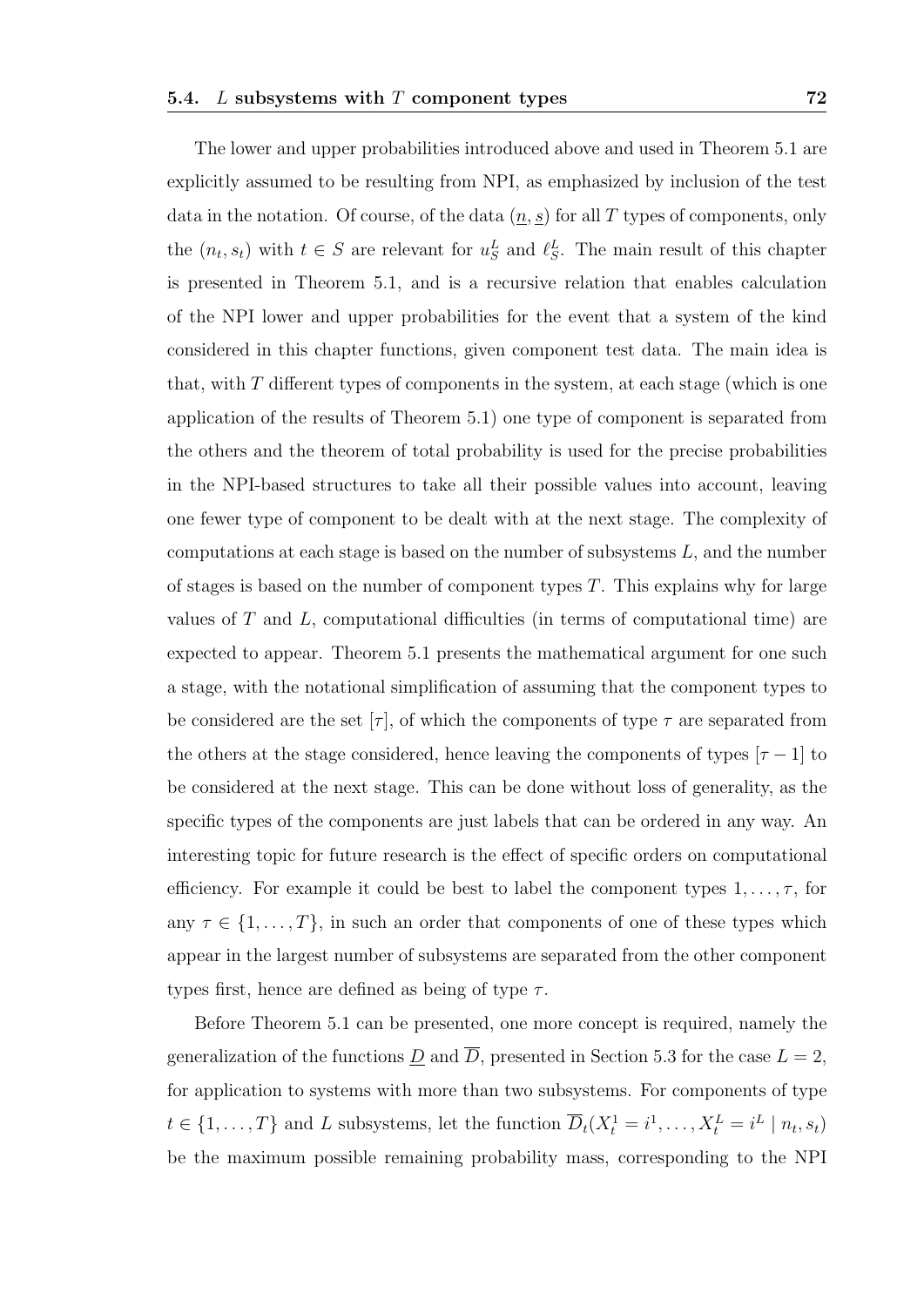structure, that can be assigned to the point  $(i^1, \ldots, i^L)$  but not to any other point  $(a^1, \ldots, a^L)$  with integers  $a^l \in \{0, \ldots, i^l\}$ . Hence, for  $L = 2$  the function  $\overline{D}_2(X_2^1 =$  $i^1, X_2^2 = i^2 | n_2, s_2$  is equal to the function  $\overline{D}$  discussed above. Generally, this means that  $\overline{D}_t(X_t^1 = 0, ..., X_t^L = 0 \mid n_t, s_t) = \overline{P}(X_t^1 = 0, ..., X_t^L = 0 \mid n_t, s_t)$ , with further values derived as combinations of these upper cumulative joint distribution function values at  $(i^1, \ldots, i^L)$  and at such points  $(a^1, \ldots, a^L)$  with integers  $a^l \in \{0, \ldots, i^l\}$ , ensuring that no probability mass is included more than once. For ease of notation, let

$$
\overline{g}(i^1, i^2, \cdots, i^L) = \overline{P}(X_t^1 \leq i^1, X_t^2 \leq i^2, \cdots, X_t^L \leq i^L | n_t, s_t)
$$

$$
\overline{g}(i^{1}-1, i^{2}-1, \cdots, i^{L}-1) = \overline{P}(X_{t}^{1} \leq i^{1}-1, X_{t}^{2} \leq i^{2}-1, \cdots, X_{t}^{L} \leq i^{L}-1 \mid n_{t}, s_{t})
$$

$$
\overline{g}_{j_1}(i^1, \dots, i^{j_1-1}, i^{j_1} - 1, i^{j_1+1}, \dots, i^L) =
$$
  

$$
\overline{P}(X_t^1 \le i^1, \dots, X_t^{j_1} \le i^{j_1} - 1, X_t^{j_1+1} \le i^{j_1+1}, \dots, X_t^L \le i^L \mid n_t, s_t)
$$

$$
\overline{g}_{j_1,\dots,j_h}(i^1,\dots,i^{j_1-1},i^{j_1}-1,\dots,i^{j_h}-1,i^{j_h+1},\dots,i^L) =
$$
\n
$$
\overline{P}(X_t^1 \leq i^1,\dots,X_t^{j_1} \leq i^{j_1}-1,\dots,X_t^{j_h} \leq i^{j_h}-1,X_t^{j_h+1} \leq i^{j_h+1},\dots,X_t^L \leq i^L \mid n_t,s_t)
$$

where

 $1 \leq j_1 < j_2 < \cdots < j_h \leq L$ and

$$
\overline{P}(X_t^1 \le i^1, X_t^2 \le i^2, \cdots, X_t^L \le i^L \mid n_t, s_t) =
$$
\n
$$
\sum_{y^1=0}^{i^1} \cdots \sum_{y^L=0}^{i^L} \overline{D}_t(X_t^1 = y^1, X_t^2 = y^2, \cdots, X_t^L = y^L \mid n_t, s_t)
$$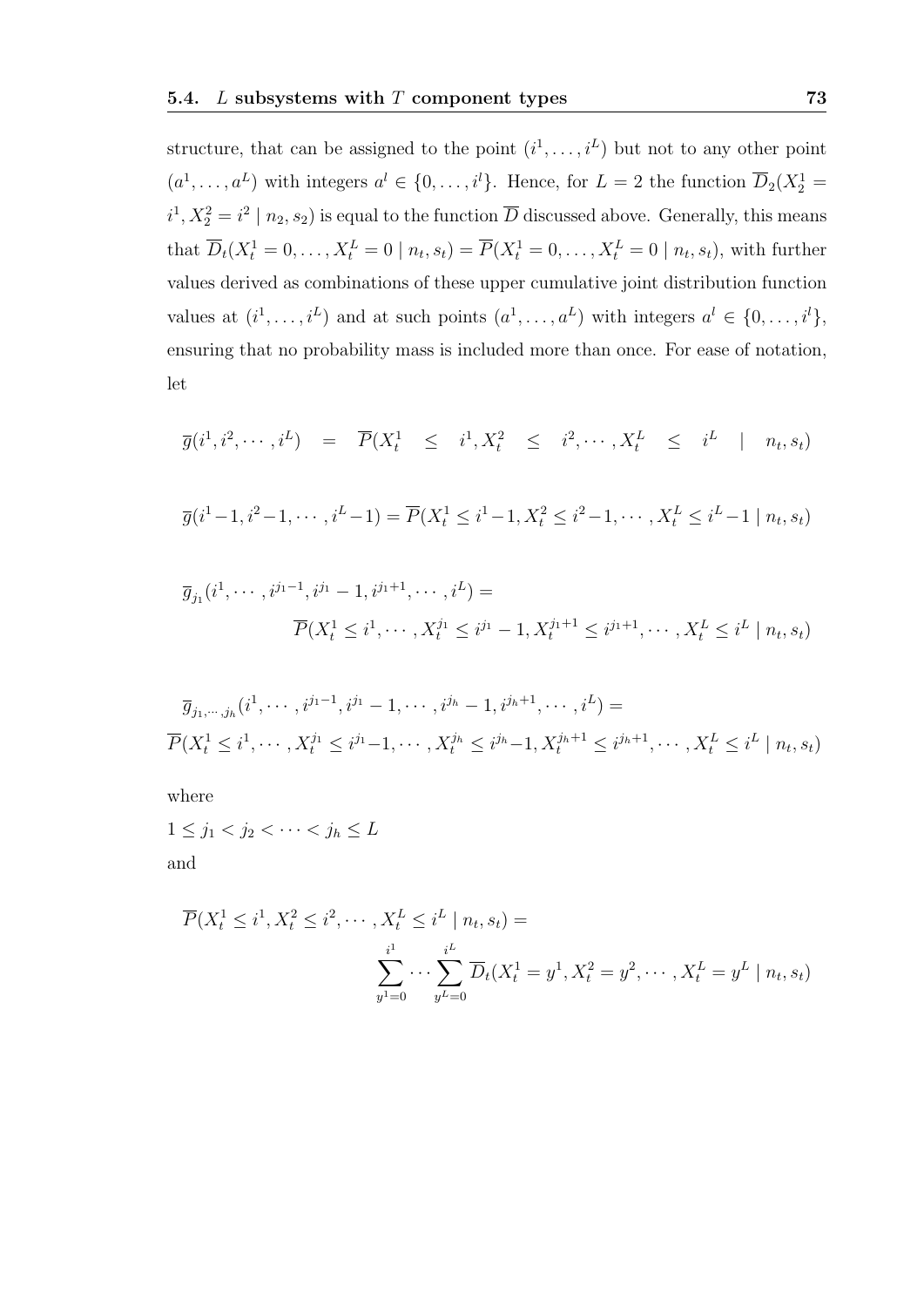Using the notation introduced above and the inclusion-exclusion principle, we get

$$
\sum_{y^{1}=0}^{i^{1}} \cdots \sum_{y^{L}=0}^{i^{L}} \overline{D}_{t}(X_{t}^{1} = y^{1}, X_{t}^{2} = y^{2}, \cdots, X_{t}^{L} = y^{L} | n_{t}, s_{t}) =
$$
\n
$$
\overline{D}_{t}(X_{t}^{1} = i^{1}, X_{t}^{2} = i^{2}, \cdots, X_{t}^{L} = i^{L} | n_{t}, s_{t}) + \left[ \sum_{j_{1}=1}^{L} \overline{g}_{j_{1}}(i^{1}, \cdots, i^{j_{1}} - 1, i^{j_{1}+1}, \cdots, i^{L}) - \sum_{j_{1},j_{2}:1 \leq j_{1} < j_{2} \leq L} \overline{g}_{j_{1},j_{2}}(i^{1}, \cdots, i^{j_{1}} - 1, i^{j_{2}} - 1, i^{j_{2}+1}, \cdots, i^{L}) + \sum_{j_{1},j_{2},j_{3}:1 \leq j_{1} < j_{2} < j_{3} \leq L} \overline{g}_{j_{1},j_{2},j_{3}}(i^{1}, \cdots, i^{j_{1}} - 1, i^{j_{2}} - 1, i^{j_{3}} - 1, i^{j_{3}+1}, \cdots, i^{L})
$$
\n
$$
-\cdots + (-1)^{L-1} \overline{g}(i^{1} - 1, i^{2} - 1, \cdots, i^{L} - 1)
$$

so

$$
\overline{D}_t(X_t^1 = i^1, X_t^2 = i^2, \cdots, X_t^L = i^L | n_t, s_t) =
$$
\n
$$
\overline{g}(i^1, i^2, \cdots, i^L) - \left[ \sum_{j_1=1}^L \overline{g}_{j_1}(i^1, \cdots, i^{j_1} - 1, i^{j_1+1}, \cdots, i^L) \right]
$$
\n
$$
- \sum_{j_1, j_2 \,:\, 1 \le j_1 < j_2 \le L} \overline{g}_{j_1, j_2}(i^1, \cdots, i^{j_1} - 1, i^{j_2} - 1, i^{j_2+1}, \cdots, i^L)
$$
\n
$$
+ \sum_{j_1, j_2, j_3 \,:\, 1 \le j_1 < j_2 < j_3 \le L} \overline{g}_{j_1, j_2, j_3}(i^1, \cdots, i^{j_1} - 1, i^{j_2} - 1, i^{j_3} - 1, i^{j_3+1}, \cdots, i^L)
$$
\n
$$
- \cdots + (-1)^{L-1} \overline{g}(i^1 - 1, i^2 - 1, \cdots, i^L - 1)
$$

The NPI upper cumulative joint distribution functions involved follow directly from the results in Chapter 3. Similarly, the function  $\underline{D}_t(X_t^1 = i^1, \ldots, X_t^L = i^L \mid n_t, s_t)$ gives the minimum possible remaining probability mass corresponding to the NPI structure, and takes the same functional form as  $\overline{D}_t$  but with all upper cumulative joint distribution functions replaced by the corresponding lower cumulative joint distribution functions.

**Theorem 5.1.** *Consider the random quantities*  $X_t^l \in \{0, 1, ..., m_t^l\}$  *for*  $t \in \{1, ..., T\}$ *and*  $l$  ∈ {1, ..,  $L$ } *with*  $X_t^l$  *the number of functioning components of type t in subsystem l. These random quantities for different types t are assumed to be independent, while for the same type but for different subsystems they are assumed to be exchange-*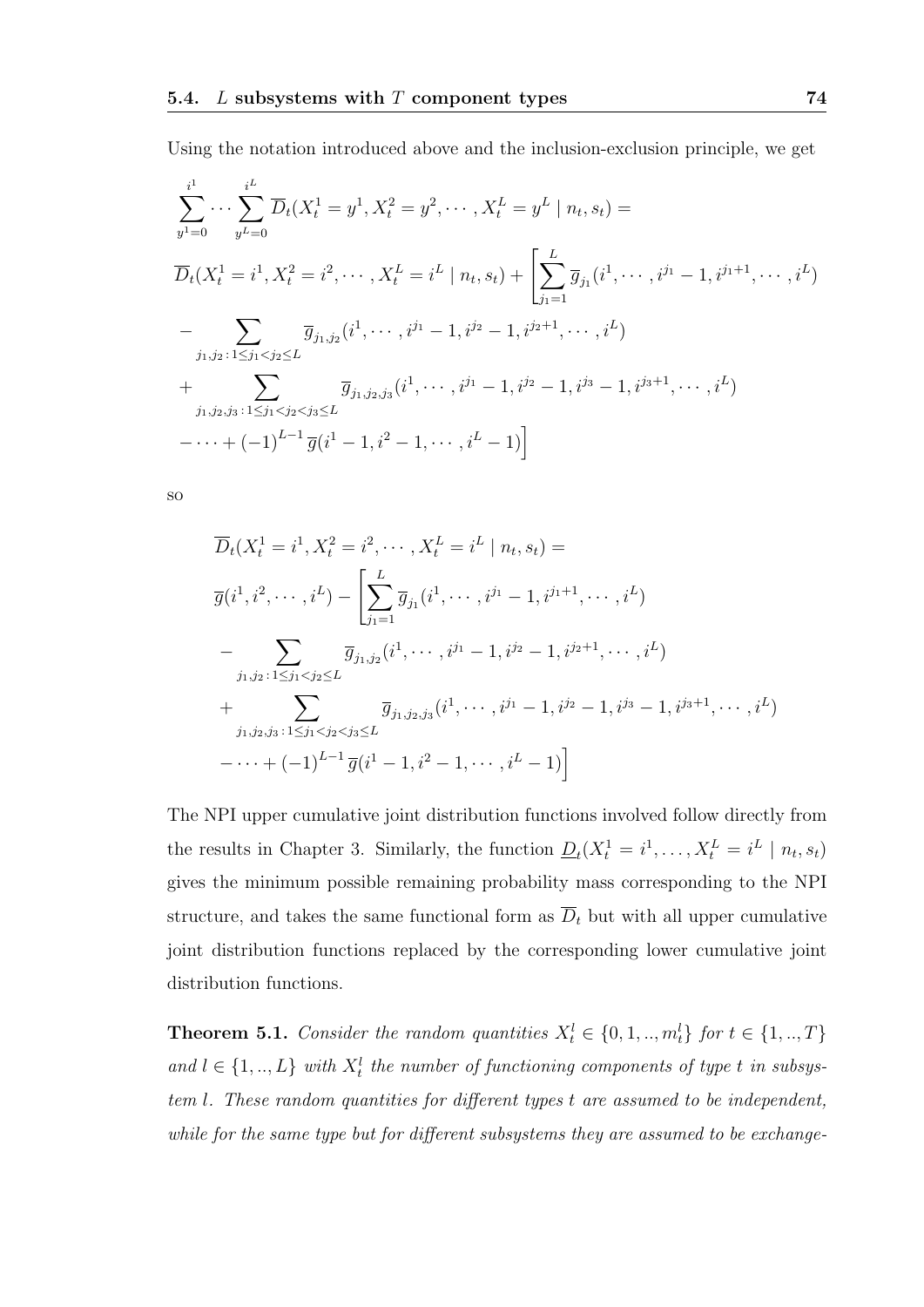*able. Let*  $\tau \in \{2, ..., T\}$  *and*  $\kappa^l \in \{0, 1, ..., m_{\tau}^l\}$ , *then* 

$$
\ell_{[\tau]}^{L}(\kappa^{1},\ldots,\kappa^{L}) =
$$
\n
$$
\sum_{i^{1}=0}^{m_{\tau}^{1}} \cdots \sum_{i^{L}=0}^{m_{\tau}^{L}} \overline{D}_{\tau}(X_{\tau}^{1} = i^{1},\ldots,X_{\tau}^{L} = i^{L} | n_{\tau}, s_{\tau}) \ell_{[\tau-1]}^{L} (\kappa^{1} - i^{1},\ldots,\kappa^{L} - i^{L})
$$

*and*

$$
u_{[\tau]}^{L}(\kappa^{1}, \ldots, \kappa^{L}) =
$$
  

$$
\sum_{i^{1}=0}^{m_{\tau}^{1}} \cdots \sum_{i^{L}=0}^{m_{\tau}^{L}} \underline{D}_{\tau}(X_{\tau}^{1} = i^{1}, \ldots, X_{\tau}^{L} = i^{L} | n_{\tau}, s_{\tau}) u_{[\tau-1]}^{L} (\kappa^{1} - i^{1}, \ldots, \kappa^{L} - i^{L})
$$

*Proof.* We prove the NPI lower probability, the justification for the corresponding upper probability follows the same steps (again with upper and lower probabilities exchanged everywhere). The proof is first given for  $L = 2$  subsystems and  $T = 2$ types of components. For this case, the key steps of the proof were already explained in Section 5.3, but it is useful to have the argument presented in the notation that allows generalization. For the case with  $L = 2$  and  $T = 2$ , the theorem of total probability gives, for any precise probability distribution  $P(\cdot)$  in the NPI-based structure,

$$
P(X_1^1 + X_2^1 \ge \kappa^1, X_1^2 + X_2^2 \ge \kappa^2) =
$$
  

$$
\sum_{i^1=0}^{m_1^1} \sum_{i^2=0}^{m_1^2} P(X_2^1 = i^1, X_2^2 = i^2) P(X_1^1 \ge \kappa^1 - i^1, X_1^2 \ge \kappa^2 - i^2)
$$

Using the notation introduced earlier in this section the following lower bound for such precise probabilities is derived

$$
c_{[2]}^2(\kappa^1, \kappa^2) = \sum_{i^1=0}^{m_2^1} \sum_{i^2=0}^{m_2^2} e_2^2(i^1, i^2) c_1^2(\kappa^1 - i^1, \kappa^2 - i^2)
$$
  
\n
$$
\geq \sum_{i^1=0}^{m_2^1} \sum_{i^2=0}^{m_2^2} e_2^2(i^1, i^2) \ell_1^2(\kappa^1 - i^1, \kappa^2 - i^2)
$$
  
\n
$$
\geq \sum_{i^1=0}^{m_2^1} \sum_{i^2=0}^{m_2^2} \overline{D}_2(X_2^1 = i^1, X_2^2 = i^2 | n_2, s_2) \ell_1^2(\kappa^1 - i^1, \kappa^2 - i^2)
$$

Justification of these inequalities has been discussed above, where it was also explained that these two inequalities are sharp, in the sense that for both equality can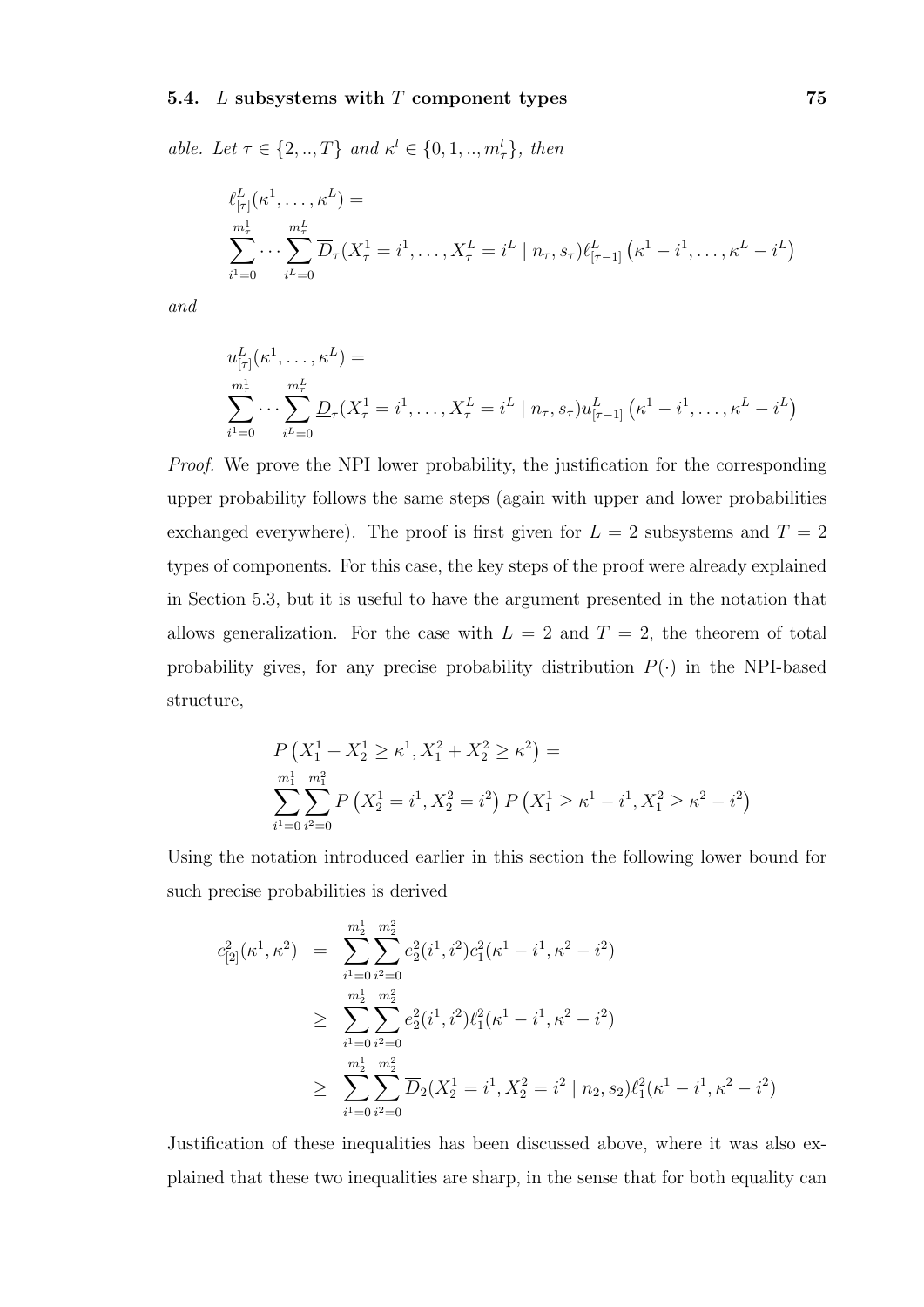be achieved for a specific probability distribution in the relevant NPI structure. So the right-hand side of the second inequality is the infimum over all precise probability distributions in this NPI structure, hence it is the NPI lower probability for the event of interest, so

$$
\ell_2^2(\kappa^1, \kappa^2) = \sum_{i^1=0}^{m_2^1} \sum_{i^2=0}^{m_2^2} \overline{D}_2(X_2^1 = i^1, X_2^2 = i^2 | n_2, s_2) \ell_1^2(\kappa^1 - i^1, \kappa^2 - i^2)
$$

For the general case with  $L \geq 2$  and  $T \geq 2$  and any  $\tau \in \{2, \ldots, T\}$  the proof of Theorem 5.1 follows the same steps as for the case with  $L = 2$  and  $T = 2$ , the key aspect is again that the theorem of total probability is used for all precise probability distributions in the NPI-based structure, and that a sharp lower bound is derived. With the notation introduced above, and for general values of *L* and *T*,

$$
c_{[\tau]}^{L}(\kappa^{1}, \ldots, \kappa^{L})
$$
\n
$$
= \sum_{i^{1}=0}^{m_{\tau}^{1}} \cdots \sum_{i^{L}=0}^{m_{\tau}^{L}} e_{\tau}^{L}(i^{1}, \ldots, i^{L}) c_{[\tau-1]}^{L}(\kappa^{1} - i^{1}, \ldots, \kappa^{L} - i^{L})
$$
\n
$$
\geq \sum_{i^{1}=0}^{m_{\tau}^{1}} \cdots \sum_{i^{L}=0}^{m_{\tau}^{L}} e_{\tau}^{L}(i^{1}, \ldots, i^{L}) \ell_{[\tau-1]}^{L}(\kappa^{1} - i^{1}, \ldots, \kappa^{L} - i^{L})
$$
\n
$$
\geq \sum_{i^{1}=0}^{m_{\tau}^{1}} \cdots \sum_{i^{L}=0}^{m_{\tau}^{L}} \overline{D}_{\tau}(X_{\tau}^{1} = i^{1}, \ldots, X_{\tau}^{L} = i^{L} | n_{\tau}, s_{\tau}) \ell_{[\tau-1]}^{L}(\kappa^{1} - i^{1}, \ldots, \kappa^{L} - i^{L})
$$

The same arguments as for the case with  $L = 2$  and  $T = 2$ , given above in this proof and earlier in Section 5.3, ensure that this right-hand side is actually attainable for precise probability distributions within the NPI-based structures for the random quantities involved, and hence that it is the NPI lower probability for the event of interest,

$$
\ell^L_{[\tau]}(\kappa^1, \dots, \kappa^L) =
$$
  

$$
\sum_{i^1=0}^{m_{\tau}^1} \dots \sum_{i^L=0}^{m_{\tau}^L} \overline{D}_{\tau}(X_{\tau}^1 = i^1, \dots, X_{\tau}^L = i^L | n_{\tau}, s_{\tau}) \ell^L_{[\tau-1]}(\kappa^1 - i^1, \dots, \kappa^L - i^L)
$$

which completes the proof of Theorem 5.1.

Theorem 5.1 provides a recursive algorithm for calculation of the NPI lower and upper probabilities for system functioning as considered in this chapter, where the

 $\Box$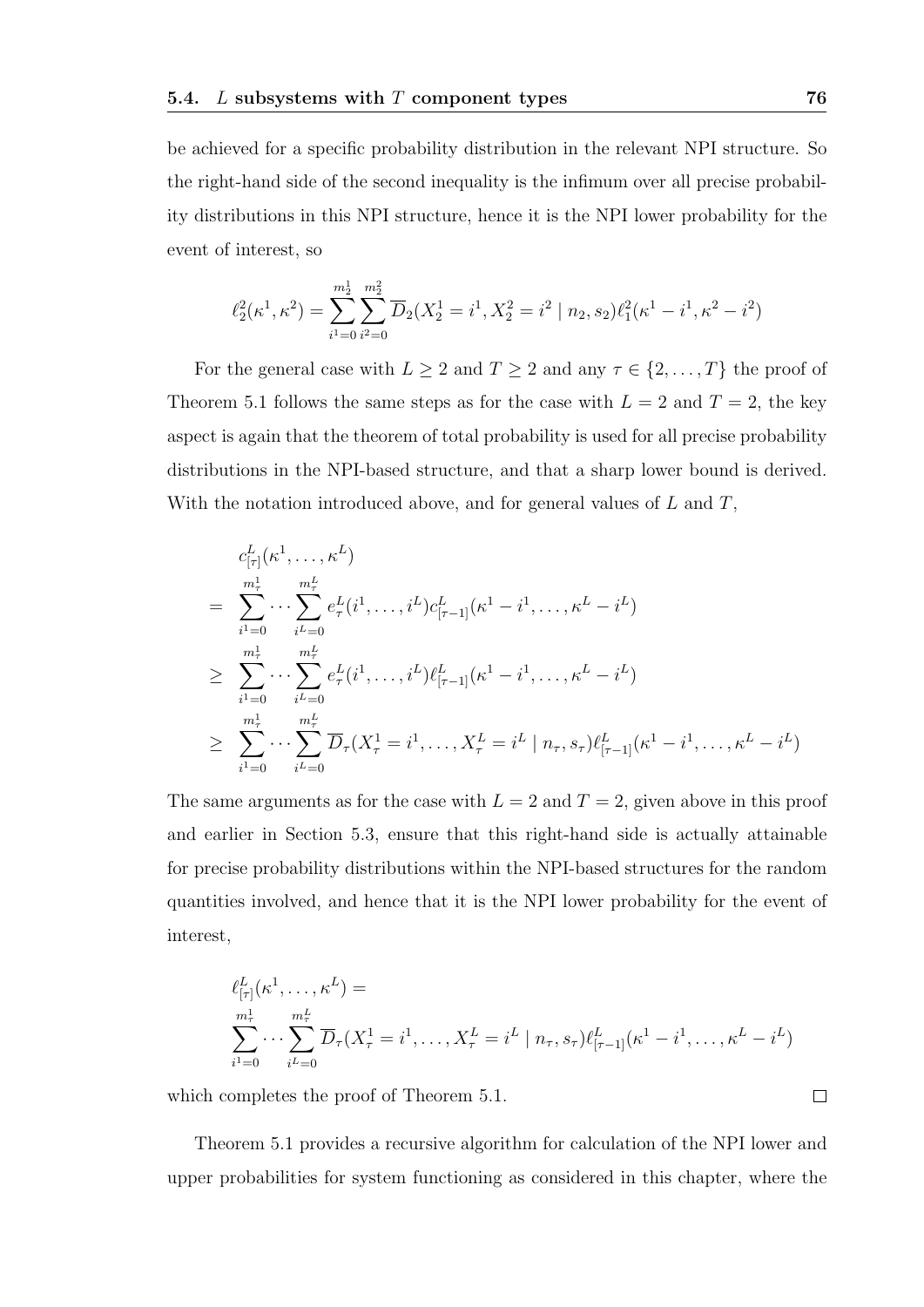|                  |                  |                | Sys1           |                | Sys2           |                | Sys1           |                | Sys2           |        | Sys1           |              | Sys2           |
|------------------|------------------|----------------|----------------|----------------|----------------|----------------|----------------|----------------|----------------|--------|----------------|--------------|----------------|
| $\boldsymbol{n}$ | $\boldsymbol{s}$ | $k=21$         |                | $k^1 = 10$     |                | $k=22$         |                | $k^1 = 11$     |                | $k=24$ |                | $k^1 = 12$   |                |
|                  |                  |                |                | $k^2 = 11$     |                |                |                | $k^2 = 11$     |                |        |                | $k^2 = 12$   |                |
|                  |                  | $\overline{P}$ | $\overline{P}$ | $\overline{P}$ | $\overline{P}$ | $\overline{P}$ | $\overline{P}$ | $\overline{P}$ | $\overline{P}$ | P      | $\overline{P}$ | $\mathbf{P}$ | $\overline{P}$ |
| $\mathbf{1}$     | $\mathbf{1}$     | 0.059          | $\mathbf{1}$   | 0.041          | $\mathbf{1}$   | 0.036          | $\mathbf{1}$   | 0.027          | $\mathbf{1}$   | 0.006  | $\mathbf{1}$   | 0.006        | $\mathbf{1}$   |
| $\overline{2}$   | $\overline{2}$   | 0.173          | $\mathbf{1}$   | 0.123          | $\mathbf{1}$   | 0.110          | 1              | 0.086          | $\mathbf{1}$   | 0.020  | $\mathbf{1}$   | 0.020        | $\mathbf{1}$   |
| 3                | 3                | 0.294          | 1              | 0.214          | $\mathbf{1}$   | 0.196          | 1              | 0.155          | $\mathbf{1}$   | 0.040  | $\mathbf{1}$   | 0.040        | $\mathbf{1}$   |
|                  | $\overline{2}$   | 0.023          | 0.294          | 0.014          | 0.214          | 0.012          | 0.196          | 0.007          | 0.155          | 0.001  | 0.040          | 0.001        | 0.040          |
| $\overline{5}$   | 5                | 0.499          | 1.             | 0.382          | $\mathbf{1}$   | 0.360          | 1              | 0.292          | 1              | 0.087  | $\mathbf{1}$   | 0.087        | $\mathbf{1}$   |
|                  | $\overline{4}$   | 0.110          | 0.499          | 0.070          | 0.382          | 0.057          | 0.360          | 0.040          | 0.292          | 0.005  | 0.087          | 0.005        | 0.087          |
| 10               | 10               | 0.783          | $\mathbf{1}$   | 0.650          | $\mathbf{1}$   | 0.640          | $\mathbf{1}$   | 0.547          | $\mathbf{1}$   | 0.207  | $\mathbf{1}$   | 0.207        | $\mathbf{1}$   |
|                  | 9                | 0.416          | 0.783          | 0.292          | 0.650          | 0.263          | 0.640          | 0.199          | 0.547          | 0.038  | 0.207          | 0.038        | 0.207          |
|                  | 8                | 0.160          | 0.416          | 0.099          | 0.292          | 0.079          | 0.263          | 0.055          | 0.199          | 0.006  | 0.038          | 0.006        | 0.038          |
| 20               | 20               | 0.944          | 1              | 0.855          | $\mathbf{1}$   | 0.862          | 1              | 0.783          | $\mathbf{1}$   | 0.391  | $\mathbf{1}$   | 0.391        | $\mathbf{1}$   |
| 24               | 24               | 0.964          | 1              | 0.890          | $\mathbf{1}$   | 0.900          | 1              | 0.829          | $\mathbf{1}$   | 0.444  | $\mathbf{1}$   | 0.444        | $\mathbf{1}$   |
| 30               | 30               | 0.980          | $\mathbf{1}$   | 0.923          | $\mathbf{1}$   | 0.935          | $\mathbf{1}$   | 0.876          | $\mathbf{1}$   | 0.510  | $\mathbf{1}$   | 0.510        | $\mathbf{1}$   |

Table 5.1: NPI lower and upper probabilities for the systems in Example 5.1

first step is achieved by setting  $\tau = T$  and  $(\kappa^1, \ldots, \kappa^L) = (k^1, \ldots, k^L)$ , and recursive application of Theorem 5.1 leads to these NPI lower and upper probabilities. As all summations involved are finite, there are no significant computational difficulties. However, for large values of *T* and *L*, computational difficulties are expected to appear due to the very large number of calculations involved. Unfortunately, these expressions do not enable detailed analytical study of these NPI lower and upper probabilities, so several examples are presented in Section 5.5 to illustrate these results and to discuss some important properties of these inferences.

## **5.5 Examples**

This section presents two examples to illustrate the results presented in the previous section. The NPI lower and upper probabilities for successful functioning of a system consisting of 2 subsystems with 2 component types are discussed in the first example, including comparisons with a single voting system with 2 component types. The second example considers a system with 3 subsystems and 3 components, and includes a brief discussion of the important topics of redundancy and diversity.

#### **Example 5.1**

Two different systems, each having components of *T* = 2 types *A* and *B*, are considered. The first is a *k*-out-of-24 system with  $m_a = m_b = 12$ . The second consists of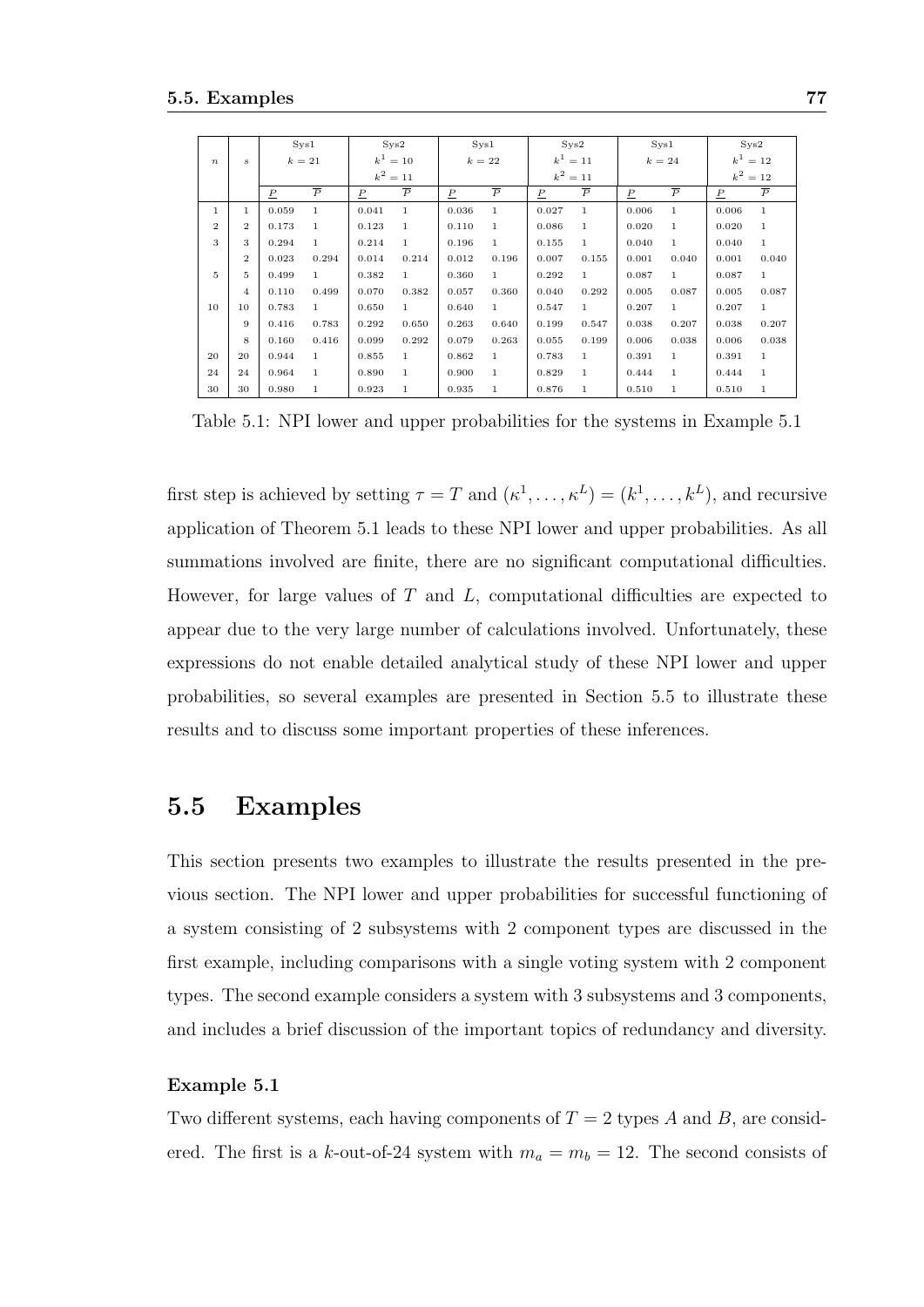$L = 2 k^{i}$ -out-of-12 subsystems in series configuration with  $m_a^1 = m_b^1 = m_a^2 = m_b^2 = 6$ . The NPI lower and upper probabilities for the event that a system functions successfully are presented in Table 5.1, for different test data and some different values of  $k, k<sup>1</sup>$  and  $k<sup>2</sup>$ . The values in Table 5.1, for both systems, illustrate some of the general properties of NPI lower and upper probabilities for all *k*-out-of-*m* systems. The NPI upper probability for successful system functioning given *s* successes in *n* tests is equal to the NPI lower probability for successful system functioning given  $s+1$  successes. The value 1 of the NPI upper probability if  $s = n$  reflects that in this case there is no strong evidence that the components can actually fail. If all components in the system must function, the reliability tends to be very small for cases where some components failed in the tests, which is logical as the test information only provides weak support for this event. The imprecision, that is the difference between corresponding NPI upper and lower probabilities, tends to decrease as a function of *n* and increase as a function of *m*, although the imprecision tends to become smaller for non-trivial events if both the upper and lower probabilities get close to either zero or to one. It is clear that the system reliability, as measured by these NPI lower and upper probabilities, increases substantially for decreasing k or  $k<sup>1</sup>$  and  $k<sup>2</sup>$  (except those equal to 1), so if fewer of the 24 components have to function, and also for increasing numbers of tested components if these were all successful.

For both these systems, the lower and upper probabilities in the two final columns are identical as in these cases the systems only function if all 24 components function. The other cases give different results due to the different system configurations. For example, a 22-out-of-24 system functions for more combinations of failing components than two 11-out-of-12 subsystems in a series configuration, the former system still functions for example if any two components fail while the latter system fails if the two failing components are in the same subsystem. This explains why the entries related to the first system (Sys1) are greater than those for the corresponding cases, with  $k^1 + k^2 = k$ , related to the second system (Sys2).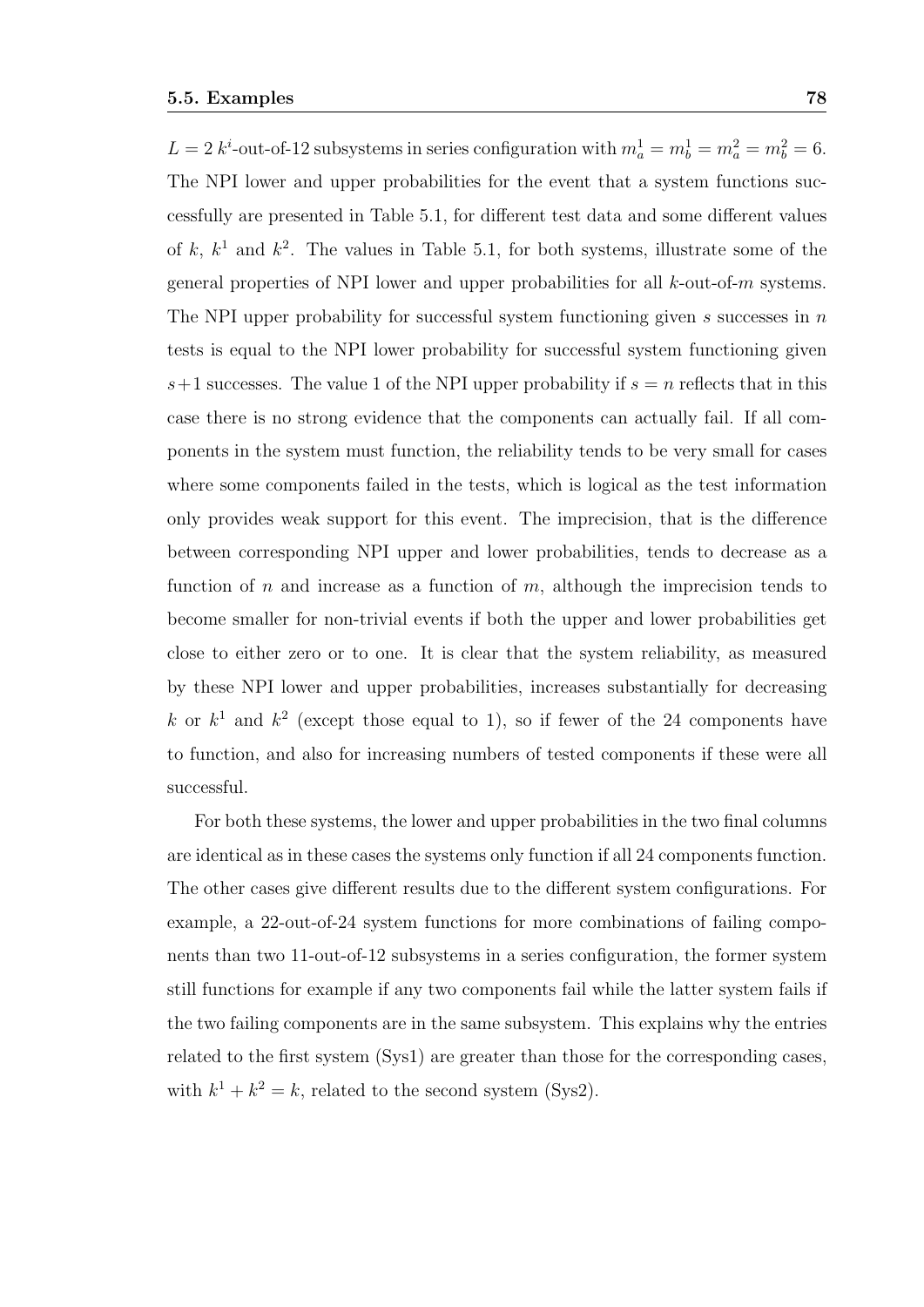|                | subsystem $i$    | $m_a^i$        | $m_k^i$       | $m_c^i$        |
|----------------|------------------|----------------|---------------|----------------|
|                | $1$ -out-of- $6$ | $\overline{2}$ |               | 2              |
| $\overline{2}$ | $2$ -out-of-6    | $\overline{2}$ | $\mathcal{D}$ | 2              |
| 3              | $3$ -out-of- $6$ |                |               | $\mathfrak{D}$ |

Table 5.2: 3 subsystems considered in Example 5.2

#### **Example 5.2**

Consider a system consisting of  $L = 3$  subsystems in series configuration with components of  $T = 3$  types,  $A$ ,  $B$  and  $C$ , as specified in Table 5.2.

Testing 3 components of each type,  $n_a = n_b = n_c = 3$ , led to  $s_a = 3$ ,  $s_b = 2$ and  $s_c = 1$  functioning components. The NPI lower probability for the event that this system functions is equal to 0*.*7256. Suppose that, to increase the system's reliability by increasing redundancy, extra components can be added to the system, keeping  $k^1 = 1$ ,  $k^2 = 2$  and  $k^3 = 3$  but increasing the values of some of the  $m_l^t$  for  $t = a, b, c$  and  $l = 1, 2, 3$ . It is assumed that there are no cost considerations, only the number of extra components that can be added is restricted, and these extra components can be of any type and added to any of the two subsystems.

It is natural here to consider the lower probability for reliability inferences, as it reflects the strength of the evidence in favour of the system's reliability, and as such could be interpreted as a conservative inference. Table 5.3 presents the optimal allocation of 1 to 20 extra components ('Extra' in the first column), in the sense of maximum resulting NPI lower probability for the event that the system functions (*P* in the last column).

If one extra component is allowed, it is optimal to add a component of type *A* to subsystem 3. This is fully as expected, since type *A* components seem to be more reliable than type *B* and type *C* components based on the test results, and subsystem 3 has less redundancy in the original system than subsystems 1 and 2. With three extra components, it is optimal to have them all of type *A* with one added to subsystem 2 and two to subsystem 3. If then a further extra component is allowed, it is optimal to add one of type *B* to subsystem 3. For up to 20 extra components they are all either of type *A* or *B* as presented in Table 5.3. However, if more extra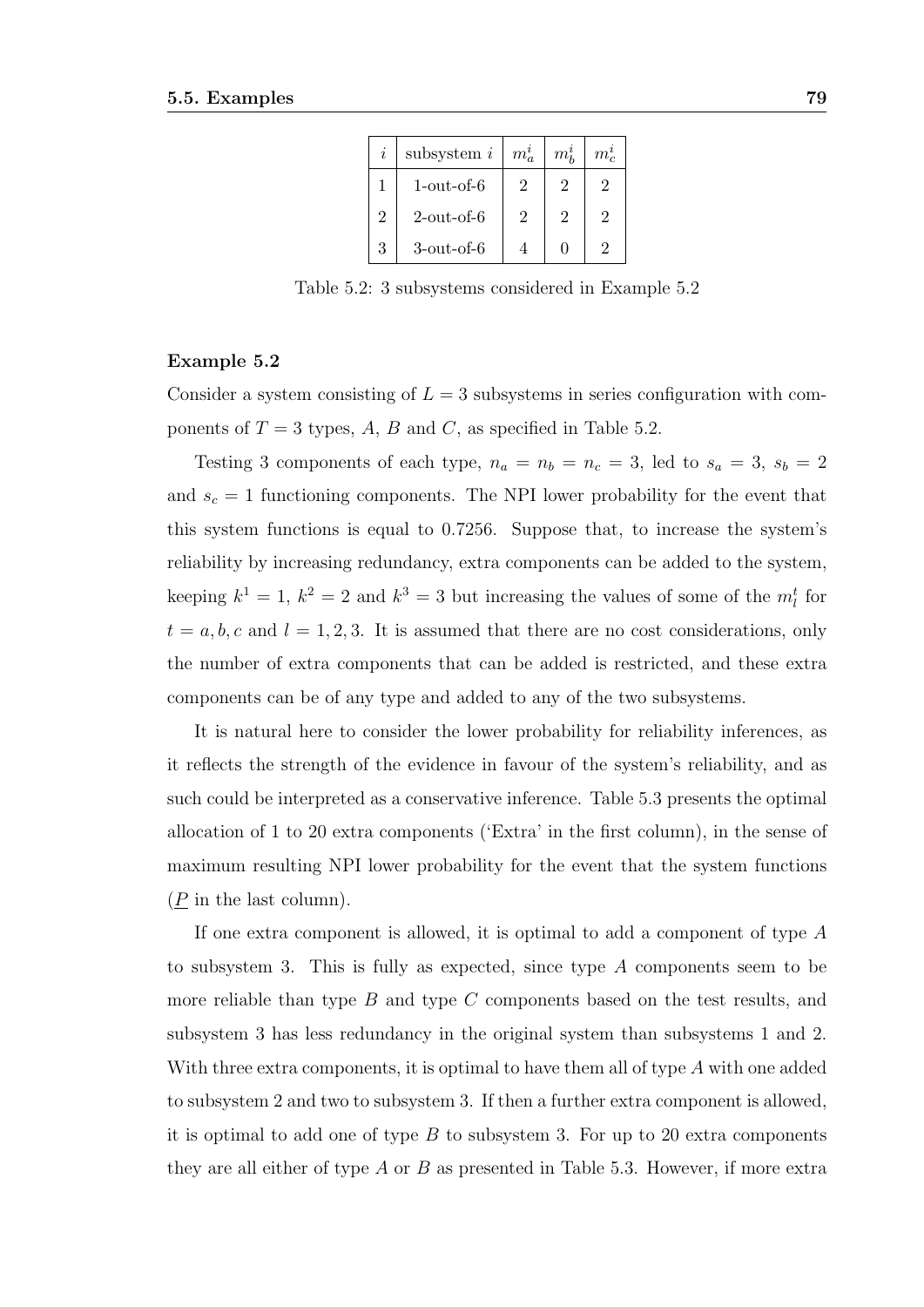| Extra          | $(m_a^1, m_b^1, m_c^1, m_a^2, m_b^2, m_c^2, m_a^3, m_b^3, m_c^3)$ | $\boldsymbol{P}$ |
|----------------|-------------------------------------------------------------------|------------------|
| $\overline{0}$ | (2,2,2,2,2,2,4,0,2)                                               | 0.7256           |
| 1              | (2,2,2,2,2,2,5,0,2)                                               | 0.7896           |
| $\overline{2}$ | (2,2,2,3,2,2,5,0,2)                                               | 0.8302           |
| 3              | (2,2,2,3,2,2,6,0,2)                                               | 0.8675           |
| $\overline{4}$ | (2,2,2,3,2,2,6,1,2)                                               | 0.8907           |
| $\overline{5}$ | (2,2,2,4,2,2,6,1,2)                                               | 0.9087           |
| 6              | (2,2,2,4,2,2,6,2,2)                                               | 0.9244           |
| $\overline{7}$ | (2,2,2,4,2,2,7,2,2)                                               | 0.9345           |
| 8              | (2,2,2,5,2,2,7,2,2)                                               | 0.9437           |
| 9              | (3,2,2,5,2,2,7,2,2)                                               | 0.9513           |
| 10             | (3,2,2,5,2,2,7,3,2)                                               | 0.9584           |
| 11             | (3,2,2,6,2,2,7,3,2)                                               | 0.9635           |
| 12             | (3,2,2,6,2,2,8,3,2)                                               | 0.9684           |
| 13             | (4,2,2,6,2,2,8,3,2)                                               | 0.9716           |
| 14             | (4,2,2,6,2,2,8,4,2)                                               | 0.9748           |
| 15             | (4,2,2,6,3,2,8,4,2)                                               | 0.9782           |
| 16             | (4,2,2,6,3,2,9,4,2)                                               | 0.9806           |
| 17             | (4,2,2,7,3,2,9,4,2)                                               | 0.9828           |
| 18             | (5,2,2,7,3,2,9,4,2)                                               | 0.9845           |
| 19             | (5,2,2,7,3,2,10,4,2)                                              | 0.9862           |
| 20             | (5,2,2,8,3,2,10,4,2)                                              | 0.9876           |

Table 5.3: Illustration of redundancy and diversity. The red entries indicate the subsystem and the type of extra component chosen at the specific stage.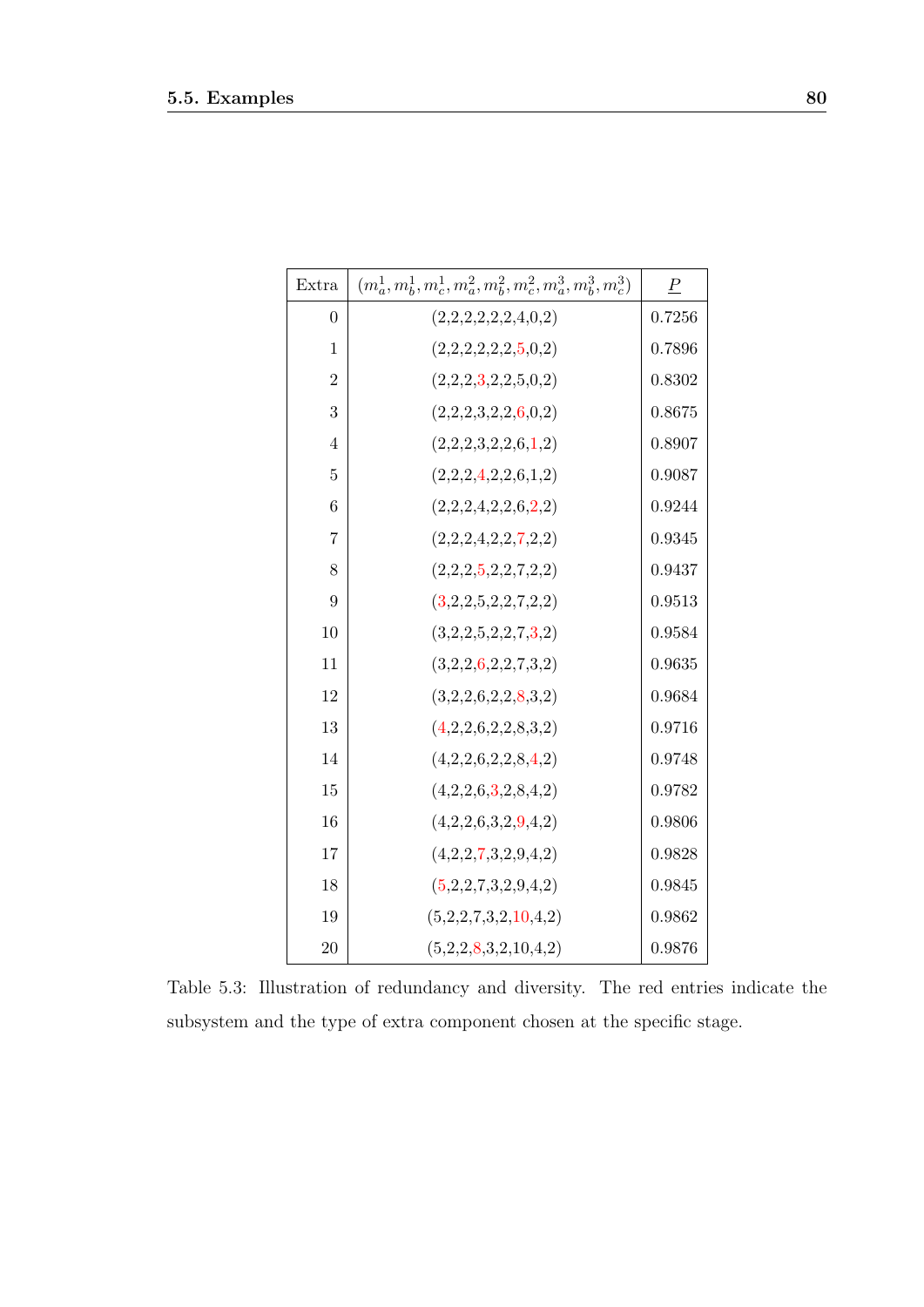components are allowed, we expect that type *C* would also be added, as diversity in redundancy allocation can result directly from maximisation of reliability, and is due to the limited knowledge about the reliability of the components of different types. As Coolen *et al.* [19] emphasize, this is an important reason for diversity that is different to the usually mentioned possibility of common-cause failures which would lead to all components of one type to fail.

In this example, the optimal allocations of up to 20 extra components are all such that one extra component would just be added to the optimal system structure derived when one fewer extra component is allowed. For systems with only one type of component per subsystem and different component types for different subsystems, it has been proven that adding extra components sequentially does lead to optimal redundancy allocation (see Chapter 2). As mentioned before, the basic idea of optimally allocating one more component, if one can increase *m* by one without changing  $k$ , is pretty straightforward, as one just calculates the NPI lower probabilities corresponding to all possibilities to add one component to the system and then chooses the type and subsystem leading to maximum improvement. However, if one can allocate more than one component, it is not clear that one can proceed with such one-step-at-a-time optimisation, which would lead to a simple algorithm. Based on the numerical computations in this example and some further cases we looked at, we strongly feel that such an algorithm would be optimal, as was the case for the more basic scenarios we considered before, but we have not yet achieved a mathematical proof of optimality for the systems in this chapter. In the example above, all possible scenarios were calculated and the given results are indeed optimal, so here one-step-at-a-time optimisation does lead to the overall optimal redundancy allocation in line with our conjecture that this will always lead to optimality for such systems.

## **5.6 Concluding remarks**

This chapter has presented an important result in the development of NPI for system reliability, namely the lower and upper probabilities for the event that a system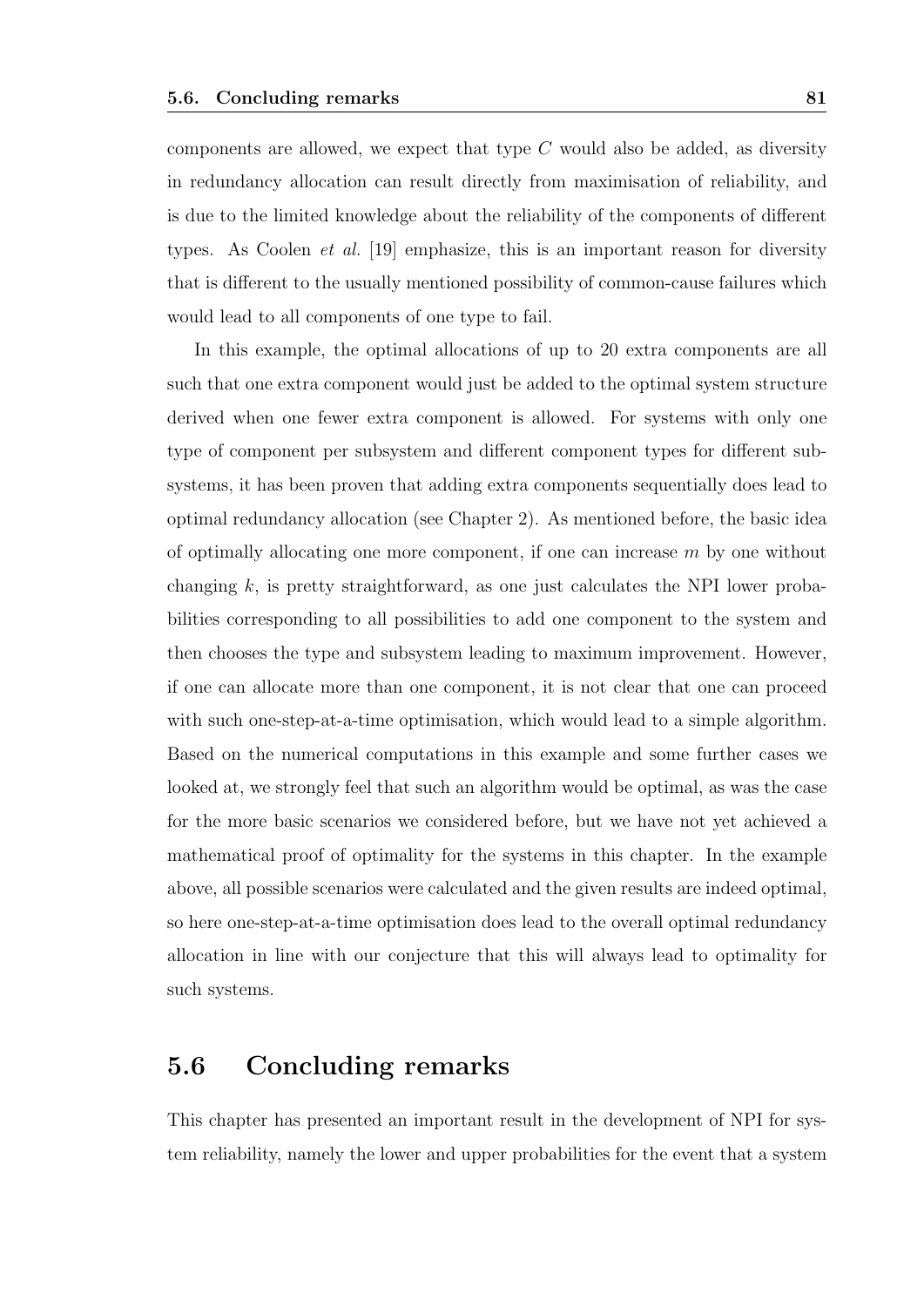with multiple subsystems, each a voting system, in series configuration functions successfully, where the different subsystems can have components of the same types. However, the mathematical complexity of these results is already quite substantial, while these systems still have relatively basic structures. In Example 5.2 an open problem for research was mentioned, namely to investigate whether or not sequential optimal allocation of extra components leads to optimal redundancy allocation. To solve a multi-dimensional optimisation problem, it is not generally sufficient to restrict to sequential one-dimensional optimisations. Of course, the main aim is to develop NPI for reliability of more complex system structures. Possibly the theory of signatures [51] may be of use, but the theory of signatures only applies to systems with a single type of component and it is not clear if it can be generalized to multiple component types. Further challenges are related to implementation of the results presented in this chapter for larger systems. In particular for large values of *T* and *L*, computational difficulties may appear due to the very large number of calculations involved, and it may be possible to derive suitable approximations. For risk assessment of safety-critical systems, which would only be used if tests had revealed zero failures [15], a reasonable lower bound for the NPI lower probability of system functioning may be sufficient to support decisions, with possible use of a corresponding upper bound for the NPI lower probability to indicate the accuracy of the approximation.

While these results may be perceived as having a rather abstract nature, they are readily available for implementation and the implications for practical reliability assessment can be considerable. By taking the uncertainty about reliability of components, resulting from limited test information, explicitly into account, which results in dependence of the random quantities representing the reliabilities of the components in the system, the overall system reliability can be very different from values that are perhaps more in line with intuition, as explained in examples and discussions in Coolen-Schrijner *et al.* [29]. This also affects the important aspects of redundancy and diversity related to system reliability, as briefly discussed in Example 5.2 and in more detail, but only for a single voting system, in Chapter 4.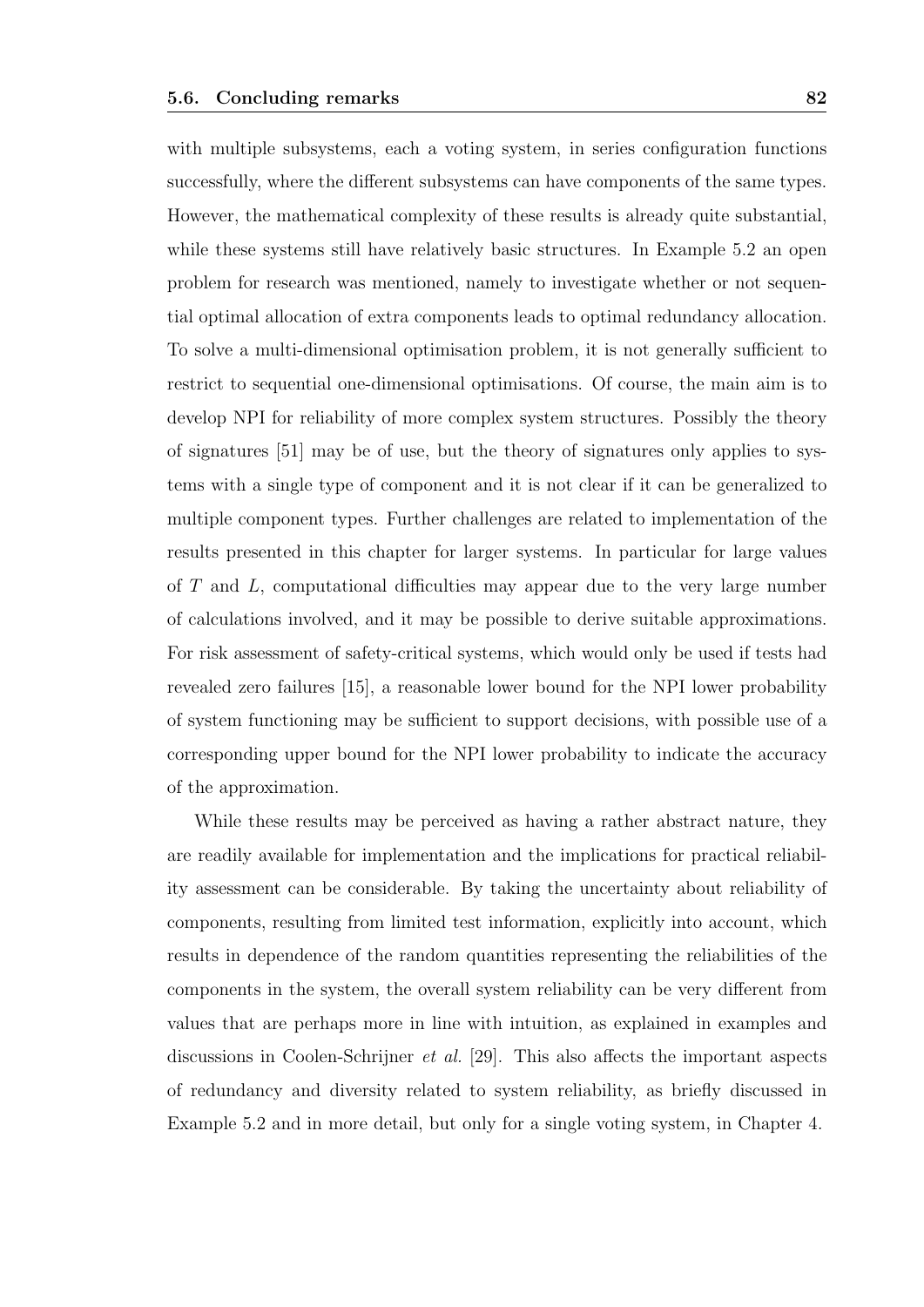## **Chapter 6**

## **Conclusions**

In this thesis, several extensions to Nonparametric Predictive Inference (NPI) for system reliability were presented. The NPI approach to system reliability is in early stages of development. It provides a new method for statistical inference on system reliability on the basis of limited information resulting from component testing.

In Chapter 2, the basic application of NPI for Bernoulli random quantities to inference on reliability of systems which are series of independent subsystems, with each subsystem a  $k^i$ -out-of- $m^i$  system with exchangeable components, was presented. With reliability measured by the NPI lower probability for system functioning, optimal redundancy allocation of extra components can be achieved, for any number of extra components, by sequential one-step optimal allocation. According to this technique, at each step an extra component is allocated to the subsystem for which the relative increase in reliability is maximal. The algorithm to determine the optimal sequence of adding the extra components to subsystems was described, and the proof of optimality was given. This result determined how to optimally allocate additional components for redundancy for any criterion in the case where the cost of components is irrelevant, or where they are the same for all components. If the costs of additional components differ per subsystem, and one aims to maximize system reliability under budget constraints, then the redundancy allocation problem becomes more complex. Fortunately this problem is close in nature to the well-known knapsack problems in discrete optimisation, and can be considered, after a simple modification, as a 0-1 knapsack problem.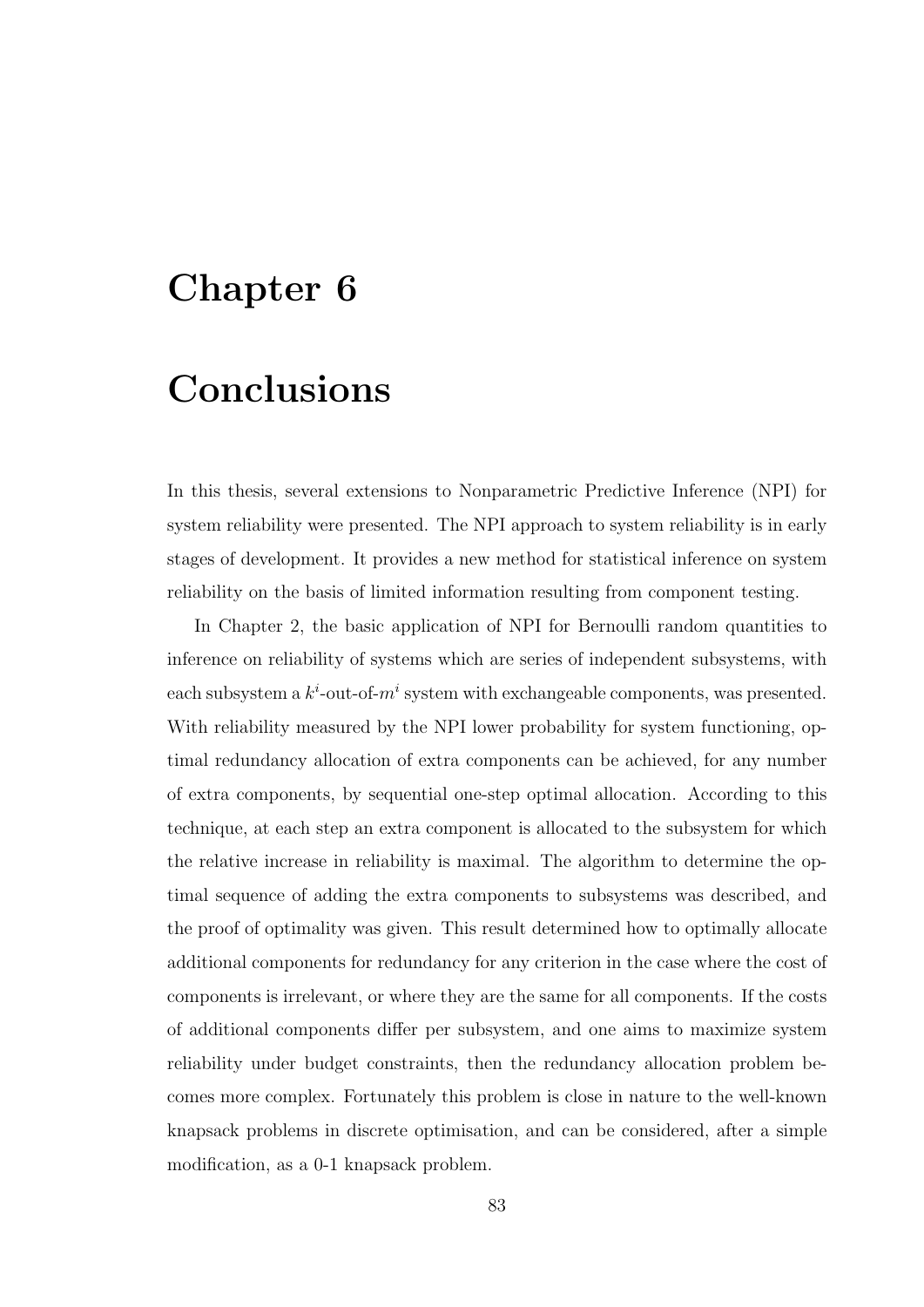In Chapter 3, an important step in the development of NPI for more complex system structures was introduced. The NPI lower and upper probabilities for functioning of a system consisting of multiple  $k_i$ -out-of- $m_i$  subsystems in a series configuration, with all subsystems consisting of the same type of component, was presented. This is non-trivial, as the random quantities representing whether the components in the system function or not, are not independent in the NPI approach, given the test results. It is important that this dependence is explicitly taken into account, in particular when there is relatively little information from tests. As a first step for this research, we generalized NPI for Bernoulli quantities to distinguish between subgroups of the *m* future observations, and using a path counting technique we derived lower and upper probabilities which quantify the reliability of such systems.

In Chapter 4, NPI for reliability of voting systems with multiple component types was presented. This is a further step in the development of NPI for system reliability, where more general system structures can be considered. Whilst restricting attention to a single voting system, this was now allowed to consist of multiple types of components. They are assumed to perform the same function within the system, but the test information differs per type of component, and in terms of their reliability components of the same type are exchangeable and assumed to be independent of components of other types. In addition to presenting the NPI lower and upper probabilities for system functioning, we addressed aspects of redundancy and diversity for such systems, where the benefit of having multiple types of components, with only limited test information per component type, was considered in detail.

In Chapter 5, we introduced a generalization of structure of the systems introduced in the previous three chapters by considering systems with a series structure where each subsystem is a single voting system consisting of different types of components. The important contribution of this chapter is that different subsystems can contain components of the same types. The results presented in this chapter generalize the results in Chapters 2, 3 and 4, and hence are the main results presented in this thesis.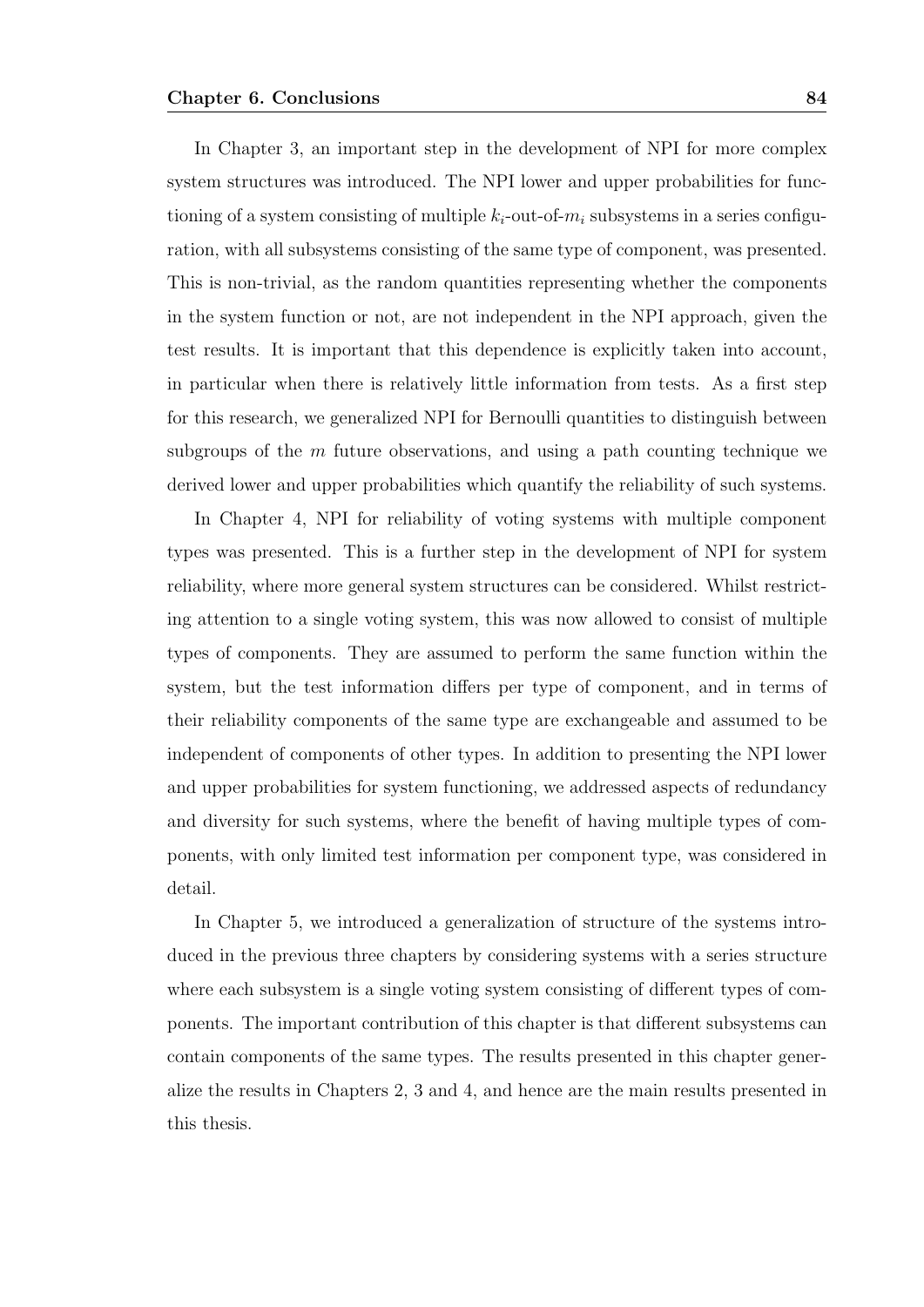Throughout this thesis, numerical examples illustrated some of the general properties for all systems considered. For example, the NPI upper probability for successful system functioning given *s* successes in *n* tests is equal to the NPI lower probability for successful system functioning given  $s + 1$  successes in *n* tests. The NPI lower (upper) probability for the case  $s = 0$  ( $s = n$ ) is equal to 0 (1), which reflects that in this case there is no strong evidence that the components can actually function (fail). The imprecision, that is the difference between corresponding NPI upper and lower probabilities, tends to decrease as a function of *n* and increase as a function of *m*, although the imprecision tends to become smaller for non-trivial events if both the upper and lower probabilities get close to either zero or to one. It will be of interest to study this in more detail, in particular as imprecision seems to relate logically to the amount of information available and to the number of future random quantities involved in the event of interest.

The basic idea of optimally allocating one more component, if one can increase *m* by one without changing *k*, is pretty straightforward, as one just calculates the NPI lower probabilities corresponding to all possibilities to add one component to the system and then chooses the type and subsystem leading to maximum improvement. However, if one can allocate more than one component, it is not clear that one can proceed with such one-step-at-a-time optimisation, which would lead to a simple algorithm. For systems with only one type of component per subsystem and different component types for different subsystems, it has been proven in Chapter 2 that adding extra components sequentially does lead to optimal redundancy allocation. Numerical examples presented throughout this thesis, and further cases we looked at, indicate that a similarly attractive algorithm will again be optimal for the systems considered in Chapters 3, 4 and 5, but proving this turned out to be rather complicated, and we have not achieved this.

The systems considered in Chapters 4 and 5 consist of multiple types of components. One of the main conclusions of these chapters is that considering diversity of components in a system is important to achieve maximum system reliability in situations with limited information about component reliability, but the optimal configuration depends on the actual system structure, with diversity generally most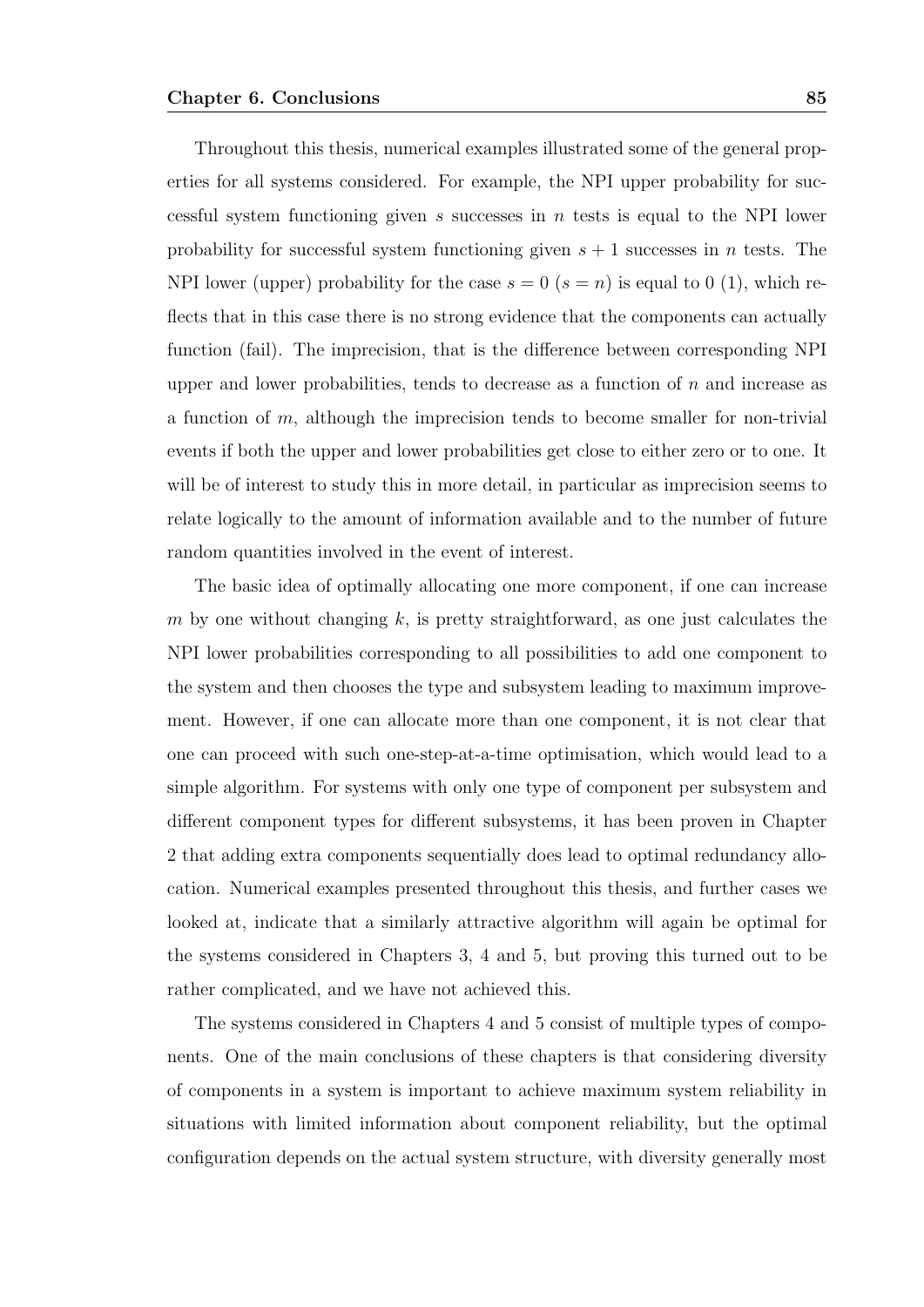useful for parallel systems, while for series systems one would not opt for diversity and only use components of the type that gave the best test results. We only showed this for the simple systems considered in these chapters, but we strongly feel that similar conclusions will hold for more general system structures when NPI lower probabilities are used to express system reliability.

In the reliability literature, system reliability is usually expressed as function of failure probabilities for components, which are typically assumed to be known. Under limited information, this will clearly not be the case, and the proper inclusion of uncertainty about components' failure probabilities is rarely addressed. One cannot replace parameters representing such failure probabilities by estimates, as the system reliability is typically a non-linear function of the failure probabilities. More importantly, any such a classical approach with parameters representing components' failure probabilities does not take into account the interdependence of the components to be used in the system of interest.

One can use a Bayesian approach, expressing the system reliability via a posterior predictive distribution, which will take care of this interdependence, but this requires the use of prior distributions for the parameters, which adds further assumptions that may be hard to justify. This is particularly clear when considering system reliability after zero-failure tests, where Bayesian methods will typically lead to a probability of system functioning that is less than one, while clearly the test data do not strongly suggest that components might actually fail. The use of lower and upper probabilities in reliability is attractive in such situations as the upper probability of system functioning, given no test failures, can be equal to one (as the NPI upper probabilities are), reflecting no evidence that things can go wrong. In such cases, the corresponding lower probability may be of most use, as it reflects the amount of evidence available in favour of system functioning, and as it enables cautious inference which is often deemed appropriate in risk analysis. The fact that the NPI lower and upper probabilities result from combinatorial arguments, based only on an exchangeability assumption and an underlying latent variable representation, is also attractive.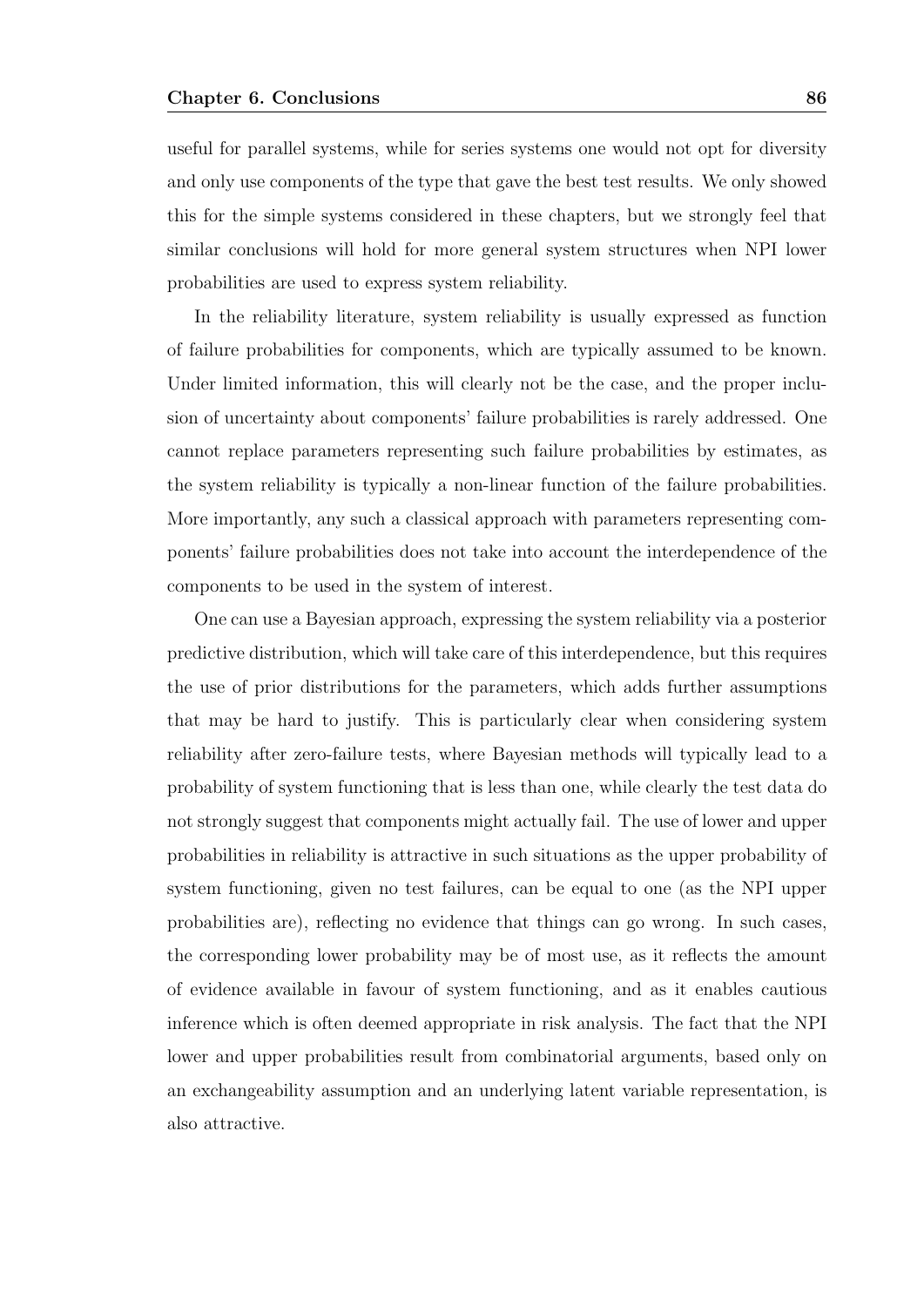NPI lower and upper probabilities for system reliability are based on combinatorics, so the computation time will increase for more substantial systems. However, there are no complex integrals involved (as e.g. is typically the case in Bayesian statistics), and as all sums are finite there are no major computational difficulties. For large systems it may be required to consider approximations for the sums involved in deriving the NPI lower and upper probabilities, but NPI is not yet developed to the stage where this has become relevant. If more test data become available, updating the NPI lower and upper probabilities occurs by calculating them again using all combined information, there is no straightforward sequential updating algorithm available as is the case in Bayesian statistics.

The theory of system signatures [51] provides a powerful framework for reliability assessment for systems consisting of exchangeable components. Coolen and Alnefaiee [20] showed how signatures can be used within NPI to derive lower and upper survival functions for the failure time of such systems, given failure times of tested components, and to compare the reliability of two such systems. Signatures can also be used for reliability quantification for systems for which only failure or nonfailure upon request for functioning is of interest, so without explicit focus on failure time. Applying this to systems with exchangeable components will be relatively straightforward and will generalize the results in Chapter 3, and analysis based on signatures might facilitate the proof of optimality of the presented redundancy allocation algorithm. This is left as a topic for future research.

Although a nonparametric approach as presented in this thesis is attractive, it has obvious limitations. For example, if NPI were developed further in order to take ageing of technical components into account, the huge amount of data needed to describe the effects of ageing without the use of a parametric model will make the approach of little practical value. One of the main research challenges for NPI will be to combine it with partial parametric modelling to model aspects of ageing using specific processes. This may lead to a novel semi-parametric approach that could be of benefit to a wide range of applications. The use of lower and upper probabilities in combination with stochastic processes is an exciting topic area for future research, which has not attracted much attention so far.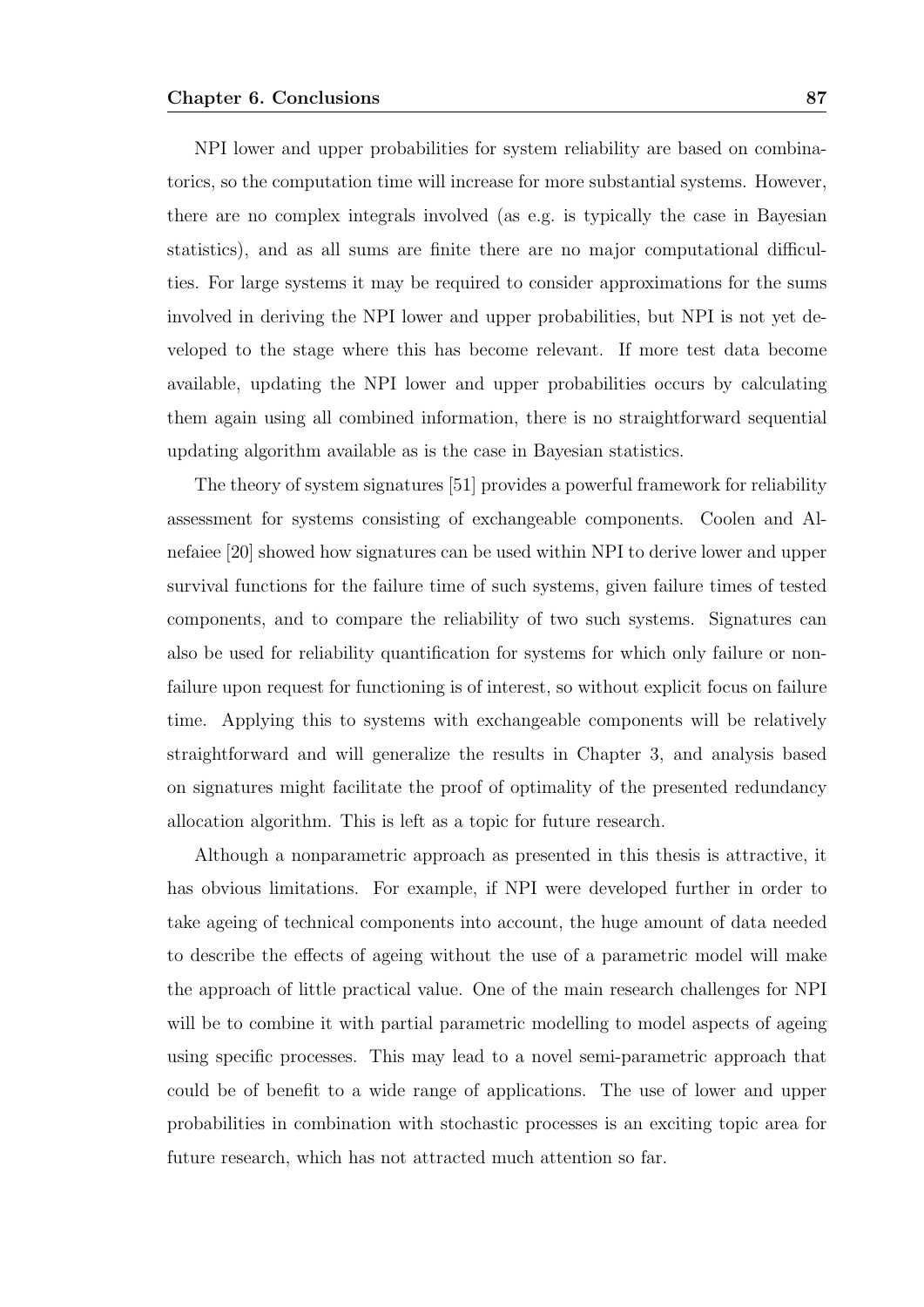Throughout this thesis, several research challenges related to this NPI approach to system reliability and redundancy allocation have been mentioned. Several of these require some further development of NPI theory and methods, whereas others provide further analytical challenges or require development of suitable computational algorithms.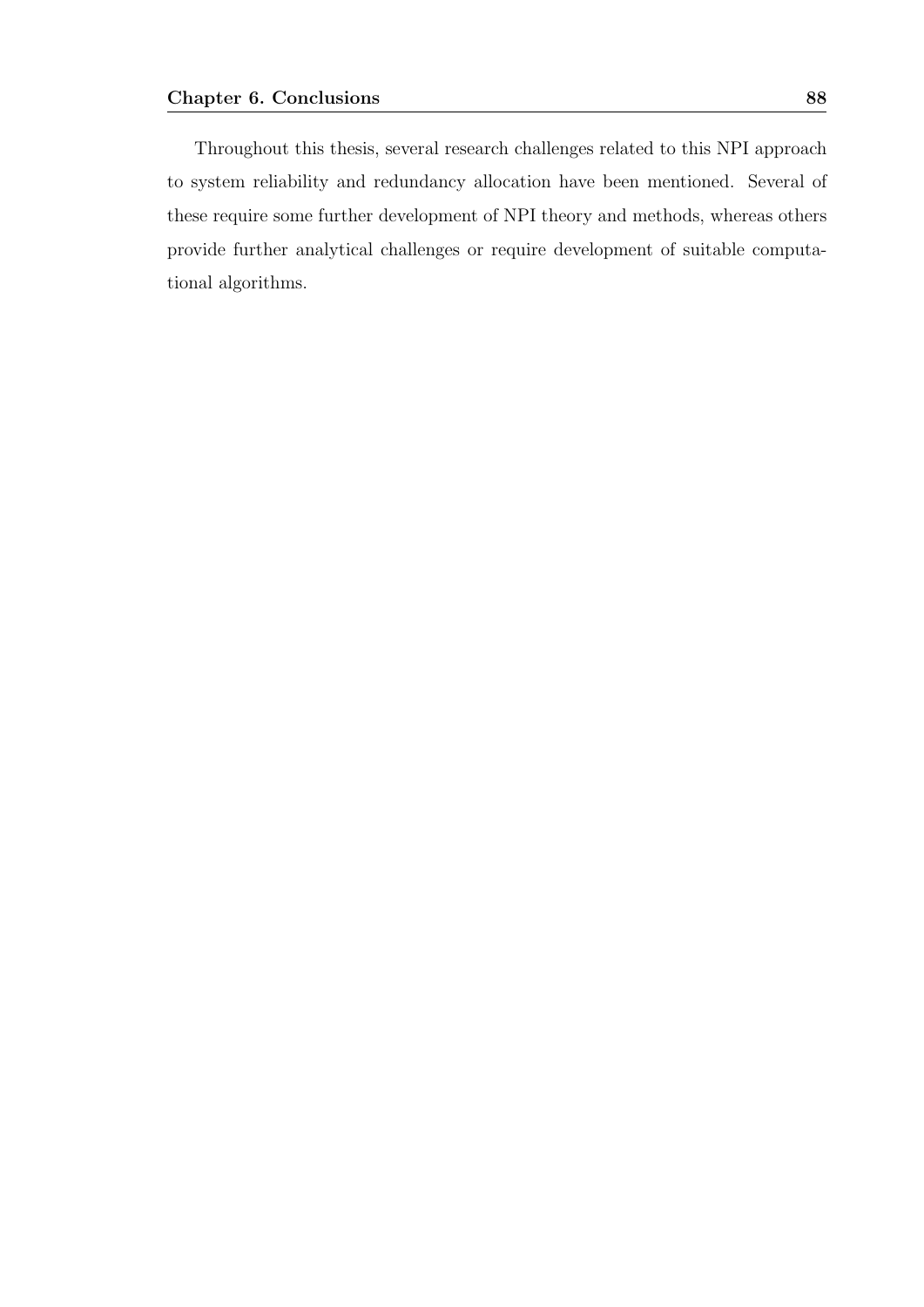# **Appendix A**

# **Brief guide to notation**

| $A_{(n)}$          | Hill's inferential assumption.                                                         |
|--------------------|----------------------------------------------------------------------------------------|
| $c^i$              | cost to add one extra component to subsystem $i$ .                                     |
| C(j)               | total cost of these additional components being added to the whole system.             |
| $j^i$              | number of additional components added to subsystem $i$ .                               |
| $\boldsymbol{k}$   | minimum number of functioning components for a $k$ -out-of- $m$ system to function.    |
| $k^i$              | minimum number of functioning components for the subsystem $i$ to function.            |
| L                  | total number of subsystems in the considered system.                                   |
| $\,m$              | total number of components in the considered system.                                   |
| $m^i$              | total number of components in subsystem $i$ .                                          |
| $m_t$              | total number of components of type $t$ in the considered system.                       |
| $m_t^i$            | total number of components of type $t$ in subsystem $i$ .                              |
| $\, n$             | total number of components that have been tested.                                      |
| $n_t$              | number of components of type $t$ that have been tested.                                |
| $\underline{P}(A)$ | NPI lower probability for event $A$ .                                                  |
| $\overline{P}(A)$  | NPI upper probability for event $A$ .                                                  |
| $\rho(i,j^i)$      | factor with which the NPI lower probability for successful functioning of subsys-      |
|                    | tem <i>i</i> increases when $j^{i} + 1$ instead of $j^{i}$ extra components are added. |
| $\boldsymbol{s}$   | number of successfully tested components.                                              |
| $s_t$              | number of successfully tested components of type $t$ .                                 |
| T                  | total number of component types in the considered system.                              |
| $Y_a^b$            | random number of successes in trials $a$ to $b$ .                                      |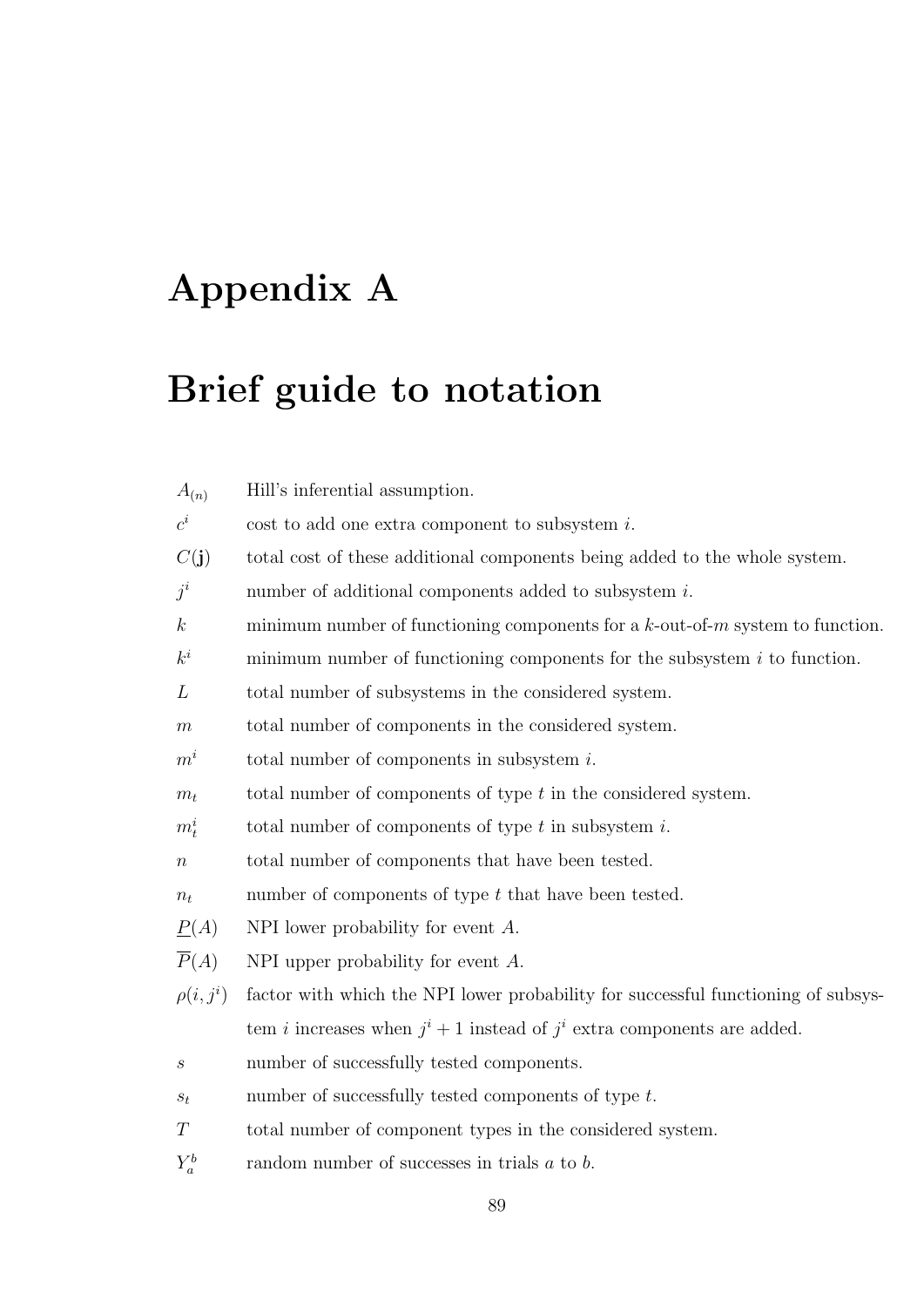# **Bibliography**

- [1] Aboalkhair, A. M., MacPhee, I.M. & Coolen, F.P.A. (2009). Nonparametric predictive system reliability with redundancy allocation following component testing. *Proceedings Advances in Risk and Reliability Technology Symposium, 2009*, L. Bartlett (Eds), 396-407.
- [2] Aboalkhair, A.M., Coolen, F.P.A. & MacPhee, I.M. (2010). Nonparametric predictive inference for reliability of voting systems with multiple component types. *Proceedings 3rd International Conference on Accelerated Life Testing, Reliability-based Analysis and Design*. Clermont-Ferrand (France) Chateauneuf, Nikulin & Guerin (Eds), 175-182.
- [3] Aboalkhair, A.M., Coolen, F.P.A. & MacPhee, I.M. (2011). Nonparametric predictive inference for system reliability with subsystems consisting of multiple component types. *Proceedings Advances in Risk and Reliability Technology Symposium, 2011*, D. Prescott and R. Remenyte-Prescott (Eds), 322-339.
- [4] Aboalkhair, A.M., Coolen, F.P.A. & MacPhee, I.M. (2012). Nonparametric predictive inference for reliability of a series of subsystems with multiple component types. *Advances in Safety, Reliability and Risk Management*, Berenguer, Grall & Guedes Soares (Eds) Taylor & Francis Group, London, ISBN 978-0-415-68379-1, 1069-1077.
- [5] Aboalkhair, A.M., Coolen, F.P.A. & MacPhee, I.M. (2012). Nonparametric predictive inference for reliability of a  $k$ -out-of- $m : G$  system with multiple component types. In submission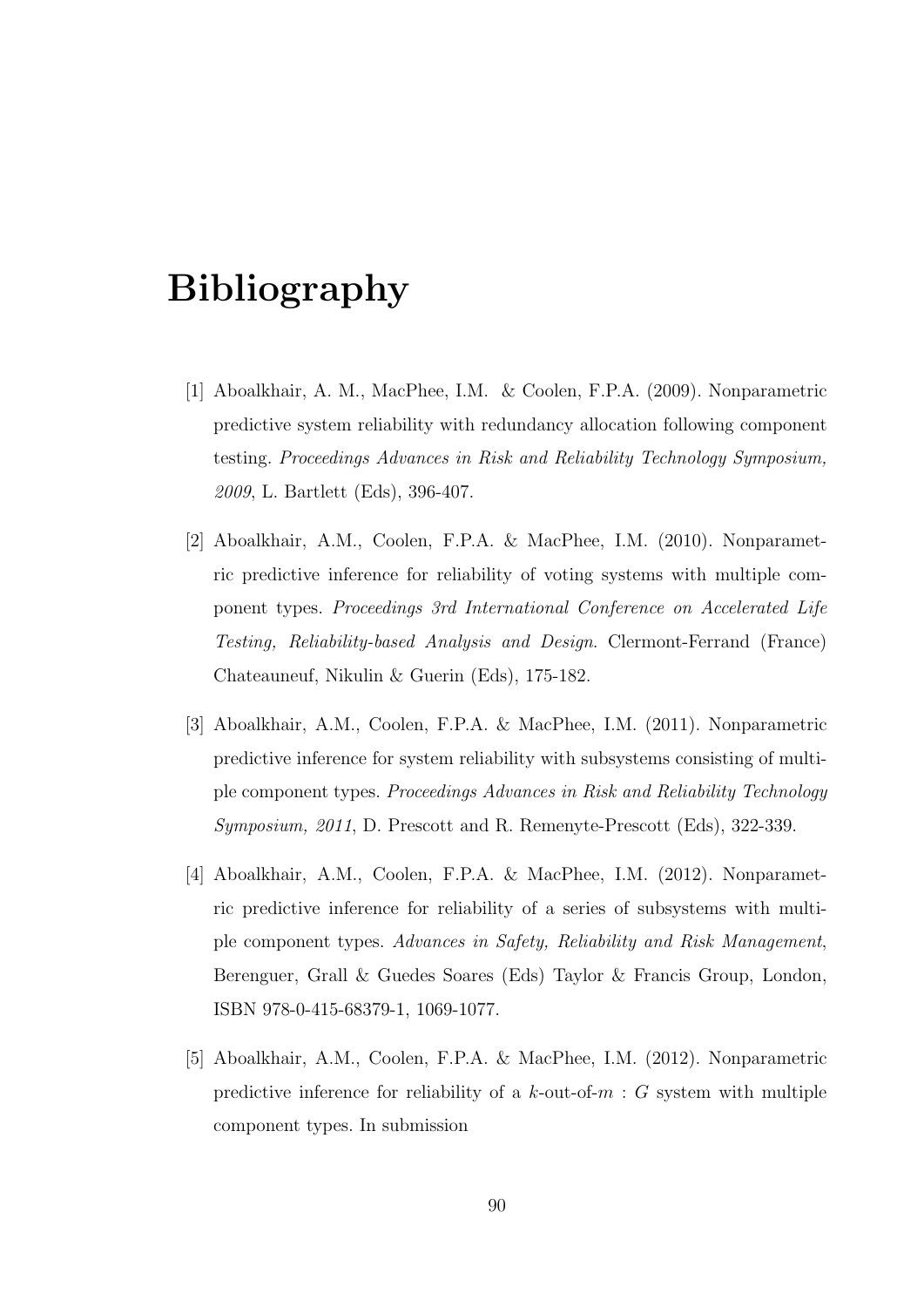- [6] Aboalkhair, A.M., Coolen, F.P.A. & MacPhee, I.M. (2012). Nonparametric predictive reliability of series of voting systems. In submission
- [7] Andrews, J.D. and Moss, T.R. (2002). *Reliability and Risk Assessment* (2nd Ed.). London: Professional Engineering Publishing Ltd.
- [8] Augustin, T. and Coolen, F.P.A. (2004). Nonparametric predictive inference and interval probability. *Journal of Statistical Planning and Inference* **124**, 251-272.
- [9] Birnbaum, Z. W., Esary, J. D. and Saunders, S. (1961). Multi-component systems and structures and their reliability. *Technometrics* **3**, 5577.
- [10] Boole, G. (1854). *An Investigation of the Laws of Thought on which are founded the Mathematical Theories of Logic and Probabilities*. Walton and Maberley, London.
- [11] Cai, K-Y. (1996). *Introduction to Fuzzy Reliability*. Boston: Kluwer Academic Publishers.
- [12] Coolen, F.P.A. (1998). Low structure imprecise predictive inference for Bayes' problem. *Statistics & Probability Letters* **36**, 349-357.
- [13] Coolen, F.P.A. (2004). On the use of imprecise probabilities in reliability. *Quality and Reliability Engineering International* **20**, 193-202.
- [14] Coolen, F.P.A. (2006). On nonparametric predictive inference and objective Bayesianism. *Journal of Logic, Language and Information* **15**, 21-47.
- [15] Coolen, F.P.A. (2006). On probabilistic safety assessment in case of zero failures. *Journal of Risk and Reliability* **220**, 105-114.
- [16] Coolen, F.P.A. (2007). Nonparametric prediction of unobserved failure modes. *Journal of Risk and Reliability* **221**, 207-216.
- [17] Coolen, F.P.A. (2010) *International Encyclopaedia of Statistical Sciences* (Nonparametric Predictive Inference chapter). Springer, Berlin.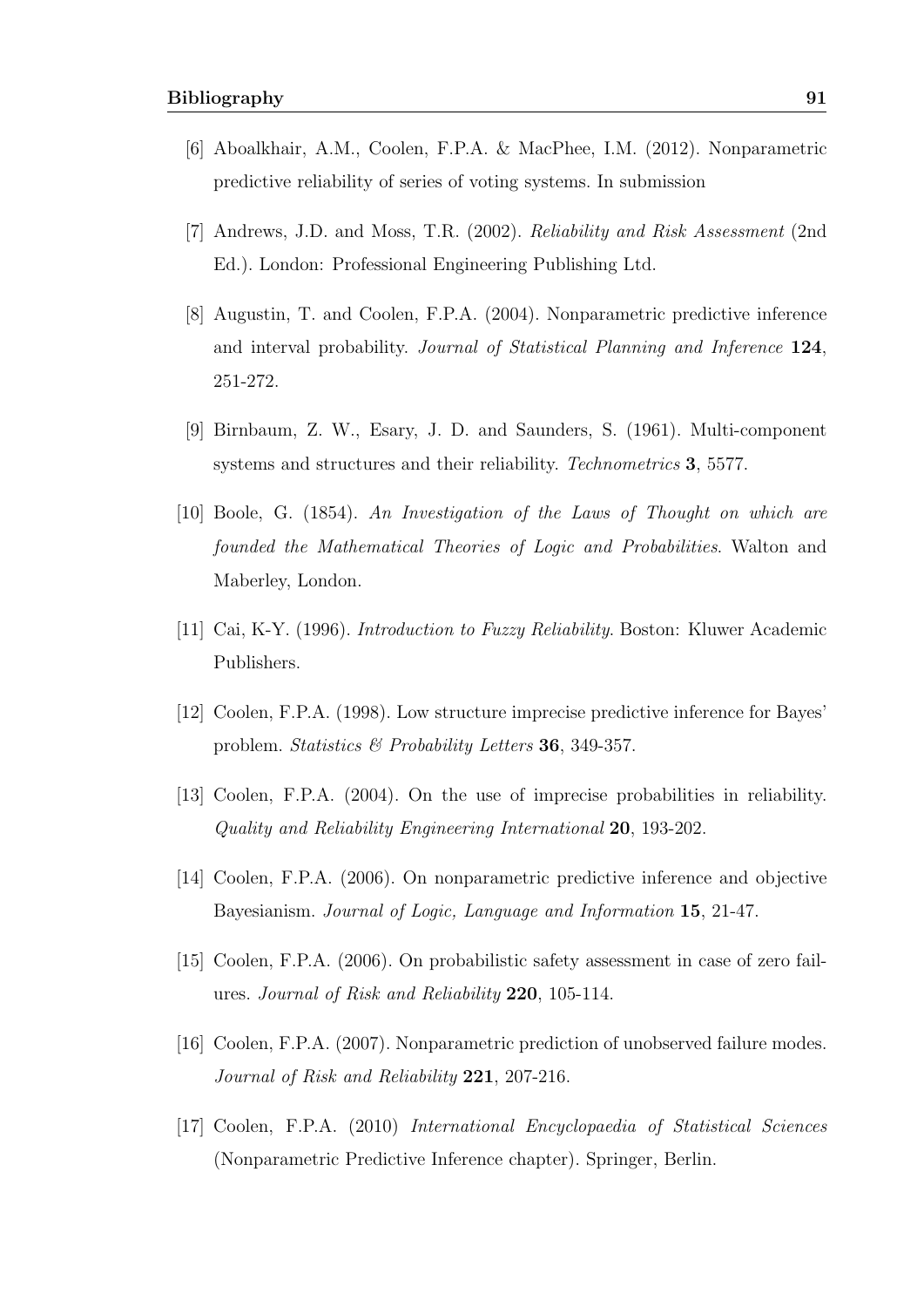- [18] Coolen, F.P.A., Aboalkhair, A.M. & MacPhee, I.M. (2009). Nonparametric predictive system reliability with all subsystems consisting of one type of component. In M.J. Kallen & S.P. Kuniewski (Eds), *Risk and Decision Analysis in Maintenance Optimization and Flood Management*, Amsterdam: IOS Press, 85-98.
- [19] Coolen, F.P.A., Aboalkhair, A.M. & MacPhee, I.M. (2011). Diversity in system reliability following component testing, *Journal of the Safety and Reliability Society* **30**, 75-93.
- [20] Coolen, F.P.A. and Al-nefaiee, A.H. (2012). Nonparametric predictive inference for failure times of systems with exchangeable components, *Journal of Risk and Reliability* to appear.
- [21] Coolen, F.P.A. and Augustin, T. (2005). Learning from multinomial data: a nonparametric predictive alternative to the Imprecise Dirichlet Model. In: T. Seidenfeld, R. Nau and F.G. Cozman (Eds.), *ISIPTA'05 - Proceedings of the Fourth International Symposium on Imprecise Probabilities and Their Applications*, Carnegie Mellon University, pp. 125-134.
- [22] Coolen, F.P.A. and Augustin, T. (2009). A nonparametric predictive alternative to the Imprecise Dirichlet Model: the case of a known number of categories. *International Journal of Approximate Reasoning* **50**, 217-230.
- [23] Coolen, F.P.A. and Coolen-Schrijner, P. (2005). Nonparametric predictive reliability demonstration for failure-free periods. *IMA Journal of Management Mathematics* **16**, 1-11.
- [24] Coolen, F.P.A. and Coolen-Schrijner, P. (2007). Nonparametric predictive comparison of proportions. *Journal of Statistical Planning and Inference* **137**, 23-33.
- [25] Coolen, F.P.A. and Yan, K.J. (2004) Nonparametric predictive inference with right-censored data. *Journal of Statistical Planning and Inference* **126**, 25-54.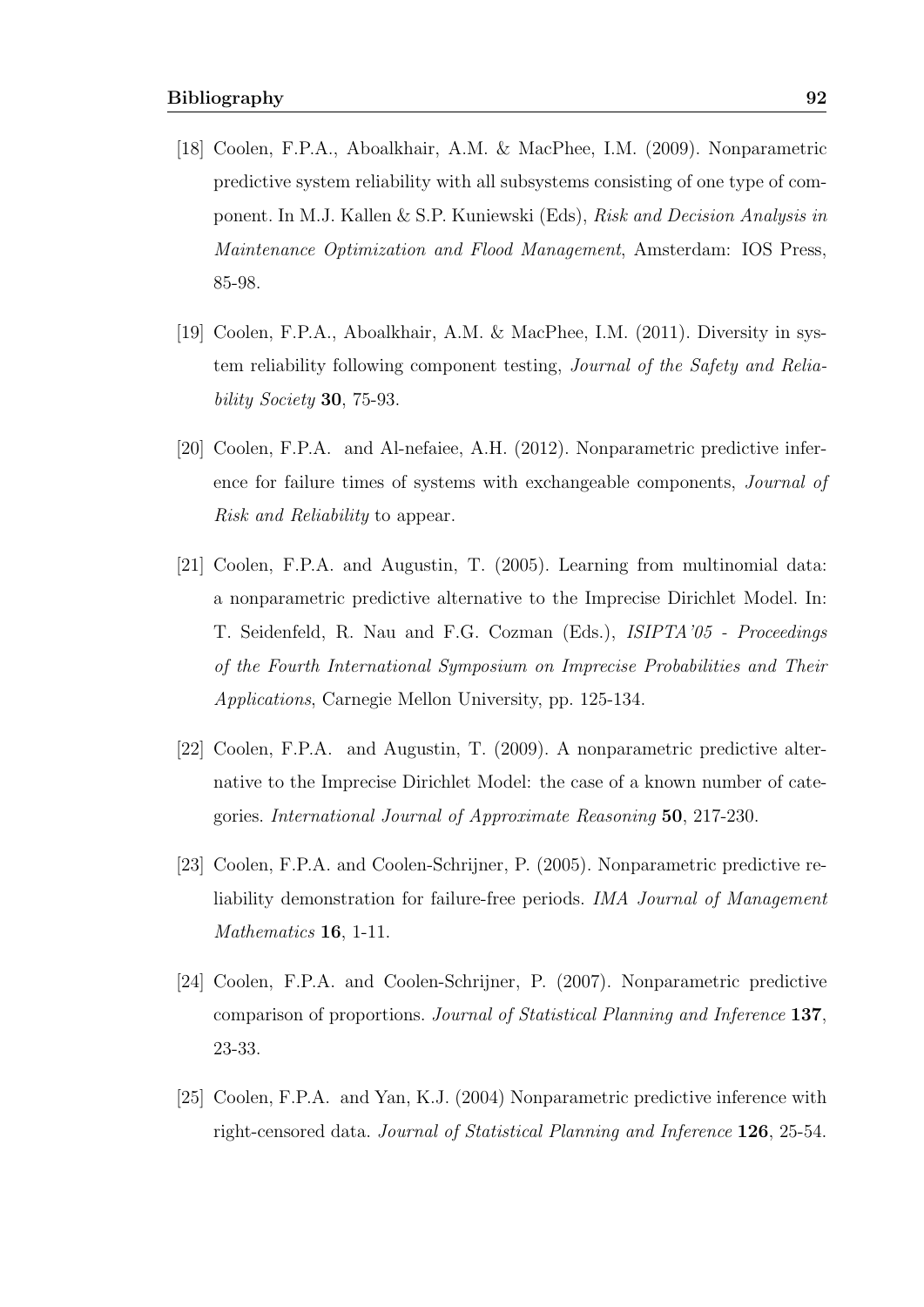- [26] Coolen-Schrijner, P. and Coolen, F.P.A. (2004). Adaptive age replacement based on nonparametric predictive inference. *Journal of the Operational Research Society* **55**, 1281-1297.
- [27] Coolen-Schrijner, P., Coolen, F.P.A. and Shaw, S.C. (2006). Nonparametric adaptive opportunity-based age replacement strategies. *Journal of the Operational Research Society* **57**, 63-81.
- [28] Coolen-Schrijner, P. and Coolen, F.P.A. (2007). Nonparametric predictive comparison of success-failure data in reliability. *Journal of Risk and Reliability* **221**, 319-327.
- [29] Coolen-Schrijner, P., Coolen, F.P.A. and MacPhee, I.M. (2008). Nonparametric predictive inference for system reliability with redundancy allocation. *Journal of Risk and Reliability* **222**, 463-476.
- [30] De Finetti, B. (1974). *Theory of Probability*. Chichester: Wiley.
- [31] Dempster, A.P. (1963). On direct probabilities. *Journal of the Royal Statistical Society, Series B* **25**, 100-110.
- [32] Dubois, D. and Prade, H. (1988), *Possibility Theory: An Approach to Computerized Processing of Uncertainty*. Plenum Press, New York.
- [33] Erylmaz, S. (2011). Circular consecutive *k*-out-of-*n* systems with exchangeable dependent components. *Journal of Statistical Planning and Inference* **141**(2), 725-733
- [34] Gurler, S. and Capar, S. (2011). An algorithm for mean residual life computation of  $(nk+1)$ -out-of-*n* systems: An application of exponentiated Weibull distribution. *Applied Mathematics and Computation* **217**(19), 7806-7811
- [35] Hill, B.M. (1968). Posterior distribution of percentiles: Bayes' theorem for sampling from a population. *Journal of the American Statistical Association* **63**, 677-691.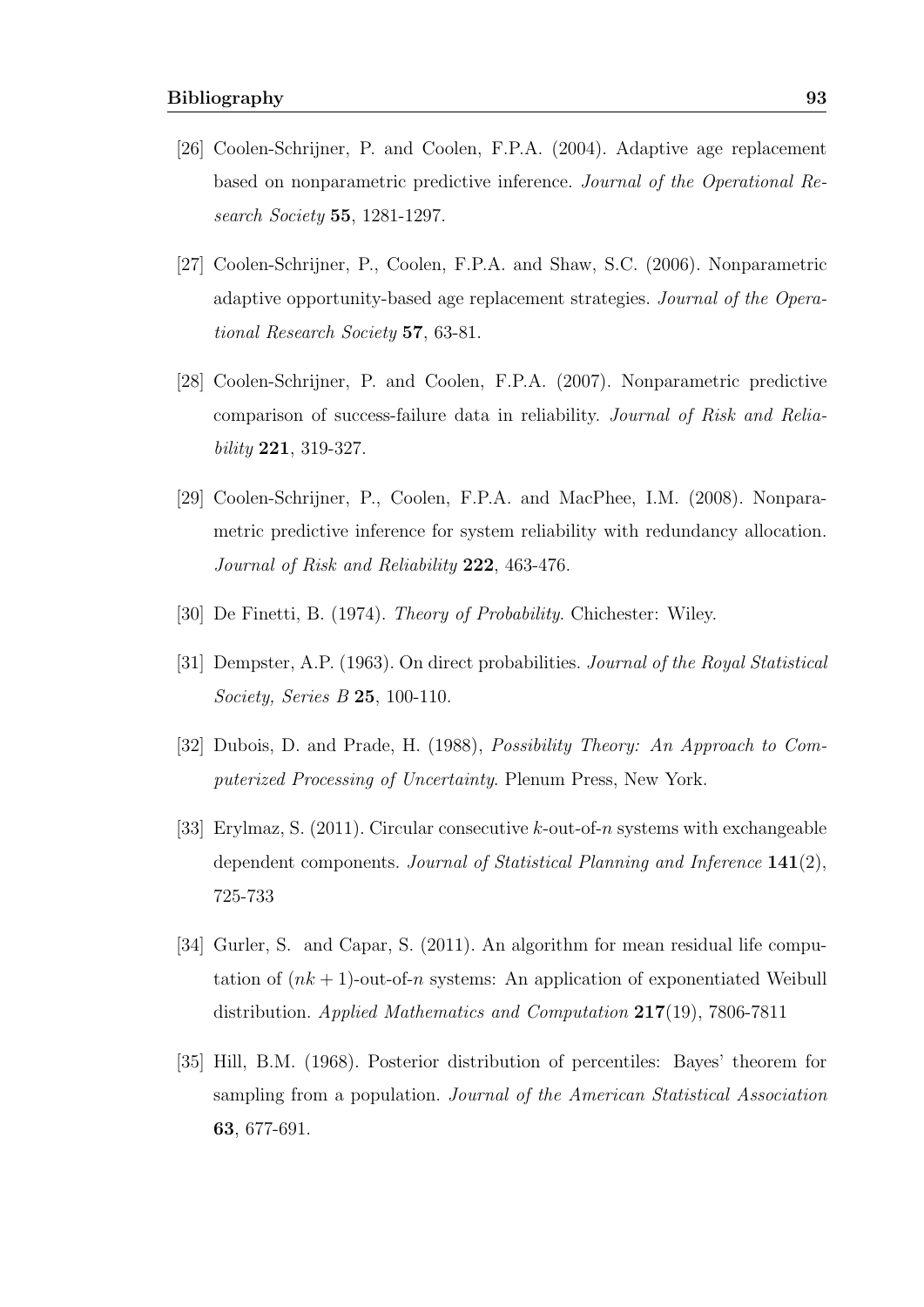- [36] Hill, B.M. (1988). De Finetti's theorem, induction, and  $A_{(n)}$  or Bayesian nonparametric predictive inference (with discussion). In: J.M. Bernardo, et al. (Eds.), *Bayesian Statistics 3*, 211-241. Oxford: Oxford University Press.
- [37] Hoepfer, V.M., Saleh, J.H. and Marais, K.B. (2009). On the value of redundancy subject to common-cause failures: Toward the resolution of an on-going debate. *Reliability Engineering & System Safety* **94**, 1904-1916.
- [38] Kuo, W. and Zuo, M.J. (2003). *Optimal Reliability Modeling: Principles and Applications*. Wiley, New York.
- [39] Lawless, J.F. and Fredette, M. (2005). Frequentist prediction intervals and predictive distributions. *Biometrika* **92**, 529-542.
- [40] Levitin, G. (2011). Linear *m*-gap-consecutive *k*-out-of-*r*-from-*n* : *F* systems. *Reliability Engineering & System Safety* **96**, 292-298.
- [41] Littlewood, B., Popov, P. and Strigini, L. (2002). Assessing the reliability of diverse fault-tolerant software-based systems. *Safety Science* **40**, 781-796.
- [42] MacPhee, I.M., Coolen, F.P.A. and Aboalkhair, A.M. (2009). Nonparametric predictive system reliability with redundancy allocation following component testing. *Journal of Risk and Reliability* **223**, 181-188.
- [43] Martello, S. and Toth, P. (1990). *Knapsack Problems: Algorithms and Computer Implementations*.Chichester: Wiley.
- [44] Maturi, T.A., Coolen-Schrijner, P. and Coolen, F.P.A. (2010). Nonparametric predictive inference for competing risks. *Journal of Risk and Reliability* **224**, 11-26.
- [45] Moghaddass, R., Zuo, M.J. and Wang, W. (2011). Availability of a general *k*out-of-*n* : *G* system with non-identical components considering shut-off rules using quasi-birthdeath process. *Reliability Engineering & System Safety* **96**, 489-496.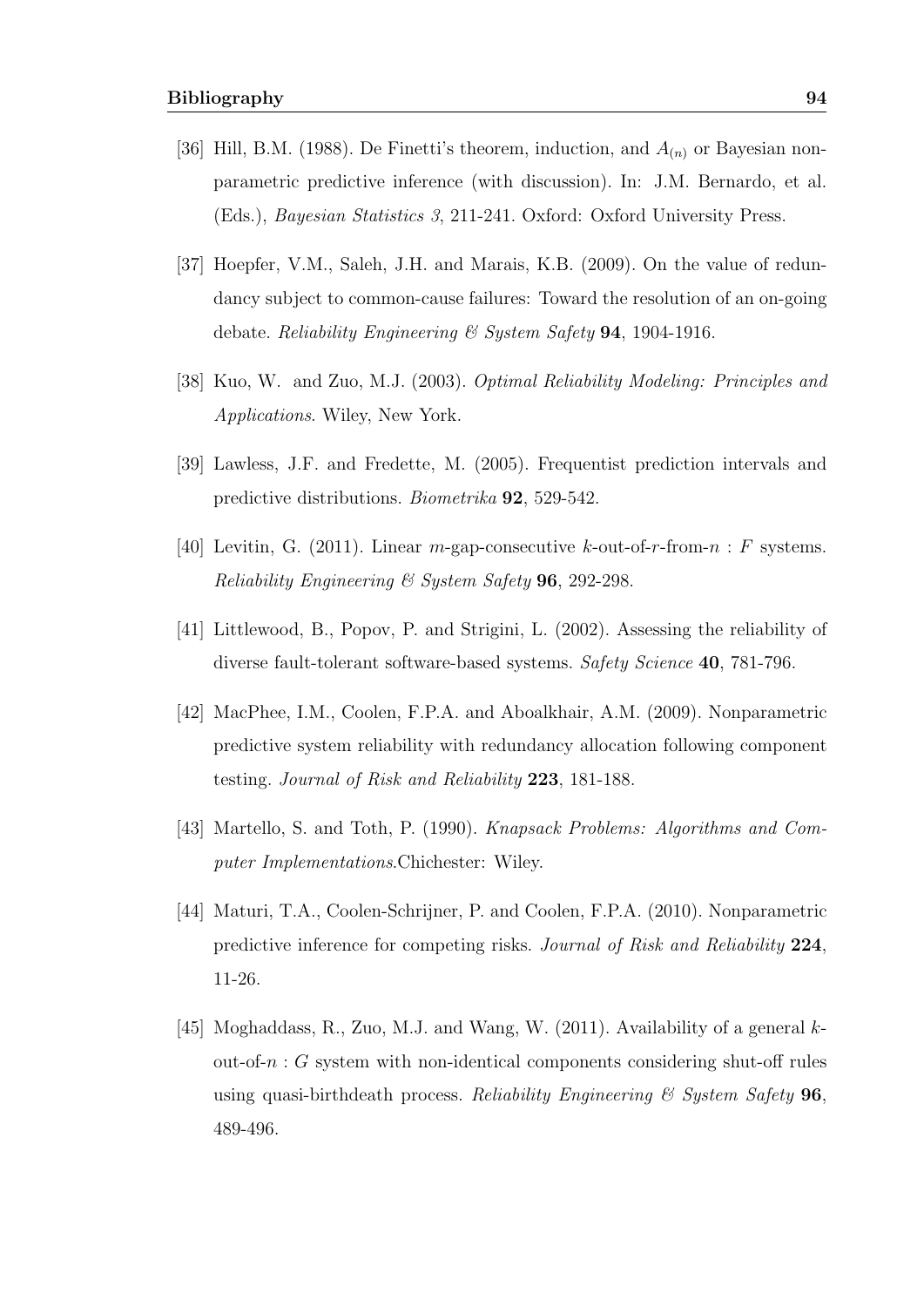- [46] Paté-Cornell, M.E., Dillon, R.L. and Guikema, S.D. (2004). On the limitations of redundancies in the improvement of system reliability. *Risk Analysis* **24**, 1423-1436.
- [47] Rahrouh, M., Coolen, F.P.A. and Coolen-Schrijner, P. (2006). Bayesian reliability demonstration for systems with redundancy. *Journal of Risk and Reliability* **220**, 137-145.
- [48] Ruiz-Castro, J. E. and Quan-Lin Li (2011). Algorithm for a general discrete *k−*out-of*−n* : *G* system subject to several types of failure with an indefinite number of repairpersons. *European Journal of Operational Research*, **211**(1), 97-111
- [49] Senz-de-Cabezn, E. and Wynn, H. P. (2011). Computational algebraic algorithms for the reliability of generalized *k*-out-of-*n* and related systems. *Mathematics and Computers in Simulation* **82**(1), 68-78
- [50] Salehi, E.T., Asadi,M. and Erylmaz, S. (2011). Reliability analysis of consecutive *k*-out-of-*n* systems with non-identical components lifetimes. *Journal of Statistical Planning and Inference* **141**(8) 2920-2932
- [51] Samaniego, F (2007). *System Signatures and their Applications in Engineering Reliability*. New York: Springer.
- [52] Tian, Z., Zuo, M. J. and Yam, R. C. (2009). Multi-state *k*-out-of-*n* systems and their performance evaluation. *IIE Transactions* **41**, 32-44.
- [53] Torres-Echeverria, A.C., Martorell, S. and Thompson, H.A. (2011). Modeling safety instrumented systems with *MooN* voting architectures addressing system reconfiguration for testing. *Reliability Engineering & System Safety* **96**, 545-563.
- [54] Utkin, L.V. and Coolen, F.P.A. (2007). Imprecise reliability: an introductory overview. In: G. Levitin (Ed.), *Computational Intelligence in Reliability Engineering, Volume 2: New Metaheuristics, Neural and Fuzzy Techniques in Reliability*, 261-306. New York: Springer.